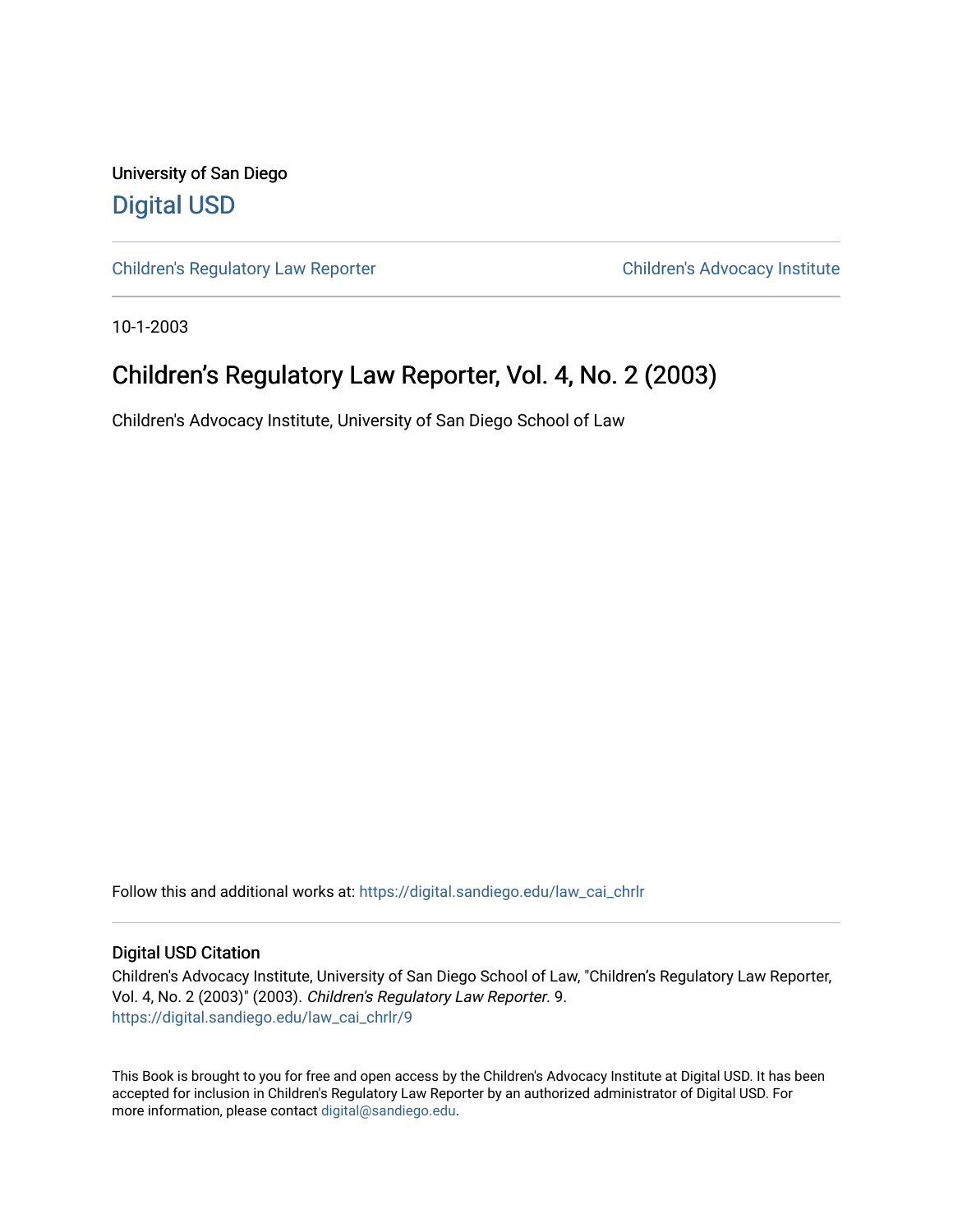# **Children's Regulatory Law Reporter**

Children's Advocacy Institute ◆ Vol. 4, No. 2 (2003)

## **HIGHLIGHTS**

*Child Poverty:* **DSS Revises CalWORKs Regulations, Reducing Availability of Aid for Minors Parents Living with Adult Parents**

> *Health/Safety:* **DHS Increases Fee-for-Service Rates Paid for Most Hospital Outpatient Services**

*Child Care:* **New Regulations Require a Child Care Licensee to Cease Operation or Remove an Individual from the Facility Pending DSS' Investigation of Arrest Information for Specified Crimes** 

*Education:* **Board of Education Implements Teacher Qualification Requirements Pursuant to Federal No Child Left Behind Act**

*Foster Care:* **DSS Rulemaking Proposals Establish Guidelines for Emancipating Foster Youth Transitional Aid and Housing Programs**

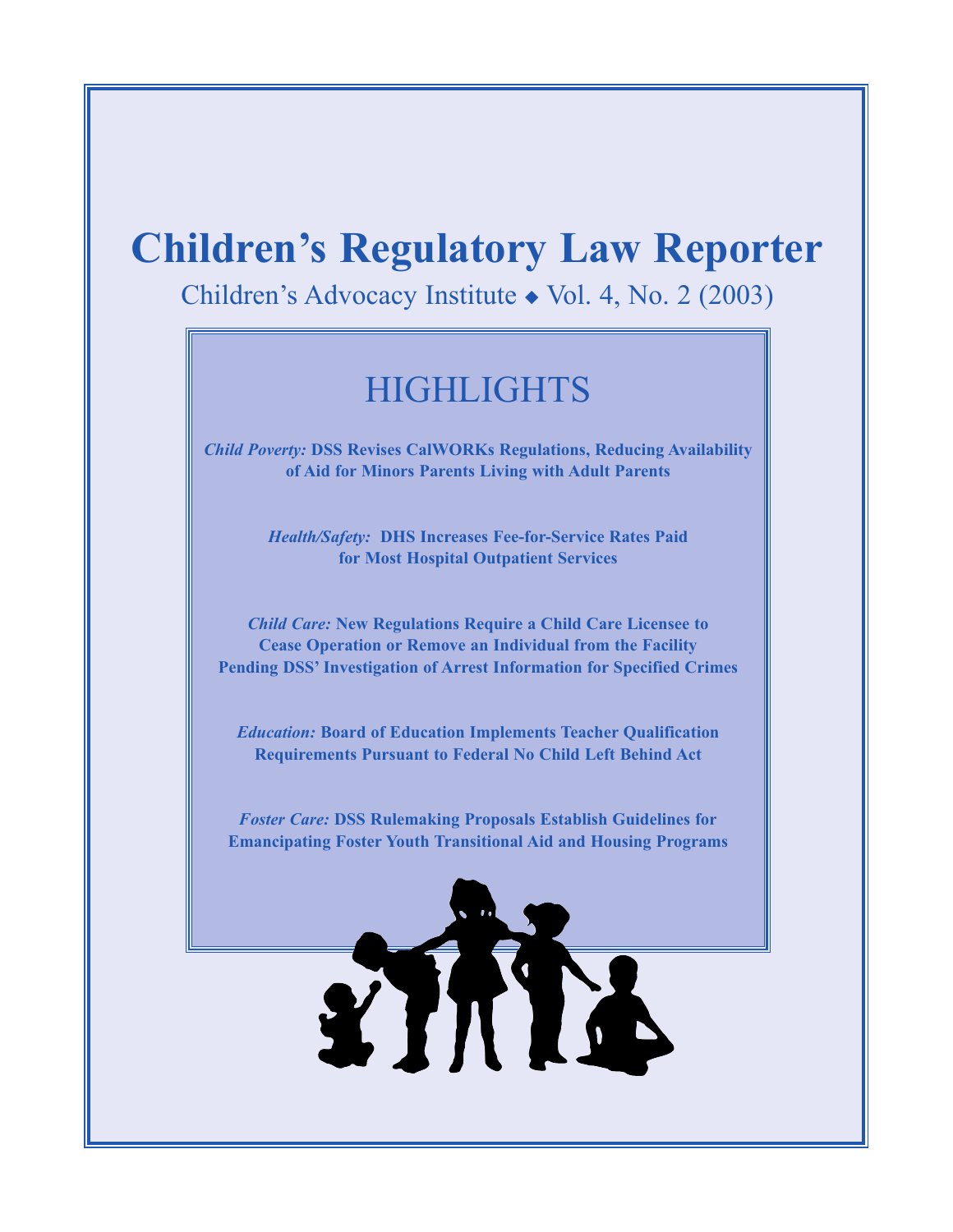## *KEY*

This issue of the *Children's Regulatory Law Reporter* covers new regulatory packages published or filed from November 1, 2002, through October 31, 2003; actions on those packages through October 31, 2003; and updates on previouslyreported regulatory packages through October 31, 2003.

Prior issues of the *Children's Regulatory Law Reporter* may contain extensive background information on topics discussed in this issue.

The following abbreviations are used in the *Children's Regulatory Law Reporter* to indicate the following publications or agencies (described in more detail on pages 51-52):

| $CCR: \ldots \ldots \ldots \ldots \ldots \ldots$ |  |  |  |  |  |  |  |  |
|--------------------------------------------------|--|--|--|--|--|--|--|--|
|                                                  |  |  |  |  |  |  |  |  |
| $CYA: \ldots \ldots \ldots \ldots \ldots \ldots$ |  |  |  |  |  |  |  |  |
| $DCSS: \ldots \ldots \ldots \ldots \ldots$       |  |  |  |  |  |  |  |  |
|                                                  |  |  |  |  |  |  |  |  |
|                                                  |  |  |  |  |  |  |  |  |
|                                                  |  |  |  |  |  |  |  |  |
| DSS:                                             |  |  |  |  |  |  |  |  |
|                                                  |  |  |  |  |  |  |  |  |
| MRMIB:                                           |  |  |  |  |  |  |  |  |
| OAL:                                             |  |  |  |  |  |  |  |  |
| Parole Board:                                    |  |  |  |  |  |  |  |  |
|                                                  |  |  |  |  |  |  |  |  |

California Code of Regulations California Department of Education California Youth Authority Department of Child Support Services Department of Developmental Services Department of Health Services Department of Mental Health Department of Social Services Manual of Policies and Procedures Managed Risk Medical Insurance Board Office of Administrative Law Youth Offender Parole Board

## **CHILDREN'S REGULATORY LAW REPORTER**

Contributing Editors Elisa Weichel, CAI Administrative Director Debra Back, CAI Staff Attorney

> Contributing Law Student Interns Heather Boxeth Lucia Lopez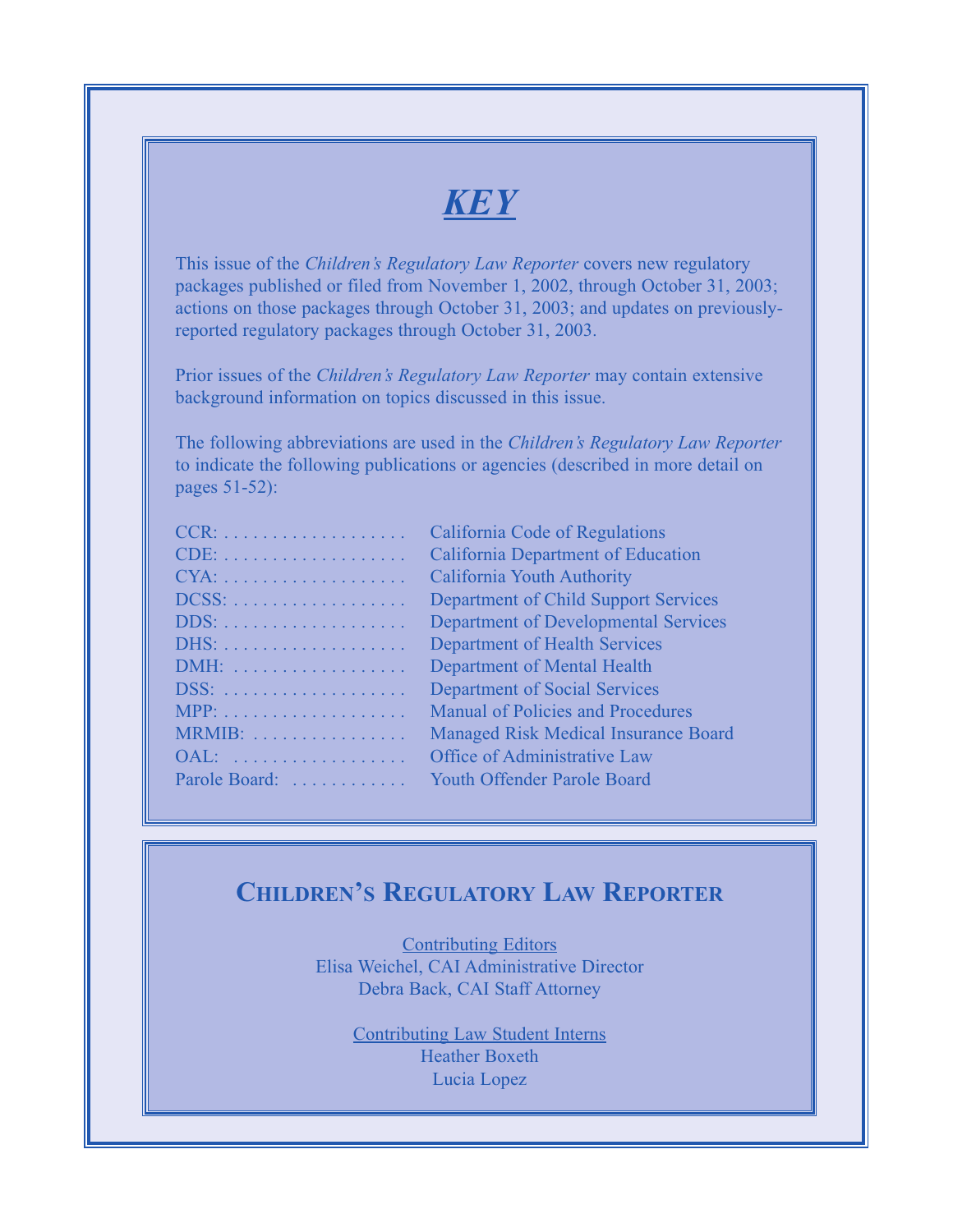# **Children's Regulatory Law Reporter**

Children's Advocacy Institute ◆ Vol. 4, No. 2 (2003)

## **TABLE OF CONTENTS**

| CHILD POVERTY 3                                                                   |
|-----------------------------------------------------------------------------------|
|                                                                                   |
| HEALTH / SATETY 13                                                                |
| SPECIAL NEEDS $\dots\dots\dots\dots\dots\dots\dots\dots27$                        |
| <b>CHILD CARE / CHILD DEVELOPMENT 27</b>                                          |
| EDUCATION $\ldots \ldots \ldots \ldots \ldots \ldots \ldots \ldots \ldots \ldots$ |
| CHILD PROTECTION 41                                                               |
|                                                                                   |
| <b>AGENCY DESCRIPTIONS 51</b>                                                     |
| FOR FURTHER INFORMATION 52                                                        |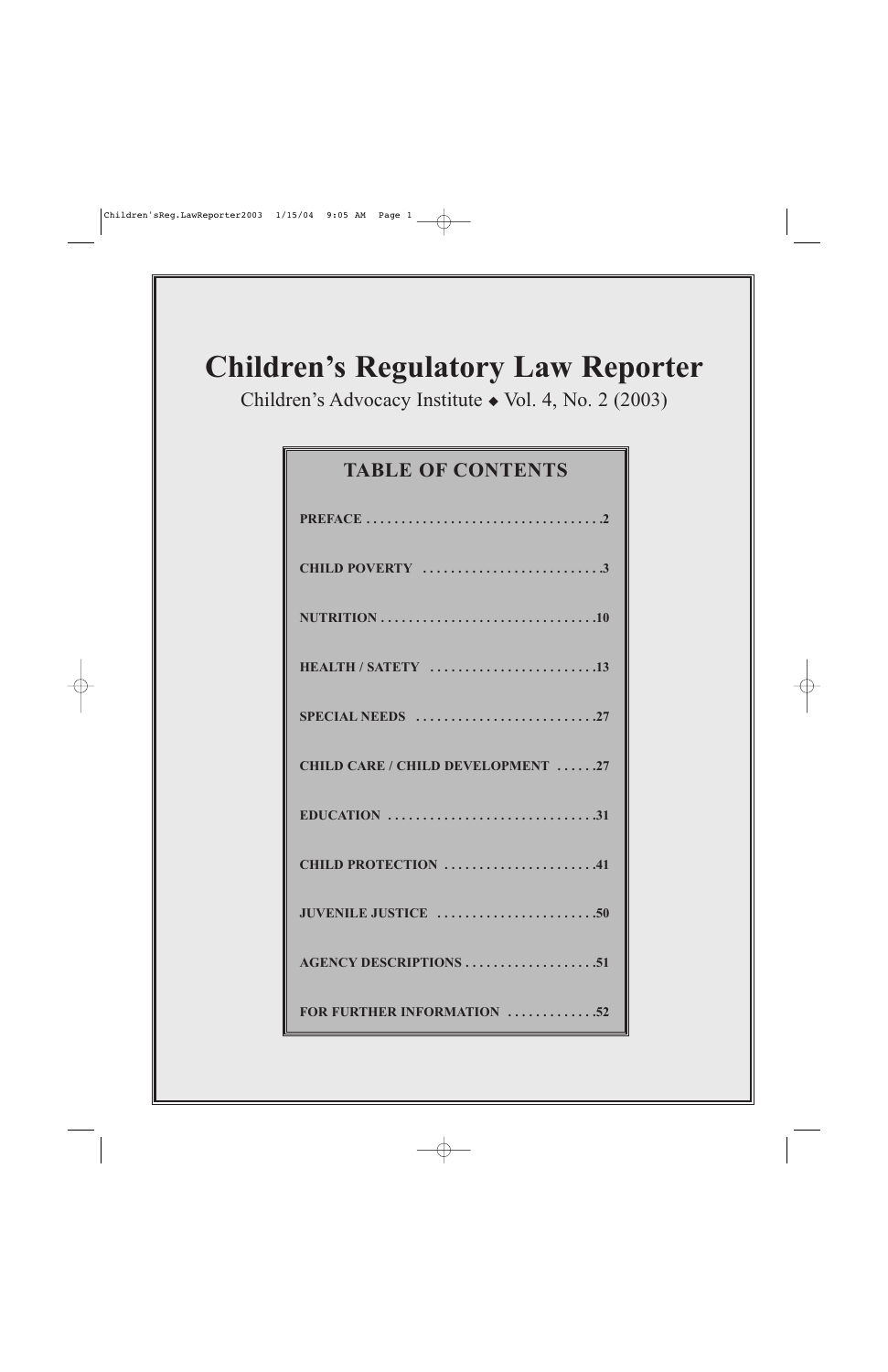## *PREFACE*

ach year, the California Legislature enacts important new laws affecting children. Those laws have broad mandates, and they often delegate critical details to the rulemaking or administrative process of our state's various agencies. The *Children's Regulatory Law Reporter* focuses on that rulemaking activity—an often ignored but very critical area of law. For each regulatory proposal discussed, the *Children's Reporter* includes both an explanation of the proposed action and an analysis of its impact on children. Any advocate knows that the devil is in the details, and a single phrase in a rule can mean that either ten thousand or a hundred thousand children receive public investment when needed. The Children's Reporter is targeted to policymakers, child advocates, community organizations, and others who need to keep informed of the agency actions that directly impact the lives of California's children.

The *Children's Regulatory Law Reporter* is published by the Children's Advocacy Institute (CAI), which is part of the Center for Public Interest Law (CPIL) at the University of San Diego School of Law. Staffed by experienced attorneys and advocates, and assisted by USD law students, CAI works to improve the status and well-being of children in our society by representing their interests and their right to a safe, healthy childhood.

CAI represents children—and only children—in the California Legislature, in the courts, before administrative agencies, and through public education programs. CAI strives to educate policymakers about the needs of children—about their needs for economic security, adequate nutrition, health care, education, quality child care, and protection from abuse, neglect, and injury. CAI's mission is to ensure that children's interests are effectively represented whenever and wherever government makes policy and budget decisions that affect them.

## *Children's Advocacy Institute Staff*

**Robert C. Fellmeth** *Executive Director*

**Julie D'Angelo Fellmeth** *CPIL Administrative Director*

**Elisa Weichel** *CAI Administrative Director*

**Debra Back** *CAI Staff Attorney*

**Collette Galvez** *CPIL Staff Attorney*

**S. Alecia Sanchez** *Senior Policy Advocate* 

**Kathy Self** *Executive Assistant*

**Marissa Martinez** *Executive Assistant*

*This publication is funded in part by a grant from The California Wellness Foundation (TCWF). Created in 1992 as an independent, private foundation, TCWF's mission is to improve the health of the people of California by making grants for health promotion, wellness education and disease prevention programs.*

Copyright © 2003 by the Children's Advocacy Institute.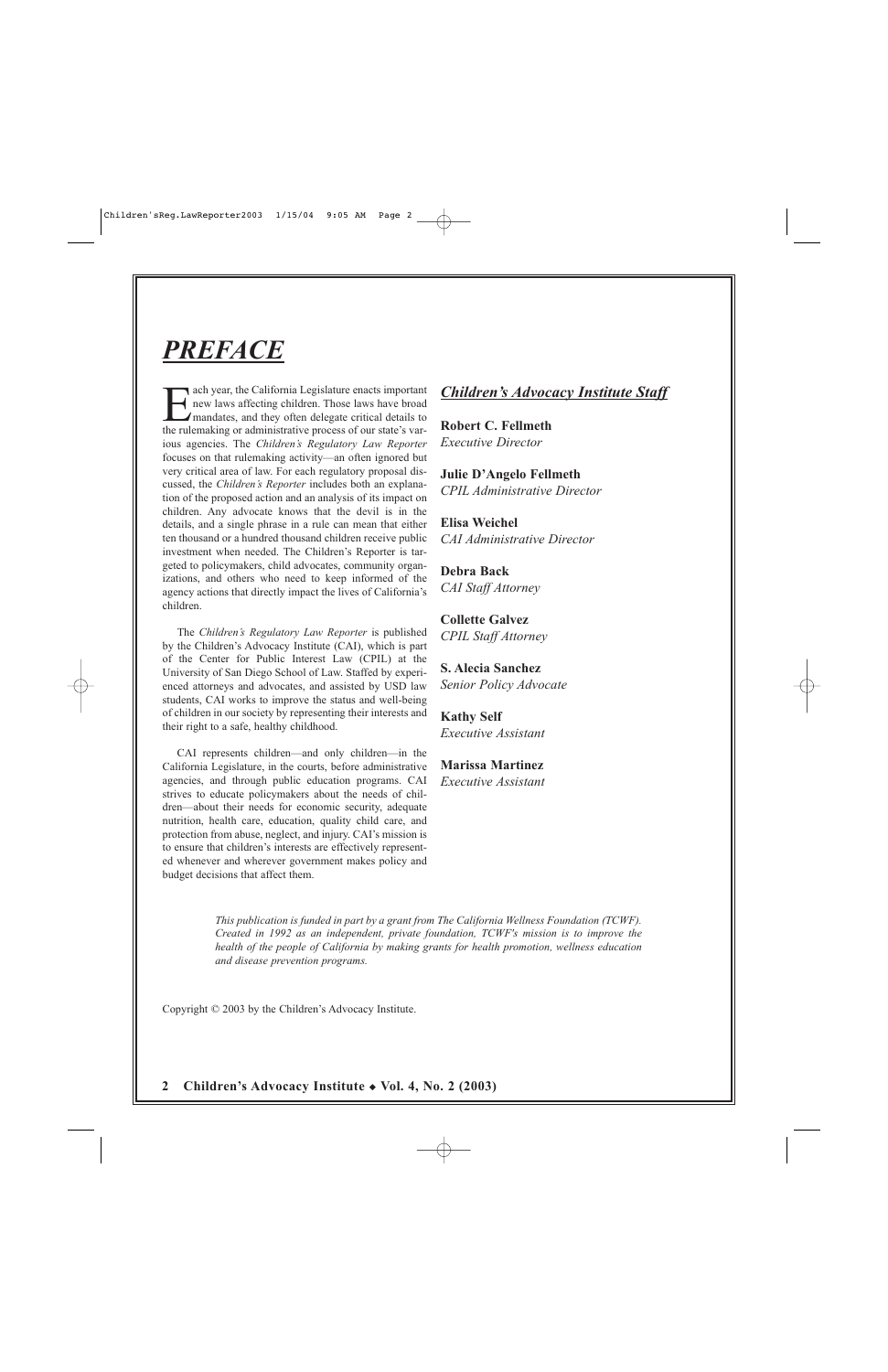## *CHILD POVERTY*

## **New Rulemaking Packages CalWORKs Senior Parent/Minor Parent Cases: Income Availability Change**

nder AB 908 (Chapter 307, Statutes of 1995), which created the Teen Pregnancy Disincentive policy, DSS required minor parents, with some exceptions, to live with a parent or adult relative, or in an adult-supervised group setting, as a condition of receiving CalWORKs aid. The CalWORKs program allowed an exception to guarantee a grant for at least one person (the minor parent's child) if the family's income would otherwise make the case ineligible for aid. This policy was called the senior parent deeming rule. More recently, however, AB 444 (Chapter 1022, Statutes of 2002) reversed that policy and requires that the treatment of income in senior parent/minor parent cases be consistent with other CalWORKs income determinations by eliminating the requirement that a senior parent's income cannot be deemed to the minor parent's children.

On March 31, 2003, DSS, on an emergency basis, amended sections 44-315 and 89-201 of the MPP to implement AB 444; the revised sections provide that a senior parent's income will be considered available to meet the needs of a minor parent's child or children. DSS first made these changes by All County Letter (ACL 02-94) effective October 1, 2002, when counties were directed to identify all cases affected by the change, recalculate the grant amount, and send notices to reduce or discontinue grants to affected families. The All County Letter also provided that affected families would have ten days prior to the effective date of the reduction/discontinuance to request a hearing, and the grant would continue at the same level until the hearing decision was rendered. In the event an overpayment was made during the hearing process, the county welfare department could collect those amounts.

On April 4, 2003, DSS published notice of its intent to adopt these changes on a permanent basis, and on May 21 held a public hearing on the regulatory package. (According to DSS, this regulatory package is exempt from OAL review pursuant to section 67.5 of AB 444.) On October 30, 2003, the changes were filed with the Secretary of State.

**IMPACT ON CHILDREN:** The theory behind the 1997 welfare changes was as follows: if government changed the rules and made it harder for individuals to receive cash benefits and required that individuals work in order to receive aid, behavior could be changed, decreasing the incidence of childbirth among welfare recipients. It was projected that the new system would promote the incidence of self-sufficient adults who are able to financially and emotionally support their offspring. Requiring minor parents to live with their parents in order to receive aid was meant to provide a means to ensure the minor teen had adequate supervision and to discourage minor parents from viewing welfare as a means to set up a separate household if they had a baby.

Some of the goals of welfare change have been realized; others have not. As a recent report by the Annie E. Casey Foundation points out, although some indicators of child well-being have improved over the last ten years (*e.g*., infant mortality rate fell 25%; child deaths fell 30%; teen birth rate fell 27%; child poverty fell 15%), other indicators show negative trends. For instance, there has been an increase in the number of babies born underweight and the percentage of families headed by a single parent has increased. Other reports show that severe poverty for children has increased while overall poverty rates have decreased. Alarmingly, these reports do not contain statistics for those who will fall off federal/state aid at the end of sixty months. The children of these individuals will be severely affected.

Recent data from UC Berkeley suggests that while welfare reform efforts may be somewhat successful in changing values and beliefs about responsible work and family decisions, actually fulfilling those aspirations is a problem for many in this population. Hence, welfare reform has had small effects on family structure. The results of studies such as these suggest that policies of persuasion (welfare reform) can influence family desires, but are not sufficient to induce large impacts on behavior.

The \$7 million in federal savings (from TANF) shows that by using the senior parent's income to determine the eligibility of a minor parent's benefit, much less aid is paid out when a minor parent live with her parent(s), increasing the young parent's dependency on her parent(s).

In theory, making young parents live at home and making senior parents (the baby's grandparents) pay without state help may discourage teen births. But that connection is attenuated and dubious. It again attempts to influence the behavior of an adolescent by imposing a future penalty on support for his/her child, or by persuading senior parents to control their teen's sexual activities because they will receive reduced safety net aid for their grandchild. It also may lead to greater hostility and teen refusal to live at home—thus sacrificing TANF safety net help for his/her child. If a young parent is allowed to live on her own, receives CalWORKs assistance, is trained in the workforce, and has child care provided, he or she is more likely to rise to self-sufficiency, as intended under the current welfare policies. However, if the young parent is unable to get child care because of extensive waiting lists and unavailability of spots in the current market, and is unable to get any education, training, or work to enhance income, then the parent may be worse off in the end, and stands to be pushed off welfare after sixty months without an adequate job, child care, or earning capacity.

The reality of the current welfare system is that in theory it could work, but because of lack of federal investment the program is not implemented as planned, and many end up at the end of their sixty-month period of aid, in as much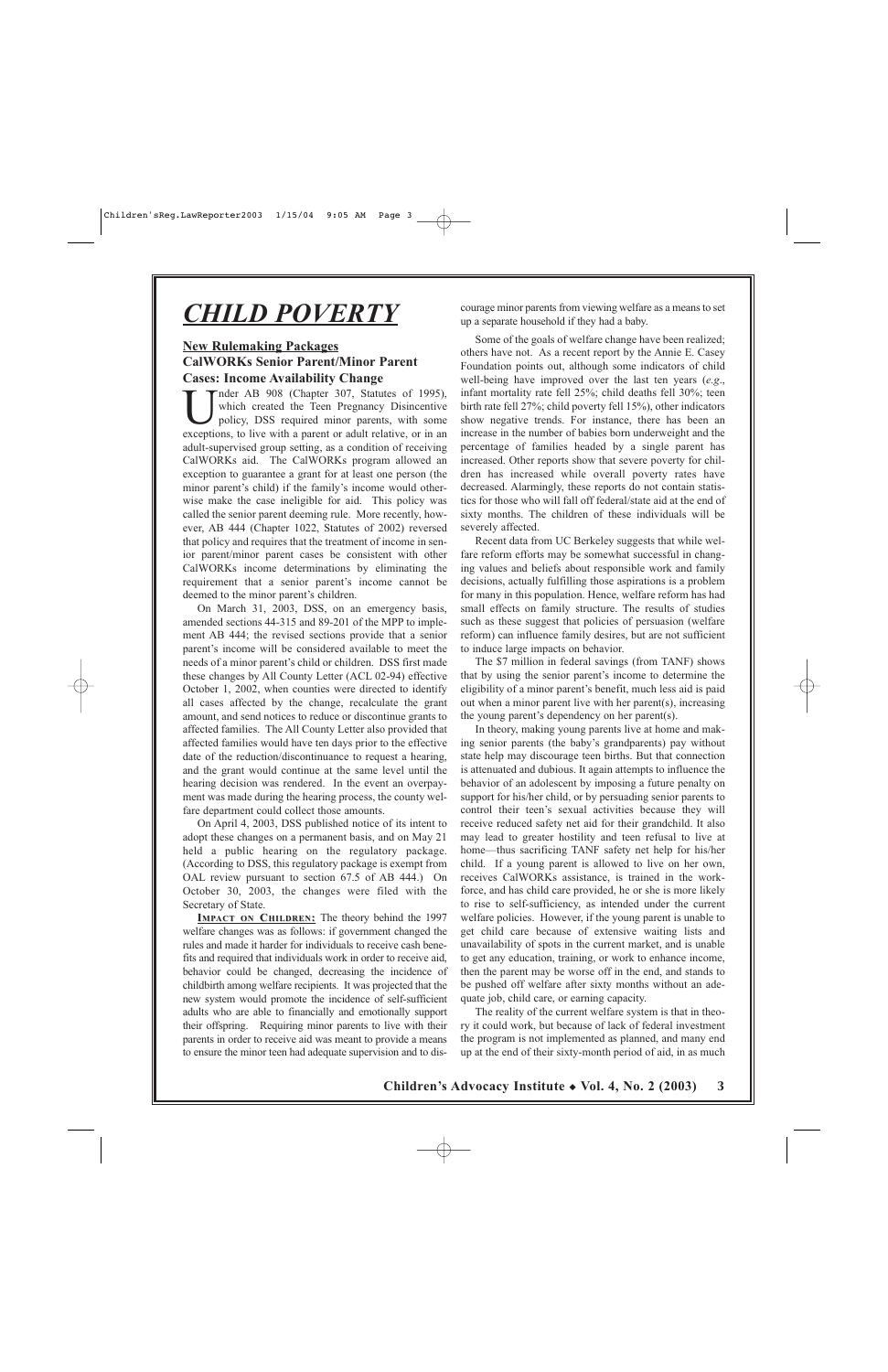need as when they began, but now without help from the government and a minimal safety net for children. Under the current system, the impact on children may be more beneficial if the child is cared for by grandparents (senior parents), even if the minor parent receives no or reduced aid. Much of the impact on the child will be determined by the depth of poverty and extent of a support system to help care for and raise the child.

#### **Learning Disabilities Regulations**

AB 1542 (Chapter 270, Statutes of 1997) implemented welfare reform legislation enacted under the federal Personal Responsibility and Work Opportunity Reconciliation Act of 1996 (the 1997 PRA), and established the CalWORKs Welfare-to-Work program, the intent of which was to provide employment, education, and training services to assist families on aid to achieve selfsufficiency. On July 4, 2003, DSS published notice of its intent to permanently adopt amendments to sections 42- 700, 42-701, and 42-722 of the MPP to implement protocols regarding the screening and evaluation of CalWORKs welfare-to-work participants for learning disabilities and the provision of needed reasonable accommodations to assist participants in assigned welfare-to-work activities. The changes made by this regulation include the following:

◆ "Learning Disabilities" are defined as a heterogeneous group of disorders manifested by significant difficulties in the acquisition and use of listening, speaking, reading, writing, reasoning, or mathematical abilities. These disorders are intrinsic to the individual and presumed to be due to central nervous system dysfunction. Even though a learning disability may occur together with other handicapping conditions, or environmental retardation, social and/or emotional disturbance influences, it is not the direct result of those conditions or influences. For the purposes of the CalWORKs program, these disorders interfere with the participant's ability to obtain or retain employment or to participate in welfare-to-work activities.

◆ The provisions set forth guidelines for counties to follow as to time periods for notifying participants, both verbally and in writing, about screening and evaluations for learning disabilities.

◆ Counties must screen and evaluate individuals who request it before assigning the person to another welfare-towork activity.

◆ Counties must provide screening for learning disabilities by September 3, 2003, or earlier if a learning disability is suspected, the participant is in the good cause determination process for justifying non-compliance with a welfare-to-work plan, or the individual is failing to maintain satisfactory progress in his/her activities or employment.

◆ The provisions set forth general guidelines for counties to follow if they suspect a limited-English speaker CalWORKs recipient has a learning disability.

◆ Counties should discuss the indicators and facts about

learning disabilities, the areas that will be tested, who will perform the testing, how long the testing will last, and the types of reasonable accommodations available if a disability is found with each recipient before the screening and evaluation process takes place.

◆ The provisions set forth the consequences that a CalWORKs recipients will face if he/she refuses to be screened for learning disabilities, including not receiving any accommodations in current work and/or activities. Counties are prohibited from sanctioning individuals solely for refusal to be screened or evaluated. A recipient may also request a screening at a later time and the county must provide it.

◆ The provisions set forth the qualifications required for county testers and the parameters for testing by those individuals.

◆ The regulations indicate what must be included in the learning disabilities evaluation report and how counties must respond to reports.

◆ The provisions set forth the circumstances under which counties must retrospectively adjust the 18- and 24 month time clock for welfare-to-work participants who are found to have a learning disability.

On August 20, 2003, DSS held a public hearing on the regulatory package. At the time of this writing, OAL had not indicated whether the regulations were approved.

**IMPACT ON CHILDREN:** Six years after the implementation of the CalWORKs program, DSS released these proposed changes to implement its learning disability portion. In the interim, it is possible that individuals who had learning disabilities were not evaluated or offered appropriate benefits or services. Many of those individuals could have subsequently met their sixty-month time limit under CalWORKs. Where these individuals are now, or whether the system could have provided them with the necessary skills and earning capacity, will never be known.

Notwithstanding this fact, advocates are concerned that these regulations will result in disparities to certain populations, are inconsistent with existing law, and could be construed arbitrarily by counties if not corrected. For instance, the provisions addressing the screening process for limited-English proficient (LEP) participants are vague and inconsistent when compared to the provisions for non-LEP participants. The fear is that LEP participants will be denied assistance, and, in a worst-case scenario, be sanctioned for failing to comply with a welfare-to-work plan because a proper determination of the existence of a learning disability was not made. Further, the regulations do not specify who at the county level would be responsible for making such a critical determination and what guidelines must be followed. Advocates believe that the regulations should require individuals who make this decision to have the same level of credentials as are required for similar decisions in non-LEP cases.

Also, proposed section 42-722.33 states that if a participant declines a learning disabilities screening and/or eval-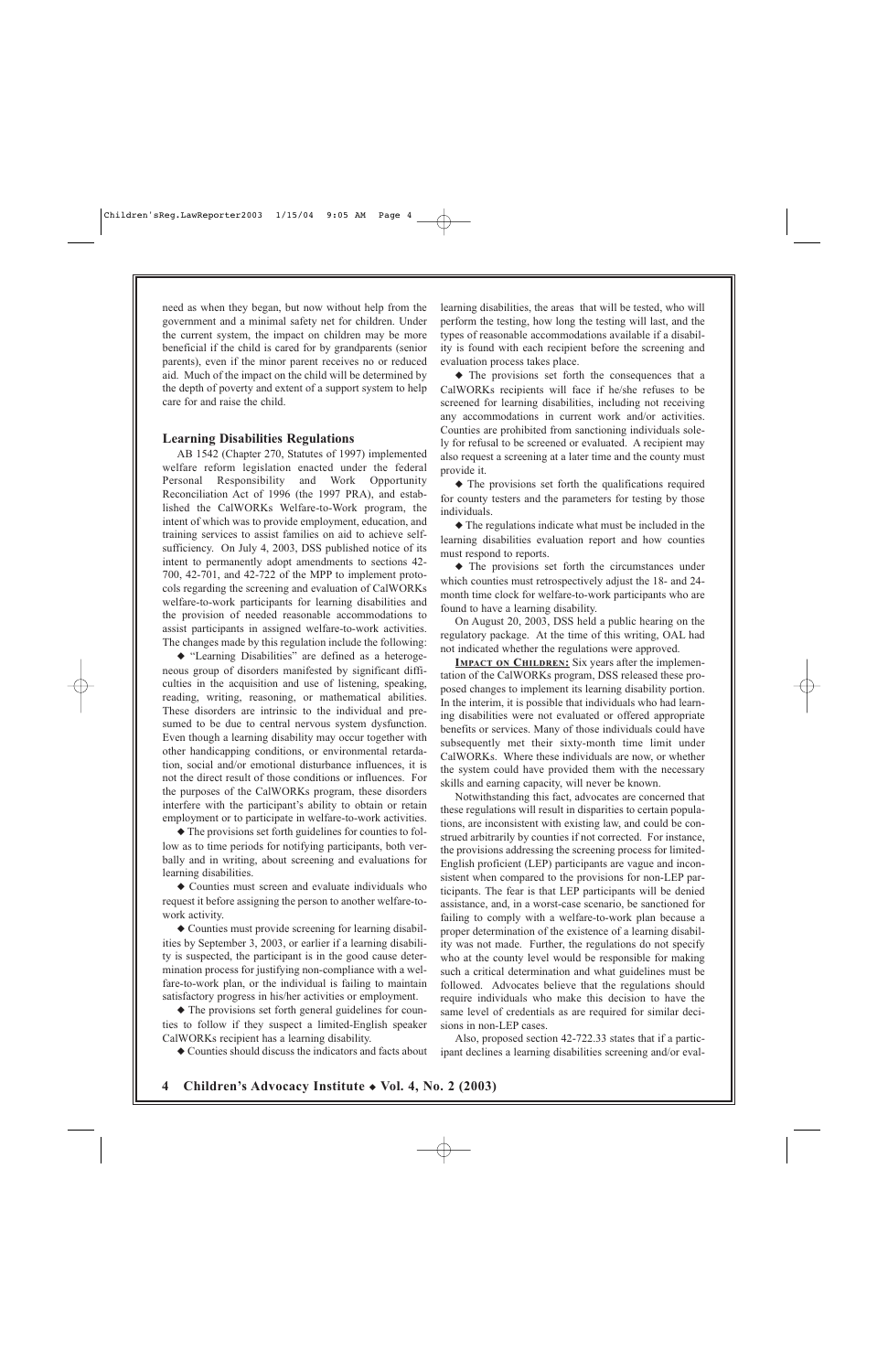uation, but later makes a request to go forward with the process, "the county must provide the screening and evaluation as soon as administratively possible." This time standard is extremely broad and vague, and could result in inconsistent county determinations regarding when a participant must be provided these services. Since most of the participants who request a screening at a later time are likely either being sanctioned or are failing to meet their plan requirements and in jeopardy of being sanctioned, it would seem the counties should provide this service as quickly as they are required to do under the initial offering of the screening process.

The regulations further specify that the county will make the determination regarding whether a learning disability contributed to a participant's failure to participate or sanction, instead of allowing the opinion of the evaluator to be binding, which would provide more credibility to this determination. This section could be applied arbitrarily by counties who may not want to provide the added services or return sanction monies due to financial reasons.

Finally, the regulations do not indicate how counties will ensure that reasonable accommodations are actually provided to participants found to have learning disabilities.

## **Definition of Entry Date for the Cash Assistance Program for Immigrants**

California's Cash Assistance Program for Immigrants (CAPI) provides cash assistance (state-only funds) to aged, blind, and disabled legal immigrants who are not citizens and who successfully complete the application process. The CAPI program is for non-citizens who are no longer eligible for SSI/SSP benefits solely because of their immigrant status after federal law changes. According to Welfare and Institutions Code sections 18938 and 18940, there are two components: basic and extended CAPI. A person who entered the U.S. on or after August 22, 1996 is only eligible for basic CAPI if he/she is sponsored and that sponsor is deceased or disabled, or the non-citizen is a victim of abuse by the sponsor or the sponsor's spouse. A person who entered the U.S. on or after August 22, 1996 who does not meet the sponsor restrictions for basic CAPI can be eligible for extended CAPI , but is subject to a 10-year sponsor deeming period. Sponsor deeming may reduce a person's CAPI benefit or make him/her ineligible to receive these benefits because the sponsor's income is considered to determine benefits for the immigrant. A person with an entry date prior to August 22, 1996 does not have to meet the sponsor restrictions of basic CAPI and may be subject to only a three-year sponsor deeming period.

On January 23, 2003, DSS, on an emergency basis, adopted section 49-020 of the Manual of Policies and Procedures (MPP) to clarify the meaning of "entry date" to the U.S. for purposes of determining CAPI eligibility. The term "entered the U.S." or "entry date" means the effective date of the non-citizen's current immigration status as

determined by the INS, except in either of two situations: (1) the non-citizen is a current CAPI recipient whose immigration status was adjusted after he/she began receiving benefits; in this situation, the same entry date that was used to determine initial eligibility will continue to be used for redetermination; or (2) the non-citizen, as of 8/22/96, had an immigration status that met the definition of "qualified alien," and has maintained continuous residence in the U.S. since 8/22/96; in this situation, the effective date of the "qualified alien" status held by the non-citizen on 8/22/96 will be deemed to be the "entry date" even if he/she later adjusts immigration status. These regulatory changes reflect the Department's policy on this issue since at least September 5, 2002, when the Director of DSS approved a decision reflecting this change.

On February 28, 2003, DSS published notice of its intent to adopt these changes on a permanent basis, and on April 16 held a public hearing. On June 16, 2003, OAL approved DSS' permanent adoption of these regulations.

**IMPACT ON CHILDREN:** A 1999 survey of a sample of female immigrants made the following findings regarding CalWORKs: (1) virtually all of these individuals wanted to work, but lacked the English or job skills for stable employment; (2) most of them used their children to translate; (3) they lacked secure child care: and (4) although most qualified, only 38% received any CalWORKs benefits. Welfare reform has had a severe impact on immigrants' ability to provide the basics for themselves and their children. Those immigrants who do not receive any government assistance are in particularly bad circumstances, while those who do receive some assistance, such as CAPI, use most of the amount on rent and utilities. One of the most concerning outcomes from federal welfare reform is that the children of immigrants are blocked from even basic assistance at a time when they are most in need.

## **Child Support: Review and Adjustment of Child Support Orders**

On May 5, 2003, DCSS adopted new sections 115500, 115510, and 115520, Title 22 of the CCR, and repealed sections 12-223.2 through 12-223.22 of the MPP, on an emergency basis, regarding the review and adjustment of child support orders. Among other things, the emergency regulations include the following provisions:

◆ Each local child support agency shall provide written notice, at least once every three years, of the right to request a review to seek an upward or downward adjustment of a child support order, or an adjustment to include a provision for medical support. Among other things, the notice shall inform parties of the right of the requesting party to file a motion for modification or order to show cause on his/her own if the local child support agency denies a request for review and adjustment. The notice shall inform the obligee/obligor of the option to obtain the assistance of the Family Law Facilitator and shall include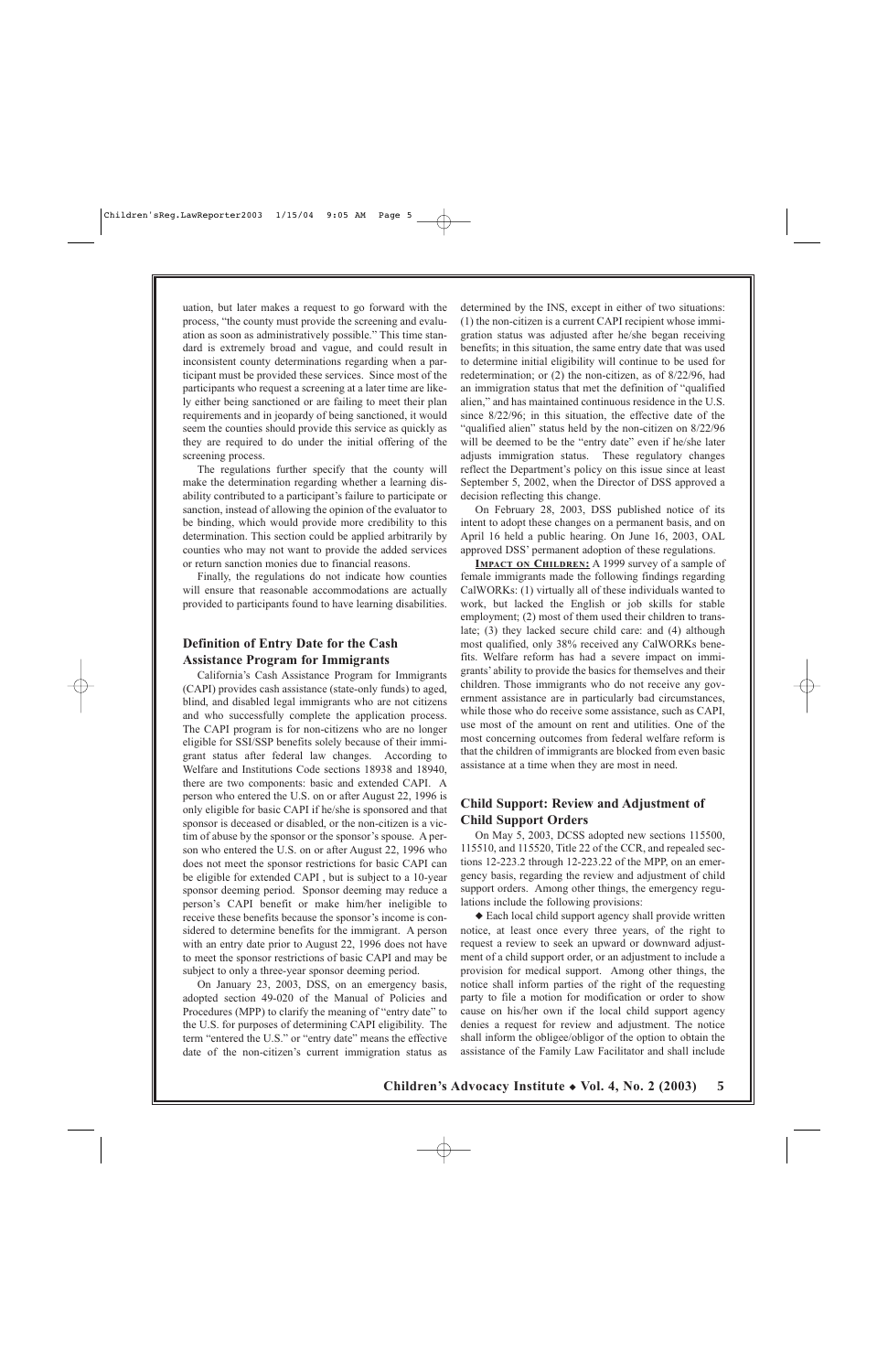the address and telephone number for the Family Law Facilitator.

◆ Local child support agencies shall review cases to determine if a change in circumstances exists which could alter the amount of child support ordered by the court under the specified guidelines when the following conditions are met: (1) upon oral or written request of a party to a child support order with a current child support obligation; (2) the change in circumstances which could alter the amount of the child support is reasonably expected to last more than three months; and (3) the local child support agency is in receipt of either party's current income and expense information.

◆ Any changes in circumstances which would result in a change in the child support order, either upward or downward, by at least 20% or \$50, whichever is less, shall be considered cause to file a motion for modification or order to show cause to adjust the child support order. Among other things, such factors may include a change in the obligee or obligor's employment status or income; a change in parenting time or custody; a change in costs incurred related to things such as child care, health care, education, and travel expenses for visitation; a financial hardship that did not exist at the time the order was established or last adjusted; and the existence of additional child support orders for which the obligor is responsible, which were not taken into account when the order of issue was established or last adjusted.

◆ Within ten business days of receiving a request for review, the local child support agency shall notify the requesting party in writing that in order to proceed with the review the requesting party must provide specified income and expense information. As part of this notice, the local child support agency shall provide any mandatory Judicial Council forms that the requesting party will need to complete. The local child support agency shall inform the requestor that no action will be taken on the request until the income and expense information is returned to the local child support agency and that the effective date of the request will be the date the income and expense information is received by the local child support agency.

◆ Within ten business days of receipt of the necessary income and expense information, the local child support agency shall (1) calculate the guidelines amount to determine if a change in the amount of the support order would result in a 20% or \$50 change, whichever is less, either upward or downward; or (2) if the income and expense information from the requesting party is incomplete, notify the requesting party that complete income and expense information is required prior to the commencement of a review of the child support order.

◆ Within ten business days of the determination that a change in circumstances exists, as specified, the local child support agency shall file with the court a motion for modification or order to show cause. If the facts set forth in the review and the income and expense information do not indicate that a change in circumstances exists, as specified, the local child support agency shall send written notice, including specified information, to the requesting party within ten business days of such determination.

On August 1, 2003, DCSS published notice of its intent to adopt these provisions on a permanent basis; the public comment period ended on September 15. DCSS must transmit a certificate of compliance to OAL by November 3, 2003, or the emergency language will be repealed by operation of law on the following day.

#### **Child Support: Compromise of Arrearages**

On November 25, 2002, DCSS adopted, on an emergency basis, sections 119015, 119019, 119045, 119069, 119076, and 119191, Title 22 of the CCR, to implement Family Code section 17550, which allows local child support agencies to compromise arrearages and interest owed for reimbursement for certain public assistance payments paid for children placed in foster care or with a relative caretaker or a guardian according to specified criteria. Family Code section 17550 authorizes local child support agencies to settle overdue support owed in cases where separation or desertion of a parent results in aid being granted to a child and later the child is returned to the parent. Under these regulations, the obligor parent must have an income less than 250% of the current federal poverty level, and the local agency must determine that the settlement is necessary for the child's support.

This regulatory package further requires local child support agencies to temporarily suspend enforcement and collection of amounts owed when the compromise application is pending; describes the process and procedures for determining eligibility and implementing the compromise; and incorporates by reference six separate forms to be used in the compromise application and process. The goal of this regulatory action is to decrease the debt and financial obligations of a parent who has reunified with his/her child, so that the parent can adequately provide for the care and well-being of the child, and avoid situations involving further neglect or abuse of the child.

On May 9, 2003, DCSS published notice of its intent to adopt these changes on a permanent basis. Effective May 12, 2003, DCSS readopted these emergency regulations. DCSS must transmit a certificate of compliance to OAL by November 20, 2003, or the emergency language will be repealed by operation of law on the following day.

**IMPACT ON CHILDREN:** As has been noted in previous issues of the *Children's Regulatory Law Reporter*, momentous legislation enacted in 1999 and 2000 removed child support collection jurisdiction from California's district attorneys, and vested it with the new DCSS at the state level. The regulatory packages discussed above reflect DCSS' continued efforts to establish a new state structure which will facilitate the uniform provision of child support services by counties.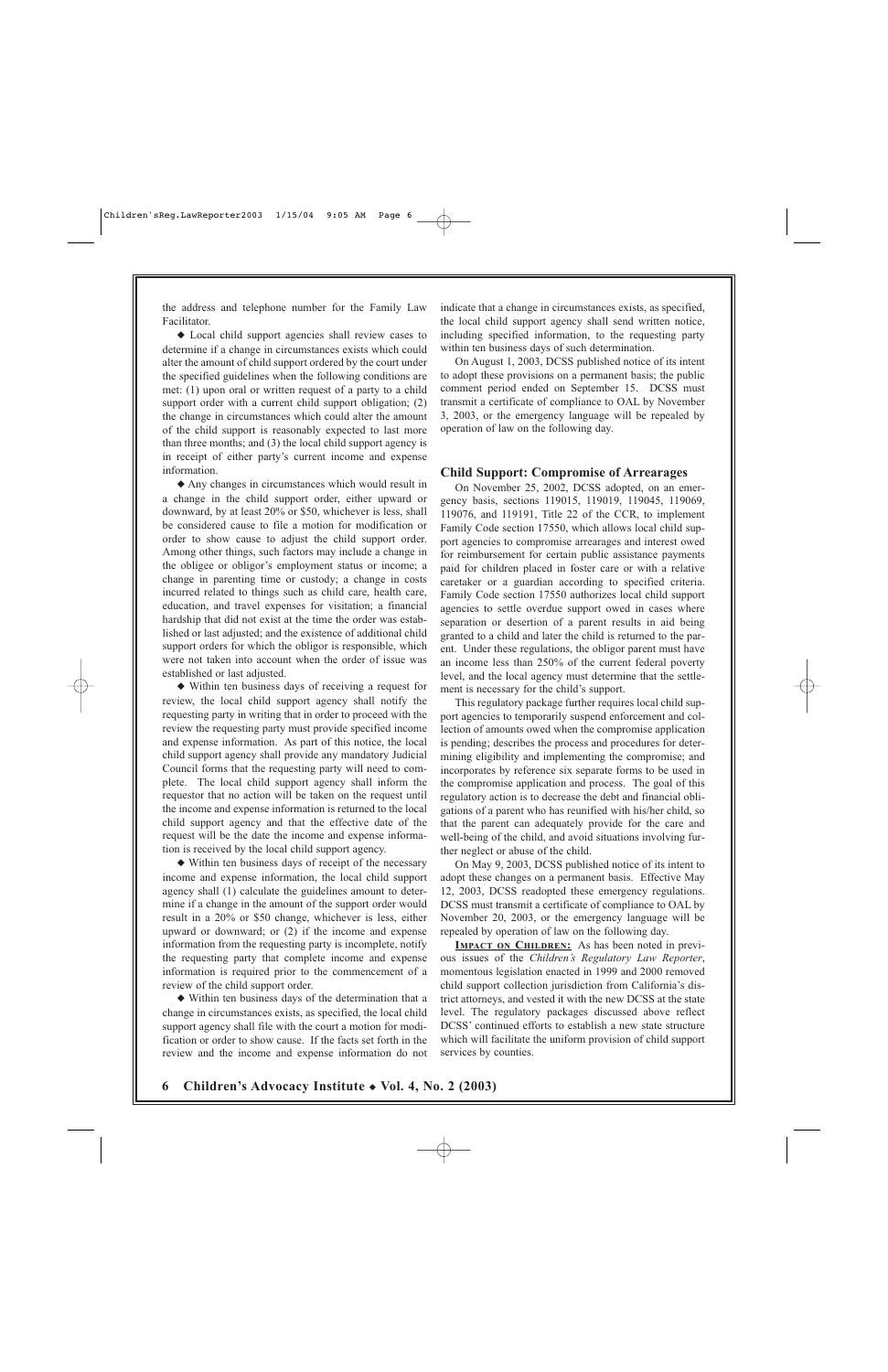## **Update on Previous Rulemaking Packages CalWORKs Sixty-Month Time Limit Procedures**

Federal welfare reform provides that no person may receive Temporary Aid to Needy Families (TANF) assistance for more than sixty months; this time limit is intended to provide an incentive to cash aid recipients to achieve self-sufficiency through employment before the time limit expires. Welfare and Institutions Code sections 11454 and 11454.5 mandate a sixty-month time limit on the receipt of CalWORKs cash aid by adults, with specific exceptions. Although TANF funding is only available after sixty months for hardship cases, California law establishes a state-funded "safety net" which provides limited aid, beyond the sixty-month TANF time limits, for the children of adults whose time limit has expired. However, the Department's regulations do not specify how to calculate safety net benefits. Since recipients who have been continuously on aid since the time limits were established reached their sixty-month limit on January 1, 2003, regulatory changes were necessary to specify how state-funded safety net aid is calculated.

On February 28, 2002, DSS, on an emergency basis, adopted sections 40-107.141, 40-107.142, 40-107.143, 40- 107.144, 40-107.15, 40-107.151, 40-107.152, 42-302.114, 42-302.114(a)-(c), 42-302.21(h)(1), 42-302.3, 44-133.8, and 82-833, and amended sections 40-107.14, 40- 107.16–.19, 42-301.2, 44-133.51, and 82-823 of the MPP related to the sixty-month time limit. On March 1, 2002, DSS published notice of its intent to adopt these changes on a permanent basis, and on April 17 held a public hearing on the regulatory package. On June 28, 2002 and October 2, 2002, DSS readopted the changes on an emergency basis. (For background information on this rulemaking package, see *Children's Regulatory Law Reporter*, Vol. 4, No. 1 (2003) at 3.)

*Update:* On April 9, 2003, OAL approved DSS' permanent adoption of these regulatory changes.

#### **AB 1692 CalWORKs Amendments**

On March 1, 2002, DSS published notice of its intent to amend sections 42-701, 42-711, 42-712, 42-718, 42-719, and 42-721 of the MPP to implement AB 1692 (Chapter 652, Statutes of 2001), which requires that DSS expand the activities permitted for post 18- or 24-month time limit CalWORKs cash assistance recipients to include U.S. Department of Labor (DOL) Welfare-to-Work Grant program-paid community service or work experience. Among other things, this regulatory action will

◆ allow counties to utilize existing DOL Welfare-to-Work programs to provide community service or work experience jobs to recipients who have reached their 18 and 24-month time limit;

◆ clarify that an individual who was receiving aid in the

month prior to implementation of the Welfare-to-Work Program in the county is eligible for 24 cumulative months of aid, even if the individual does not receive aid continuously; and

◆ clarify existing language and correct erroneous crossreferences contained in current Welfare-to-Work regulations. (For background information on this rulemaking package, see *Children's Regulatory Law Reporter*, Vol. 4, No. 1 (2003) at 4.)

*Update:* On August 1, 2002, OAL approved DSS' adoption of these regulatory changes.

## **CalWORKs 180-Day Family Reunification Extension**

AB 429 (Chapter 111, Statutes of 2001) allows parents of children who have been removed from the home and are receiving out-of-home care to continue to receive CalWORKs-funded services, such as substance abuse and mental health services, if the county determines such services are necessary for family reunification. On August 1, 2002, DSS, on an emergency basis, adopted sections 40- 181.1, 42-710.66, 42-711.512, 42-711.558, 42-721.13, 42- 721.131,42-721.413, 80-301, and 82-812.68, and amended sections 42-711.551, 42-711.6, 42-711.8, and 44-314 of the MPP to implement AB 429. According to DSS, these regulatory changes ensure that services necessary for family reunification will be available to eligible parents. On August 30, 2002, DSS published notice of its intent to adopt these changes on a permanent basis. (For background information on this rulemaking package, see *Children's Regulatory Law Reporter*, Vol. 4, No. 1 (2003) at 5.)

*Update:* On January 28, 2003, DSS readopted these changes on an emergency basis. On May 27, 2003, DSS released a modified version of this regulatory proposal. In accordance with previous comments by advocates, the changes provide that a county *shall* (instead of "may") provide a sanctioned individual with welfare-to-work activities and services, if the individual is considered a reunification parent pursuant to the temporary absence/family reunification provisions, and the county child welfare services agency determines that such services are necessary for family reunification. The revisions also now provide the following example of a "good cause" extension of the 180 day family reunification plan: "A family consists of a parent and two children. The children are removed by the county child welfare services agency on June 14, 2003. The parent has completed all of the requirements of the Family Reunification Plan by February 1, 2004. However, the social worker in the case recommends to the court, and the court agrees, that the parent needs an additional six-months of services. A six-month extension is ordered by the court and the parent receives an extension of CalWORKs services which ends on July 31, 2004."

On July 29, 2003, DSS again readopted the emergency regulations. However, because the APA requires agencies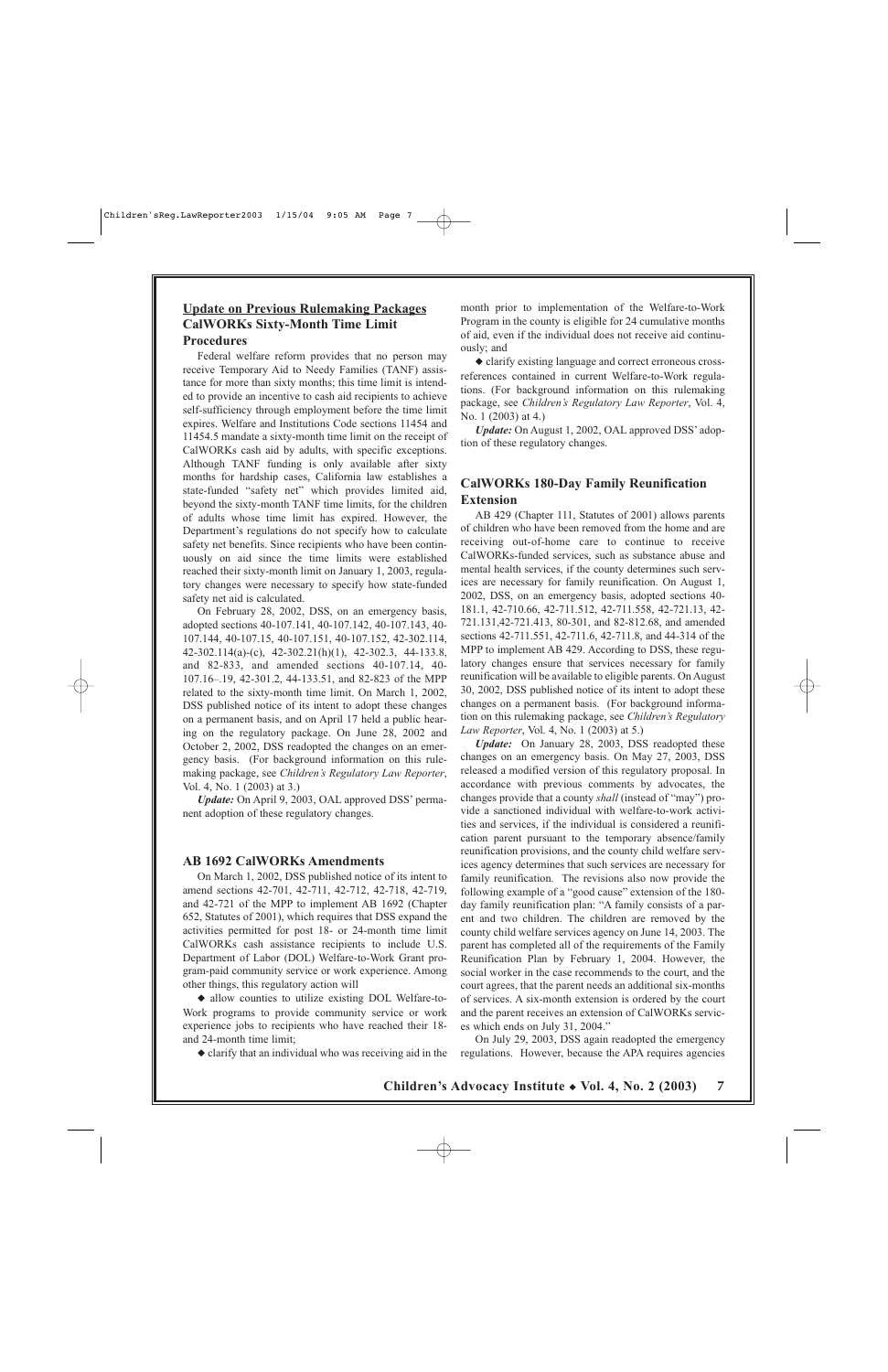to complete the rulemaking process within one year of commencement, DSS filed notice on August 29, 2003, that it was not proceeding with the permanent rulemaking proposal that it had commenced on August 30, 2002. Also on August 29, 2003, DSS published a new notice of proposed rulemaking, containing the same proposed language as was contained in its May 27, 2003 modified version. The Department held a public hearing on the new rulemaking package on October 15, 2003, in Sacramento; at this writing, the permanent provisions still await review and approval by OAL.

## **Intercounty Collection of CalWORKs Overpayments and Food Stamp Overissuances**

On October 25, 2002, DSS published notice of its intent to amend sections 40-187.1, 40-188.139, 40-190.51, 40- 190.52, 40-190.521, 40-190.522, 40-190.523, 40-190-524, and 40-190.524 of the MPP, in order to change the procedure by which CalWORKs cash aid overpayments are collected when recipients move from one county to another. Under current policy, when a CalWORKs recipient moves from County A to County B, County B is supposed to collect any overpayments originating in County A and reimburse County A the amount collected. DSS' discussions with county staff indicated that overpayments were not being collected by County B on behalf of County A. The proposed amendments would allow County B to retain any monies collected and any resulting incentive funds. Such a change would serve as an incentive for counties to collect overpayments originated in another county, thereby increasing collections and reducing grant costs. (For background information on this rulemaking package, see *Children's Regulatory Law Reporter*, Vol. 4, No. 1 (2003) at 6.)

*Update:* On March 27, 2003, OAL approved DSS' adoption of these regulatory changes.

## **Child Support: Collection and Distribution of Child Support (Barnes Notice)**

On May 29, 2002, the Department of Child Support Services (DCSS), on an emergency basis, adopted section 119184, Title 22 of the CCR, and repealed section 12-225.3 of the MPP. The emergency changes, which went into effect on July 1, 2002, implement and interpret Family Code sections 17306 and 17401.5, 42 U.S.C. section 654(5), 45 C.F.R. 302.54, and the judgment in *Barnes v. Anderson, et al.*, No. CIV S-90-0579, filed December 14, 1998 (U.S. District Court for the Eastern District of California). Among other things, the revisions require each local child support agency to issue standardized forms—a "Monthly Statement of Collections and Distribution" and a "Notice of Important Information"—to each custodial party who is a recipient of child support services. On July 5, 2002, DCSS published notice of its intent to adopt these

changes on a permanent basis. (For background information on this rulemaking package, see *Children's Regulatory Law Reporter*, Vol. 4, No. 1 (2003) at 7.)

*Update:* On December 3, 2002, OAL approved DCSS' permanent adoption of these regulatory changes.

#### **Child Support: Bonding of Employees**

On July 22, 2002, DCSS adopted, on an emergency basis, section 111550, Title 22 of the CCR, to implement federal law by setting forth requirements and criteria for bonding of employees who receive, disburse, handle, or otherwise have access to any child support collections under the child support enforcement program required by Title IV-D of the Social Security Act. Section 111550(a) defines which employees require bonding, the requirements for sufficient bond amounts, and compliance requirements of other public and private agencies under a plan of cooperation or service agreement. Section 111550(b) provides that bonding requirements may be satisfied by a county's self-bonding or self-insurance program if the amount is adequate to cover any loss of child support funds as a result of employee dishonesty. Section 111550(c) sets forth the criteria for certification for counties that self-bond or self-insure. Section 111550(d) provides that each child support agency must provide proof of bonding upon request. Section 111550(e) states that bonding requirements do not limit the ultimate liability of the Title IV-D agency for losses of support collections from the state's program. On August 9, 2002, DCSS published notice of its intent to adopt these changes on a permanent basis. (For background information on this rulemaking package, see *Children's Regulatory Law Reporter*, Vol. 4, No. 1 (2003) at 7 .)

*Update:* On December 9, 2002, OAL approved DCSS' permanent adoption of these regulatory changes.

#### **Child Support: Case Closure**

On March 25, 2002, DCSS, on an emergency basis, adopted sections 110385, 110449, 110554, 118020, and 118203, Title 22 of the CCR, and repealed sections 12-229, 12-300, 12-301.0 -12-301.3, and 12-302.0–.5 of the MPP, in order to establish a standard process for case closure of child support service cases. These sections specify the requirements for case closure, including closing a case, reopening a closed case, record retention and disposal, and releasing, removing, rescinding, and terminating establishment and enforcement actions when a case is closed. On May 10, 2002, DCSS published notice of its intent to adopt these provisions on a permanent basis; on August 22, 2002, DCSS readopted the changes on an emergency basis. (For background information on this rulemaking package, see *Children's Regulatory Law Reporter*, Vol. 4, No. 1 (2003) at 7.)

*Update:* On March 24, 2003, OAL approved DCSS' permanent adoption of these regulatory changes.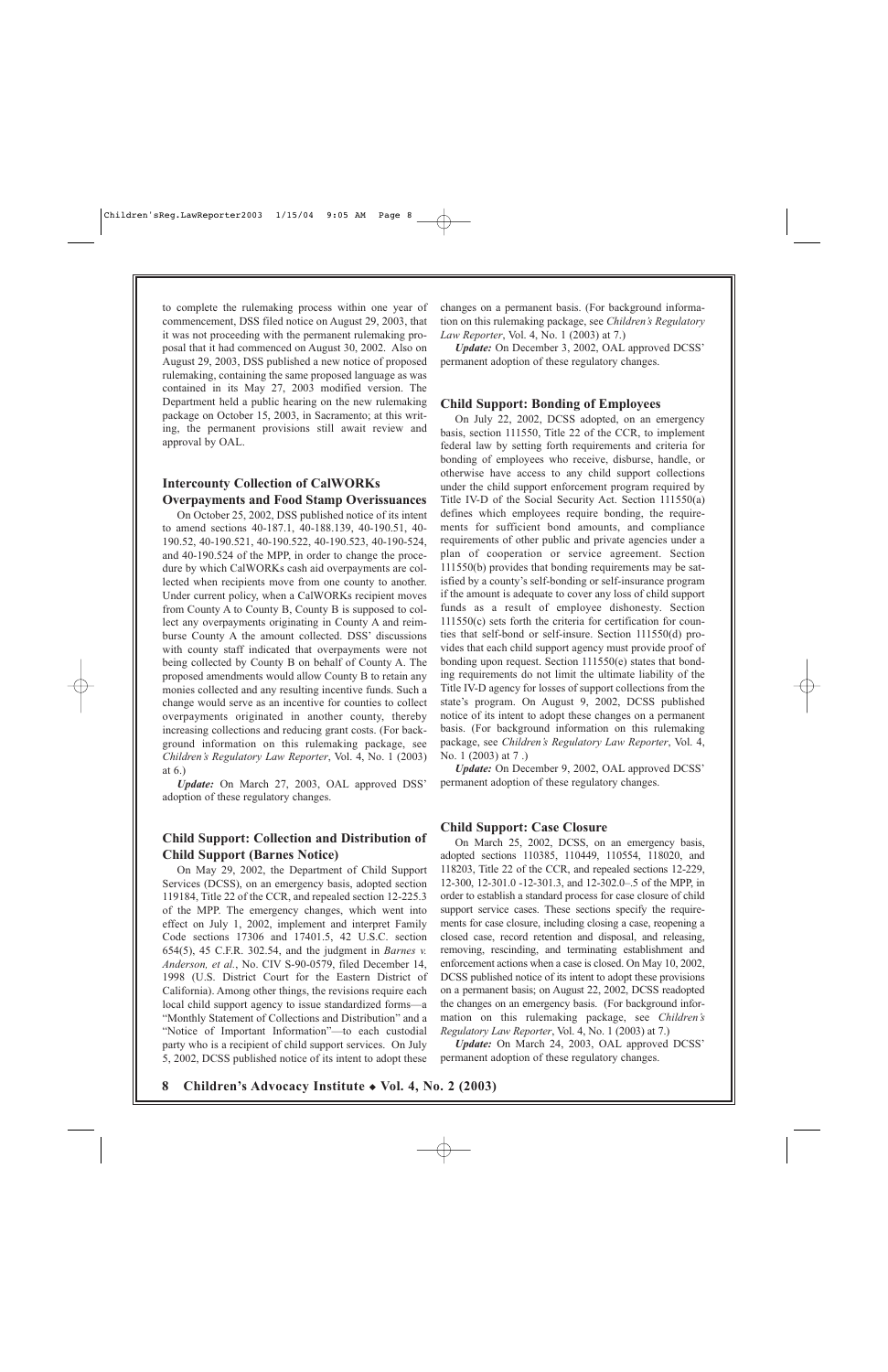#### **Child Support: Plans of Cooperation**

Federal and state law require DCSS to negotiate and enter into plans of cooperation with local child support agencies in order to carry out the requirements of the state plan and provide services relating to the establishment of paternity, and the establishment, modification, and enforcement of child support, spousal support, and medical support. On May 2, 2002, DCSS, on an emergency basis, adopted sections 110411, 110625, 111110, 111120, 111210, 111220, and 111230, Title 22 of the CCR, and repealed sections 12-000 and 12-003 and Appendix I of the MPP. These regulatory changes establish requirements for consistent state/county plans of cooperation and local plans of cooperation provisions to promote uniform quality of child support services statewide. On June 14, 2002, DCSS published notice of its intent to adopt these provisions on a permanent basis. (For background information on this rulemaking package, see *Children's Regulatory Law Reporter*, Vol. 4, No. 1 (2003) at 8.)

*Update:* On December 2, 2002, OAL approved DCSS' permanent adoption of these regulatory changes.

#### **Child Support: Director Qualifications**

Family Code section 17304(f) requires DCSS to establish qualifications for the administrator of each local child support agency. On August 14, 2002, DCSS adopted, on an emergency basis, new section 111560, Title 22 of the CCR, setting forth minimum qualifications for directors of local child support agencies. Among other things, the new provision states that the director must possess the equivalent to a bachelor's degree from an accredited college or university in business or public administration, psychology/sociology or related disciplines, or four years experience performing duties in a public agency of which two years were in a senior level administrative or management position. On October 4, 2002, DCSS published notice of its intent to adopt this section on a permanent basis. (For background information on this rulemaking package, see *Children's Regulatory Law Reporter*, Vol. 4, No. 1 (2003) at 9.)

*Update:* On February 3, 2003, OAL approved DCSS' permanent adoption of section 111560.

### **Child Support: Immediate Enforcement Actions**

Federal and state law require DCSS to implement administrative procedures and requirements for immediate enforcement actions, which include income withholding orders, medical support notices, real property liens, and reporting to credit agencies. On October 21, 2002, DCSS adopted, on an emergency basis, new sections 110226, 110242, 110251, 110336, 110337, 110355, 110485, 110547, 110615, 116004, 116018, 116036, 116038, 116042, 116061, 116062, 116063, 116110, 116102, 116104, 116106, 116108, 116110, 116114, 116116, 116118, 116120, 116122, 116124,

116130, 116132, 116134, and 116140, and amended sections 110250, 110474, 110660, Title 22 of the CCR. DCSS also repealed section 117042, Title 22 of the CCR, and MPP sections 12-107.3, 12-224.3, 12-228.7, 12-228.8, and 12- 601–12-606. Among other things, the new provisions define specific terms relating to immediate enforcement actions; specify the general requirements and timeframes necessary to prepare, serve, and terminate income withholding orders and medical support notices; specify the actions a local child support agency must take when a hearing regarding an income withholding order is requested and conducted; specify requirements for recording, creating, and releasing real property liens; specify circumstances under which to file a satisfaction of judgment and/or a substitution of payee; and specify requirements and timeframes for reporting child support obligations and arrearages to credit reporting agencies. (For background information on this rulemaking package, see *Children's Regulatory Law Reporter*, Vol. 4, No. 1 (2003) at 9.)

*Update:* On March 21, 2003, DCSS published notice of its intent to adopt these changes on a permanent basis. On April 3, 2003, DCSS readopted these provisions on an emergency basis. However, because DCSS did not transmit a certificate of compliance to OAL by October 20, 2003, the emergency language was to be repealed by operation of law on the following day.

#### **Child Support: Interstate Cases**

On September 24, 2001, DCSS adopted new sections 110250, 110374, 117016, 117019, 117021, 117025, 117030, 117036, 117042, 117047, 117049, 117052, 117054, 117064, 117074, 117080, 117083, 117085, 117089, 117091, 117094, 117200, 117300, 117301, 117302, 117303, 117400, 117401, 117402, 117403, 117404, 117405, 117406, 117407, 117500, 117501, 117502, 117503, 117504, and 117600, Title 22 of the CCR and repealed sections 12-104.433 through 12-104.5 and 12- 226 of the MPP, on an emergency basis, in order to set forth the requirements imposed on local child support agencies involved in interstate child support collection. Specifically, these regulations define terms related to the processing of interstate cases; articulate the requirements of California as both the initiating or responding state in regard to the processing of Title IV-D interstate cases; clarify the conditions under which a local child support agency may execute long-arm jurisdiction or direct enforcement activities in place of a two-state interstate process; and incorporate in regulation provisions of the Uniform Interstate Family Support Act. On November 2, 2001, DCSS published notice of its intent to adopt these changes on a permanent basis. (For background information on this rulemaking package, see *Children's Regulatory Law Reporter*, Vol. 3, No. 2 (2002) at 11.) On March 19, 2002, DCSS readopted these regulations on an emergency basis.

*Update:* On October 28, 2002, OAL approved DCSS' permanent adoption of these regulations.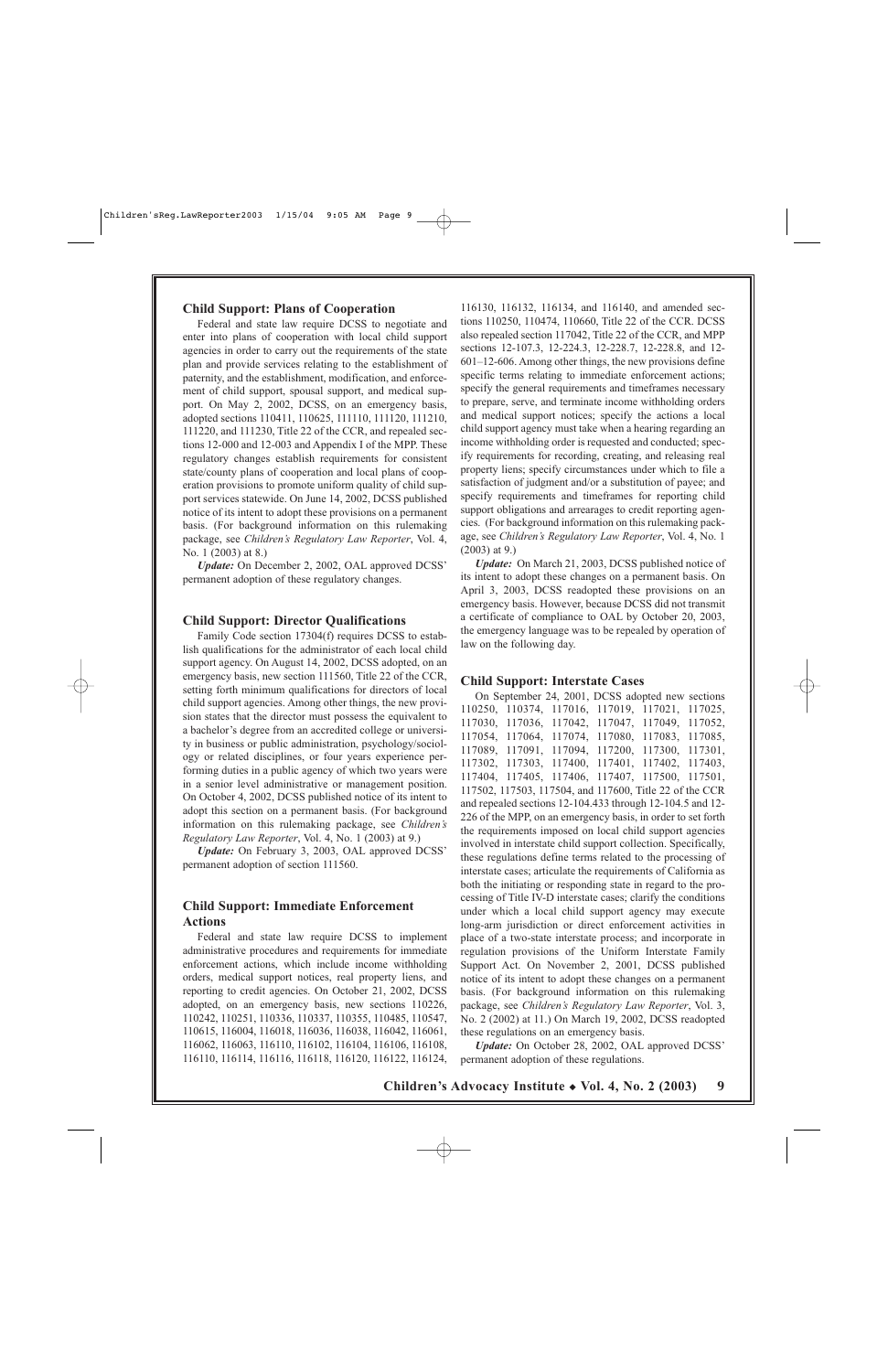## *NUTRITION*

## **New Rulemaking Packages Food Stamp Reauthorization Act of 2002 (Part I)**

**On** May 13, 2002, President Bush signed the Farm<br>Security and Rural Investment Act of 2002 into<br>law. This Act contains the Food Stamp<br>Reauthorization Act of 2002, which made changes to the Security and Rural Investment Act of 2002 into law. This Act contains the Food Stamp Reauthorization Act of 2002, which made changes to the Food Stamp Act of 1977. Most of the mandatory provisions were implemented on October 1, 2002; federal law requires the regulatory changes made in this rulemaking package be completed by April 1, 2003.

On April 1, 2003, DSS amended, on an emergency basis, section 63-405 of the Manual of Policies and Procedures (MPP) to restore federal eligibility for the Food Stamp Program for legal non-citizens who have been in the country for five years. Amended section 63-405 clarifies the starting date for the five-year period as "the date the immigrant obtains status as a qualified non-citizen through the INS." In cases where the INS grants qualified status retroactively, the Department must use the date that INS grants qualified status (*e.g.*, a non-citizen enters the U.S. on January 1, 1996; INS does not complete the paperwork until January 1, 1997, and grants qualified status effective the date of entry, January 1, 1996; DSS will begin counting the five-year period on January 1, 1996).

On April 4, 2003, DSS published notice of its intent to adopt these changes on a permanent basis; the Department held a public hearing on the rulemaking package on May 21. On September 8, 2003, OAL approved DSS' permanent adoption of the changes.

## **Food Stamp Reauthorization Act of 2002: Non-Citizen Children (Part II)**

On October 1, 2003, DSS amended, on an emergency basis, section 63-405 of the MPP to restore federal eligibility for the Food Stamp Program for legal non-citizens under the age of 18 regardless of date of entry into the U.S. The effect of this regulatory change will make legal noncitizen children who are currently receiving state-funded food stamp assistance eligible for federally-funded food stamp assistance.

On April 25, 2003, DSS published notice of its intent to adopt these changes on a permanent basis; the Department held a public hearing on June 11. Based upon testimony received, the Department made minor technical changes to the regulations, including an amendment to section 63-503 of the MPP stating that non-citizen children are no longer subject to sponsor deeming, and re-noticed the regulatory package for 15 days. The Department received no public comment during the fifteen-day re-notice period. OAL approved DSS' permanent changes on September 11, 2003.

**IMPACT ON CHILDREN:** The federal revisions benefit children in various ways. In addition to restoring food stamp eligibility to all legal immigrant children, effective in federal fiscal year 2004, they eliminate the deeming requirements for immigrant children that count the income and resources of the immigrant's sponsor when determining food stamp eligibility and benefit amounts for the immigrant child, as well as the three-year deeming requirements for children. These changes will also save local agencies over \$13 million in the current budget year because the federal government will cover the costs, whereas before this change in law, local agencies were largely responsible for feeding hungry, non-citizen children in California.

## **ABAWD, Food Stamp Voluntary Quit, and FSET Emergency Regulations**

On August 8, 2003, DSS amended, on an emergency basis, sections 63-300, 63-407, 63-408, 63-410, 63-411, 63-503, and 63-505 of the MPP to bring California's Food Stamp Program regulations concerning penalties for voluntarily quitting a job and reducing work hours below certain thresholds into compliance with Federal Food Stamp Employment and Training (FSET) regulations, the federal able-bodied adult without dependents (ABAWD) regulations, and the Food Stamp Reauthorization Act of 2002. ABAWD regulations provide that individuals between 18 and 50 years of age, who do not receive CalWORKs benefits, but are economically deprived and meet the work requirements of the program, may be eligible for food stamps. The FSET is the employment and training program for food stamp recipients in California that do not otherwise receive state assistance, *e.g.*, CalWORKs.

Regulatory changes include the following:

◆ Individuals who are disqualified from the Food Stamp Program for voluntarily quitting a job or reducing the number of hours worked per week to less than 30, may begin to participate in the Food Stamp Program if they apply after the end of either a one-, three-, or six-month disqualification period (instead of the previous 90-day automatic disqualification period), are otherwise eligible, and are deemed by the county welfare department to be in compliance with registration requirements.

◆ Individuals no longer have to comply with a violation in order to technically "end" their food stamp disqualification period. Following the minimum disqualification period, individuals may be approved to receive food stamps if otherwise eligible and if they are in compliance with work requirements of the Food Stamp Program.

◆ The \$25 cap for reimbursement of FSET transportation and collateral costs by Program users is repealed.

◆ Food stamp applicants who reduce their work hours to less than 30 per week within the 60 days before applying for assistance are subject to the same penalties as applicants who voluntarily quit their job.

◆ Individuals who are disqualified for voluntarily quitting their job or reducing their work hours below the threshold, who become exempt during the period of disqualification, may become eligible to receive food stamps without having to reapply.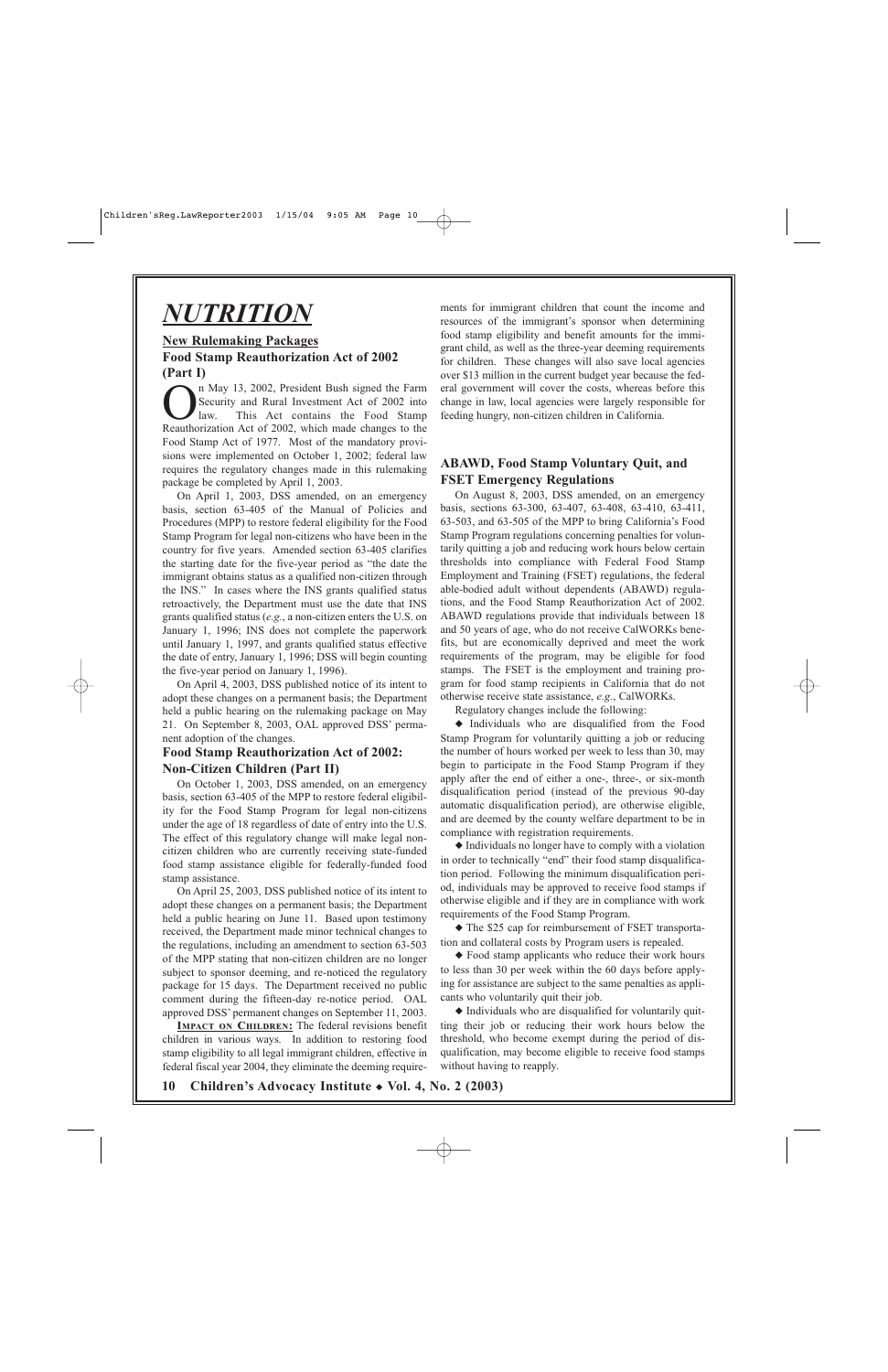◆ Restores federal food stamp benefits to those immigrants who become legal non-citizens.

◆ In order to remain eligible, an ABAWD participant must always meet the full 80-hour monthly work requirement or participate in workfare unless the individual qualifies for an exemption from this work requirement. Exemptions include unfitness, pregnancy, residing in a food stamp household that includes a dependent child, and residing in a county with an approved federal waiver of the work requirement.

◆ The ABAWD work requirement is considered satisfied for a month in which an individual had good cause for temporarily missing work in a job of at least 80 hours per month.

◆ A pro rata share of the income of a discontinued ABAWD member will be counted as income to remaining members within the household for food stamp purposes.

On August 1, 2003, DSS published notice of its intent to adopt these changes on a permanent basis; the Department held a public hearing on the rulemaking package on September 17. At this writing, the permanent adoption of these sections await review and approval by OAL.

**I MPACT ON CHILDREN:** The federal Personal Responsibi-lity and Work Opportunity Reconciliation Act of 1996, which fundamentally changed the nation's welfare system by creating work requirements in exchange for receipt of welfare benefits, including food stamps, also created the federal programs (ABAWD and FSET) that are set forth in part above. As with most government benefits, there are severe penalties for failure to work, or not working enough hours, attached to these programs. Many times individuals lose benefits not just for the period of time they are in noncompliance, but also for some set extension of that time for punitive purposes. The effectiveness of programs like this, which in theory promote self-sufficiency, remains inconclusive. Specifically, these regulations increase some work requirements, while at the same time loosening some of the barriers to re-entry to the Food Stamp Program. Over 70% of food stamp recipients are children; thus, these regulations (to the extent they will affect parents of children receiving food stamp benefits) will impact hungry children.

#### **CalWORKs/Food Stamps Intercept Program**

The 1984 federal Deficit Reduction Act set general criteria for determining which debts must be referred under federal tax offset through federal wages, salary, and retirement payments. DSS implemented the federal law in 1992 by collecting Food Stamp over-issuances (both intentional and erroneous) at the IRS under special authority of the Food Stamp Act. Not until 1996, with passage of the federal Debt Collection Improvement Act, did the federal government mandate state participation in the Treasury Offset Program.

On August 1, 2003, DSS published notice of its intent to permanently adopt amendments to sections 20-400, 20401, 20-402, 20-403, 20-404, 20-405, 20-406, and 20-409 of MPP to implement recent changes to this federal law and California's implementation of the Welfare Intercept System (WIS) Enhancement Project, which allows counties to establish, increase, decrease, or delete accounts as appropriate throughout the year, instead of on an annual basis. Existing regulations required counties to submit delinquent accounts by May 1 of each year for intercept the following tax season. After these changes, WIS will be updated weekly with information provided by counties, the Franchise Tax Board, and the IRS. DSS states that moving to a continuous system will allow counties to keep account information more current and accurate.

The Department held a public hearing on September 17, 2003. At this writing, the permanent adoption of these regulations await review and approval by OAL.

**IMPACT ON CHILDREN:** In June 2003, the federal government fined California \$62.5 million for making too many mistakes in handling and dispensing federal food stamps during 2002. This sanction is in addition to the record \$114 million fine the state received for the same problems in 2001. According to the U.S. Agriculture Department, California's error rate is 14.8%, almost double the national average. Mistakes in arithmetic and complicated and burdensome eligibility rules resulted in overpayments of \$172 million in 2002, and underpayments of \$79.5 million. The most dire consequence of underpayment is the number of poor households (estimated at between 66,000 and 165,000) that do not receive the food stamp benefits they are entitled to and go hungry instead. Hunger can have a serious impact on the health and mental well-being of children, and hunger issues are well documented throughout the nation. The federal government offered to settle the \$62.5 million penalty if California agrees to invest half of the latest penalty to improve the process over the next two years.

The above regulations focus on overpayment issues (instead of the more severe underpayment issue) and will have a negative impact on poor households that through no fault of their own may receive over-issuances of food stamps from the county/state, only to be referred to state and federal tax agencies which will automatically offset the amount over-issued from vital cash benefits. Since many recipients of food stamps do not speak English, they may have additional problems rectifying any errors. The Department is required to send a pre-offset warning notice at least 30 days prior to referring the CalWORKs/Food Stamp recipient to the Franchise Tax Board, and at least 60 days prior to referring the recipient to the IRS. This does not leave much time for affected food stamp recipients to resolve problems with these large bureaucracies. The Department and the IRS can also charge the recipient for the administrative cost of collection of the claim amount (apparently even if the over-issuance was due to DSS error and the recipient does not immediately repay the amount), which is automatically deducted from the intercepted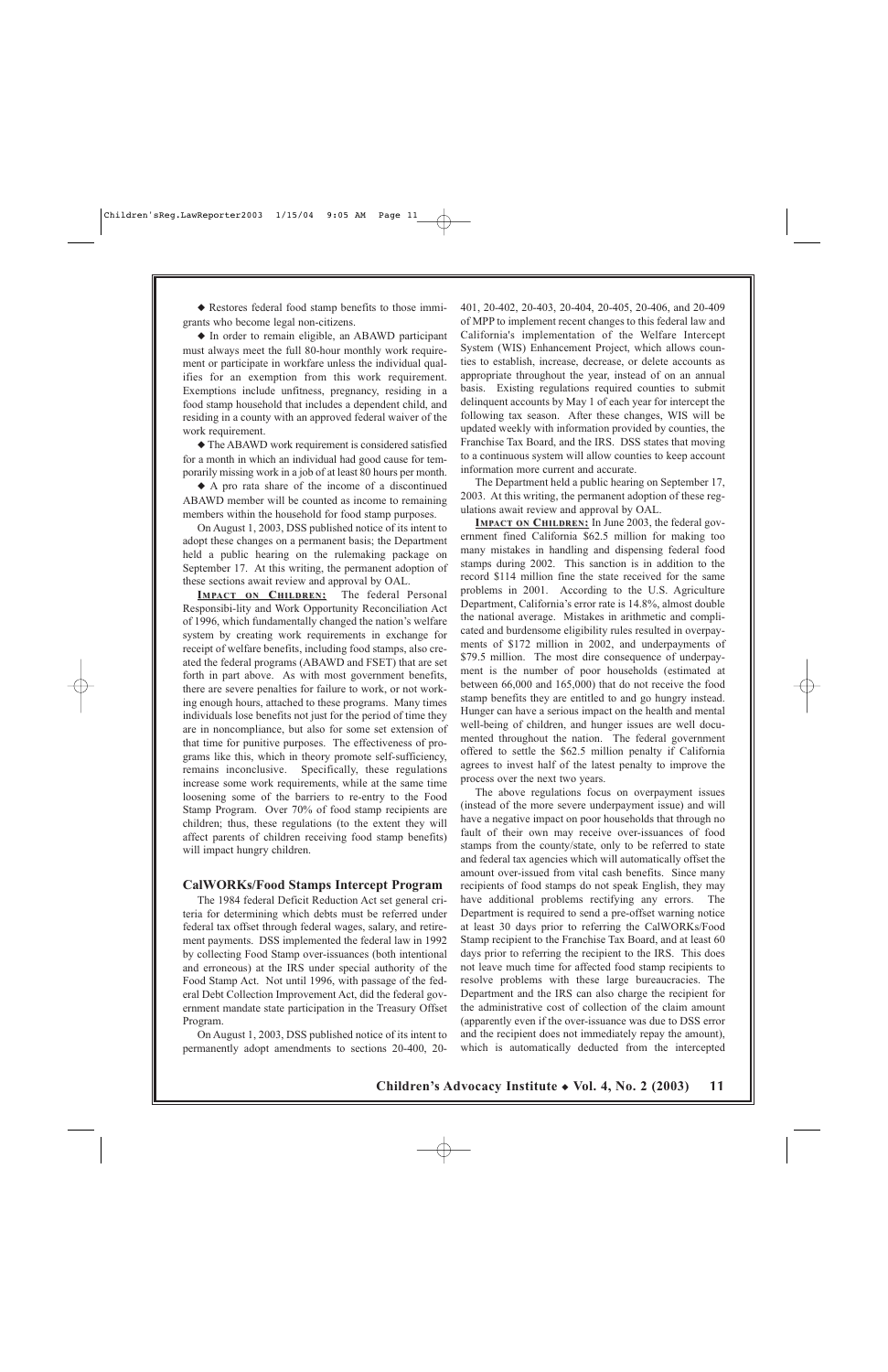amount. There are no limitations in the proposed regulations on what amount of charges may be imposed, which is extremely problematic for individuals who may have received over-issuances due to DSS error, without realizing they are receiving a windfall.

## **Budgeting of the Food Stamp Program Standard Utility Allowance**

On August 29, 2003, DSS published notice of its intent to permanently adopt amendments to section 63-502 of the MPP to align state regulations with federal regulations regarding budgeting of the Standard Utility Allowance (SUA). The federal government released notice in February 2002, which provided that states do not have the option to prorate the SUA when household members share utility expenses (heating or cooling) with excluded individuals, *e.g.*, ineligible non-citizens. These regulations follow a DSS All County Letter issued in July 2002, stating that effective October 1, 2002, the procedures for budgeting of the SUA would be updated to allow a household with an excluded member to claim the full SUA. One other technical amendment, changing the word "alien" to "non-citizen" throughout section 63-502, was also made by this regulation.

The Department held a public hearing on October 15, 2003. At this writing, the permanent adoption of these sections await review and approval by OAL.

**IMPACT ON CHILDREN:** This federal change will make it easier for states to calculate what allowance a household should receive for utilities (without having to determine a pro rata amount) and could possibly cut down on California's 14.8% error rate. If the error rate is decreased, and more children of families who should be receiving food stamp benefits are, that should cut down on the rate of hunger at least to some small extent.

For the period of October 1, 2003 through September 30, 2004, the maximum Food Stamp allotment for a family of four is \$471 per month, which works out to be approximately \$15 per day to provide three meals for four people.

Recent studies focused on measuring child-specific hunger and the factors influencing hunger concluded that among school-aged children (average 10 years of age) 50% experienced moderate hunger and 16% severe hunger. Those figures show that current federal and state efforts to feed children in low income households need to be improved in order to have a positive impact on children. Easing the burdens on the system, as this regulation does, may assist in those efforts.

## **Anticipating Income and Changes in the Food Stamp Program**

Effective November 1, 2003, DSS amended, on an emergency basis, sections 63-503, 63-504, and 63-505 of the MPP to implement recent federal regulations by the U.S. Department of Agriculture as follows: (1) the current regulation that households report a change of more than \$25 in monthly gross income is increased to more than \$50 in unearned income and to more than \$100 in earned income; and (2) a technical amendment addressing procedures for the handling of certain recurring income in a retrospective budgeting system. Final federal rules were issued on April 29, 2003, requiring all states to implement these changes by November 1, 2003.

On October 31, 2003, DSS published notice of its intent to adopt these changes on a permanent basis; on December 17 a public hearing will be held. At this writing, the permanent adoption of these regulations await review and approval by OAL.

**IMPACT ON CHILDREN:** This regulatory change should again make it easier for states to determine income eligibility for households by requiring less frequent reporting of changes to income levels. Again, if the error rate is decreased, and more children of families who should be receiving food stamp benefits are, that should cut down on the rate of hunger to a small degree. The underpayment statistics in California are more important to correct than the overpayment amounts, since there are already mechanisms in place for the state/counties to recover their monies upon overpayment. Unfortunately, there are not similar mechanisms in place for families and children to recover their benefits upon underpayment.

In January 2003, state auditors released a report finding that California has spent tens of millions of dollars for a fingerprint imaging system to cut down on public aid fraud; however, the state cannot demonstrate that the system is worth the money based upon the 0.2% fraud rate detected by the system between March 2000 and September 2002 (45 incidents of fraud found among over 18,000 fingerprints matched by the system). Advocates also fear that legal immigrants will not obtain benefits, to which they are legally entitled, for fear of consequences.

As exemplified here again, sometimes the cost of simply providing benefits to those in need (assuming there will always be some minimum level of abuse of a public welfare system) would be the more efficient method of carrying out the intent of the law, instead of establishing costly programs to deter fraud that does not exist to any significant extent. Since non-citizen children and adults are now entitled to food stamps under federal law, the state should instead redirect these resources to reach out to families in need.

## **Update on Previous Rulemaking Packages Food Stamp Reauthorization**

On September 30, 2002, DSS amended, on an emergency basis, sections 63-403, 63-405, 63-409, and 63-502 of the MPP to implement mandatory federal changes to the Food Stamp Program. Among other things, the changes restore food stamp eligibility to all legal immigrant children, regardless of date of entry to U.S., and to all legal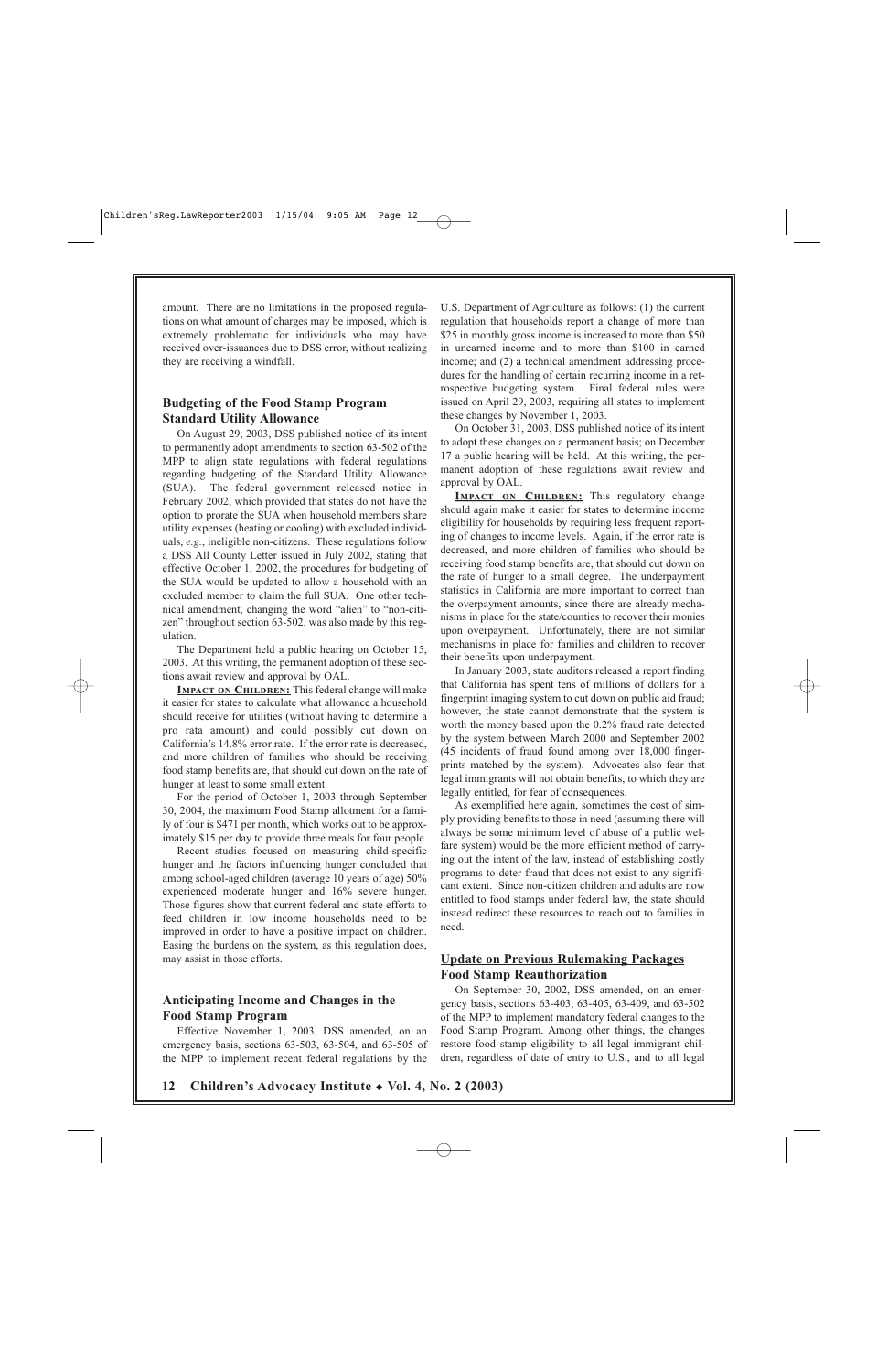immigrant adults who have been in the U.S. for five years. On October 4, 2002, DSS published notice of its intent to adopt these changes on a permanent basis. (For background information on this rulemaking package, see *Children's Regulatory Law Reporter*, Vol. 4, No. 1 (2003) at 11.)

*Update:* On March 10, 2003, OAL approved DSS' permanent adoption of these regulations.

### **Electronic Benefit Transfer (EBT) Regulatory Changes**

**(1) Implementation of EBT Regulations.** An on-line EBT system is a benefit issuance system in which benefits are stored in a central computer database and electronically accessed by cardholders at a point-of-sale terminal, automated teller machine, or other electronic fund transfer devices utilizing a reusable plastic card. On May 1, 2002, DSS adopted, on an emergency basis, sections 16-001, 16- 003, 16-005, 16-010, 16-015, 16-100, 16-105, 16-120, 16- 130, 16-200, 16-201, 16-215, 16-300, 16-301, 16-310, 16- 315, 16-320, 16-325, 16-400, 16-401, 16-410, 16-500, 16- 501, 16-505, 16-510, 16-515, 16-517, 16-520, 16-600, 16- 610, 16-700, 16-701, 16-750, 16-800, 16-801, 20-300, 44- 300, 44-302, and 44-304 of the MPP, to implement pertinent federal provisions regarding the operation of an EBT issuance system for the Food Stamp Program; implement requirements in the Welfare and Institutions Code applicable to EBT benefit issuance for food stamps and cash benefits; and specify requirements regarding the EBT system, benefit accounts, EBT benefits, benefit transactions, adjustments, settlement, reconciliation and reporting, EBT card and PIN, training, and fraud. On May 3, 2002, DSS published notice of its intent to adopt these provisions on a permanent basis. On August 30, 2002, DSS readopted the provisions on an emergency basis. (For background information on this rulemaking package, see *Children's Regulatory Law Reporter*, Vol. 4, No. 1 (2003) at 11.)

*Update:* On February 13, 2003, OAL approved DSS' permanent adoption of these regulations.

**(2) EBT Benefit Adjustments**. On August 1, 2002, DSS adopted, on an emergency basis, section 16-705 of the MPP, regarding benefit adjustments for EBT system errors. On August 9, 2002, DSS published notice of its intent to adopt section 16-705 on a permanent basis. (For background information on this rulemaking package, see *Children's Regulatory Law Reporter*, Vol. 4, No. 1 (2003) at 12.)

*Update:* On January 14, 2003, OAL approved DSS' permanent adoption of these regulations.

## **Noncitizen Eligibility Certification Provision Amendments**

On February 28, 2002, DSS amended, on an emergency basis, sections 63-100, 63-102, 63-103, 63-300, 63-300, 63-301, 63-500, and 63-503 of the MPP, to make changes

to the Food Stamp Program specifically related to noncitizen eligibility certification provisions. On April 5, 2002, DSS published notice of its intent to make these changes on a permanent basis. (For background information on this rulemaking package, see *Children's Regulatory Law Reporter*, Vol. 4, No. 1 (2003) at 12.)

*Update:* On August 6, 2002, OAL approved DSS' permanent adoption of these regulations.

#### **California Food Assistance Program**

On March 1, 2002, DSS published notice of its intent to amend section 63-403 of the MPP, to permanently restore California Food Assistance Program (CFAP) eligibility to certain legal noncitizens who entered the U.S. on or after August 22, 1996. On March 6, 2002, DSS adopted these changes on an emergency basis. (For background information on this rulemaking package, see *Children's Regulatory Law Reporter*, Vol. 4, No. 1 (2003) at 13.)

*Update:* On July 26, 2002, OAL approved DSS' permanent adoption of these revisions.

## *HEALTH / SAFETY*

## **New Rulemaking Packages Special Claims Review Appeals**

 $\blacktriangleright$  ection 1902(a)(30)(A) of the federal Social Security Act requires all state Medicaid agencies to include in their state plans methods and procedures that will be used to safeguard against unnecessary utilization of care and services by providers and patients. California Welfare and Institutions Code section 14133(b) implements this federal mandate by establishing a post-service, pre-payment audit, which is a review that takes place after Medi-Cal services have been rendered, but before payment is made to the provider by the Department of Health Services (DHS). Payment may be withheld or reduced by DHS if the service rendered was not a covered benefit, was not medically necessary, or was inappropriate.

Pursuant to section 51460, Title 22 of the CCR, a Special Claims Review (SCR) may be initiated by DHS once it determines that the provider has submitted improper claims, including claims that incorrectly identify or code services. The SCR process allows Medi-Cal providers to continue receiving payments for services rendered, but only if the provider submits additional, specified documentation supporting the services provided, thus providing an additional level of scrutiny for claims submitted before payment by DHS becomes due. DHS evaluates providers on SCR status at nine-month intervals to determine whether to continue, modify, or discontinue the use of the review process. Removal from SCR is based upon com-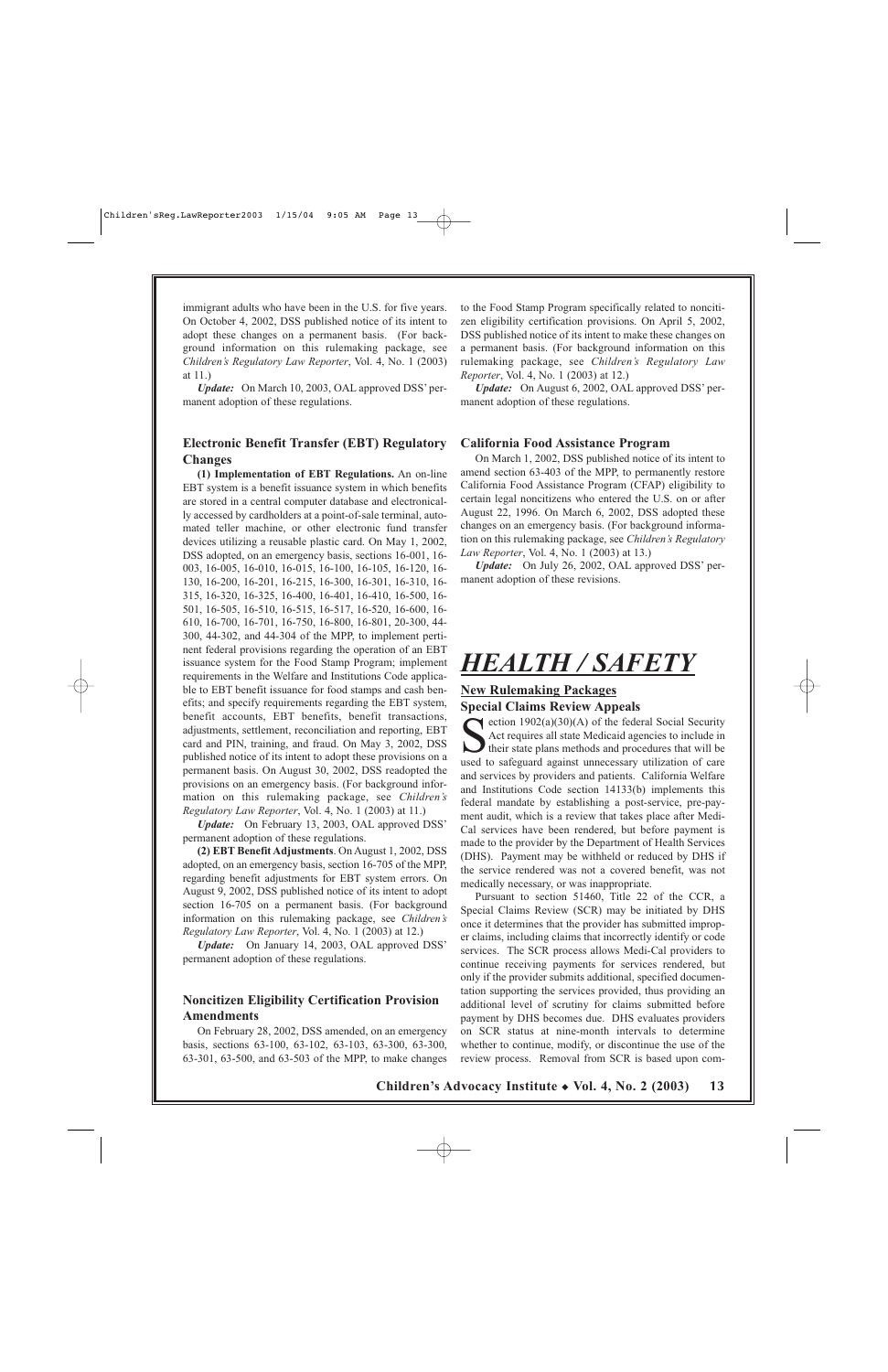pliance with the SCR and other Medi-Cal billing requirements.

On December 6, 2002, DHS published notice of its intent to repeal section 51015.1, Title 22 of the CCR, which allows providers placed on SCR status to appeal the action in writing to DHS. The effect of this regulation is that providers can no longer appeal their SCR status, however, DSS states that providers still have a right to appeal the processing or payment of claims for services under Medi-Cal, fulfilling providers' constitutional right to due process. DHS claims the regulation will result in cost and time savings to providers by removing "an unnecessary administrative obstacle and eliminating those costs incurred by Medi-Cal providers for legal fees and other expenses resulting from appealing a SCR...[p]roviders will be able to redirect their resources to efforts in maintaining records and documentation to support services rendered and claimed for Medi-Cal beneficiaries." Further, DHS claims that repealing the SCR appeal process will allow DHS staff "to focus on other anti-fraud activities mandated by law."

The 45-day written public comment period ended January 21, 2003. On June 24, 2003, OAL approved the permanent repeal of section 51015.1, effective July 24, 2003.

**IMPACT ON CHILDREN:** The SCR process creates an additional burden, albeit legally justified in some portion of cases, on those providers identified by DHS to be potentially untrustworthy when it comes to Medi-Cal billing. However, if DHS errs and places a provider on SCR when no fraud or improper conduct has really occurred, that provider has to wait a minimum of nine months in order for DHS to realize its error; in the meantime, that provider has been forced to submit additional paperwork for each Medi-Cal patient for whom he/she has provided services for that same time period. Recent literature on this subject concludes that one of the reasons that providers do not want to accept Medi-Cal patients is because of the increasingly burdensome amount of paperwork that goes along with treating children who are insured under public health programs. See, *e.g.*, Steve Berman, M.D., "*Factors That Influence the Willingness of Private Primary Care Pediatricians to Accept More Medicaid Patients*" Pediatrics (August 2002). And yet the process DHS has created to enforce its anti-fraud measures imposes additional paperwork requirements on certain individuals, potentially leading some providers to stop treating Medi-Cal patients altogether.

DHS states that "[s]ince March 2001, 98% of the SCR actions under appeal have been upheld by the Department." However, this statistic merely illustrates that DHS, which made the initial determination to place the provider on SCR, usually agrees with itself that the provider should have been placed on SCR status. There is no independent check within the system, which makes the ability to appeal at the initial placement of the provider on SCR that much more crucial and necessary as a due process protection. DHS claims that the SCR process is similar to requiring providers to obtain prior authorization (PA) before treatment of a patient; according to DHS, since the PA requirement has no appeal process at initiation, the SCR similarly should not have an appeal process at initiation. However, PAs are true utilization controls that purportedly cut down on costs by requiring medical justification before treatment. In contrast, SCR status is punitive, and results from DHS' conclusive finding that the provider has engaged in improper billing conduct; those factors necessitate that there be some type of check on the system. Since there is no stated cost savings to DHS, and the Department has not indicated that it does not have the resources to continue responding to these appeals, it is unclear why DHS is eliminating this due process check—especially when such an action might impair poor children's access to health care providers.

During economic downturns—when both the state and its citizens have difficulty making ends meet—lawmakers tend not to focus on increasing access and eligibility for those in need, but instead on fighting perceived fraud in the system. Governor Davis' initial budget proposal for 2002–03 sought to increase DHS funding in order to add positions to conduct more fraud detection. Instead, money spent within the system should be spent providing health care services to those in need, especially children—which is exactly what could occur if a true presumptive eligibility program were put in place for California's children.

For years, child advocates have questioned the logic of having multiple state agencies implementing so many different health care programs, each with separate administrative barriers and costs, instead of expanding eligibility within existing health care programs, *e.g.*, Medi-Cal. The result of our current system is the creation of barriers to keep children out of public health programs intended for them by Congress. California's current system of fragmented, confusing, and expensive "systems" of health care are not providing the actual coverage that children in this state need. The goal of providing health care coverage to all eligible children would be better met by providing universal coverage to all children with post hoc billing of ineligible individuals. For further discussion of this proposal, see the Children's Advocacy Institute's *California Children's Budget 2002–03* (San Diego, CA; June 2002) at 4-72 (available at www.caichildlaw.org).

#### **Drug Medi-Cal Rates**

On January 21, 2003, DHS amended, on an emergency basis, section 51516.1, Title 22 of the CCR, to update Medi-Cal reimbursement rates for substance abuse services for fiscal year 2001–02. Welfare and Institutions Code sections 14021.5, 14021.6, and 14105, and Health and Safety Code section 11785.42 require the Department of Alcohol and Drug Programs, in consultation with DHS, to establish rates for Drug Medi-Cal services, including perinatal residential treatment services for pregnant women and women in the postpartum period, Naltrexone (drug and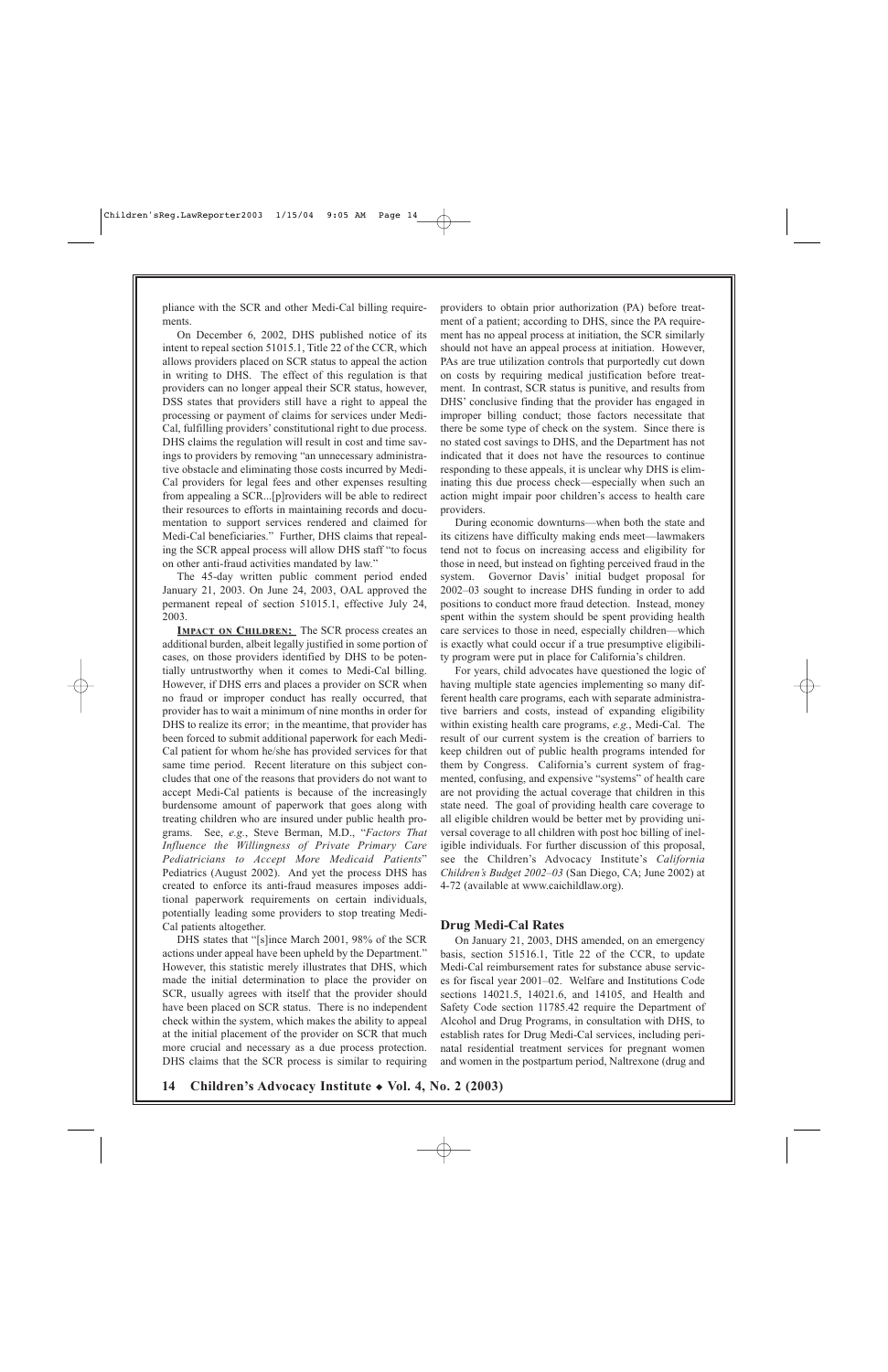alcohol addiction) treatment, and day care habilitative (rehabilitative/ambulatory intensive outpatient) services; establish a dosing fee for use of two specific narcotic replacement drugs; and to establish a uniform statewide monthly reimbursement rate for narcotic treatment programs.

DHS is adopting these regulations, rather than the Department of Alcohol and Drug Program (ADP), because DHS is the single state agency authorized by federal law to administer the Medicaid program in California. ADP has been paying these increased rates for services provided on or after July 1, 2001, the effective date of the original emergency rulemaking package.

Pursuant to section 51516.1, Title 22 of the CCR, reimbursement for the above-identified services are based on the lowest of the following three options: (1) the provider's usual and customary charge to the public for similar services; (2) the provider's allowable cost of rendering services; or (3) the statewide maximum allowances (SMAs) for the fiscal year, which ADP establishes in accordance with the Welfare and Institutions Code section 14021.6. The SMAs are set by determining aggregated, median rates for each treatment/service from data reported by county-operated providers, county contract providers, and the Department of Alcohol and Drug Programs' direct contract providers, which is presented in the form of year-end cost reports. The fiscal year 2001–02 SMAs, amended herein, are based on cost report data from fiscal year 1999–00, which is the most recent data available.

Based upon the increases to several services, which is offset by a few decreases, there is a combined state-federal (50/50) fiscal impact of over \$1 million in additional reimbursement rates for substance abuse treatment. More specific examples of the methodology used to come up with the amended reimbursement rates is contained in DHS' rulemaking file in a document titled "Drug Medi-Cal Rate Setting Methodology, Fiscal Year 2001–2002."

On February 7, 2003, DHS published notice of its intent to adopt the changes on a permanent basis. DHS held a public hearing on these proposed regulations on April 2, 2003. After receiving no public comment, on June 17, 2003, OAL approved DHS' permanent adoption of these changes.

**IMPACT ON CHILDREN:** Unlike rates paid to providers under Medi-Cal, the rates paid for drugs, including substance abuse treatment, which are based upon aggregated median costs, are set to keep pace with the rising cost of health care services and products, in particular the cost of drugs and other prescription medications. Although DHS is approximately two years behind in its rulemaking (the effective date of these "emergency" regulations is July 1, 2001, and the rates are effective through June 30, 2002), at least there is a system in place to reevaluate the costs of substance abuse services on an annual basis.

Unfortunately, the reliance by the Department on drug pricing data provided by the drug manufacturers has resulted in substantial losses for the Medi-Cal program, and the method of determining reimbursement rates may soon change. In January 2003, the State Attorney General filed a false claims act lawsuit against two major drug companies, Abbott Laboratories and Wyeth, for hiding the true costs of their drugs so that Medi-Cal reimbursements would be artificially inflated. The AG stated that some drug prices had been inflated by up to 1,198% and contributed to soaring health care costs for Californians. The AG believes the two drug companies subject to this lawsuit are not alone and expects to file similar lawsuits against other pharmaceutical companies. While drug manufacturers' costs doubled (resulting in company profits through the over-billing of the Medi-Cal program), the number of Medi-Cal patients declined by 15% from 1997 through 2001.

For a more detailed discussion of the problems facing the Medi-Cal system and provider rates, see the Children's Advocacy Institute's *California Children's Budget 2002–03* (San Diego, CA; July 2002) at 4-6, 4-30-4-47; and the previous issue of the Children's Advocacy Institute's *Children's Regulatory Law Reporter*, Vol. 4, No. 1 (2003) at 13, both available at www.caichildlaw.org.

#### **Long-Term Care Rates**

Welfare and Institutions Code section 14105(a) authorizes the Department of Health Services to establish maximum reimbursement rates for health care services provided by Medi-Cal, and requires DHS to adopt regulations necessary to carry out this provision. Welfare and Institutions Code section 14126.25 requires DHS to establish reimbursement rates for long-term care facilities on August 1 of each year. The rates are to be based on cost data submitted by facilities in accordance with California's state Medicaid plan. Section 14105(a) provides for emergency adoption of regulations in order to respond to legislative budgeting decisions, and further requires DHS to adopt such regulations within one month after enactment of the Budget Act or any other appropriation that changes the level of funding for Medi-Cal services.

On January 27, 2003, DHS, on an emergency basis, made the following rate adjustments to various sections of Title 22 of the CCR (the changes below are averages, weighted by actual patient days, for all facility categories in the regulation section):

◆ Section 51510(3) "Nursing Facility Level A Services": 0.082% change;

◆ Section 51510.1(d) "Intermediate Care Services for the Developmentally Disabled": 0.635% change;

◆ Section 51510.2(a) "Intermediate Care Services for the Developmentally Disabled- Habilitative": 4.052% change;

◆ Section 51510.3(a) "Intermediate Care Services for the Developmentally Disabled - Nursing": 0.725% change;

◆ Section 51511(a) "Nursing Facility Level B Services": 2.486% change;

◆ Section 51511.5 "Nursing Facility Services Subacute Care Reimbursement": 2.493% change;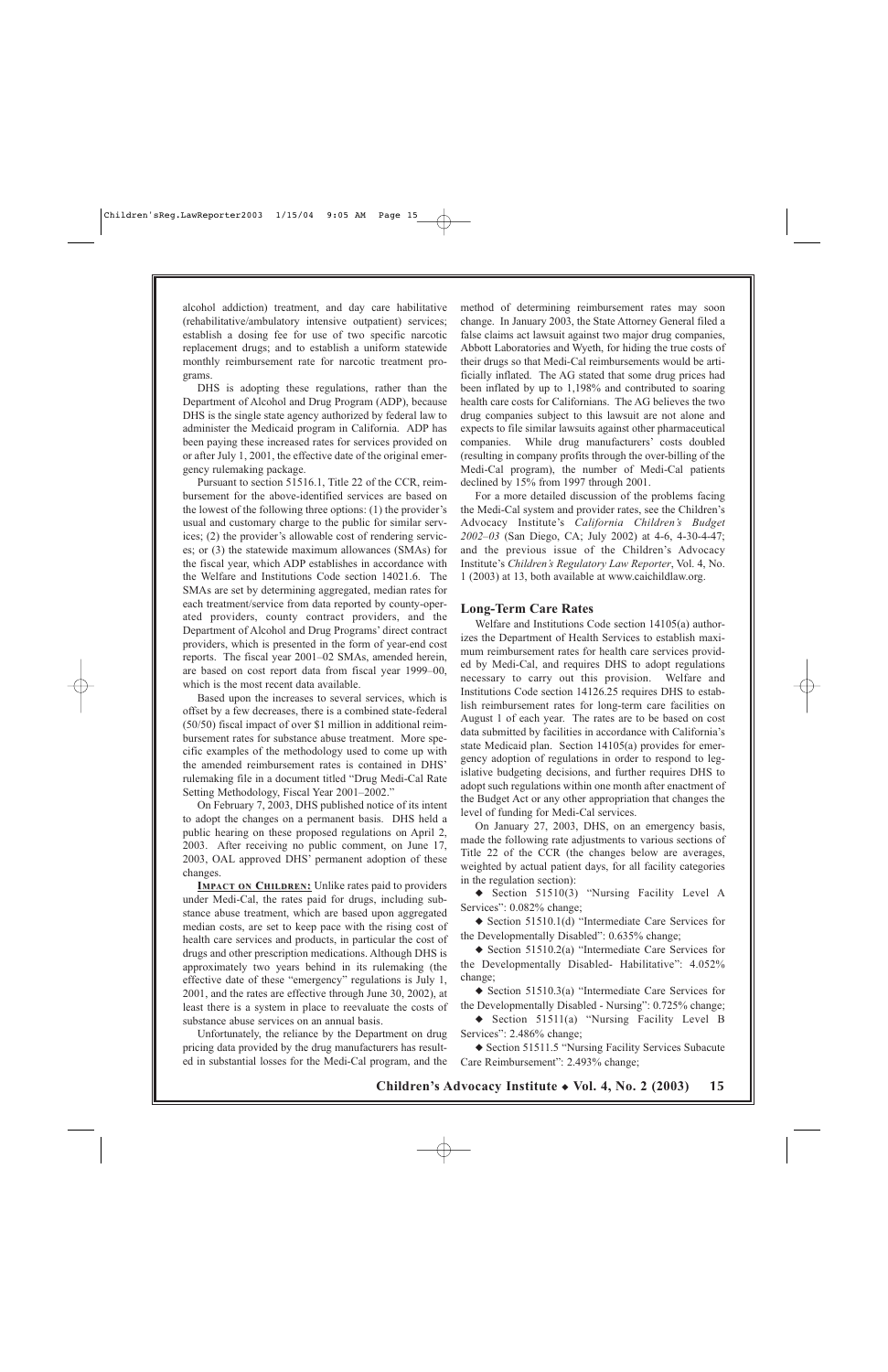◆ Section 51511.6 "Nursing Facility Services Pediatric Subacute Care Reimbursement": 1.788% change;

◆ Section 51532.3(a) "EPSDT Supplemental Services Provider Pediatric Day Health Care Facility Reimbursement": 10.0% change (this change implements a section that was left out of the long-term care rate regulation package for 2000, thus, there is no fiscal impact);

 $\blacklozenge$  Section 51535(d) "Leave of Absence": 1.464% change;

◆ Section 51535.1(d) "Bed Hold for Acute Hospitalization": 1.464% change;

◆ Section 51544(h) "Hospice Care-NF-A": 0.531% change;

◆ Section 51544(h) "Hospice Care-NF-B": 2.405% change;

◆ Section 54501(b) "Adult Day Health Care Services": 0.045% change (change due in part to the settlement agreement in *California Association for Adult Day Services v. Department of Health Services*, San Francisco County Superior Court Case Number 944047 (January 12, 1994).

DHS has been paying long-term care facilities at these increased rates for services provided on or after August 1, 2001. In order to set prospective rates for long-term care facilities (except Pediatric Subacute facilities), DHS divides the facilities into peer groups by assessing licensing status, level of care provided, and geographic placement and/or bedsize of the facility. Rates for each of these categories are determined by analyzing data submitted by each facility in their annual cost reports. The reports relied upon by DHS are identified in the rulemaking file and are approximately two years old, but represent the most current and reliable cost data available to DHS. These reports are audited by DHS and adjustments are made based upon cost reviews, new program requirement costs (these are new costs mandated by state or federal law and/or extraordinary circumstances affecting the industry), and provider input from industry representatives and advocates.

DHS reviews the following cost components in order to project costs of the facilities for the upcoming year: (1) fixed costs, including interest, depreciation, leasehold improvements, and rent; (2) property tax; (3) labor expenses; and (4) all other costs. The rate-setting methodology for some facilities also includes the use of established economic indicators, for instance the Consumer Price Index for food costs, to predict future year costs. All of these cost adjustments are then used to project the costs of each facility for the upcoming year. The rate-setting process begins at base zero each year, meaning that the rates are reassessed each year using the above methodology, and not by projecting percentages from the prior year to the current year.

Because DHS has no prior cost data for Pediatric Subacute reimbursement, these facilities' rates are based upon a model, which is an estimate of expected costs based upon level of care and services provided. These rates are also updated each year based upon projected costs of running the facility and by considering the costs as specified in the methodology above.

On February 7, 2003, DHS published notice of its intent to adopt the changes on a permanent basis. DHS held a public hearing on these proposed regulations on April 2, 2003. DHS readopted these emergency regulations effective May 22, 2003. On October 16, 2003, OAL approved DHS' adoption of the changes on a permanent basis.

**IMPACT ON CHILDREN:** Again, unlike the fee-forservice rates paid to providers under Medi-Cal, the rates paid to long-term care facilities are set to keep pace with inflation and the actual cost of providing health care services and products. DHS is approximately two years behind in its rulemaking (the effective date of these "emergency" regulations is August 1, 2001), however, at least there is a system in place to evaluate the costs of providing these services on a yearly basis, notwithstanding the additional impact on the state budget of particular importance because of California's recent \$38 billion budget deficit.

This type of analysis should be conducted by DHS for every provider who treats Medi-Cal patients to ensure that access to health care meets the federal requirement. Federal Medicaid law mandates that each state plan must "assure that payments [to providers]...are *sufficient to enlist enough providers so that care and services are available under the plan at least to the extent that such care and services are available to the general population in the geographic area*." 42 U.S.C. section 1396a(a)(30)(A) (emphasis added). This section is often referred to as the "equal access" standard. In essence, it means that patients covered by Medicaid are entitled to the same quality of care and access to care as are individuals covered by other insurance, including private health care insurance and Medicare (federal insurance of the elderly and disabled). California is responsible for complying with this federal mandate by adequately setting provider fee-for-service rates for Medi-Cal services.

Recent reports and studies have shown there is growing concern that the Medi-Cal provider rates are dangerously low in California, adversely affecting children's health and access to necessary medical care. Recent findings include the following:

◆ A May 2003 report issued by the Medi-Cal Policy Institute entitled "*Physician Participation in Medi-Cal, 2001*" found that nearly half of all physicians in California's urban counties are not willing to take Medi-Cal patients and even fewer physicians were willing to accept new Medi-Cal patients into their practices. For example, "48% of medical specialists, and 43% of surgical specialists who were accepting any new patients said that they were open to new Medi-Cal patients." The study found notwithstanding efforts to increase participation by doctors in the Medi-Cal program, including the expansion of Medi-Cal managed care and a slight increase in provider rates, "there was no measurable increase in physicians' participation in the program between 1996 and 2001." In addition, the supply of physicians available to Medi-Cal patients is significantly less than that available to the gen-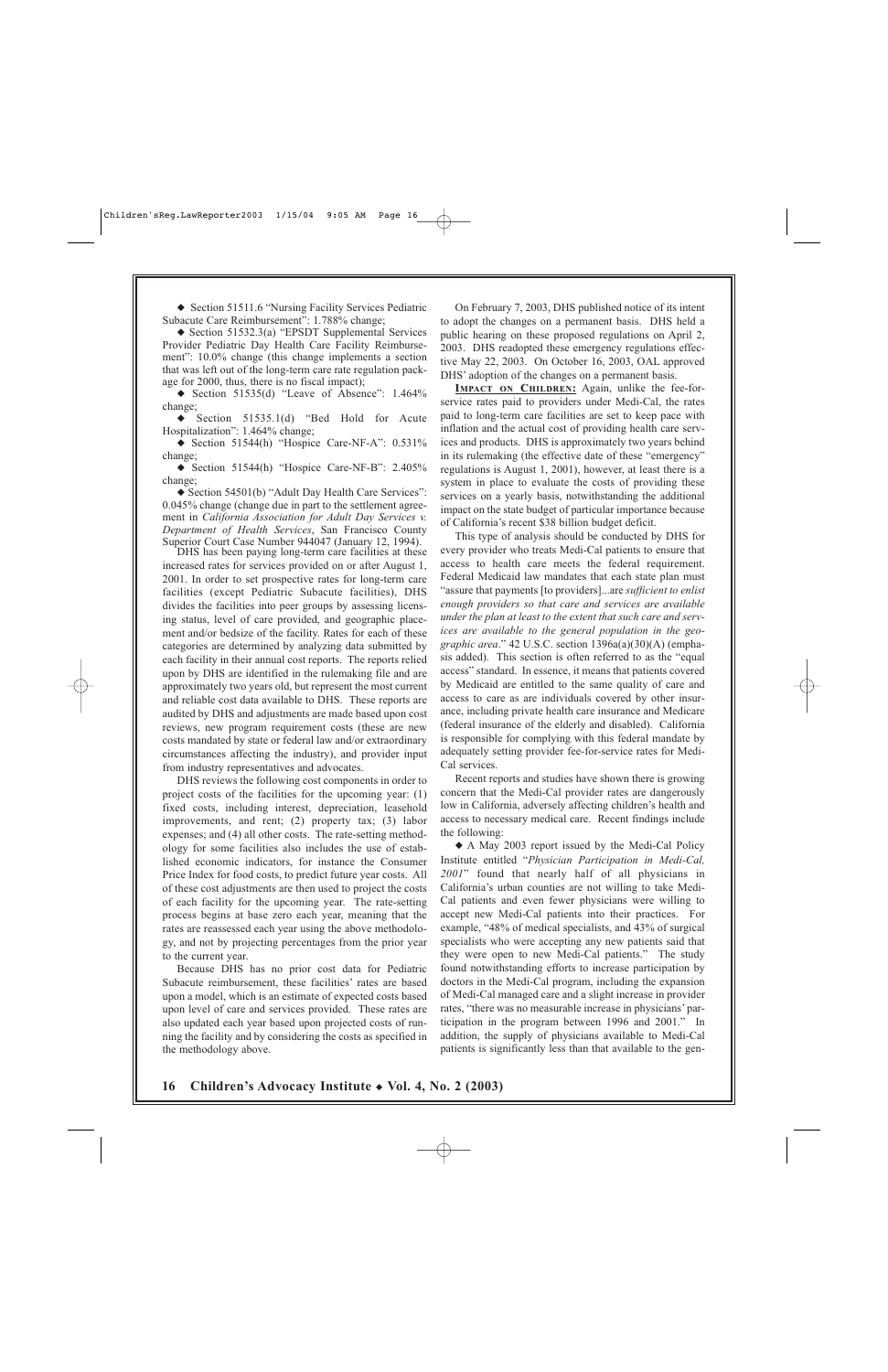eral population. Specifically, "the number of medical specialists available to Medi-Cal beneficiaries was more than one-half less than it was for the general population, and the number of surgical specialists was two-thirds less."

◆ A study measuring children's access to orthopedic care entitled "*Access to Orthopedic Care for Children with Medicaid Versus Private Insurance in California*" by Dr. David Skaggs, published in Pediatrics in June 2001, concluded that children covered by Medi-Cal had significantly less access to timely orthopedic care than individuals covered by private insurance. The study design included 50 randomly chosen offices of orthopedic surgeons who were telephoned with the following scenario: "My 10-year-old son broke his arm last week during a vacation" followed by a request for an appointment that week. Each office was called twice with an identical script except for insurance status: once with Medi-Cal and once with private insurance. All 50 offices offered an appointment to see the child with private insurance within 7 days. Only 1 out of the same 50 offices offered an appointment to see the child with Medi-Cal within 7 days. Of the offices that would not see a child with Medi-Cal, 87% were unable to recommend an orthopedic office that accepted Medi-Cal. The study further suggests that the federal guidelines for Medicaid regarding equal access are not being followed in California. The study design has been replicated in other pediatric fields and on a nationwide basis with similar findings.

◆ An American Academy of Pediatrics' Medicaid Reimbursement Survey, published in 2001, found that under Medicare, a doctor treating an elderly patient would receive \$203.15 for an initial inpatient consultation of high complexity. Under Medi-Cal, the same doctor treating a child would receive only \$82.25 for the same service. The figures reflected in this study are derived from fee-for-service rates and do not exist for those Medi-Cal patients treated under a managed care setting, which leads to obvious problems in measuring compliance with federal law.

◆ A 2001 Legislative Analyst's Office (LAO) report entitled "*A More Rational Approach to Setting Medi-Cal Physician Rates*" confirmed that rates paid to physicians for services provided under Medi-Cal are low compared to the rates paid by Medicare and private insurers. LAO found that the Medi-Cal program has not met state and federal requirements for setting rates ensuring reasonable access to health care; and that DHS has no established, routine method for the periodic evaluation and adjustment of physician rates. In addition, LAO analyzed the relationship between rates and healthcare, and found that higher physician fees can improve both access to and quality of care received. LAO proposed that Medi-Cal rates be increased to 80% of Medicare rates.

Child advocates argue there is great disparity between medical services for the elderly, usually covered by Medicare, and health care for poor and disabled children, usually covered by Medi-Cal. The following facts highlight the foolishness of a national agenda which prioritizes care of the elderly over care for the young: (1) children incur less than one-fifth the per capita medical costs of the elderly; (2) senior citizens receive basic medical coverage, while almost 20% of the state's children are uncovered and must rely on emergency room *post hoc* treatment; (3) the state has available funds to cover almost all of the state's children at a one-third state match, but sent over \$700 million back to Washington and failed to cover most of those who were intended for coverage; and (4) the child poverty rate remains at well over twice that of seniors (who are covered by social security). Proposed new public investment on the national level remains focused on additional prescription drug benefits for seniors under Medicare when pharmaceuticals are the fastest rising sector of health care costs and many of the most expensive prescription drugs have been found to have no additional health benefits compared to lower priced drugs already on the market.

Notwithstanding the abundant evidence supporting the increase of Medi-Cal provider rates in California, former Governor Davis proposed 15% provider rate cuts in order to balance the 2003–04 budget. His proposal was in direct contradiction to a statement he made less than one year before upon signing AB 3006 (Chapter 1164, Statutes of 2002), repealing provisions in AB 442 (AB 1161, Statutes of 2002) that decreased provider rates by 15%. At the time, Davis stated:

Before I took office, California had nearly the lowest reimbursement rate for physicians in the Medi-Cal system of any state in the country. These low reimbursement rates reduced access to medical care by reducing the number of physicians willing to serve Medi-Cal patients. In the last three years, we've made substantial efforts to improve reimbursement rates, expand eligibility, and increase the number of people with health coverage... In this difficult budget year, the Administration and legislative leaders discussed rolling back some of the rate increases approved in recent years. However, any savings that might accrue by signing AB 442, the omnibus health budget trailer bill, and rolling back rates to pre-August 2000 levels would be offset by costs associated with increases in emergency room visits, administrative costs of implementing the rate reductions, and the loss of physicians who would surely leave the Medi-Cal program.

The 2003–04 Budget Act signed by Davis reduced provider rates at a compromised 5%.

For a more detailed discussion of the problems facing the Medi-Cal system and provider rates, see the Children's Advocacy Institute's *California Children's Budget* 2002–03 (San Diego, CA; July 2002) at 4-6, 4-30-4-47; and the previous issue of the Children's Advocacy Institute's *Children's Regulatory Law Reporter*, Vol. 4, No. 1 (2003) at 13, both available at www.caichildlaw.org.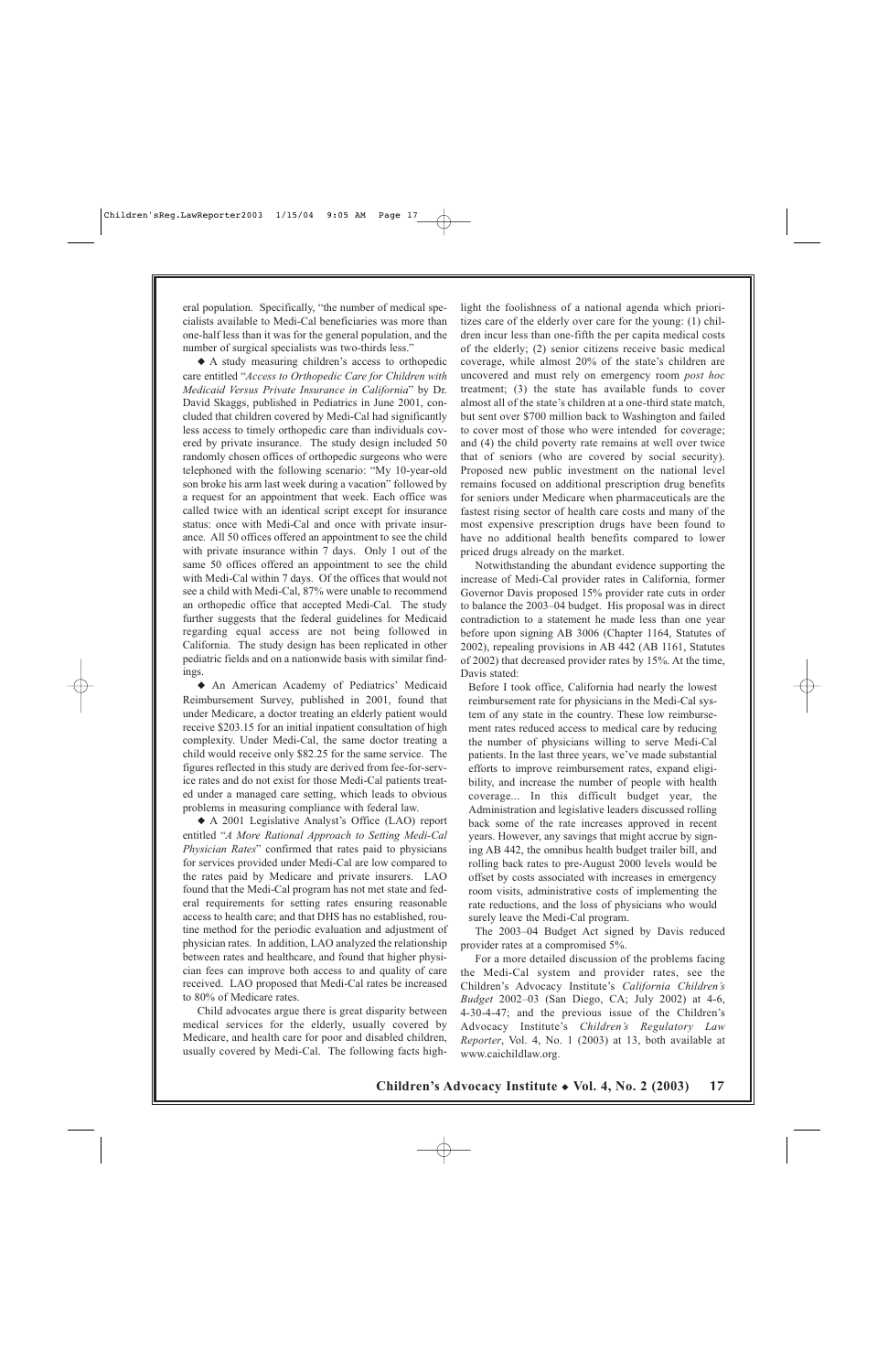#### **Established Place of Business**

In yet another effort to curb perceived Medi-Cal fraud and abuse, the Legislature passed AB 1107 (Chapter 146, Statutes of 1999) and AB 1098 (Chapter 322, Statutes of 2000), adding several provisions to the Welfare and Institutions Code, including 14043 through 14043.75. These bills brought California into compliance with federal Medicaid laws regarding detection and prosecution of fraud and abuse by giving DHS broad discretion to establish additional requirements for applicants, and requiring all providers to re-enroll and provide additional proof regarding their place of business. DHS has found "providers who cannot demonstrate they are operating an established place of business are more likely to commit Medi-Cal fraud." Therefore, providers will now be required to show they are operating an "established place of business" and must follow standard business practices, like carrying several types of insurance. DHS may deny approval to providers who fail to meet the new standards set forth in this regulation.

On February 3, 2003, DHS amended, on an emergency basis, sections 51000.4, 51000.30, 51000.45, 51000.50, 51000.55, 51200, 51200.01, and 51451, Title 22 of the CCR, in order to reflect changes made in AB 1107 and AB 1098. On February 21, 2003, DHS published notice of its intent to adopt these changes on a permanent basis. Specific provisions of DHS' proposed rulemaking include the following:

◆ A cellular phone may not be used as the primary business telephone provided on the application for DHS approval.

◆ Physicians must disclose to DHS information related to their hospital privileges; show evidence of Worker's Compensation insurance (as required by state law); show evidence of comprehensive liability insurance; show evidence of professional liability insurance (for specified providers); and follow specified procedures when specific changes in their businesses occur. Physicians who fail to follow these rules may be temporarily suspended from Medi-Cal.

◆ Providers/applicants must meet additional criteria upon review of their participation in the Medi-Cal Program. For instance, providers/applicants must have paid all fines and debts due to government health care programs; must disclose any involvement in investigations or convictions regarding fraud and abuse; must correct any discrepancies in background checks or on-site visits; must meet all new requirements for establishing a place of business; must submit requested information within a specified time period or re-start the application process; and are prevented from re-enrolling in Medi-Cal for certain reasons and for certain periods of time.

◆ All providers must re-enroll if the Department finds it necessary in order to protect public funds, to protect funds used to run the Medi-Cal program, or to prevent harm to Medi-Cal patients.

◆ All providers must meet the following criteria in order to show DHS they have an established place of business: be in operation at the time the application is submitted; have sufficient start-up capital and income to sustain a business; own the building or sign a lease agreement for space; have adequate stock and office equipment appropriate to the business; have regular and posted business hours; be readily identifiable as a health care business; obtain and maintain insurance in specified minimum amounts; and be open to the public, as applicable to the type of business.

◆ Providers who have applied for continuing enrollment after having their application denied by DHS are prohibited from participating in Medi-Cal.

While DHS claims there is no fiscal impact on either the state or federal government to implement these regulations, there will likely be a fiscal impact on providers who may need to spend additional money in order to comply with these requirements. DHS claims it is impossible to estimate the average cost that will result from implementation of these regulations due to multiple factors including the large range of provider types (*e.g.*, durable medical equipment providers, laboratories, physicians), providers who work in, own, or lease a wide variety of physical settings (*e.g.*, retail stores open to the public, "closed door" pharmacies, medical offices), and providers who have different scopes of professional practices with varying risk factors (*e.g.*, podiatrists, surgeons, speech therapists, nurse midwives, etc.). DHS estimates that for a small business place for a provider with no employees and no adverse claims, comprehensive liability could be less than \$1,000 per year, but for other providers, "it could be significantly more."

To support these changes, DHS provides several examples of their findings upon investigation of sites, for instance, no office at the location provided, no equipment or facilities needed to provide services identified in the application, no licensed practitioners at the facility identified and providing services where a licensed provider is necessary, and facilities (usually durable medical equipment suppliers) closed during "business hours" and with inadequate stock or inventory to fill prescriptions. DHS states that these regulations will provide additional protections for Medi-Cal beneficiaries.

DHS closed the written public comment period on April 7, 2003 with no public hearing. DHS re-adopted the emergency regulations effective August 5, 2003, and must transmit a certificate of compliance to OAL by February 2, 2004, or the emergency language will be repealed by operation of law on the following day.

**IMPACT ON CHILDREN:** The theory behind these regulations is that if a provider is committing fraud and not operating a legitimate health care business, he/she will not expend money in order to come into compliance with these regulations, and therefore, fraudulent or abusive Medi-Cal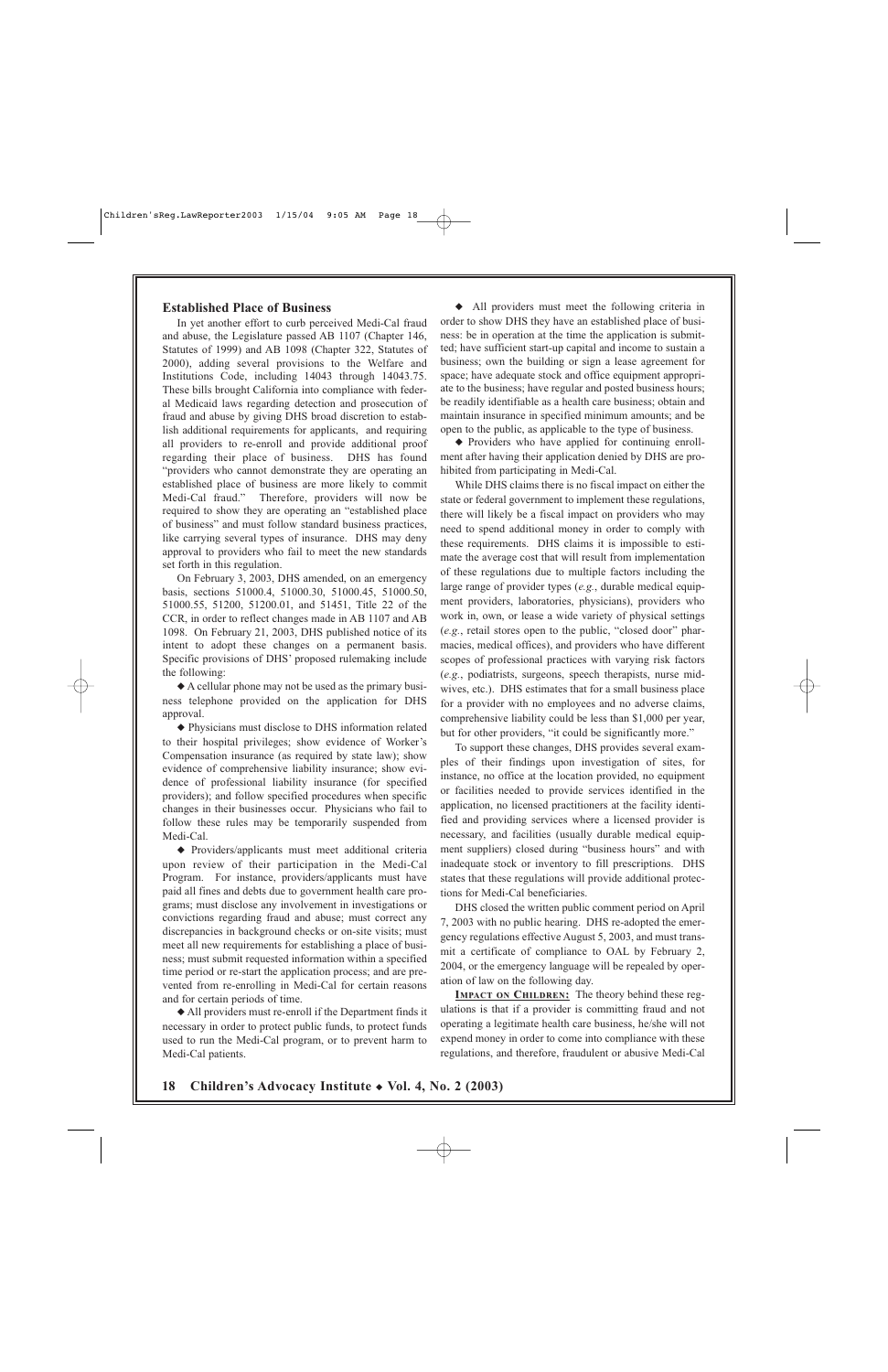providers will be run out of business at the re-enrollment period, or deterred from starting a business and engaging in any fraud or abuse in the first place. The problem is that these regulations will negatively impact providers who run honest businesses treating poor and disabled children. For instance, many rural providers might not carry a comprehensive general liability policy at their place of business; they are not otherwise required to do so under the law. DHS states this could cost less than \$1,000 per year for a non-licensed provider with no employees, but DHS fails to identify whether they have measured the impact on doctors who may leave the system based upon these additional and burdensome requirements. The regulations will likely affect rural providers disproportionately because they frequently treat at community clinics and in very poor areas, unlike providers who treat in urban areas, where typically a hospital or managed care facility would provide this type of overhead.

Although decreasing fraud and abuse in the Medi-Cal system is important, treating children who need medical assistance should be the Department's top priority. The changes made by this regulation—particularly requiring every physician who treats Medi-Cal patients to carry not only errors and omissions insurance, but a comprehensive commercial general liability policy—place a burden greater than is placed on any other physicians in California. These changes will likely end up costing Medi-Cal physicians more money (while their provider rates are already some of the lowest in the nation), and those providers may decide to stop treating Medi-Cal patients altogether. If that is the case and access to physicians is further compromised, DHS will have failed in its mandate to provide care for children.

DHS does not show any data on the average cost to a pediatric physician practicing in a rural area to purchase all three types of insurance and what impact that will have on their continued ability to treat Medi-Cal patients, who are primarily children. DHS does not disclose the rate or prevalence of fraud by Medi-Cal providers, nor does it show that money lost to existing fraud and abuse is high enough to warrant imposing these additional burdens and costs on providers who run legitimate businesses. In fact, an article in the *Los Angeles Times* on June 26, 2003, stated that lawmakers overestimated by \$100 million the amount the state would collect from its efforts to combat Medi-Cal fraud. DHS claims that protection of "vulnerable" Medi-Cal beneficiaries is a concern, yet there is already a minimum \$25,000 mandatory bond procedure that is available to DHS pursuant to Welfare and Institutions Code section 14100.75, providing some protection to patients subject to fraudulent activities of health care providers. DHS should focus on maximizing financial return from existing anti-fraud measures that have recently been implemented, rather than placing additional burdens on providers without any data or evidence to show that these increased efforts benefit Medi-Cal beneficiaries.

Malpractice insurance is a good protection from a consumer standpoint. However, in California only cosmetic surgeons are required to carry malpractice insurance (the Medical Board of California recently passed regulations to require this). If the increased cost of purchasing this insurance in order to treat Medi-Cal patients results in additional physicians leaving the system or worse, leaving the State, then the goal of fraud-prevention has gone too far. DHS may be driving providers out at a time when children's access to health care under the Medi-Cal program is already in a severe crisis.

Finally, DHS makes no statement regarding the added costs and resources that it will need to expend in order to ensure that these regulations are fulfilled. Especially in light of impending severe budget cuts to administrative staff of many public agencies, it is unclear how DHS can conclude that the implementation of these regulations will cost the state nothing.

#### **Upper Billing Limit**

After the passage of AB 1107 (Chapter 146, Statutes of 1999) and AB 1098 (Chapter 322, Statutes of 2000), which were enacted to address fraud and abuse within Medi-Cal, investigators discovered that certain providers were acquiring specified medical products and devices at very low or no cost and then requesting maximum reimbursement rates through Medi-Cal. Prior to this regulatory action, DHS had assumed that providers were operating under market conditions by acquiring medical products in the open market through legitimate distribution channels, which is not always the case. Prior regulations allowed providers to mark-up the product by up to 100% based upon the estimated acquisition cost or the weighted average of the negotiated contract price, as opposed to the actual purchase price, when requesting reimbursement through Medi-Cal. This practice resulted in a windfall to providers and a loss to the state.

Welfare and Institutions Code section 14043.1(a) defines "abuse" as "practices that are inconsistent with sound fiscal or business practices and result in unnecessary cost to the federal Medicaid and Medicare programs, the Medi-Cal program, another state's Medicaid program, or other health care programs operated or financed, in whole or in part, by the federal government or any state or local agency in this state or any other state." In order to protect the fiscal integrity of the Medi-Cal system, DHS claims the proposed regulations must be established so that the amount providers may bill DHS for specified products is tied to the net purchase price of the product.

On March 1, 2003, DHS adopted new section 51008.1 and amended sections 51104, 51515, 51520, and 51521, Title 22 of the CCR, on an emergency basis, in order to immediately curb the practice of providers inappropriately charging the Medi-Cal program for supplies and devices that the provider acquired at low or no cost. As a result of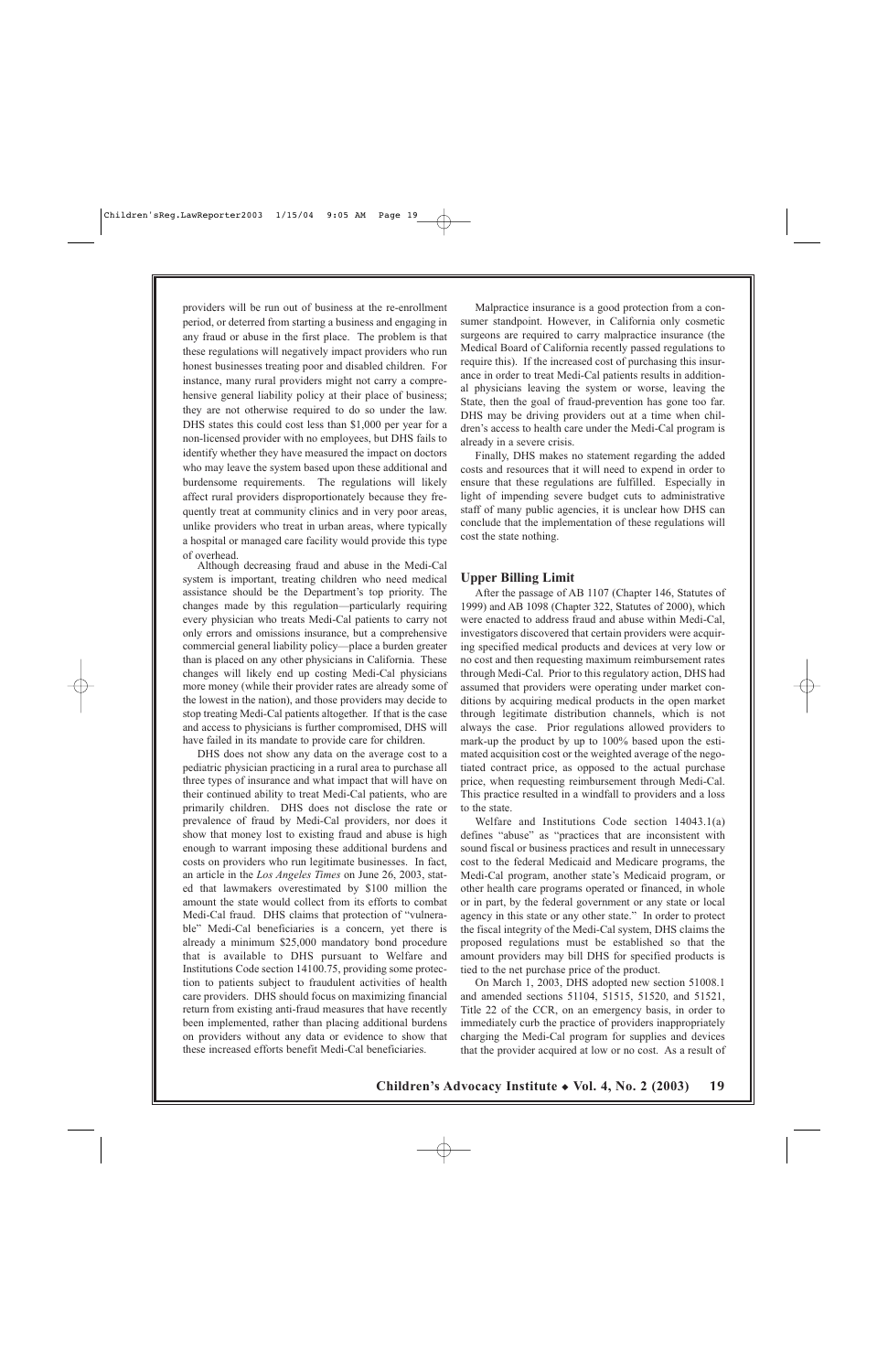these changes, the net purchase price plus up to a 100% mark-up establishes the upper billing limit for providers of these products. Providers who pay nothing to acquire specified products will receive no reimbursement through Medi-Cal, while providers who acquire products through normal market channels will receive the same reimbursement under Medi-Cal, as their net purchase price equals or exceeds the estimated acquisition cost or the weighted average of the negotiated contract price.

On March 14, 2003, DHS published notice of its intent to adopt these changes on a permanent basis as follows:

◆ Section 51008.1 is adopted to read: "(a) Bills submitted pursuant to Section 51008, for durable medical equipment as defined in Section 51160, prosthetic and orthotic appliances identified with a single asterisk in Section 51515, medical supplies authorized pursuant to Section 51320, or incontinence medical supplies listed in Section 51526(c) shall not exceed an amount that is the lesser of: (1) The usual charges made to the general public, or (2) The net purchase price of the item, which shall be documented in the provider's books and records, plus no more than a 100 percent mark-up. Documentation shall include, but not be limited to, evidence of purchase such as invoices or receipts. (b) Providers shall not submit bills pursuant to (a) for items obtained at no cost."

◆ The phrase in Section 51008.1 above, "charges made to the general public," means the retail amount charged to individual purchasers either found on the package of the product or included in a provider's price list.

 $\blacklozenge$  The phrase in Section 51008.1(a)(2), "net purchase price" means the amount actually paid for an item after discounts or rebates are applied.

DHS closed the written public comment period on May 1, 2003 with no public hearing. DHS re-adopted the emergency regulations effective August 28, 2003, and must transmit a certificate of compliance to OAL by February 24, 2004, or the emergency language will be repealed by operation of law on the following day.

**IMPACT ON CHILDREN:** The end result of these regulations is equitable: if you pay nothing for a product, you make no money from it, and the state does not pay you money for something that you did not buy. This type of anti-fraud measure, which does not cost providers who play by the rules additional money (compared to the "Established Place of Business" regulations above) is more in line with the purpose of anti-fraud and abuse measures. To the extent these regulations save the state money to be used for other, legitimate purposes—like treating children who need medical care—child advocates support DHS' efforts.

State Auditor Elaine Howle released a report on her audit of the Medi-Cal system in December 2002, and found DHS could have "saved the state millions of dollars" if it had "shopped around" for the lowest prices on medical equipment and supplies for beneficiaries. DHS is supposed to survey the market for products every sixty days and set price caps based on the lowest prices. However, the audit found that DHS "has not updated the prices for many of its medical supplies for more than fifteen years" and is "paying whatever price the seller is charging." This audit undoubtedly played a role in DHS' current spate of additional anti-fraud and abuse proposals.

In April 2003, Shield-California Health Care Center filed a petition for repeal of these regulations based upon several arguments including (1) the regulations are not reasonably necessary to prevent fraud and abuse in the Medi-Cal system; (2) DHS incorrectly determined that the regulations will not have a statewide adverse impact on business; and (3) the regulations "would reduce overall provider returns more than necessary to achieve the purposes of the Medi-Cal reimbursement limitations of producing ordinary rather than excessive reimbursements in violation of due process requirements." DHS denied the petition on each count.

### **Annual Healthcare Common Procedure Coding System (HCPCS) Update**

The Healthcare Common Procedure Coding System (HCPCS) was developed by the federal government to meet the operational needs of the Medicare and Medicaid fee-for-service reimbursement programs and to allow communication between the programs by creating a single national reimbursement coding system (that primarily comes into play when there is an overlap of the Medicare and Medicaid programs for certain beneficiaries, so called "dual eligibles"). The HCPCS is based upon the American Medical Association's CPT-4 coding system, with additional codes and modifiers developed by other professionals, insurers, state agencies, and Medicare contractors, in order to meet their needs for reporting and claims processing. Each state must still define its own Medicaid coverage, reimbursement, and utilization levels, and states may still limit or deny payment for certain services for which a code is provided through the HCPCS. The HCPCS was intended to provide a framework that can be expanded upon to meet the needs of all individuals and entities of the health care industry. In addition to improving communication across the health care industry, the coding system also provides "specificity and uniformity which allows [insurance] carriers to establish controls to prevent escalation of program payments and permit uniform application of HCFA coverage and reimbursement policies."

Welfare and Institutions Code section 14105 requires DHS to implement and annually update the federally published HCPCS by emergency regulation. In 1985, the Centers for Medicare and Medicaid Services (CMS) (formerly known as the Health Care Financing Administration), required that all states with Medicaid agencies operating a Medicaid Management Information System convert and use a new, exclusive, and universal system of coding, the HCPCS. According to federal law,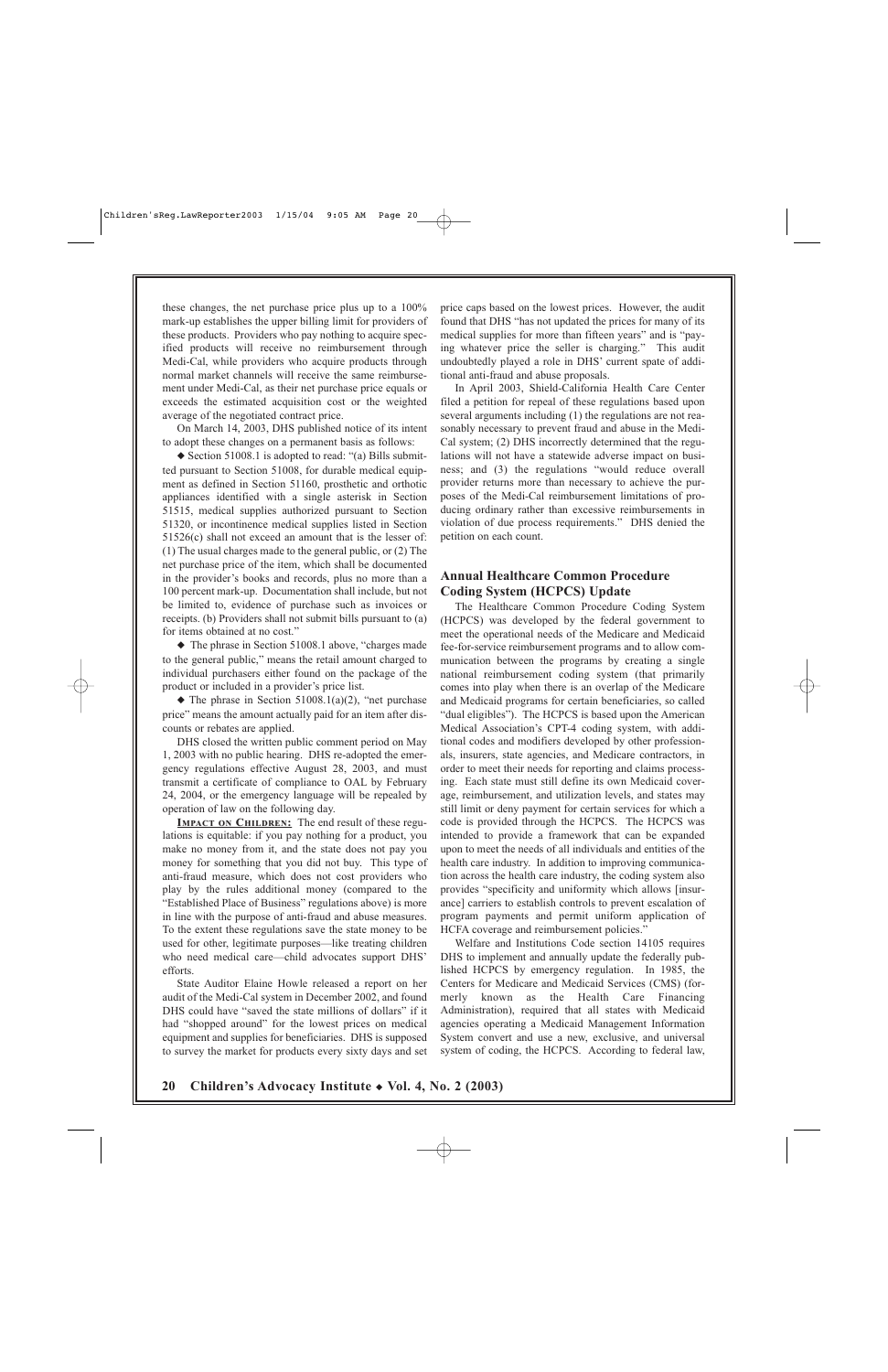failure to implement the new coding system would result in loss of approval of the state's Medicaid information system and a reduction of federal financial participation from 75% to 50%. California subsequently converted its system in 1992, and is required to annually update the system in accordance with federal notice.

CMS sent notice to the states in October 2001 making the updated HCPCS file available for dates of service on or after January 2, 2002. On April 4, 2003, DHS amended, on an emergency basis, sections 51319(c), 51507.2, 51515(c) and (e), 51517, 51521(i), Title 22 of the CCR, to change (effective for dates of service on or after December 2, 2002) the procedure codes, descriptions, and prices for items and services billed by providers to the Medi-Cal Program in accordance with the federal HCPCS codes and descriptors for hearing aids, speech therapy and audiology services, orthotics and prosthetics, and durable medical equipment. The regulations also add a prior authorization requirement for hearing aid supplies (a decision made by DHS and not required by federal law), in order to eliminate payment by DHS for items not directly related to the operation and/or use of a hearing aid.

On April 18, 2003, DHS published notice of its intent to adopt these changes on a permanent basis. DHS closed the written public comment period on June 2, 2003 with no public hearing. On September 4, 2003, OAL approved DHS' adoption of the changes on a permanent basis.

**IMPACT ON CHILDREN:** The intended result of these regulatory changes is to contain costs in the health care industry. However, California's system of coding is confusing: it incorporates the federal requirements for certain health care products, but also has a separate system for determining provider rates, which advocates argue is not in compliance with federal law (see above). The federal government's efforts to keep health care costs down through public health programs such as Medicare, has proven at least somewhat effective in recent years. Reports show that private health insurance premiums have been rising at an average rate of 13% per year, a fiscally unsustainable rate of growth compared to Medicare.

Many lawmakers and advocates believe implementing a single-payer health care system, like those operating in Canada and Britain, would be the most efficient way to extend health care to everyone. Recent estimates of the number of uninsured in the U.S. vary from 41 to 75 million, and research shows that the cost to the system of maintaining an uninsured population (costing between \$65 and \$130 billion) is much greater than the cost of implementing a single-payer system (estimated between \$34 and \$69 billion). Not surprisingly, there is strong opposition by the pharmaceutical industry and others in the health care industry based upon their current profit margin. It remains to be seen how the federal government will determine who should win out: the special interests or consumers in need of basic health care services.

California is tinkering with the move to universal care via the recent passage of SB 2 (Burton) (which requires employers of specified sizes to either provide health care for their employees or pay into a state fund that will pay for health insurance for the uninsured). Counties are also taking the lead in the push toward universal coverage for children by setting up all-inclusive health care programs for children of certain ages by directly drawing down federal CHIP funds at a 2-to-1 match with private foundation and/or tobacco settlement monies. However, with the current squeeze on counties' budgets, it remains to be seen whether counties can maintain and expand these programs as planned.

#### **Medi-Cal Subacute Contracts**

Subacute care is the level of care needed for patients who do not require hospital acute care, but need more intensive nursing services than are typically provided in skilled nursing facilities. Medically fragile patients require subacute care for services such as inhalation therapy, tracheostomy care, intravenous tube feeding, and complex wound management care. Welfare and Institutions Code section 14132.25 requires DHS to establish a subacute care program in health care facilities. In order to implement this program, DHS enters into contracts with licensed health care facilities to provide subacute care services to both adult and pediatric Medi-Cal beneficiaries. DHS reimburses health facilities which provide subacute care to Medi-Cal beneficiaries at a higher rate than is paid for skilled nursing care.

Under current regulations, DHS cannot contract or renew a contract with a health care facility for subacute services unless the facility can prove that it has not received any notices of deficiencies in patient care, as evidenced by a Class AA or Class A citation received from the Department's Licensing and Certification program, within the prior year. However, some citations or deficiencies have nothing to do with subacute care services or patients receiving those services. The current regulations do not afford the Department any discretion to continue contracts with facilities based upon review of the merits, particularly in cases where the citation or deficiency is not indicative of the facility's ability to provide continued subacute services, or where the deficiency has been corrected or dismissed. The current regulation deters health care facilities willing to contract with DHS for subacute services.

On April 1, 2003, DHS amended, on an emergency basis, section 51215.6, Title 22 of the CCR, to remove the systematic non-renewal of a subacute contract between DHS and licensed health care facilities who receive a citation or deficiency. In order to maintain patient protection and safety, section 51215.6 was amended to specify that all citations will be evaluated by DHS for their impact on patient care, patient safety, fraud, and for facility noncompliance. According to DHS, this regulatory change is nec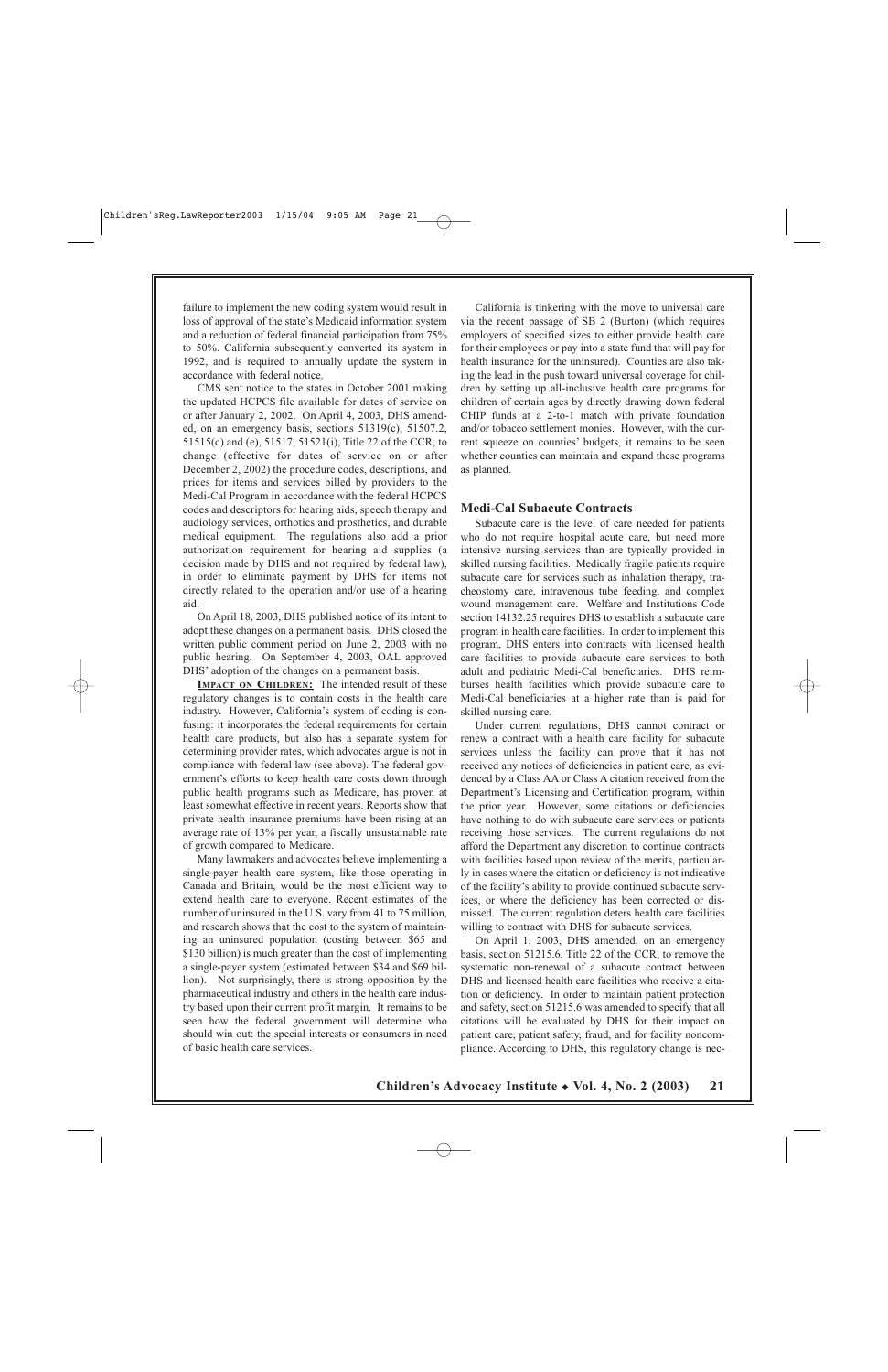essary to alleviate the shortage of beds in facilities that provide subacute services, and will provide more options when transferring patients from one subacute facility to another.

On April 18, 2003, DHS published notice of its intent to adopt these changes on a permanent basis. DHS closed the written public comment period on June 2, 2003 with no public hearing. On August 18, 2003, OAL approved the Department's adoption of the changes on a permanent basis.

**IMPACT ON CHILDREN:** Normally, a skilled nursing facility that receives a citation from DHS is allowed to continue to operate without affecting the receipt of Medi-Cal reimbursement funds under state licensing laws. With subacute services, the facilities are contracting separately with DHS for Medi-Cal services; thus, DHS' policy of not renewing or contracting with a facility if there was an outstanding citation was initially intended to keep facilities up to par. However, over the years, the number of citations issued has increased due to greater focus on enforcement by DHS. DHS was left without enough beds to cover the need for subacute care services. Arguably, if the purpose of the citation has nothing to do with subacute patient care and/or there is no risk to patient safety, there does not appear to be any reason DHS should be restricted in sending patients to such a facility.

Currently, DHS contracts with 94 separate facilities for these services, out of which only nine provide specialized services to pediatric Medi-Cal patients—making the need to ensure available pediatric beds even more imperative. Although the number of subacute beds exceeds 2,000 in California, the majority of the contractors are located in the Los Angeles area. The Department's ability to maintain contracts notwithstanding outstanding citations or deficiencies, where patient safety is not in jeopardy, will broaden placement options outside of Los Angeles. It seems especially important that children who receive subacute services be close enough to home to have visits from family and friends during their stay.

## **Rate Increase for Hospital Outpatient Departments**

On April 10, 2003, DHS amended, on an emergency basis, section 51509, Title 22 of the CCR, to increase the fee-for-service rates paid by DHS for most hospital outpatient services by 30% for services provided on or after July 1, 2001, and to increase those rates by 3.3% beginning July 1 for each of the three subsequent fiscal years (2002–03, 2003–04, and 2004–05). Hospital outpatient services include those provided to Medi-Cal beneficiaries under 18 years of age, including the California Children's Services Program (CCS), the Child Health and Disability Prevention Program (CHDP), and the Early Periodic Screening, Diagnosis, and Treatment Program (EPSDT), as well as perinatal services.

There are several exceptions to the rate increases as follows: (1) rate increases will not be paid on claims for services that are based upon cost, including, for instance, rates paid for medical items and equipment that are paid a rate equal to or greater than a provider's acquisition cost or the manufacturer's suggested retail price, or federally qualified health center services; (2) rate increases will not be paid for any portion of a claim for drugs or medical supplies dispensed to outpatients in accordance with sections 51513 and 51520, Title 22 of the CCR; and (3) rate increases for reimbursement for clinical diagnostic laboratory tests will be based upon amounts set forth in the Medicare Part B program for such services (see generally 42 U.S.C. section 1395l(h)). DHS also added language to section 51509(a), Title 22 of the CCR, "to clarify long-standing policy that Medi-Cal pays a provider's usual charge to the general public, not to exceed the maximum reimbursement rates contained in regulation." DHS claims this change is nonsubstantive.

The purpose of these regulations is to bring the Department into compliance with the following orders and judgments issued in 2002 against DHS in which plaintiffs contended the rates paid for these services violated federal law: *San Bernardino County, et al. v. State Dept. of Health Services,* Los Angeles County Superior Court, Case No. C753710; *Barlow Respiratory Hospital, et al. v. State Dept. of Health Services*, Sacramento County Superior Court, Case No. 530182; *Orthopaedic Hospital and the California Assn. Of Hospitals and Health Systems v. Kizer*, U.S. District Court, Central District, Case No. 90-4209 SVW; *Orthopaedic Hospital and the California Assn. Of Hospitals and Health Systems v. Belshe*, U.S. District Court, Central District, Case No. CV 94-4764 SVW; *Orthopaedic Hospital and the California Assn. Of Hospitals and Health Systems v. Belshe*, U.S. District Court, Central District, Case No. CV 94-4825 SVW.

On April 25, 2003, DHS published notice of its intent to adopt these changes on a permanent basis. DHS closed the public comment period on June 13, 2003 after holding a public hearing on June 11, 2003. On September 15, 2003, OAL approved the Department's adoption of the changes on a permanent basis.

**IMPACT ON CHILDREN:** In 1992, the federal district court in *Orthopaedic Hospital, et al. v. Kizer* held that DHS acted "arbitrarily and capriciously" in setting six Medi-Cal reimbursement rates for outpatient services at inadequate levels. Ten years later, DHS settled this and other related cases in the manner set forth above. In its Initial Statement of Reasons supporting these rate increases, DHS states that the increases are supported by three things: (1) there have been relatively few increases in Medi-Cal rates for hospital outpatient services in the prior fifteen-year period, or since August 1985; (2) t*he increases to fee-for-service rates are consistent with policy objectives to maintain sufficient levels of providers so that Medi-Cal beneficiaries have adequate access to outpatient services;* and (3) these increases comply with the upper spending limit contained in federal law. Although the specific services effected by this settlement will be reimbursed at higher rates, an across the board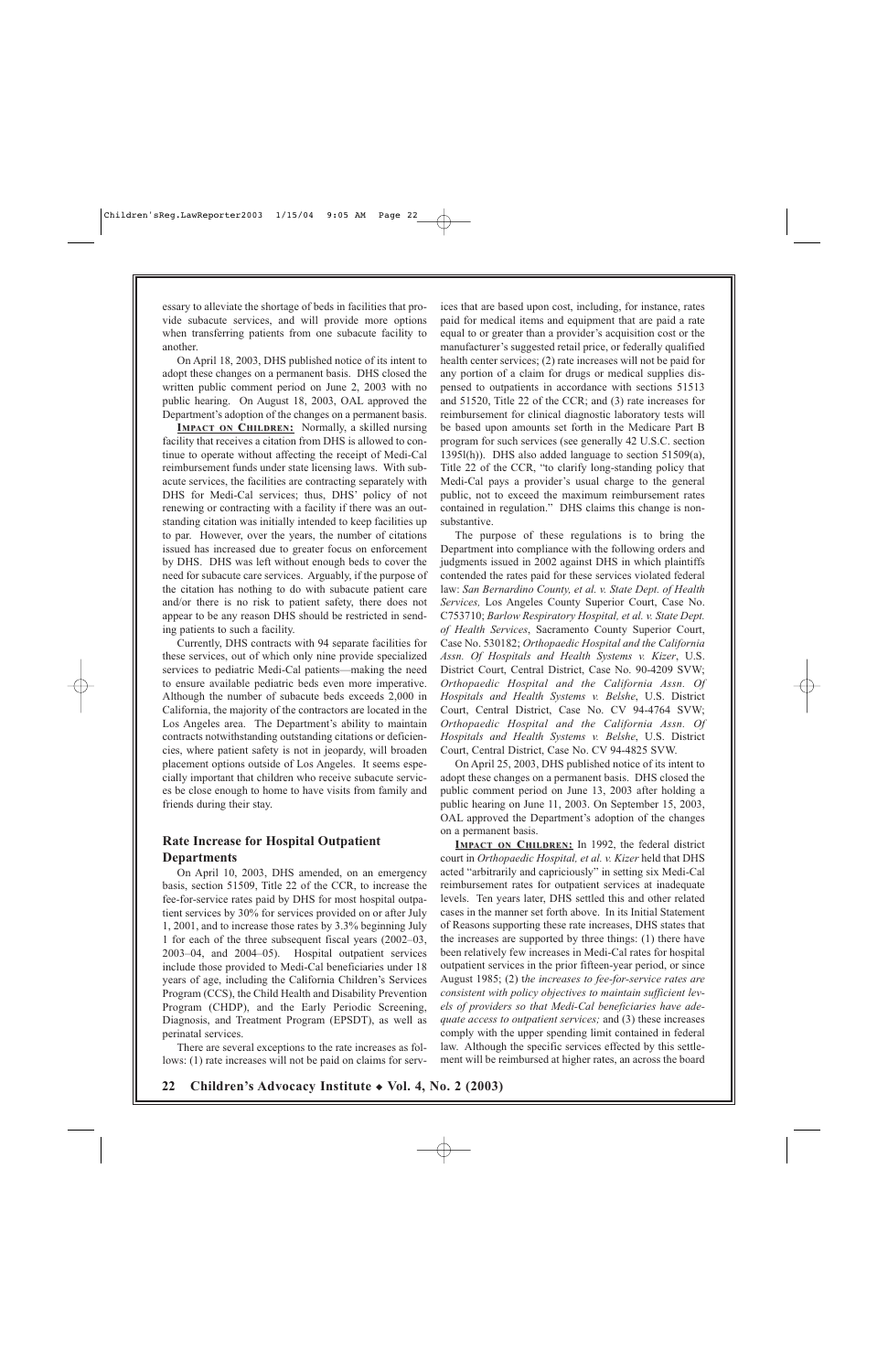rate increase is necessary to preserve and enhance access to health care services for children in this state (see discussion of provider rates above).

## **Authorization of Prosthetic and Orthotic Appliances**

Federal law requires state Medicaid plans to include procedures intended to safeguard the system from unnecessary use of care and services. On July 17, 2003, DHS amended, on an emergency basis, sections 51315 and 51515, Title 22 of the CCR, to impose a prior authorization requirement on prosthetic and orthotic appliances and to impose a restriction on which providers may prescribe specified appliances to Medi-Cal beneficiaries. By tracking the billing practices of providers, DHS determined that billing thresholds under Medi-Cal have been implemented in such a way to allow numerous appliances to be provided and paid for under Medi-Cal when they were not necessary. These regulations are necessary to ensure adequate utilization review while ensuring appropriate access to prosthetic and orthotic appliances and to prevent overbilling for unnecessary appliances.

On August 8, 2003, DHS published notice of its intent to adopt these changes on a permanent basis. DHS closed the written public comment period on September 22, 2003 with no public hearing. At the time of writing, there was no indication as to whether OAL approved the final regulatory changes.

**IMPACT ON CHILDREN:** To the extent that these regulations save the state money that can be used for other legitimate purposes— like treating children who need medical care— advocates support DHS' efforts to reduce overuse and abuse of the Medi-Cal system. However, tracking measures should be adopted by the Department to ensure that abuse is actually curtailed by these changes and that those who genuinely need orthotic and prosthetic devices in order to attend to daily activities are receiving services and are able to find providers who can prescribe these devices. Estimating from the proposed state/federal cost savings of \$3.7 million in 2002–03 and over \$22 million in the following years, these utilization controls will cut down significantly on the use of prosthetic devices, perhaps to the detriment of children and families requiring such devices.

## **Acute Inpatient Intensive Rehabilitation/Manual of Criteria**

Federal law requires state Medicaid plans to include procedures intended to safeguard the system from unnecessary utilization of care and services. Prior authorization of services may be imposed by DHS. However, Welfare and Institutions Code section 14133.9 establishes requirements that must be met by the Department if prior authorization is used. For example, for major categories of treatment, like acute inpatient intensive rehabilitation, DHS must publicize and continually develop a list of objective criteria to indicate when authorization will be granted. The Department is currently expanding and updating its Manual of Criteria for Medi-Cal Authorization, which is incorporated by reference into Title 22 of the CCR, due to the outcome of a lawsuit, *Fresno Community Hospital and Medical Center v. State of California, et al.,* Fresno County Superior Court Case No. 555694-9 (1996).

On August 22, 2003, DHS published notice of its intent to permanently adopt changes to section 51003, Title 22 of the CCR, to change the date of the proposed revision of the Manual of Criteria to May 28, 2003, and to expand and adopt criteria for inclusion in the Manual for acute inpatient intensive rehabilitation. If Medi-Cal beneficiaries under the age of 21 are referred to the California Children's Services Program for these services, CCS will make the determination regarding eligibility, rather than DHS.

DHS closed the written public comment period on October 7, 2003 with no public hearing. At the time of writing, there was no indication as to whether OAL approved the final regulatory changes.

**IMPACT ON CHILDREN:** Again, to the extent that these regulations save the state money that can be used for other legitimate purposes, advocates support DHS' efforts to reduce over-use and abuse of Medi-Cal services. However, follow-up measures should be adopted by the Department to ensure that the current regulations adequately capture the balance between unnecessary and necessary use, especially for children in need of services through CCS and other programs.

## **Healthy Families Program: Budget Trailer Bill Regulations on Enrollment Procedures**

The State Children's Health Insurance Program (SCHIP), established in 1997 pursuant to Title XXI to the Social Security Act, provides health services to uninsured, low-income children. The program is targeted to serve children whose family income, although low, is too high to qualify for Medi-Cal. In 1997, California passed AB 1126 (Chapter 623, Statutes of 1997), which allowed it to both expand its Medi-Cal program and establish a new standalone children's health insurance program, the Healthy Families Program (HFP). DHS administers the Medi-Cal expansion through its own regulations, and MRMIB administers the Healthy Families Program.

Recent budget trailer bill legislation requires both DHS and MRMIB to establish streamlined enrollment procedures into HFP and Medi-Cal programs from the Child Health and Disability Prevention Program (CHDP). The CHDP Gateway will be administered by DHS to provide full-scope benefits under Medi-Cal's no-cost, fee-for-service program for a two month period. The goal of the CHDP Gateway is to increase children's access to comprehensive health care, including dental and vision care. Effective July 1, 2003, CHDP will conduct eligibility reviews at the conclusion of the two month service period, and automati-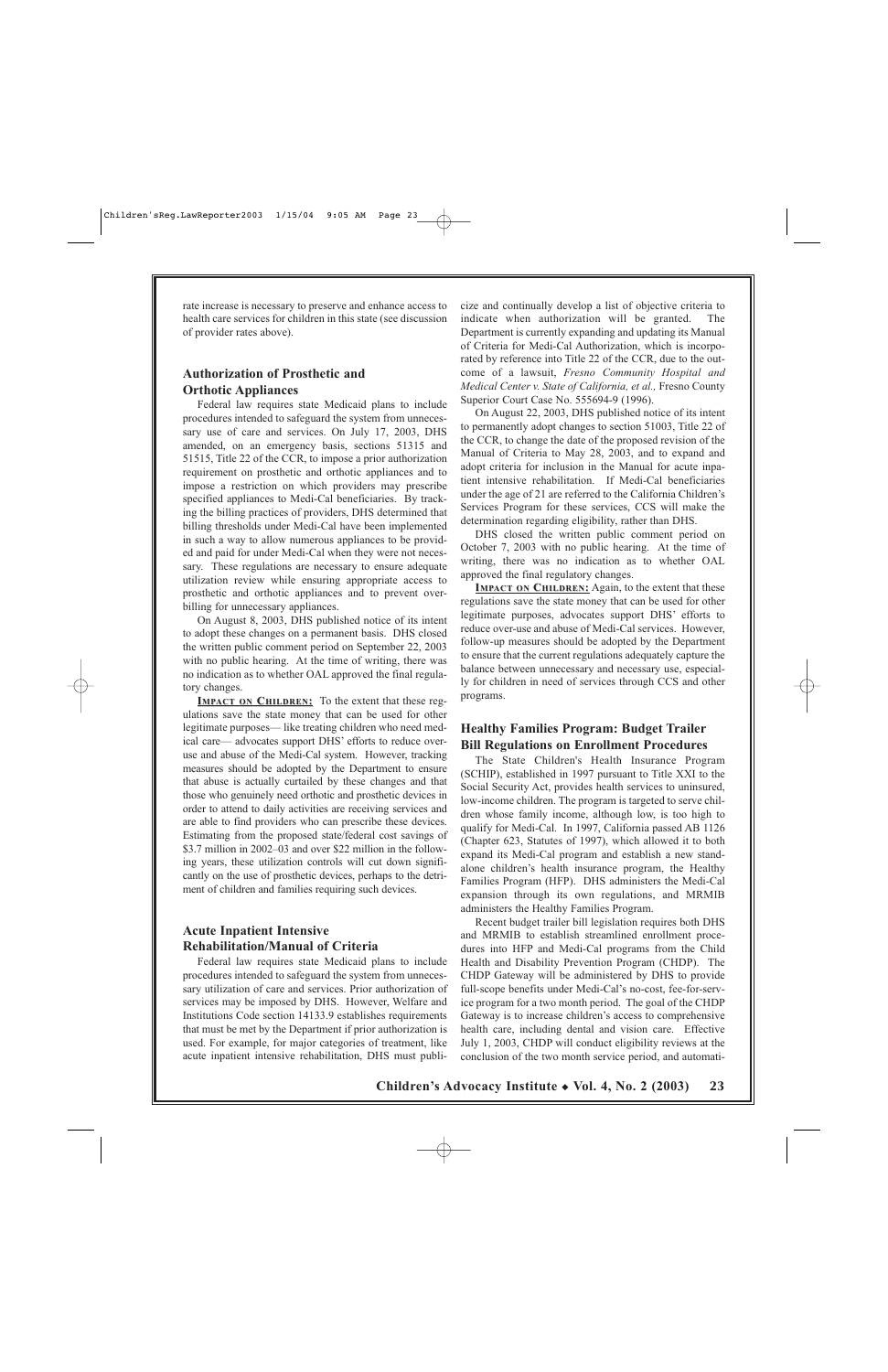cally screen children into either Medi-Cal or the Healthy Families programs, depending on parent income eligibility. Parents will then have to apply for continued coverage for their child (twelve months of eligibility) under either Medi-Cal or Healthy Families by mailing in a single application.

On July 31, 2003, MRMIB adopted, on an emergency basis, sections 2699.6612 and 2699.6827, and amended sections 2699.6500, 2699.6600, 2699.6607, 2699.6611, 2699.6705, 2699.6715, 2699.6717, 2699.6725, 2699.6813, 2699.6815, and 2699.6819 of Title 10 of the CCR, in order to reflect changes made in AB 442 and other recent federal requirements. On August 22, 2003, MRMIB published notice of its intent to adopt these changes on a permanent basis. MRMIB's proposed rulemaking will:

◆ Eliminate retroactive disenrollment when families are disenrolled due to non-payment to conform with AB 442. Current regulations mandate that MRMIB disenroll a family retroactively after two consecutive months of non-payment of premiums, thus, the child's coverage will be terminated retroactively back to the last month that premiums were paid. The state remains obligated to pay the health care plan for services during the first month, and plans are allowed to collect costs from the family for the second month. This practice is eliminated by these regulations to provide for continuous coverage for referrals from the CHDP Gateway program.

◆ Impose a requirement that applicants pay arrears for health coverage provided within the prior twelve month period upon re-enrollment in the program. Essentially, MRMIB will allow children to receive services under the Healthy Families Program for the continuous twelve month period, but can collect unpaid premiums from the family for the twelve month period prior to re-enrollment. The collection period is limited to twelve months because the Legislature determined that if a family is out of HFP for twelve months, they have disconnected from services and are disenrolled.

◆ Change family contribution sponsor language so that a sponsor may pay monthly premiums for HFP coverage for a family for any twelve months of coverage, allowing more families to access continued health care coverage.

◆ Eliminate the six-month waiting period for families that disenroll for non-payment or other reasons, to allow for more seamless entry from the CHDP Gateway into HFP. The original intent of the six-month rule was to encourage families to stay enrolled and receive continuous preventive health care services, rather than enrolling in the program only when services were needed. Since most families continue their coverage for the full twelve months of eligibility, this prohibition is no longer necessary.

◆ Require continued enrollment in HFP program during the review of an appeal regarding coverage, in accordance with recent federal regulations.

◆ Require that abortions that are not the result of incest or rape and are not necessary to save the life of the mother are to be paid for only with state funds, in accordance with recent federal law.

MRMIB held a public hearing on these proposed changes on October 8, 2003. At this writing, there was no indication as to whether OAL approved the final regulatory changes.

**IMPACT ON CHILDREN:** As a result of California's failure to fully implement and use federal CHIP monies, California returned \$740 million to the federal government in September 2002. This is in addition to the \$706 million in federal CHIP monies California returned from fiscal years 1998 and 1999, according to MRMIB. Under the federal law, states have three years to use federal CHIP funds appropriated for a given year. If they do not spend the money within that time, the federal government redistributes a portion of the unused money to states that exhausted their initial funding. Although Congress has proposed legislation that may allow some states to use part of the money that was returned, states still must spend the money on providing health care to children. California, thusfar, has not been effective in spending this money on children's health care, despite great need for children's coverage.

While continuity of care between the various programs discussed above (CHDP Gateway, Medi-Cal and Healthy Families) may be important for many reasons, the Administration's proposal continues the "patchwork quilt" approach to health coverage. Even if more seamless movement between the various programs is accomplished, the fact remains that  $1-1.5$  million income-eligible California children remaining uncovered, notwithstanding available federal funds at a 2-to-1 match sufficient to accomplish full coverage.

The Administration boasts that HFP enrollment has drastically increased. However, a January 2003 report by the 100% Campaign regarding the Healthy Families Program found that about 40%, or 171,000 children, enrolled in HFP lost their coverage after a year, between June 2001 and May 2002. Of those, 73% probably still were eligible for the program. The report cited the drop in program participation was due to complicated insurance coverage renewal procedures, failure to pay monthly premiums, and mismanagement of paperwork, resulting in compromised quality and access to health care for children. Although the above regulations briefly address some of the problems with the system, other problems are inherent in programs (like HFP and Medi-Cal) set up to restrict access to care. The potential success of HFP is overshadowed by accessibility problems that should be addressed by the Administration and Legislature by implementing true presumptive eligibility for all children in this state, as proposed above.

For an in-depth discussion of the Healthy Families Program and its progress in providing health care to children in the state, see the Children's Advocacy Institute's *California Children's Budget 2002–03* (San Diego, CA; June 2002) at 4-47 (available at www.caichildlaw.org).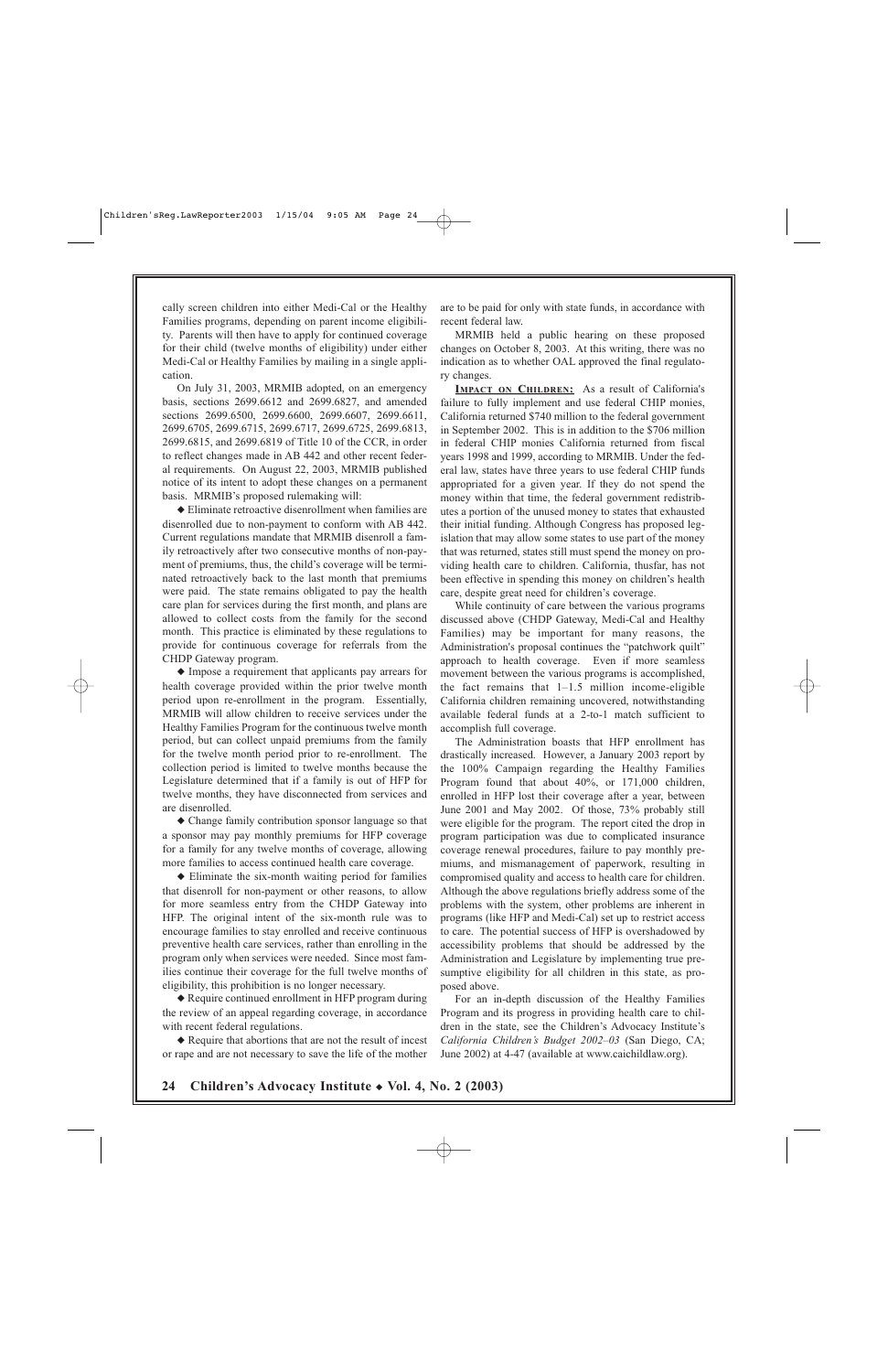#### **Managed Risk Medical Insurance Program: AB 1401 Emergency Regulations**

California Insurance Code section 12700 *et seq*., established the Major Risk Medical Insurance Program (MRMIP) in 1991, under the direction of the Managed Risk Medical Insurance Board (MRMIB), which also directs the Healthy Families and AIM programs. MRMIP provides access to health insurance for individuals who are denied coverage or offered excessive premiums due to preexisting medical conditions. The Board contracts with several health insurers and HMOs from which the MRMIP member selects. The state subsidizes part of the cost of monthly premiums, which tend to be 25–35% higher than premiums for a healthy person, from the Prop 99 Cigarette and Tobacco Products Surtax Fund. The capped appropriation for MRMIP is currently \$40 million per fiscal year. Due to fiscal constraints of the program, there are long waiting lists for individuals seeking to enroll in this program. Efforts have been made to restructure the program to serve the needs of more individuals, while fulfilling the purpose of the program.

On August 4, 2003, MRMIB adopted and amended, on an emergency basis, various sections of Chapter 5.5, Title 10 of the CCR, to implement recent legislation, AB 1401 (Chapter 794, Statutes of 2002), which established a fouryear pilot project allowing for only 36 months of eligibility for individuals enrolled in MRMIP and a guarantee to MRMIP graduates that they will be covered in the individual insurance market. More specifically, these regulations implement the processes for disenrolling MRMIP members who have had 36 months of consecutive coverage in MRMIP; establish MRMIB's duties for implementing guaranteed access to health plans and insurers in the individual market; and the procedures, timelines, and formulas for payment to health plans and insurers for the continuing subsidy for MRMIP graduates. These regulations also clarify that dependents of graduates are eligible for their own 36 consecutive month enrollment in the program.

With implementation of these regulations, the program will be able to accommodate more applicants and alleviate some of the public costs by transferring costs to the private health care market. AB 1401 and these regulations also establish the standards for the benefits package that must be offered by qualifying health plans and insurers to the graduates of MRMIP, and the premium the insurers may charge must be no higher than a 110% multiplier of MRMIP's prices. The Board will continue to subsidize the cost of graduates' premiums, but under these new limitations on the insurers, MRMIP will spend approximately half the amount of the current subsidy. The private industry will be forced to absorb the remaining subsidy (costs of the graduates' health care premiums). Authority over health plans and insurers under the AB 1401 pilot project will rest with the Department of Managed Care and the Department of Insurance.

On September 12, 2003, MRMIB published notice of its

intent to adopt these changes on a permanent basis. MRMIB held a public hearing on October 29, 2003. At the time of writing, there was no indication as to whether OAL approved the final regulatory changes.

**IMPACT ON CHILDREN:** MRMIP is yet another example of California's fragmented effort to provide health care to those individuals who are "hard to insure," a problem that would be easily remedied by providing universal coverage to all people within the state, as AB 921 seeks to do, or by providing true presumptive eligibility for all children, as other advocates propose. Although AB 921 will continue through the Legislature this year and will undoubtedly be a topic for heated debate, perhaps starting on a smaller, more manageable population first would provide the insight and answers to provide this type of coverage. At the very least, the agencies would save time and resources by not conducting extended rulemaking on eligibility and application procedures for each of these separate and distinct programs.

Although these regulations attempt to keep dependent children on coverage when their parents are terminated due to the 36-month deadline, it is uncertain that a parent will manage to find and keep themselves enrolled in another health care plan, while their child retains coverage under MRMIP.

### **Update on Previous Rulemaking Packages Medi-Cal Provider Rates**

On July 16, 2002, DHS amended, on an emergency basis, sections 51503, 51503.2, 51504, 51505.1, 51505.2, 51505.3, 51507.1, 51507.2, 51507.3, 51509, 51509.1, 51514, 51507, 51521, 51527, 51529, and 51535.5, Title 22 of the CCR, in order to set the maximum reimbursement rates as appropriated in AB 1740 for selected physician and related health care services. DHS has been paying these increased rates for services provided on or after August 1, 2000, the effective date of this emergency rulemaking. On July 26, 2002, DHS published notice of its intent to adopt the changes on a permanent basis. (For background information on this rulemaking package, see *Children's Regulatory Law Reporter*, Vol. 4, No. 1 (2003) at 13.)

*Update:* On December 24, 2002, OAL approved DHS' permanent adoption of these revisions.

#### **Newborn Screening Program**

On June 28, 2002, DHS amended section 6508(b), on an emergency basis, increasing the fee for newborn screening program services from \$56 to \$60. On July 12, 2002, DHS published notice of its intent to amend the section on a permanent basis. (For background information on this rulemaking package, see *Children's Regulatory Law Reporter*, Vol. 4, No. 1 (2003) at 15.)

*Update:* On December 2, 2002, OAL approved DHS' permanent adoption of these revisions.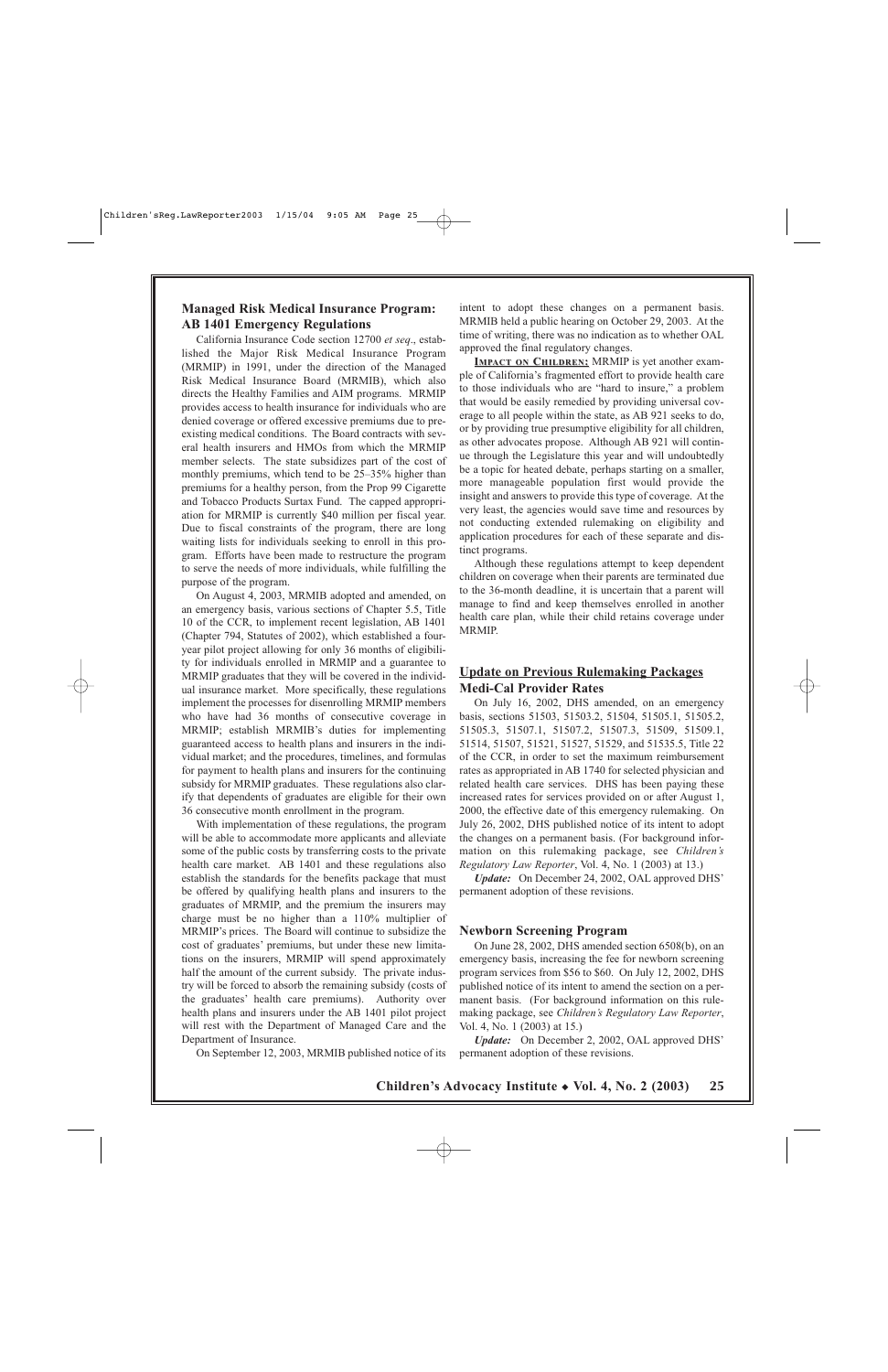## **Access for Infants and Mothers (AIM) Program**

The Access for Infants and Mothers (AIM) Program, established under the Managed Risk Medical Insurance Board (MRMIB), provides health insurance to low and moderate income pregnant women and infants born during the covered pregnancy. On May 31, 2002, MRMIB published notice of its intent to amend sections 2699.100, 2699.200, 2699.201, 2699.202, 2699.205, 2699.206, 2699.207, 2699.210, 2699.300, 2699.301, 2699.303, 2699.304, and 2699.400, Title 10 of the CCR, in order to make explicit that participating health plans are required to provide benefits consistent with the Knox-Keene Health Care Service Plan Act of 1975, including its amendments (Health and Safety Code sections 1367–1374.16), and to align specific benefit descriptions with Knox-Keene requirements. (For background information on this rulemaking package, see *Children's Regulatory Law Reporter*, Vol. 4, No. 1 (2003) at 15.)

*Update:* On May 20, 2003, OAL approved MRMIB's changes on a permanent basis.

#### **Healthy Families Program Parental Extension**

On April 29, 2002, MRMIB adopted, on an emergency basis, sections 2699.6606, 2699.6711, 2699.6631, and 2699.6717, and amended sections 2699.6500, 2699.6600, 2699.6605, 2699.6607, 2699.6611, 2699.6613, 2699.6617, 2699.6623, 2699.6625, 2699.6629, 2699.6700, 2699.6703, 2699.6705, 2699.6709, 2699.6800, 2699.6801, 2699.6809, 2699.6811, 2699.6813, 2699.6815, and 2699.6819, Title 10 of the CCR, in order to reflect changes made in AB 1015 (Chapter 946, Statutes of 2000), directing MRMIB to submit a parental coverage waiver and to implement the expansion on federal approval of the waiver. On May 24, 2002, MRMIB published notice of its intent to adopt these changes on a permanent basis. (For background information on this rulemaking package, see *Children's Regulatory Law Reporter*, Vol. 4, No. 1 (2003) at 16.)

*Update:* According to MRMIB, these regulations, which establish the eligibility, benefit, premium, and copay standards for the Parental Coverage Expansion in Healthy Families, were approved by OAL and became effective on December 12, 2002. However, due to the state's fiscal difficulties, the Parental Coverage Expansion has not been implemented.

#### **Permanent Amusement Rides— Technical Requirements**

On May 3, 2002, the Occupational Safety and Health Standards Board (OSB) published notice of its intent to adopt Permanent Amusement Ride Safety Orders, sections 3195.1–3195.14, Title 8 of the CCR. (For background information on this rulemaking package, see *Children's* *Regulatory Law Reporter*, Vol. 4, No. 1 (2003) at 18, and Vol. 3, No. 2 (2002) at 13.)

*Update:* In response to public comments and further Board consideration, OSB modified its proposal and released the revised language on February 18, 2003, for an additional fifteen-day public comment period. Among other things, OSB revised the definition of the term "amusement ride incident" contained in section 3195.2(b) to delete language that would have required the incident to be of a type that could occur in connection with rides of the same design. Also, OSB modified proposed section 3195.3(a)(4)(D) to more clearly address the issue of patron safety issues that relate to age and size of the patron.

On June 12, 2003, OAL approved OSB's permanent adoption of these provisions.

#### **Varicella (Chickenpox) Immunization**

On September 24, 2002, DHS amended, on an emergency basis, sections 6020, 6025, 6035, 6050, 6051, 6065, 6070, 6075, Title 17 of the CCR, to add Varicella (chickenpox) to the required immunizations for children eighteen months and older currently enrolled in or entering child care centers, family day care homes, nursery schools, day nurseries, development centers and children entering schools who were not admitted to school in California before July 1, 2001. On October 24, 2002, DHS published notice of its intent to adopt these changes on a permanent basis. (For background information on this rulemaking package, see *Children's Regulatory Law Reporter*, Vol. 4, No. 1 (2003) at 19.)

*Update:* On February 27, 2003, OAL approved DHS' permanent adoption of these changes.

### **Airborne Toxic Control Measure to Limit School Bus Idling and Idling at Schools**

On October 25, 2002, the Air Resources Board (ARB) published notice of its intent to adopt section 2480, Title 13 of the CCR, to reduce children's and the general public's exposure to diesel exhaust particulate matter (diesel PM) and other toxic air contaminants by limiting the unnecessary idling of specific vehicles. The regulation focuses on reducing schoolage children's exposure at and around schools and while riding school buses and other types of school transportation. (For background information on this rulemaking package, see *Children's Regulatory Law Reporter*, Vol. 4, No. 1 (2003) at 20.)

*Update:* On March 10, 2003, ARB released a modified version of proposed section 2480 for an additional fifteenday public comment period. Among other things, the changes delete references to heavy duty vehicles, instead referencing commercial motor vehicles, defined as any vehicle or combination of vehicles defined in Vehicle Code section 15210(b), and any other motor truck with a gross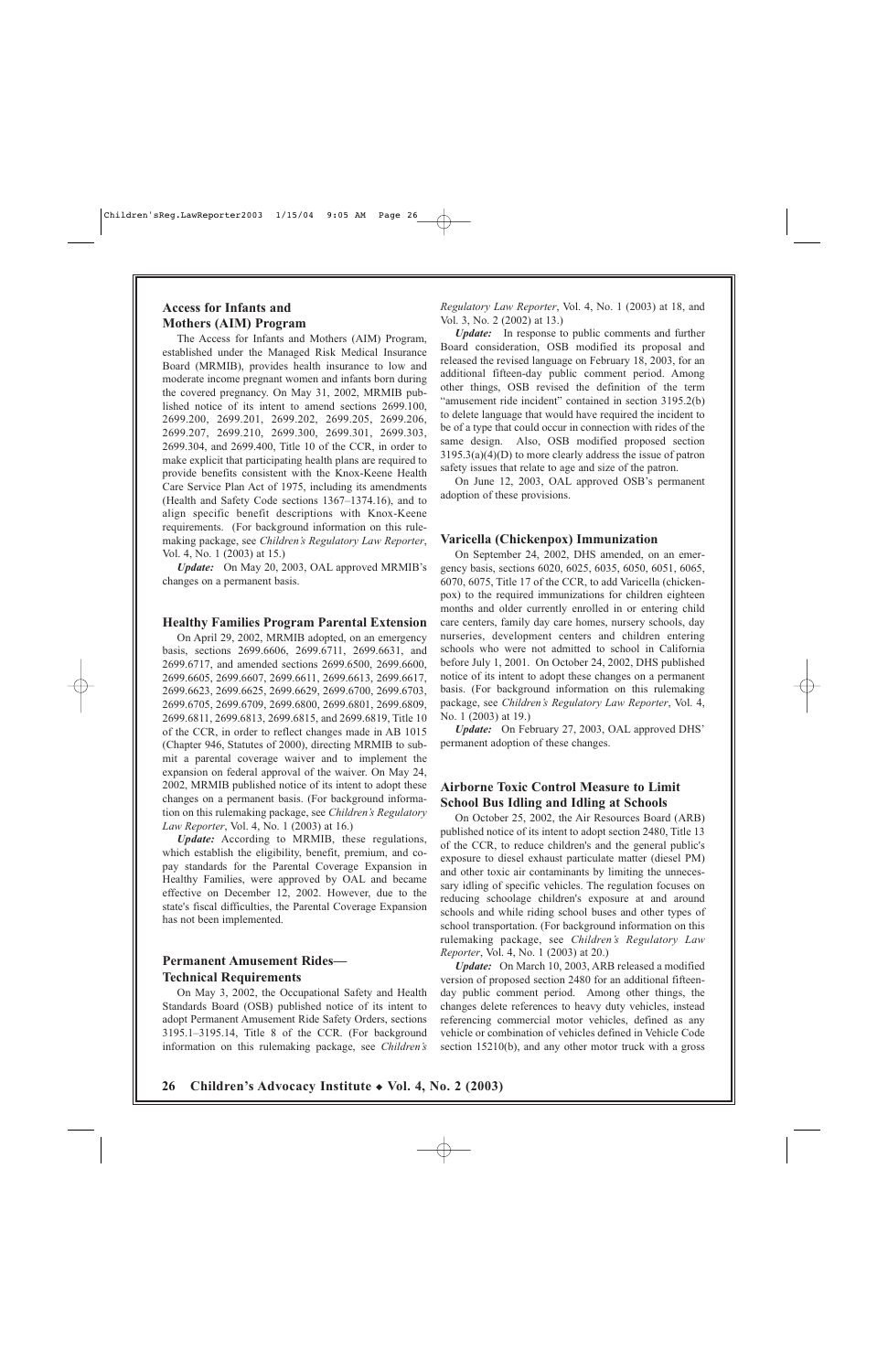vehicle weight rating of 10,001 pounds or more, with the following exceptions: (A) a zero emission vehicle; or (B) a pickup truck defined in Vehicle Code Section 471. Also, the original proposal included several exemptions, such as idling which is necessary to accomplish work for which the vehicle was designed, other than transporting passengers; the modified proposal adds the example of collection of solid waste or recyclable material by an entity authorized by contract, license, or permit by a school or local government. Other changes clarify that the exemption for idling to operate defrosters, heaters, air conditioners, or other equipment is to ensure the safety or health of the driver or passengers, or as otherwise required by federal motor carrier safety regulations.

On June 16, 2003, OAL approved ARB's permanent adoption of this regulation.

## *SPECIAL NEEDS*

### **Update on Previous Rulemaking Packages Early Start Intervention Program**

 $\bigodot$  The 14, 2002, the Department of Developmental Services (DDS) published notice<br>of its intent to revise sections 52000, 52082,<br>52084 52109 52170 52171 52173 and 52175 Title 17 Developmental Services (DDS) published notice of its intent to revise sections 52000, 52082, 52084, 52109, 52170, 52171, 52173, and 52175, Title 17 of the CCR, regarding the Early Start intervention program for infants and toddlers with or at risk of developmental delay. As part of California's grant application for funds under Part C of the Individuals with Disabilities Education Act (IDEA), DDS is required to make revisions to the Early Start regulations, consistent with 34 CFR Part 303. (For background information on this rulemaking package, see *Children's Regulatory Law Reporter*, Vol. 4, No. 1 (2003) at 21.)

*Update:* On February 13, 2003, OAL approved DDS' permanent adoption of these regulatory changes.

#### **Children with Disabilities**

On October 25, 2002, the State Board of Education published notice of its intent to adopt new sections 440–450, 3015, 3020, 3032, 3041, 3044, 3082.1, 3082.5, and 3086.5, and amend sections 3001, 3052, 3080, and 3082, Title 5 of the CCR to, among other things, address confidentiality of information about individuals with exceptional needs and address the individualized education program (IEP) accountability requirement that each public agency must make a good faith effort to assist the child to achieve the goals, objectives, or benchmarks listed in the IEP. (For background information on this rulemaking package, see *Children's Regulatory Law Reporter*, Vol. 4, No. 1 (2003) at 22.)

*Update:* At this writing, it appears that the Board will be taking no further action on this rulemaking proposal.

# *CHILD CARE / CHILD DEVELOPMENT*

## **New Rulemaking Packages Centralized Eligibility Lists (CELs) Regulations**

ducation Code section 8203 requires the Superintendent of Public Instruction to develop Istandards for the implementation of quality programs for specified child care and development programs. Education Code sections 8261 and 8263 require the Superintendent to adopt regulations on eligibility, enrollment, and priority of services for child care and development programs operated by contractors with the California Department of Education, Child Development Division.

On January 3, 2003, the Superintendent published notice of his intent to amend section 18106(e), Title 5 of the CCR, which requires contractors to maintain a waiting list in accordance with certain admission priorities, and to contact applicants in order of priority from the waiting list as vacancies occur. The proposed regulatory change provides that contractors may satisfy the requirement for maintaining a waiting list for their programs by participating in a county child care centralized eligibility list, established pursuant to the state-funded Centralized Eligibility List Pilot Project. A centralized eligibility list (CEL) is a system that combines separate lists, eliminates duplicates, and allows providers in the system to access children that are eligible for their programs.

The Superintendent held a public hearing on February 18, 2003, and subsequently submitted its proposal to OAL. On April 15, 2003, OAL approved the amendments.

**IMPACT ON CHILDREN:** Nine counties (Butte, Fresno, Glenn, Kern, Los Angeles, San Francisco, San Mateo, Solano, and Ventura) are participating in the CEL pilot project. Prior to establishment of CELs, and currently in counties lacking CELs, families in need of subsidized child care and development services must place their names on individual lists maintained by each agency contracted with the Child Development Division to provide such services. According to CDE, this system produces overlapping waiting lists, duplication of agency personnel time and effort, and frustration as families who may have language, transportation, or other challenges must go from program to program to put their children's names on multiple waiting lists. In addition, a family may not receive information about programs appropriate for their children and might therefore not be on the list for the programs that best meet their needs.

The use of CELs offers the opportunity to realize six primary benefits across multiple stakeholders:

◆ Increased efficiency and ease of applying for child care subsidies by parents who can become eligible for all available slots by placing their name on a single eligibility list.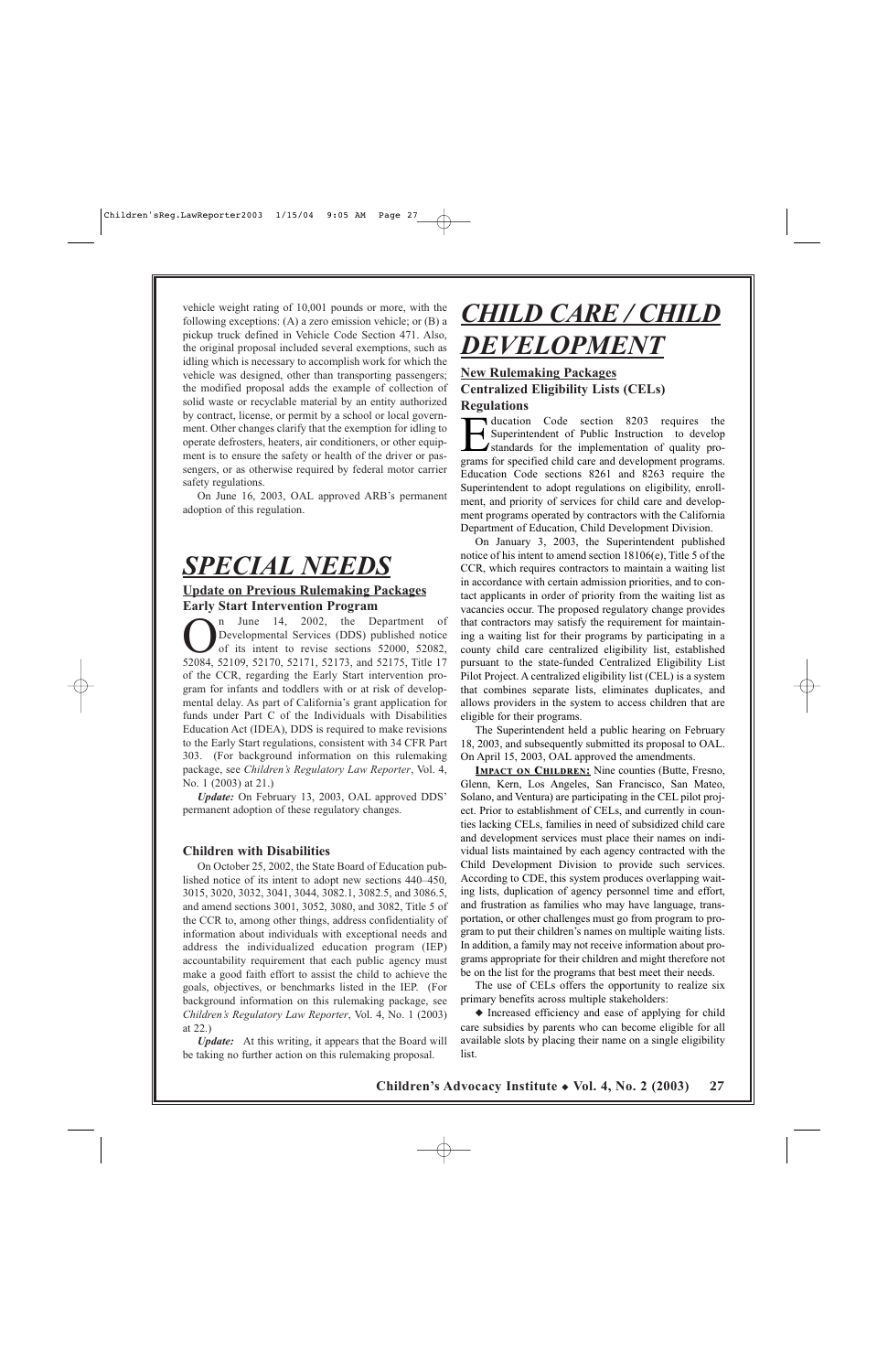◆ Increased parent choice among child care settings and providers as a result of the ability to match priority households to a wider variety of available providers that meet specified parent preferences (*e.g.*, geographic location, provider type).

◆ Increased equity in allocating limited child care resources to needy households since a centralized system can provide a single ranking of priorities across target groups, such as children of families with very low incomes and children with special needs.

◆ Increased efficiency and ease of filling open child care slots by providers who can reduce the administrative burden associated with intake, verification, and enrollment processes.

◆ Improved information about county-level supply and demand for child care, particularly for different types of care such as infant/toddler care and after-school care.

◆ Improved information about the extent to which the state is succeeding in meeting the need for subsidized child care for different subgroups of low-income working parents.

Despite the potential benefits of CELs, some contractors have expressed confusion and misunderstanding regarding their utilization. Because prior regulations required contractors to maintain waiting lists for their programs, contractors participating in CEL Pilots were at risk of audit exceptions and withholding of apportionments if they participate in the CEL instead of maintaining their own list. This regulatory change will encourage the utilization of CELs by clarifying that contractors may satisfy the current regulatory requirement for maintaining a waiting list by participating in their county's CEL.

### **Appeal and Dispute Resolution Procedures-Child Care Development Programs**

Section 18301, Title 5 of the CCR, sets forth the appeal and dispute resolution procedures that are available to any child development contractor whose contract is terminated or suspended, or whose total reimbursable contract amount is reduced by 4% or \$25,000, whichever is less. Currently, section 18301 provides that termination or suspension of a contract during the contract period may occur when (1) a contractor fails to correct items of fiscal or programmatic noncompliance within six months of receiving a conditional contract which includes an addendum stating the specific items of noncompliance and the corrective actions necessary to come into compliance; or (2) a contractor engages in serious misconduct posing an immediate threat to health and safety or to state funds, as specified.

On October 21, 2002, the Superintendent of Public Instruction amended, on an emergency basis, section 18301 to add the following two additional bases for termination or suspension of a contract during the contract period:

◆ a contractor fails or refuses to make available for examination or copying by an authorized employee of CDE any records or documents that the contractor is required to retain, upon request;

◆ a contractor refuses to permit an authorized employee of CDE to enter a facility operated by the contractor during the periods of operation on file with CDE, for the purpose of reviewing administrative operations of the contractor or for observing child care and development services provided by the contractor.

On November 22, 2002, the Superintendent published notice of his intent to amend section 18301 on a permanent basis; a public hearing on these changes was held on January 8, 2003. On February 24, 2003, OAL approved the permanent revision of section 18301.

**IMPACT ON CHILDREN:** In order to uphold its responsibility to monitor performance of contractors and ensure that deficiencies are corrected, CDE must have access to family files maintained by child development contractors, and access to the programs operated by contractors. Adding the denial of access to records or programs as good cause for suspension or termination of a child development contract will help CDE ensure that its contractors are complying with all applicable laws and regulations implemented to protect children in these facilities.

#### **Child Care Intercounty Transfers**

On September 26, 2003, DSS published notice of its intent to amend sections 47-110 and 47-310 of the MPP, to address child care intercounty transfers under CalWORKs. Among other things, the changes specify the responsibility of the first county to inform the client to apply for child care in the new county; require the second county to establish a child care case during the cash aid transfer period when the client applies for and meets child care eligibility requirements; provide standards for which county has payment responsibility when a client moves to a new county; and specify reasonable time periods for both counties to ensure that current and former CalWORKs clients receive Stage One child care services without delay when transferring from one county to another.

DSS is scheduled to hold a public hearing on these proposed changes on November 12, 2003, in Sacramento.

**IMPACT ON CHILDREN:** These changes are expected to minimize the disruption of Stage One child care services for current recipients when transferring from one county to another, and will assure consistency in the regulations during those time periods of an intercounty transfer when Stage One child care must be provided.

## **Interim Closure or Removal Pending Arrest Investigation**

Approximately 420,000 individuals statewide have received caregiver background checks and are associated with licensed child care facilities. Each month, DSS receives subsequent arrest information for approximately twenty such individuals, involving a crime for which, if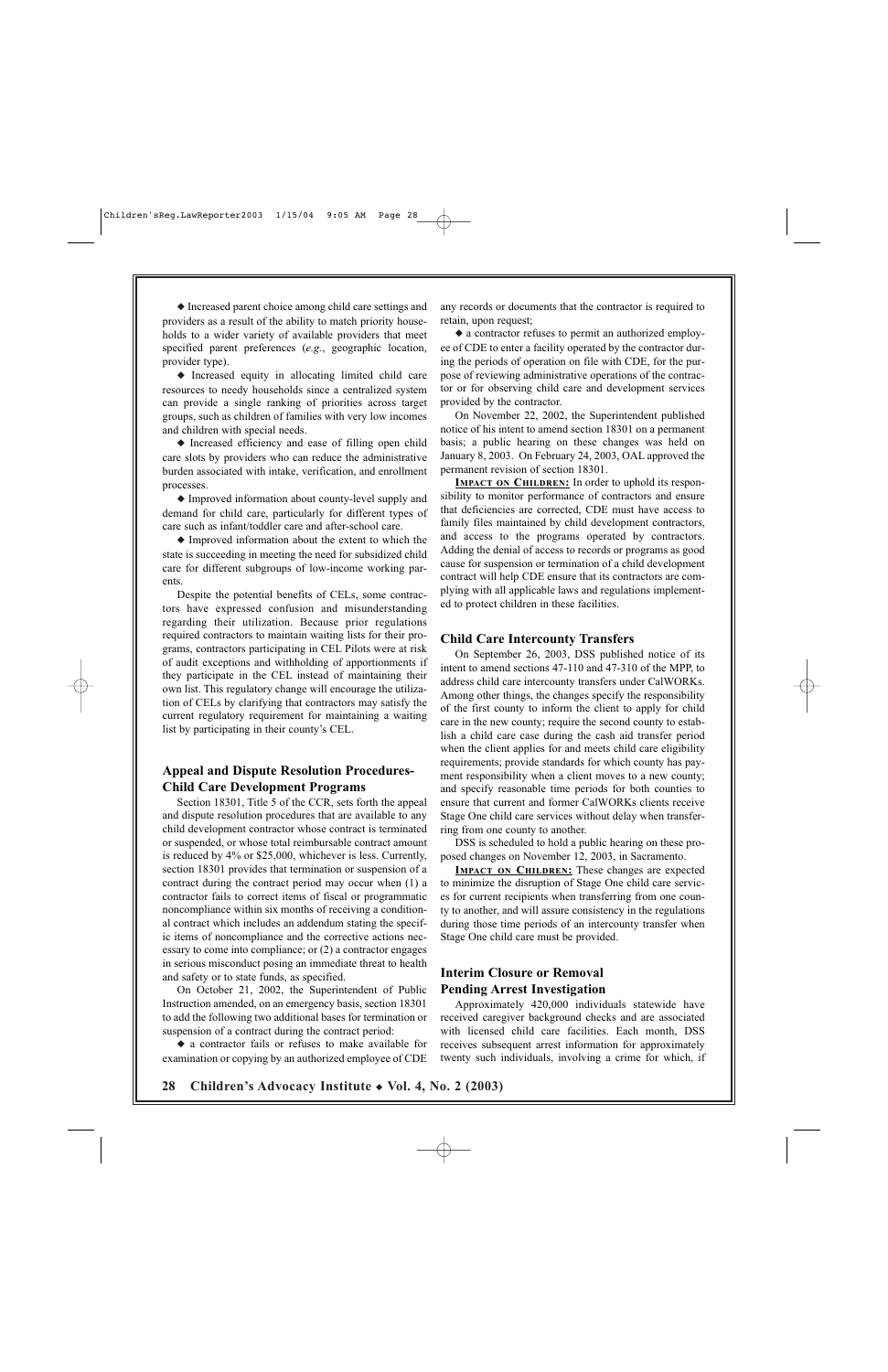convicted, the individual would not be eligible by law to receive an exemption to work in a child care facility.

On July 24, 2003, DSS amended, on an emergency basis, sections 101170 and 102370, Title 22 of the CCR, to set forth the procedure DSS may follow to require a licensee to cease operation or remove an individual from the facility for up to thirty days pending DSS' investigation into the facts underlying the arrest. For example, if the arrested individual is a licensee, DSS may notify the licensee, by telephone or in writing, to immediately cease operation for up to thirty days. If the individual is not a licensee, DSS may notify the licensee and the individual associated with the facility, by telephone or in writing, that the individual may not be present in the facility for up to thirty days.

After DSS notifies the licensee or the individual, that person may present a written appeal that (1) he/she is not the individual who was arrested; (2) he/she has not been arrested for a crime that by law an individual is not eligible to receive an exemption; or (3) he/she was arrested for a crime that by law an individual is not eligible to receive an exemption, but the charges have been dropped or reduced to a crime that by law an individual would be eligible to receive an exemption. The appeal shall contain the licensee's or individual's current address and telephone number. After DSS receives the appeal and any supporting documentation, it shall review the appeal and notify the licensee or individual of its decision within five working days.

On August 29, 2003, DSS published notice of its intent to adopt these changes on a permanent basis. DSS must transmit a certificate of compliance to OAL by November 13, 2003, or the emergency language will be repealed by operation of law on the following day.

**IMPACT ON CHILDREN:** According to DSS, these changes will protect the health and safety of children in licensed child care by requiring that the licensee cease operation or that the individual not be present in the facility for up thirty days pending the investigation into the facts of an arrest for any one of approximately fifty crimes such as murder/attempted murder, kidnapping, sexual battery, rape, aggravated assault of a child, willful cruelty to a child, and sexual abuse. However, child advocates expressed various concerns regarding the proposed regulations as drafted by DSS. For example, it appears that DSS is relying on the arrested individual to self-report within 48 hours of the arrest. However, if the arrested individual is an employee of the facility, or even the licensee, there is no incentive to self-report if that could mean loss of a job or revenue.

Additionally, the proposed regulations indicate the process that DSS "may" follow in such circumstances. This appears to provide DSS with discretion not to follow this process, but no criteria was provided to indicate upon what basis DSS could exercise such discretion. Child advocates contend that there should be no room for discretion once DSS is made aware of such an arrest, to ensure the safety of children present at that facility.

In June 2003, the *Los Angeles Times* reported that about 30,000 workers who care for children, seniors, and people with disabilities at state-licensed facilities had been arrested for various offenses since January, causing a backlog of arrest reports to be investigated. This report, and the result of allowing children to be under the care and supervision of criminals in those facilities, likely led to these proposed regulations. If an arrested caretaker can be removed from the facility for thirty days, that lessens the exposure for children. However, due to the reported backlog of cases to investigate, it is unclear how DSS will timely investigate all of these cases.

#### **Criminal Record Exemption Regulations**

On July 16, 2003, on an emergency basis, DSS adopted new section 102416.1 and amended sections 80001, 80019, 80019.1, 80019.2, 80054, 80061, 80065, 80066, 87101, 87219, 87219.1, 87454, 87565, 87566, 87801, 87819, 87819.1, 87861, 87865, 87866, 101152, 101170, 101170.1, 101170.2, 101195, 101212, 101216, 101217, 102352, 102370, 102370.1, 102370.2, 102395, 102416, 102417, and 102419, Title 22 of the CCR, regarding the requirements and procedures for criminal background checks, including fingerprinting, and criminal background check exemptions for persons who work or are present in licensed facilities that provide care to children and dependent adults.

Among other things, the emergency regulations state that it shall be conclusive evidence that an individual is not of good character to justify issuance of an exemption if the individual is on probation or parole, or if he/she makes a knowingly false or misleading statement regarding (1) material relevant to their application for a criminal record clearance or exemption; (2) his/her criminal record clearance or exemption status to obtain employment or permission to be present in a licensed facility, after DSS has ordered that they be excluded from any or all licensed facilities; or (3) his/her criminal record clearance or exemption status in order to obtain a position with duties that are prohibited to him/her by a conditional exemption.

The regulations provide that DSS shall consider granting a criminal record exemption if the individual provides DSS with substantial and convincing evidence of good character, and his/her criminal history meets the following criteria:

◆ The individual has been convicted of one nonviolent misdemeanor, and one year has lapsed since completing the most recent period of incarceration or probation.

◆ The individual has been convicted of two or more nonviolent misdemeanors and four consecutive years have lapsed since completing the most recent period of incarceration, probation, or parole, whichever is latest.

◆ The individual has been convicted of one or more violent misdemeanors and 15 consecutive years have lapsed since completing the most recent period of incarceration, probation, or parole, whichever is latest.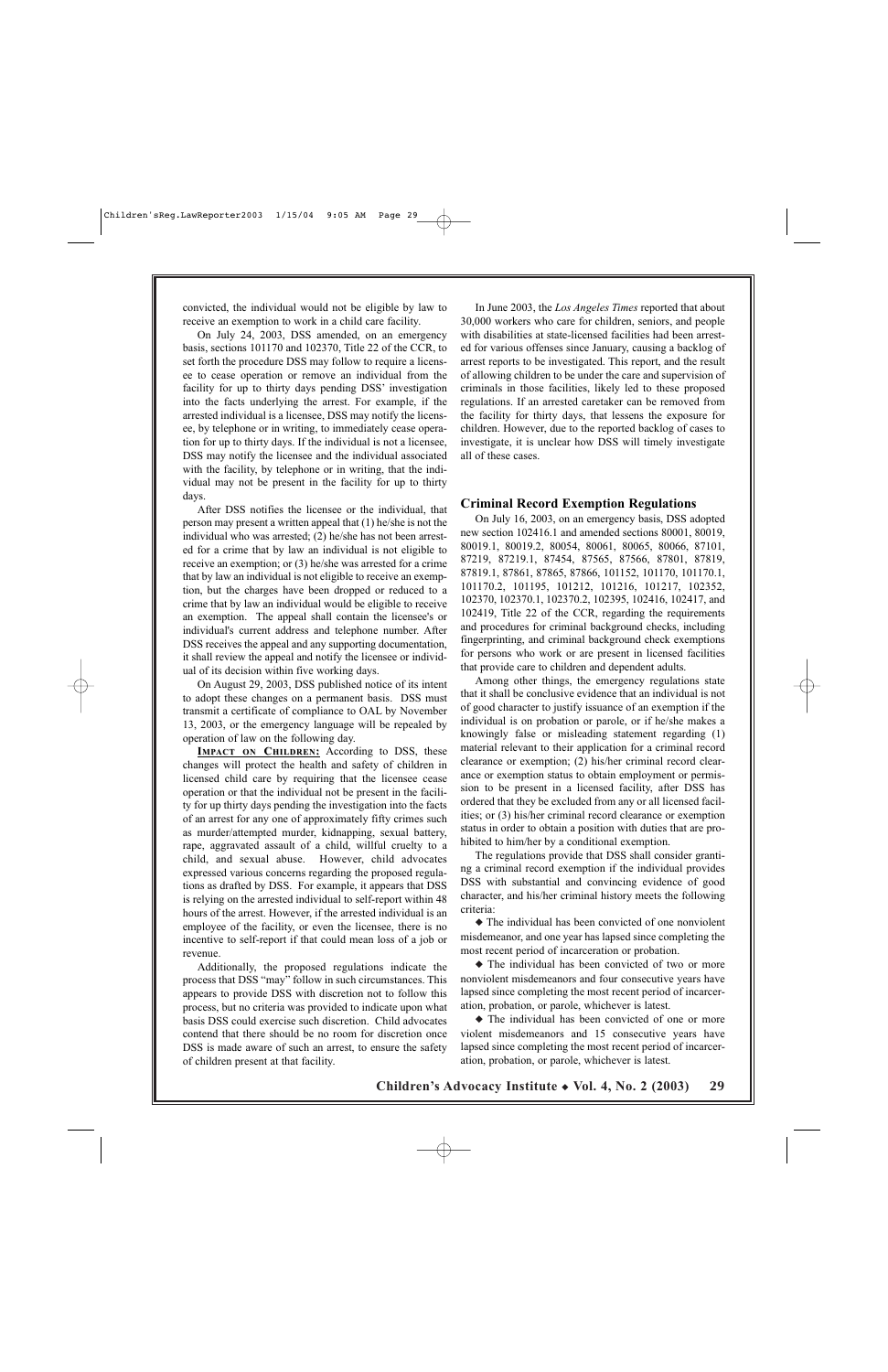◆ The individual has been convicted of one nonviolent felony and four consecutive years have lapsed since completing the most recent period of incarceration, probation, or parole, whichever is latest.

◆ The individual has been convicted of two or more nonviolent felonies and ten consecutive years have lapsed since completing the most recent period of incarceration, probation, or parole, whichever is latest.

◆ The individual has not been convicted of a violent felony.

◆ If the individual is currently on probation, and provides sufficient proof that the probationary period(s) is informal, unsupervised and no probation officer is assigned, the period of lapsed time as specified above shall begin from the last date of conviction(s).

On August 29, 2003, DSS published notice of its intent to adopt these provisions on a permanent basis. DSS must transmit a Certificate of Compliance to OAL by November 13, 2003, or the emergency language will be repealed by operation of law on the following day.

**IMPACT ON CHILDREN:** This rulemaking package clarifies and standardizes many procedural requirements relevant to the criminal record exemption, thus providing a framework for its consistent application. By setting forth the eligibility requirements for this exemption, and by mandating parental notification of specified events, these provisions help promote the safety and well-being of children in licensed child care facilities.

### **Regional Market Rate: Child Care and Development Programs**

The 2003–04 Budget Act directed the California Department of Education to promulgate emergency regulations governing the use of the Regional Market Rate (RMR) to provide consistency statewide, as well as clarify the appropriate rate of reimbursement for child care services.

On September 4, 2003, the Superintendent of Public Instruction adopted, on an emergency basis, new sections 18074, 18074.1, 18074.2, 18074.3, 18075, 18075.1, 18075.2, 17076, 18076.1, and 18076.2, amended sections 18413 and 18428, and repealed section 18021, Title 5 of the CCR. As required by the Budget Act, the emergency regulations change the definitions of certain rate categories and provide conditions and limitations on the use of certain rates and adjustment factors.

On September 26, 2003, the Superintendent published notice of his intent to adopt these changes on a permanent basis. Among other things, the changes include the following provisions:

◆ Providers of child care and development services to eligible families shall provide documentation to the contractor of the rate(s) they charge. When a provider has not established a rate that corresponds to the certified need of the family, the contractor shall establish the appropriate rate, as specified;

◆ The regulations place limitations on the uses of hourly and daily rates, and define part-time and full-time rates.

◆ Providers may be reimbursed for some child absences and some paid holidays as defined, if the provider charges nonsubsidized families for these absences or holidays.

◆ When child care and development services are provided to a child with exceptional needs, the contractor shall multiply the provider rate by 1.2 (when the child has exceptional needs as defined in Education Code section 8208(l)) or 1.5 (when the child is severely disabled as defined in Education Code section  $8208(x)$ ). Contractors shall apply this rate adjustment only when there is documentation that additional services and/or accommodations for that particular child are being provided, and such services and/or accommodations result in an on-going financial impact on the provider.

◆ A family may choose a child care provider who charges a higher fee than the contractor's maximum payment rate. In such cases, the family shall be responsible for the difference between the rate charged by the provider and the contractor's maximum payment rate.

◆ Reimbursable hours of care shall include work hours, commute hours, participation in county-approved activities, and other eligible hours as approved by the contractor.

The Superintendent held a public hearing on these proposed changes on November 18, 2003 in Sacramento.

**IMPACT ON CHILDREN:** As part of the 2003–04 budget, policymakers cut millions from child care funding by reducing the amount that child care providers can be reimbursed to the 85th percentile of the RMR (along with additional rate simplifications). The reduction in the market rate ceiling to the 85th percentile of the survey will undoubtedly result in new or increased co-payments for families whose providers currently have rates exceeding the 85th percentile.

#### **Retroactive Child Care Payment Limits**

On July 1, 2003, DSS adopted, on an emergency basis, new sections 47-120 and 47-430 and amendments to sections 40-107.16, 40-131.3. 40-181.1, 42-711.522, 42-711.6, and 47-301 of the MPP, regarding child care payment limits. AB 444 (Committee on Budget) (Chapter 1022, Statutes of 2002) limited retroactive child care payments in the CalWORKs Stage One child care program to thirty days. This regulatory action requires that CalWORKs applicants and recipients be provided with a written notice that informs them of the availability of subsidized child care both at the time of application and when an original or amended welfare-to-work plan is signed. When this notice is provided, child care payment would be limited to services provided no more than thirty days prior to the applicant's/recipient's request for child care.

On July 4, 2003, DSS published notice of its intent to adopt these changes on a permanent basis; the deadline for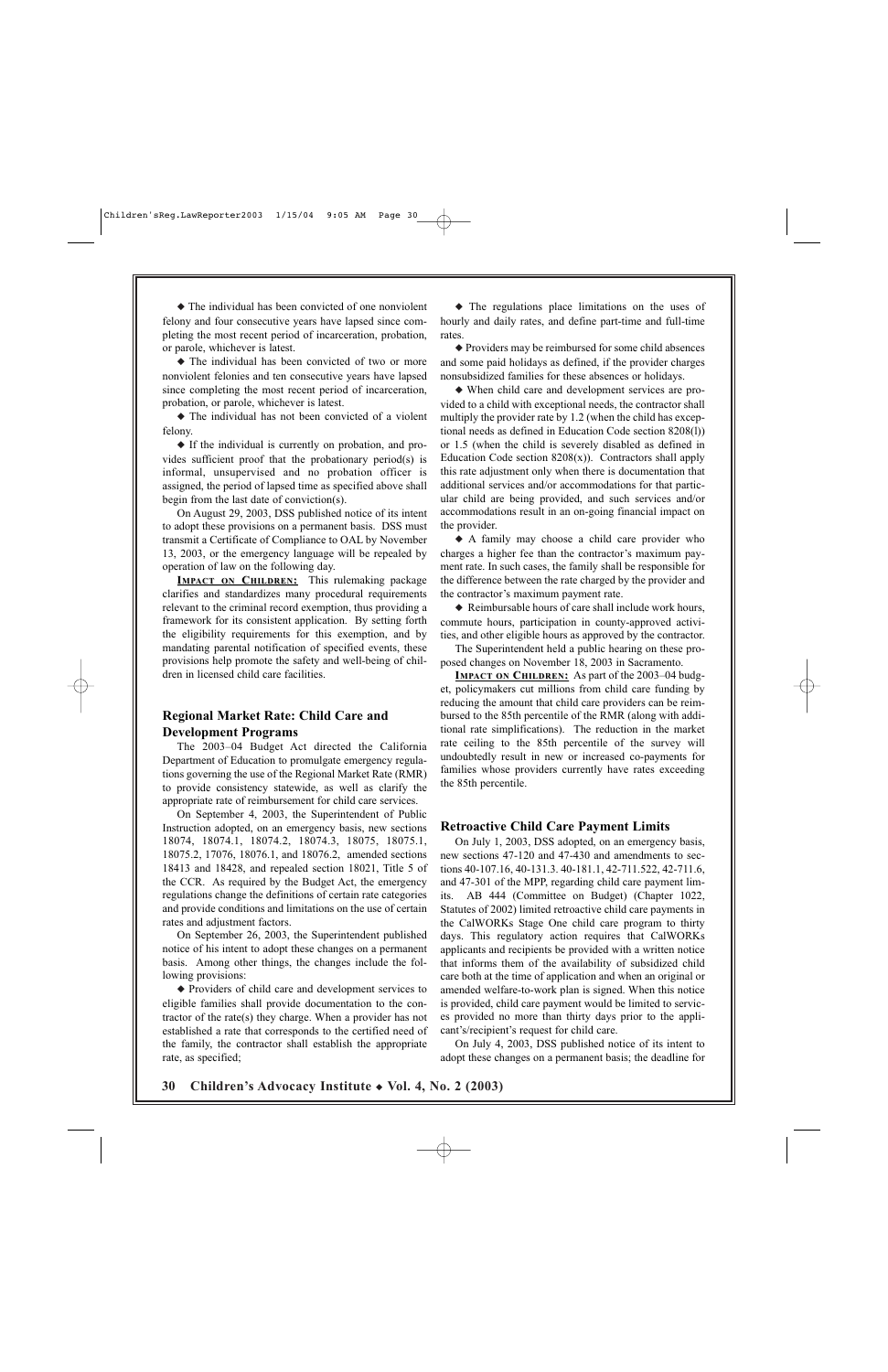public comment was August 20, 2003. DSS subsequently made minor modifications to the proposal, and released it for an additional fifteen-day public comment period. At this writing, the permanent changes await review and approval by OAL.

**IMPACT ON CHILDREN:** The goal of this regulatory change is to ensure that CalWORKs applicants and recipients are promptly notified of and periodically reminded about the availability of subsidized child care and the conditions under which they can claim reimbursement for child care services. However, some advocates—such as Legal Services of Northern California and the Child Care Law Center—expressed concern that DSS' modified proposal will prevent that goal from being fully realized. For example, these advocates expressed the need to have regulatory language providing that counties inform those seeking child care reimbursement if further information is needed and to extend the time to provide that information. The advocates expressed concern that the limit on retroactive payment of child care subsidies will significantly impact Limited English Proficient recipients and former recipients who are not adequately informed of the limits because of lack of language access; those seeking child care reimbursement may not be aware that failure to provide the informing notice information in the correct language is a basis for appealing a denial.

Also, DSS changed the time for counties to process a child care request from five to ten days; the advocates contend that this is not consistent with Welfare and Institutions Code section 11323.3, which requires that child care providers be promptly paid for their services to eligible families. The advocates requested DSS to add a provision indicating that counties develop an expedited process to issue payment to those at risk of losing a child care slot or facing an interruption or cessation in participation in their work or training activity if the child care is not paid within five working days.

#### **Update on Previous Rulemaking Packages Child Care Provider Notification Regulations**

On August 7, 2002, DSS amended, on an emergency basis, sections 101218.1, 102419, and 102421, Title 22 of the CCR, to implement its policy requiring child care licensees to inform parents of their right to information about any adults associated with the facility who have been granted a criminal record exemption. Additionally, the amendments add other parental rights provisions which previously were only listed in the Health and Safety Code and other regulatory sections. On August 30, 2002, DSS published notice of its intent to adopt these changes on a permanent basis. (For background information on this rulemaking package, see *Children's Regulatory Law Reporter*, Vol. 4, No. 1 (2003) at 22.)

*Update:* On December 4, 2003, DSS re-adopted these amendments on an emergency basis. On May 12, 2003, OAL approved DSS' permanent adoption of these amendments.

#### **Child Care—Desired Results Regulations**

On March 15, 2002, CDE published notice of its intent to amend sections 18023, 18272, 18273, 18274, 18275, and 18279, and adopt new sections 18280 and 18281, Title 5 of the CCR, regarding the child development accountability system, which is aimed at achieving certain child and family desired results. Through this regulatory action, CDE seeks to combine contract compliance monitoring and program quality into one review process using standardized procedures, measures, and instruments. Following an April 29, 2002 public hearing, CDE modified its proposal and released it for an additional fifteen-day public comment period. On July 10, 2002, CDE submitted the package to OAL for review and approval; however, the Department withdrew the package from OAL on August 20, 2002. (For background information on this rulemaking package, see *Children's Regulatory Law Reporter*, Vol. 4, No. 1 (2003) at 23.)

*Update:* CDE made several revisions to the rulemaking package and released the modified package on November 18, 2002, for an additional fifteen-day public comment period. CDE submitted the package to OAL for review and approval on March 12, 2003; however, OAL disapproved the rulemaking package on April 24, 2003. According to OAL, the regulatory action was disapproved for incorrect procedure, as the rulemaking file did not include a Standard Form 399 ("STD 399") that indicates concurrence from the Department of Finance. CDE modified the rulemaking package and resubmitted it to OAL on September 2, 2003. At this writing, the package awaits review and approval by OAL.

## *EDUCATION*

#### **New Rulemaking Packages California High School Exit Examination**

I July 25, 2003, the Board published notice of its<br>intent to amend sections 1200, 1203, 1204, 1204.5,<br>1205, 1206, 1207, 1207.5, 1208, 1209, 1210, 1211,<br>1211, 1215, 1215, 5, 1216, 1217, 1218, 1218, 5, 1219 intent to amend sections 1200, 1203, 1204, 1204.5, 1205, 1206, 1207, 1207.5, 1208, 1209, 1210, 1211, 1211.5, 1215, 1215.5, 1216, 1217, 1218, 1218.5, 1219, 1219.5, 1220, and 1225, Title 5 of the CCR, regarding the administration of the California high school exit examination (CAHSEE), which each pupil completing grade twelve or each adult school student must successfully pass as a condition of graduation. The purpose of the proposed revisions is to guide districts and schools in the administration of the high school exit examination, including but not limited to definitions, data requirements, test security, and apportionment. Among other things, the revisions would: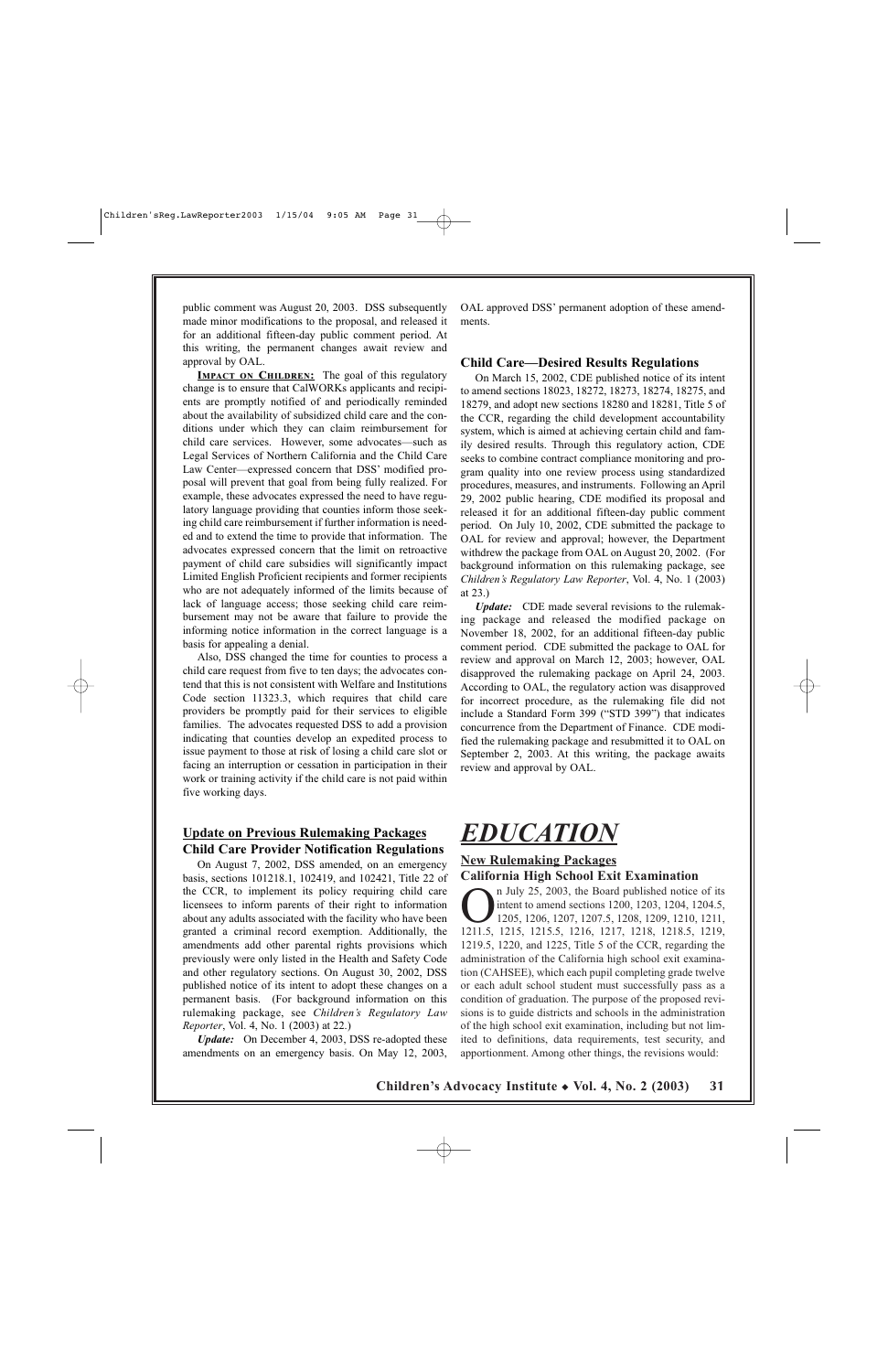◆ clarify that the test administrators are to be responsible for the accurate identification of the pupils;

◆ clarify that all tenth graders are to take the test once in tenth grade;

◆ clarify that pupils in grades 11 and 12 should be provided up to two opportunities per year to take the examination, and should not be tested in successive administrations;

◆ clarify what data must be collected and maintained by the districts;

 $\bullet$  clarify the responsibilities for the district test coordinator and the test site coordinator; and

◆ specify when variations, accommodations, and modifications can be used while taking the examination.

The Board held a public hearing on the proposed changes on September 9, 2003, in Sacramento. On September 16, 2003, the Board made minor changes to its proposal and released the modified package for an additional fifteen-day public comment period. At this writing, the changes await review and approval by OAL.

**IMPACT ON CHILDREN:** The CAHSEE will be given in February 2004 to all current 10th graders. This year's 10th graders are members of the class of 2006, which is now the first class that must pass the exit exam as a requirement of graduation. At its July 2003 meeting, the Board delayed the CAHSEE as a requirement of graduation for two years. As a result of that action, students in the classes of 2004 and 2005 are no longer required to pass the exit exam as a condition of earning a high school diploma.

Advocacy groups such as Californians for Justice (CFJ) have objected to the CAHSEE on several grounds. For example, CFJ argues that the exam (1) punishes students for the state's failure to provide a high quality education; (2) will raise the dropout rate (as it has in other states); and (3) and puts English learners, learning disabled students, and special education students at a severe disadvantage. CFJ would like to see the state provide qualified teachers, up-to-date textbooks, and clean schools before it requires students to pass the high school exit exam. However, CFJ regards the two-year delay as a significant victory, as it provides officials and advocates with time to address some of the issues raised.

#### **Standardized Testing and Reporting Program**

On September 26, 2003, the Board published notice of its intent to amend sections 850, 852, 853, and 859, and adopt new section 853.5, Title 5 of the CCR, to expand and clarify regulations related to ensuring the security and integrity of test and assessment questions and materials used in the state's Standardized Testing and Reporting (STAR) Program. Among other things, the Board's proposed changes would modify the definitions used for the Program to conform to changes made in the materials and terms used in the Program, and to add additional terms that

require definitions; modify pupil exemptions to conform to recent legislative changes; enhance security for the Program by specifying who may administer the tests; incorporate Board policy for out-of-level testing; clarify testing variations, accommodations, and modifications that may be used on the tests and by which students; and add language to the STAR Test Security Agreement to enhance the security of the tests used in the Program.

Many of the proposed changes pertain to the California Alternate Performance Assessment (CAPA), an individually-administered performance assessment developed to assess students' achievement on a subset of California's Academic Content Standards. The CAPA, which is administered to students receiving special education services who are significantly cognitively disabled, includes administration manuals, administrative materials, and documents on which the examiner records the student's responses.

Other changes pertain to out-of-level testing, defined as administering a test that is below the grade level of the pupil being tested. For the 2003–04 school year only, pupils with individualized education programs (IEPs) in grades 5–11 may be tested one or two grades below their enrollment grade. The test level must be specified in the student's IEP. Out-of-level testing shall be used only if the student is not receiving grade-level instruction. Students tested out-of-level must complete all tests required for the grade at which they are tested and shall be administered only one level of the tests. Out-of-level testing is not allowed for pupils in grades 2, 3, and 4. No out-of-level testing shall be allowed at any grade beginning with the 2004–05 school year.

Proposed new section 853.5 provides for the use of variations, accommodations, and modifications for the standards-based achievement test and the CAPA. Among other things, the section states that school districts may provide all pupils the following testing variations if regularly used in classroom: (1) test directions that are simplified or clarified; (2) special or adaptive furniture; (3) special lighting or acoustics; (4) an individual carrel or study enclosure; (5) test individually in a separate room provided that an employee of the school, district, or non-public school, who has signed the STAR Test Security Affidavit, directly supervises the pupil; and (6) markers, masks, or other means to maintain visual attention to the examination or test items. The section also sets for variations, accommodations, and modifications for eligible pupils with disabilities who have IEPs, students with Section 504 plans, and English learner pupils.

Finally, these regulatory changes seek to enhance the security of tests used in the standardized testing programs. For example, the amendments modify the STAR Test Security Agreement, which must be signed by all STAR program district and test site coordinators before receiving any STAR tests or test materials, to state that the coordinator will not copy any part of the test or test materials without written permission from the Department to do so, and that the coordinator will not review test questions, develop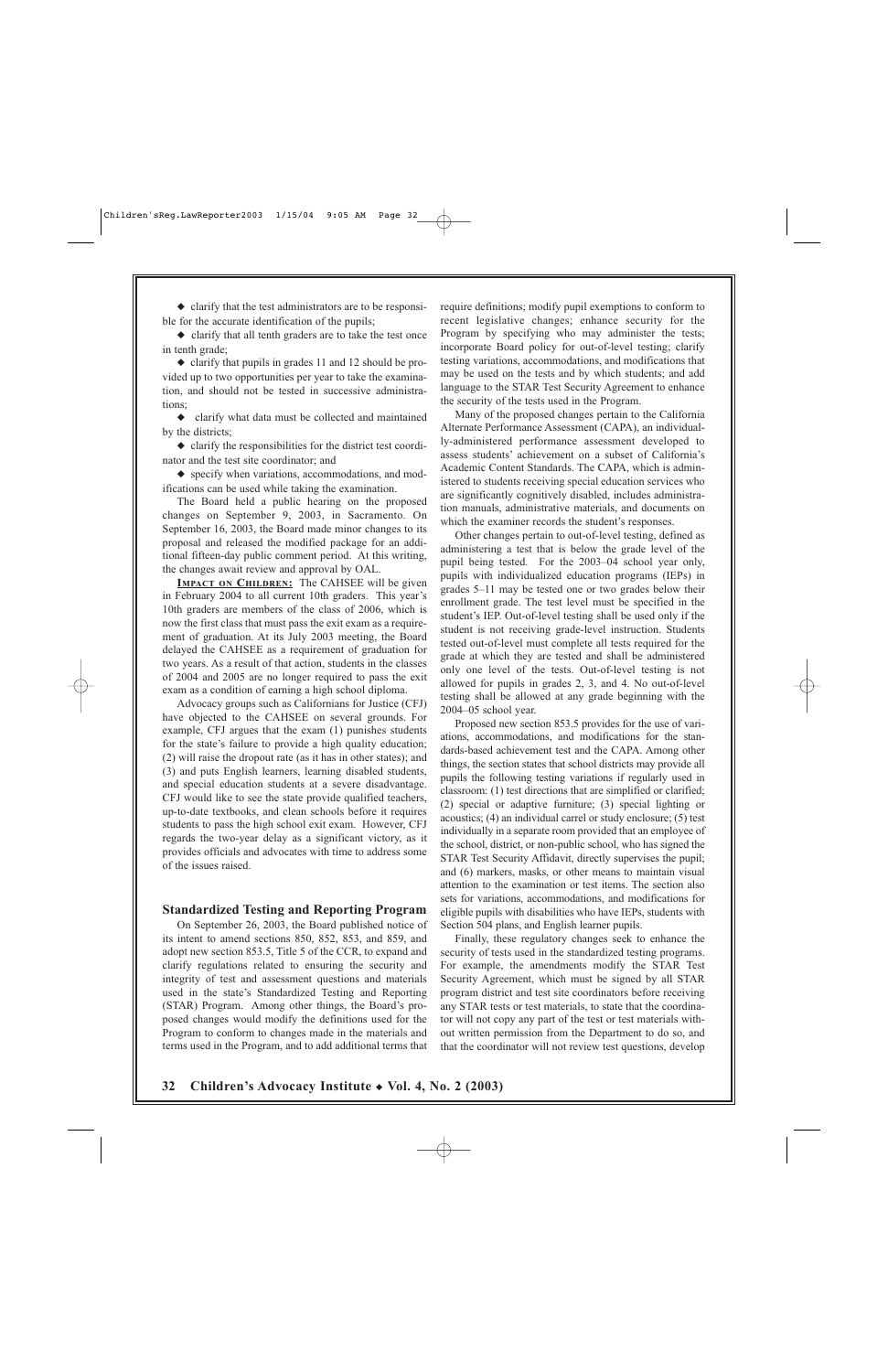any scoring keys, or review or score any pupil responses except as required by the contractor's manuals.

The Board is scheduled to hold a public hearing on these proposed changes on November 10, 2003, in Sacramento.

**IMPACT ON CHILDREN:** Beginning in the 2002–03 school year, the CAPA is California's alternate assessment for the STAR Program. All students enrolled in grades 2–11 are expected to participate in California's state assessment program by either taking the standard assessment or the alternate assessment (CAPA). Most special education students participate in the STAR program according to requirements in their individualized education programs (IEPs). The IEP may call for certain accommodations based on a student's disability, such as the use of a largeprint version or oral presentation of math problems. Students with severe disabilities who are unable to participate in the STAR program, even with accommodations, will be tested with the CAPA.

To the extent that these regulatory amendments set forth the use of variations, accommodations, and modifications for students taking these standardized tests, and seek to enhance the security of tests used in the various programs, they will help promote uniformity and fairness in the administration and testing process.

#### **No Child Left Behind Teacher Requirements**

The federal No Child Left Behind Act (NCLB) requires that all teachers of core academic subjects meet the federal definition of "highly qualified teacher" no later than the end of the 2005–06 school year. Schools that receive Title I funds are currently required to hire only teachers that meet the federal definition of "highly qualified teacher." Core academic subjects include English, reading, language arts, mathematics, science, foreign languages, civics and government, economics, arts, history, and geography. While federal law defines the requirements for "highly qualified teacher," some details regarding how the definition is applied in each state must also be determined.

At its May 29–30, 2002 meeting, during a discussion of the consolidated state application for NCLB Act implementation, the Board adopted a definition of the term "highly qualified teacher." That definition, which was not adopted pursuant to the formal rulemaking process mandated by the Administrative Procedure Act (APA), did not specify that full state certification is a minimum requirement — a requirement that the federal law imposes.

In January 2003, Californians for Justice and the California Association for Community Organizations for Reform Now (Petitioners), represented by Public Advocates, filed a petition for writ of mandate and complaint for declaratory relief in San Francisco Superior Court against the Board of Education and Department of Education (Respondents), seeking an order requiring

Respondents to follow the notice and public comment requirements of the APA in adopting a definition for the term "highly qualified teacher," as that term is used in the NCLB. Petitioners also contended that the definition for the term "highly qualified teacher" adopted by the Board in May 2002 did not comply with the substantive mandates imposed by the NCLB.

However, on April 4, 2003, the court denied Petitioners' motion for writ of mandate. Although the court based its ruling on its finding that Respondents were "not enforcing the draft definition of 'highly qualified teachers' that was enunciated in May 2002," it also opined that, "[t]o clear up any confusion, however, Respondents may want to formally advise the school districts that the May 2002 draft definition has been rescinded and is not being enforced." Petitioners have appealed the trial court's decision to the First District Court of Appeal.

On July 25, 2003, the Board published notice of its intent to adopt sections 6100, 6101, 6102, 6103, 6104, 6110, 6111, 6112, 6115, 6120, and 6125, Title 5 of the CCR, which set forth the state's definition of "highly qualified teachers." The proposed regulations also define several key phrases to assist school districts in complying with the federal law.

Following a public hearing on September 9, 2003, the Board revised its proposed regulations. The modified proposal, which was released for an additional fifteen-day public comment on September 16, 2003, includes the following provisions:

◆ The proposed regulations do not identify one particular test that will be considered California's rigorous state test, nor do they limit it to one exam. The proposed regulations clarify that the Commission on Teacher Credentialing will certify the test(s) in order to conform the NCLB teacher requirements with California's credentialing requirements.

◆ A teacher who meets the NCLB requirements and is new to the profession at the elementary level, in addition to having at least a bachelor's degree and either being currently enrolled in an approved intern program for less than three years or holding a credential, must have passed a validated statewide subject matter examination certified by the Commission on Teacher Credentialing.

◆ A teacher who meets NCLB requirements and is not new to the profession at the elementary level, in addition to having at least a bachelor's degree and either being currently enrolled in an approved intern program for less than three years or holding a credential, must have completed one of the following: (1) a validated statewide subject matter examination certified by the Commission on Teacher Credentialing or (2) a high objective uniform state standard evaluation conducted as specified to determine the teacher's subject matter competence in each of the academic subjects taught by the teacher.

◆ A teacher who meets NCLB requirements and is new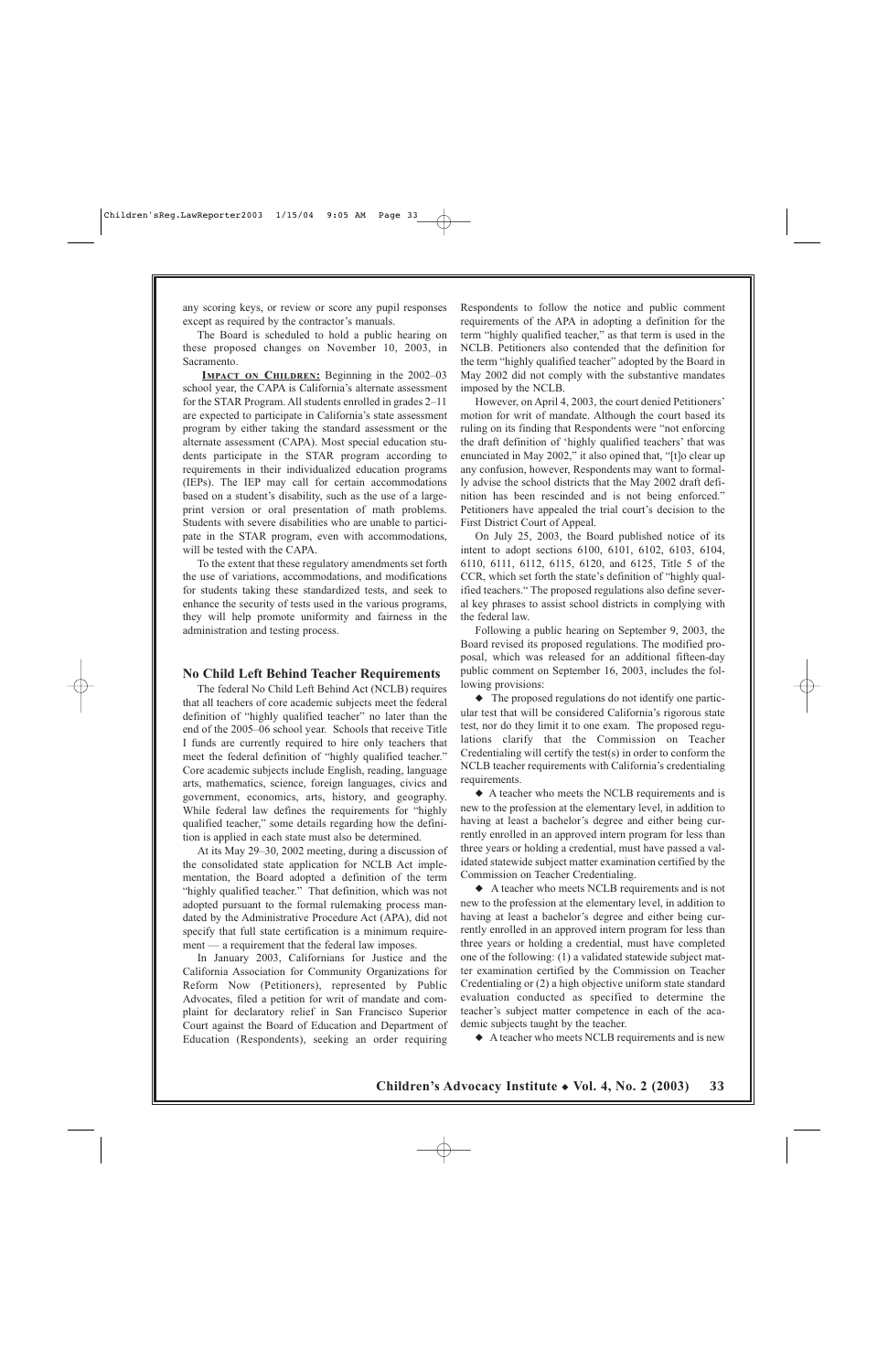to the profession at the middle and high school levels, in addition to having at least a bachelor's degree and either being currently enrolled in an approved intern program for less than three years or holding a credential in the subject taught, must have passed or completed one of the following for every core subject currently assigned: (1) a validated statewide subject matter examination certified by the Commission on Teacher Credentialing; (2) university subject matter program approved by the Commission on Teacher Credentialing; (3) undergraduate major in the subject taught; (4) graduate degree in the subject taught; or (5) coursework equivalent to undergrad major.

◆ A teacher who meets NCLB requirements and is not new to the profession at the middle and high school levels, in addition to having at least a bachelor's degree and either being currently enrolled in an approved intern program for less than three years or holding a credential, must have passed or completed one of the following for every core subject currently assigned: (1) a validated statewide subject matter examination certified by the Commission on Teacher Credentialing; (2) university subject matter program approved by the Commission on Teacher Credentialing; (3) undergraduate major in the subject taught; (4) graduate degree in the subject taught; (5) coursework equivalent to undergrad major; (6) advanced certification or credentialing (National Board Certification); or (7) the high objective uniform state standard evaluation.

◆ A teacher does not meet the NCLB teacher requirements for the core academic subject taught if: (1) teaching with an Emergency Permit; (2) teaching with a supplemental authorization (except where the supplemental authorization is based on a major in the subject taught) or a local authorization for the subject taught; (3) teaching with state or local waivers for the grade or subject taught; or (4) teaching as a pre-intern.

◆ Teachers who have been found to meet subject matter competency requirements of NCLB outside of California shall also be considered to have met those requirements for that particular subject and/or grade span in California. California's credentialing reciprocity is not affected by the requirements of NCLB.

At this writing, the regulations await review and approval by OAL.

**IMPACT ON CHILDREN:** Approximately one in seven of California's teachers do not have a preliminary teaching credential. These under-qualified teachers are disproportionately distributed in low-performing schools, predominantly serving children of color and low-income children. The Board's rulemaking proposal discussed above provides that interns who have not yet received a teaching credential may still be considered "highly qualified" in compliance with the No Child Left Behind Act. Although the Board's legal counsel has opined that federal rules permit interns to be included, many child advocates contend that this provision will in fact leave many children behind specifically disadvantaged children who are most in need of highly qualified teachers.

#### **Administration of Medication to Pupils at School**

Education Code section 49423.6, enacted as part of AB 1549 (Poochigian) (Chapter 281, Statutes of 2000), provided that, on or before June 15, 2001, the State Department of Education shall develop and recommend to the State Board of Education, and the Board shall adopt, regulations regarding the administration of medication in public schools. These regulations were to be developed in consultation with parents, representatives of the medical and nursing professions, and other individuals jointly designated by the Superintendent of Public Instruction, the Advisory Commission on Special Education, and the Department of Health Services. Any regulations adopted pursuant to section 49423.6 must be limited to addressing a situation where a pupil's parent or legal guardian has initiated a request to have a local educational agency dispense medicine to a pupil, based on the written consent of the pupil's parent or legal guardian, for a specified medicine with a specified dosage, for a specified period of time, as prescribed by a physician or other authorized medical personnel.

On December 6, 2002, the Board published notice of its intent to adopt new sections 600–612, Title 5 of the CCR. The proposed regulations, as originally drafted, included the following provisions:

◆ A pupil may receive medication during the regular school day when a written statement from the pupil's authorized health care provider has been received by the schoolsite administrator, and a written statement of consent from the pupil's parent/guardian has been received by the schoolsite administrator.

◆ The written statement from the pupil's authorized health care provider must include the pupil's name and date of birth; the name of the medication to be administered and reason for administration; the dose of the medication; the method of medication administration, including whether the medication requires intravenous administration, or a nursing assessment or dosage adjustment prior to administration; the time the medication is to be administered during the regular school day; possible side effects, including side effects that may impact student learning or behavior; for medication prescribed on an as needed basis, the symptoms that make administration necessary and the allowable frequency of administration; for medication that is to be self-administered by the pupil, a statement that, in the opinion of the authorized health care provider, the pupil is competent to safely self-administer the medication as directed by the authorized health care provider; the name, address, telephone number, and signature of the authorized health care provider; and if the authorized health care provider is a nurse practitioner, nurse midwife, or physician assistant, the written statement shall also include the authorized health care provider's furnishing number and name of supervising physician.

◆ The pupil's parent/guardian is responsible for obtaining and providing the school with the authorized health care provider's written statement.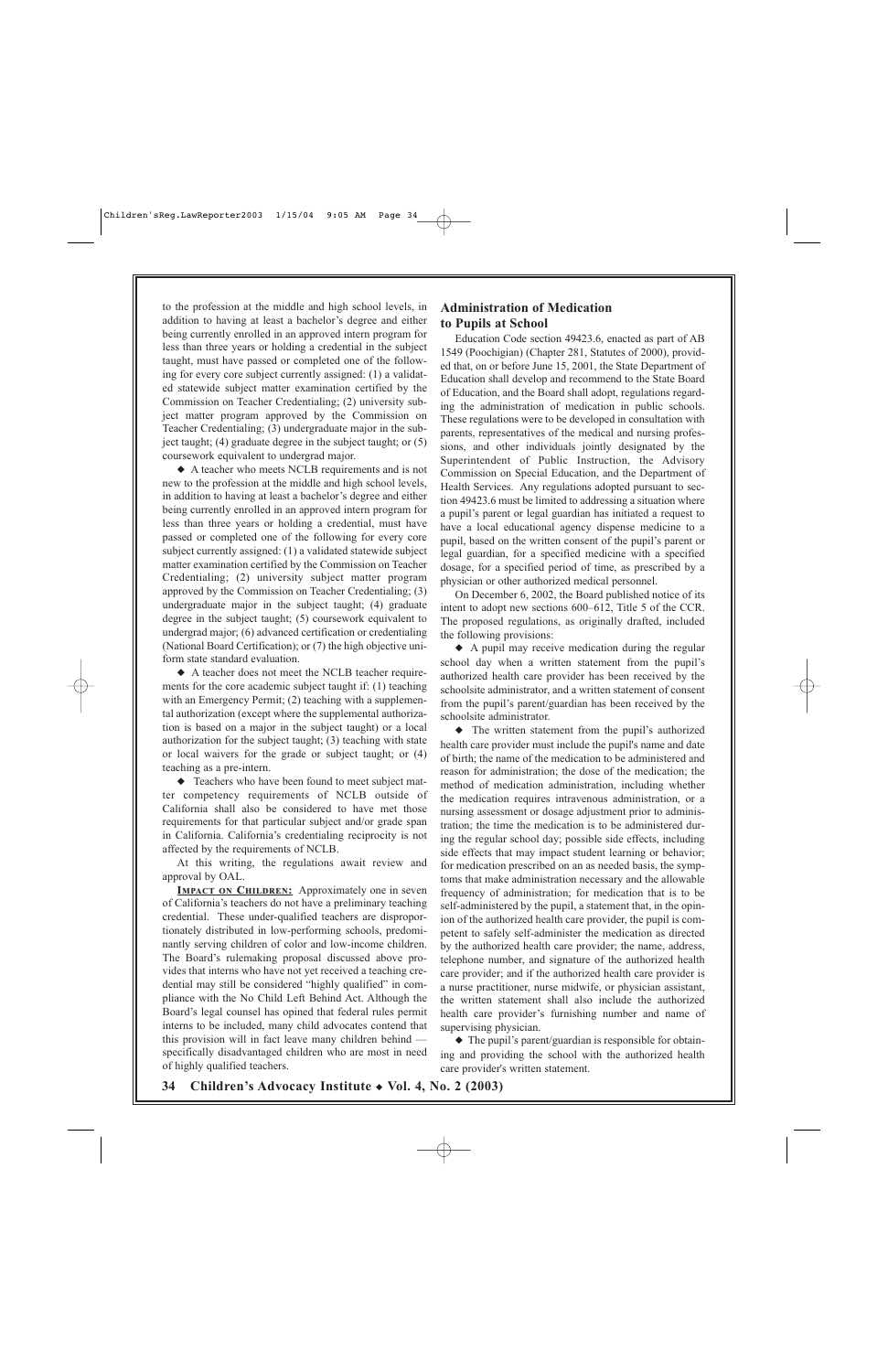◆ Before medication may be administered to a pupil during the regular school day by designated school personnel, the pupil's parent/guardian must provide the local education agency, through the schoolsite, a written statement of consent to the administration of medication as described in the authorized health care provider's written statement. When necessary, reasonable accommodations are to be provided to a parent/guardian who has insufficient English language proficiency to produce a written statement or who has a disability that makes it difficult to produce a written statement.

◆ The statement of consent by the parent/guardian must include approval of communication between the schoolsite administrator or his or her designee and the authorized health care provider with regard to the authorized health care provider's written statement.

◆ Medication may be administered during the regular school day by designated school personnel. Under specified conditions, the pupil's parent/guardian or his/her designee may administer medication to the pupil during the regular school day, and pupils may self-administer medications during the regular school day, pursuant to the authorized health care provider's written statement, and with the consent of the pupil's parent/guardian.

◆ The local education agency must ensure that specified procedures are followed regarding the delivery and storage of medication during the regular school day, and regarding the documentation of medication administration in school.

◆ Any material or significant deviation from the authorized health care provider's written statement, such as the administration of the wrong medication or the failure to administer medication, must be reported as quickly as possible upon discovery to the schoolsite administrator or his or her designee and to the parent/guardian. If it is determined to be necessary, the schoolsite administrator or his or her designee will notify the authorized health care provider.

◆ Regarding documentation of medication administration in school, the local education agency must, at a minimum, ensure pupil confidentiality; maintain an individual medication log, as defined, for each pupil for each medication administered; and record in the pupil's medication log the date and time of each administration of medication, signed by the designated school personnel administering the medication.

On February 6, 2003, the Board held a public hearing on this proposed language. On February 14, 2003, the Board released a modified version of this package for an additional fifteen-day public comment period. Among other things, the changes provide that, consistent with the authorized health care provider's written statement, and, if applicable, subject to specified training, designated school personnel may administer medication during the regular school day. Other changes specify that if the individual the parent/guardian desires to designate to administer medications is an employee of the local education agency, the designation shall be subject to approval by the schoolsite

administrator prior to becoming effective. Local education agencies shall adopt policies on employees serving as parent/guardian designees in order to guide schoolsite administrators' decisions.

However, on March 25, 2003, the Board issued notice of its decision not to proceed with this regulatory proposal, based on comments received. The Board withdrew its proposed action for further consideration, indicating that it would initiate, at a later date, a new proposal to adopt regulations pertaining to the same or similar subject matter.

On June 20, 2003, the Board published notice of its intent to adopt a revised version of new sections 600–612, Title 5 of the CCR. This modified proposal addressed some of the concerns advocates had expressed about the initial version, although new concerns surfaced (see below). At its September 10–11, 2003 meeting, the Board adopted the proposed regulations and directed staff to complete the rulemaking file (including any necessary changes in light of public comments). At this writing, the provisions await review and approval by OAL.

**IMPACT ON CHILDREN:** Supporters of AB 1593 contend that prior law was unclear to many service providers regarding schools' responsibilities to administer medication to pupils during the school day as requested by the pupil's parent or guardian. Although federal case law requires districts to accept responsibility to administer necessary medications, the bill's author asserted that some districts "required parents to sign illegitimate blanket waivers that sign away their children's right to medical treatment at school as a condition of enrollment or attendance. In these instances, parents have been forced to take time off work to go to school and deliver the medications."

Despite AB 1593's clear mandate compelling the Board to adopt regulations regarding the administration of medication in public schools, to date the Board has failed to do so. The Board's initial regulatory package was met with a variety of concerns by child advocates and other interested groups, eventually leading to the Board's withdrawal of the package. Among other things, child advocates expressed concern that the Board's definition of the term "parent/guardian" was too restrictive and would leave a population of children, namely foster children who often do not have a parent or legal guardian caring for them, without a method for receiving medication at school, and that a child's right to privacy to his/her medical information may be compromised by the application of proposed section  $602(a)(2)$ , which requires that the written statement from the child's health care provider include the name of the medication and the "reason for administration." Others expressed concern that the regulations might not be consistent with professional licensing laws and might impose a state-mandated program for which there is no funding.

In its revised regulatory proposal released on June 20, 2003, the Board broadened its definition of the term "parent or legal guardian" to mean "the individual recognized by the local education agency as having authority to make medical decisions for the pupil." The Board also deleted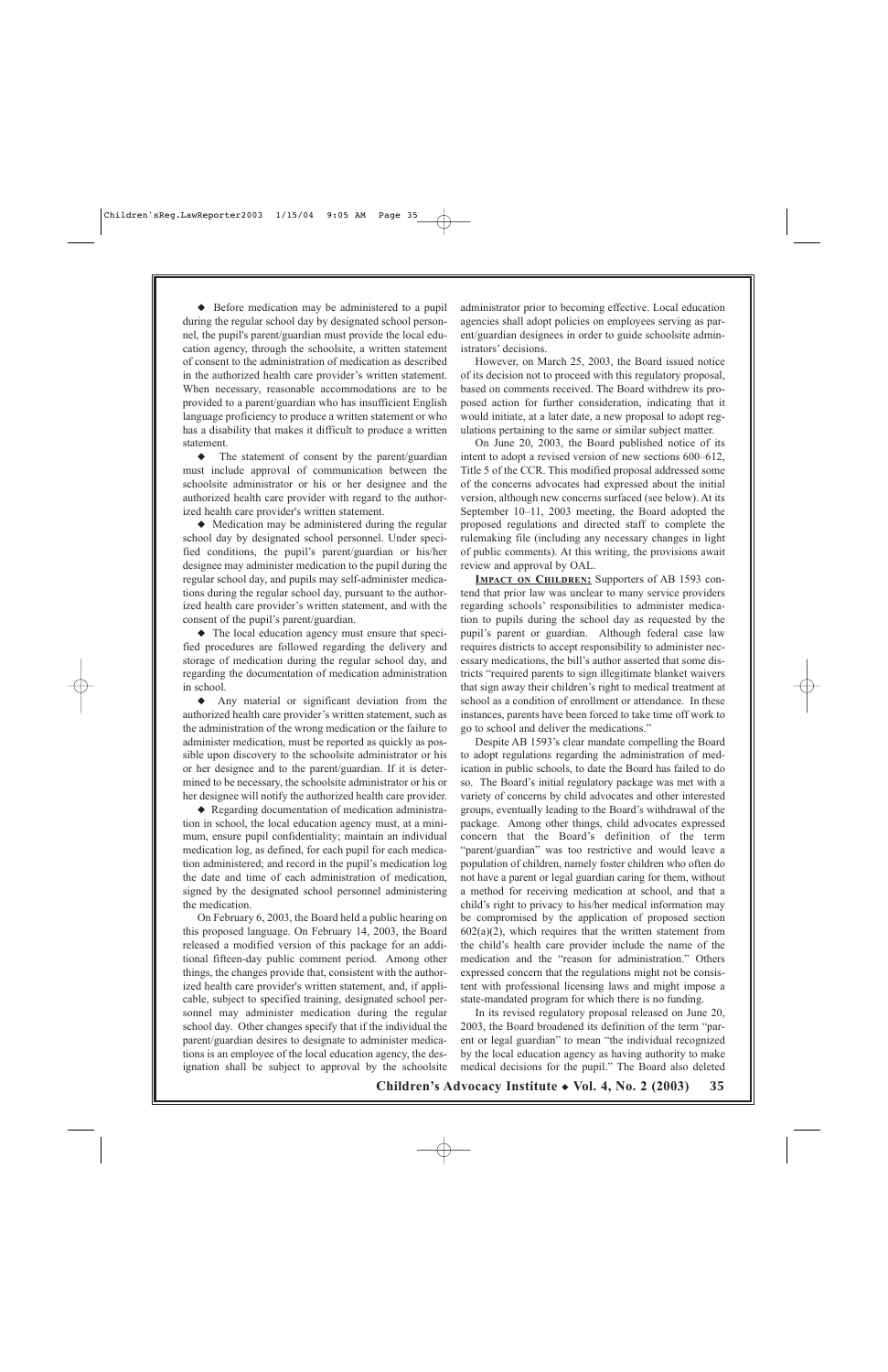the requirement that the "reason for administration" of medication be listed in the child's school records. However, child advocates raised two other concerns regarding the Board's revised package.

First, in its Notice of Proposed Rulemaking, the Board acknowledged that "[t]here is no specific statutory authority...upon which to base regulations for the administration of non-prescribed over-the-counter medications, and therefore these proposed regulations do not cover non-prescribed over-the-counter." However, proposed section 601(b) provides that the term medication "may include not only a substance dispensed in the United States by prescription, but also a substance that does not require a prescription, such as over-the-counter remedies, nutritional supplements, and herbal remedies." Child advocates noted that such a definition is inconsistent with the Board's statutory authority and its implementation would potentially be problematic for schools, students, and parents.

Second, child advocates noted that CDE's revised regulations indicate an intent to shift responsibility for implementing rules and regulations regarding administration of medication at schools to local educational agencies (LEAs). CDE's discretionary language allows (but does not mandate) LEAs to implement rules regarding virtually every component of administering medications at school, including what should be contained in written statements by authorized health care providers and parents and/or legal guardians, how and to what extent self-administration of medication will be allowed, how to properly deliver and store medication, and how to properly document medications administered to students. CDE's documentation accompanying its proposed regulations does not provide any explanation as to why such a shift in responsibility has occurred or how it can justify the current regulations in light of the specific legislative mandate contained in Education Code section 49423.6(a) for CDE to develop and adopt regulations for administration of medications at school.

#### **Supplemental Services**

Federal law requires that certain local education agencies contract with providers of supplemental educational services for eligible students; these services are primarily tutoring for eligible disadvantaged school children, occurring before or after school, or during inter-session periods. Parents may select a provider from an approved list, and providers must have a demonstrated record of effectiveness.

On June 20, 2003, the Board adopted, on an emergency basis, section 13075, Title 5 of the CCR, to define the term "demonstrated record of effectiveness" for providers of supplemental services who are approved by the Board. On July 4, 2003, the Board published notice of its intent to adopt section 13075 on a permanent basis. Among other things, section 13075 provides that a provisionallyapproved provider of supplemental educational services has a demonstrated record of effectiveness when the

provider demonstrates the ability to provide effective services by meeting all of the federal requirements, as specified, and, by the end of the second year of provisional approval, ninety-five percent of eligible students receiving services have made increases in academic proficiency at a level articulated in the supplemental educational services contract and as measured by the STAR. Among the federal requirements that must be satisfied are to ensure that programs offered are of high quality, research-based, and specifically designed to increase the academic achievement of eligible children on specified assessment instruments and attain proficiency in meeting the state's academic achievement standards; ensure that all instruction and content are secular, neutral, and non-ideological; provide evidence of recent (within the past two years) successful experience in improving student achievement; be financially sound; and guarantee that all staff working with students and their parents undergo and pass background checks as required by the local contracting school district.

The Board held a public hearing on this provision on August 20, 2003, in Sacramento. On October 29, 2003, OAL approved the Board's permanent adoption of the provision.

**IMPACT ON CHILDREN:** Supplemental educational services are additional academic instruction, such as tutoring and after-school services, designed to increase the academic achievement of students in schools that have not met state targets for increasing student achievement (adequate yearly progress) for three or more years. Supplemental services may be offered through public- or private-sector providers that are approved by the state, such as public schools, public charter schools, local education agencies, educational service agencies, and faith-based organizations. Private-sector providers may be either nonprofit or for-profit entities. States are required to maintain a list of approved providers across the state organized by the school district or districts they serve, from which parents may select. States must also promote maximum participation by supplemental educational service providers to ensure that parents have as many choices as possible. Students from low-income families who remain in Title I schools that fail to meet state standards for at least three years are eligible to receive supplemental educational services.

To the extent that this rulemaking action will ensure that supplemental educational services are only offered by qualified, effective providers, it will benefit eligible students and their parents.

#### **Alternative Schools Accountability Model**

The Public Schools Accountability Act of 1999 requires that all schools be held accountable through the state's accountability system. The Alternative Schools Accountability Model (ASAM) provides a measure of accountability for alternative schools with insufficient data to be held accountable under California's primary accountability system. To be fully functional, the ASAM requires its schools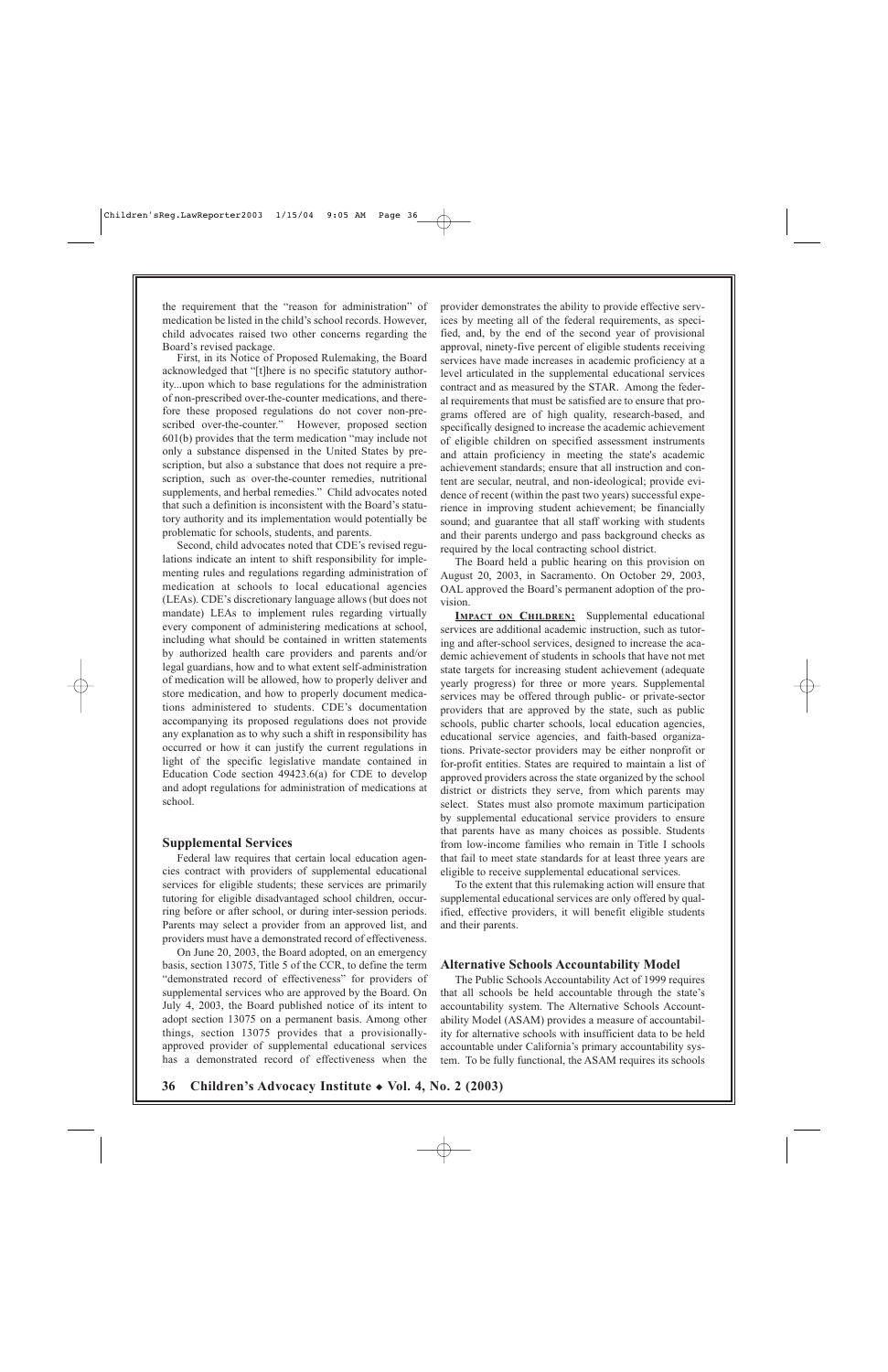to be able to measure student performance using pre-post assessment instruments.

On July 21, 2003, the Board adopted, on an emergency basis, new sections 1068, 1069, 1070, 1071, 1072, 1073, and 1074, Title 5 of the CCR, to establish the requirements for administering, scoring, and reporting locally adopted pre-post assessments for use as indicators of achievement by schools registered in the ASAM. On July 25, 2003, the Board published notice of its intent to adopt these provisions on a permanent basis. Among other things, the regulations define the term "pre-test" as an initial assessment given no later than twenty instructional days following the pupil's first day of enrollment in the ASAM school, and define the term "post-test" as an assessment given after a minimum of thirty days of instruction following the administration of the pre-test. Also, in order to yield reliable and valid results, each pre-post assessment instrument shall be administered in accordance with directions provided in the publisher's assessment administration manual; the school's ASAM test site coordinator shall oversee the administration of all pre-post assessment instruments to ensure adherence to the directions provided in the publisher's assessment administration manual.

The Board held a public hearing on these proposed regulations on September 9, 2003, in Sacramento. The Board must transmit a certificate of compliance to OAL by November 18, 2003, or the emergency language will be repealed by operation of law on the following day.

**IMPACT ON CHILDREN:** According to the Board, more than 1,100 alternative schools currently participate in the ASAM. This figure includes continuation schools, community day schools, county juvenile court schools, county community schools, California Youth Authority schools, and opportunity schools, as well as other alternative schools. Schools in the ASAM enroll high-risk students at the elementary, middle, and high school levels. Accountability that accurately reflects the growth of students enrolled in these schools must be based on multiple indicators of progress reflecting academic performance, as well as other aspects. Moreover, accountability must be based on data for students enrolled for a minimum period required for consistent delivery of instruction and must reflect the progress of those students during the time they are enrolled in the school.

Students in ASAM schools typically function far below grade-level standards. They also show extremely high levels of mobility, moving in and out of programs and schools on a routine basis. Pre-post assessment instruments are viewed by many as extremely valuable indicators of academic growth for these students because they can be sensitive to gains during short enrollment periods.

#### **Enhancing Education Through Technology**

On April 3, 2003, the Superintendent of Public Instruction adopted, on an emergency basis, new sections 11971, 11972, 11973, 11974, 11975, 11976, 11977, 11978,

11979 and 11979.5, Title 5 of the CCR, to address the Enhancing Education Through Technology (EETT) competitive grant program, established as part of the federal No Child Left Behind Act. Eligibility to receive grant funding is limited to districts serving students in grades 4–8 that are among the school districts in the state with the highest number or percentage of children from families with an income below the federal poverty line, and that meet either of the following criteria: (a) the district operates one or more schools identified under Section 1116 of the federal No Child Left Behind Act of 2001 (Public Law 107-110); or (b) the district has a substantial need for assistance in acquiring and using technology as defined. Districts serving other populations (*i.e.*, K–8, or K–12) may apply for the grant, but funds will only be awarded for students in grades 4–8.

A minimum of 25% of the grant must be used to provide sustained, intensive, high-quality professional development based on a review of relevant research in the integration of advanced technologies, including emerging technologies, into curricula and instruction and in using those technologies to create new learning environments. Remaining funds are to be utilized to implement and support the comprehensive program described in the application in a manner consistent with the federal Education Department Guidelines Administrative Regulations.

On May 2, 2003, the Superintendent published notice of his intent to adopt these provisions on a permanent basis, and held a public hearing on the proposal on June 17, 2003. On August 26, 2003, OAL approved the permanent adoption of these provisions.

**IMPACT ON CHILDREN:** Approximately \$84 million in federal funding was provided to California through the No Child Left Behind Act for educational technology to enhance teaching and learning. According to federal guidelines, the funds are to be divided, with 50% of the funds disseminated through formula-funded grants and 50% disseminated through competitive grants. These regulations apply to the competitive grants, through which over \$40 million will be distributed to local educational agencies and eligible local partnerships.

Among other things, local applications for these competitive grants must address strategies for using technology to improve academic achievement and teacher effectiveness; goals aligned with challenging state standards for using advanced technology to improve student academic achievement; steps the applicant will take to ensure that all students and teachers have increased access to technology and to help ensure that teachers are prepared to integrate technology effectively into curricula and instruction; a description of the type and costs of technology to be acquired with Ed Tech funds, including provisions for interoperability of components; a description of how the applicant will integrate technology into curricula and instruction, and a timeline for this integration; a description of how the applicant will use technology effectively to promote parental involvement and increase communication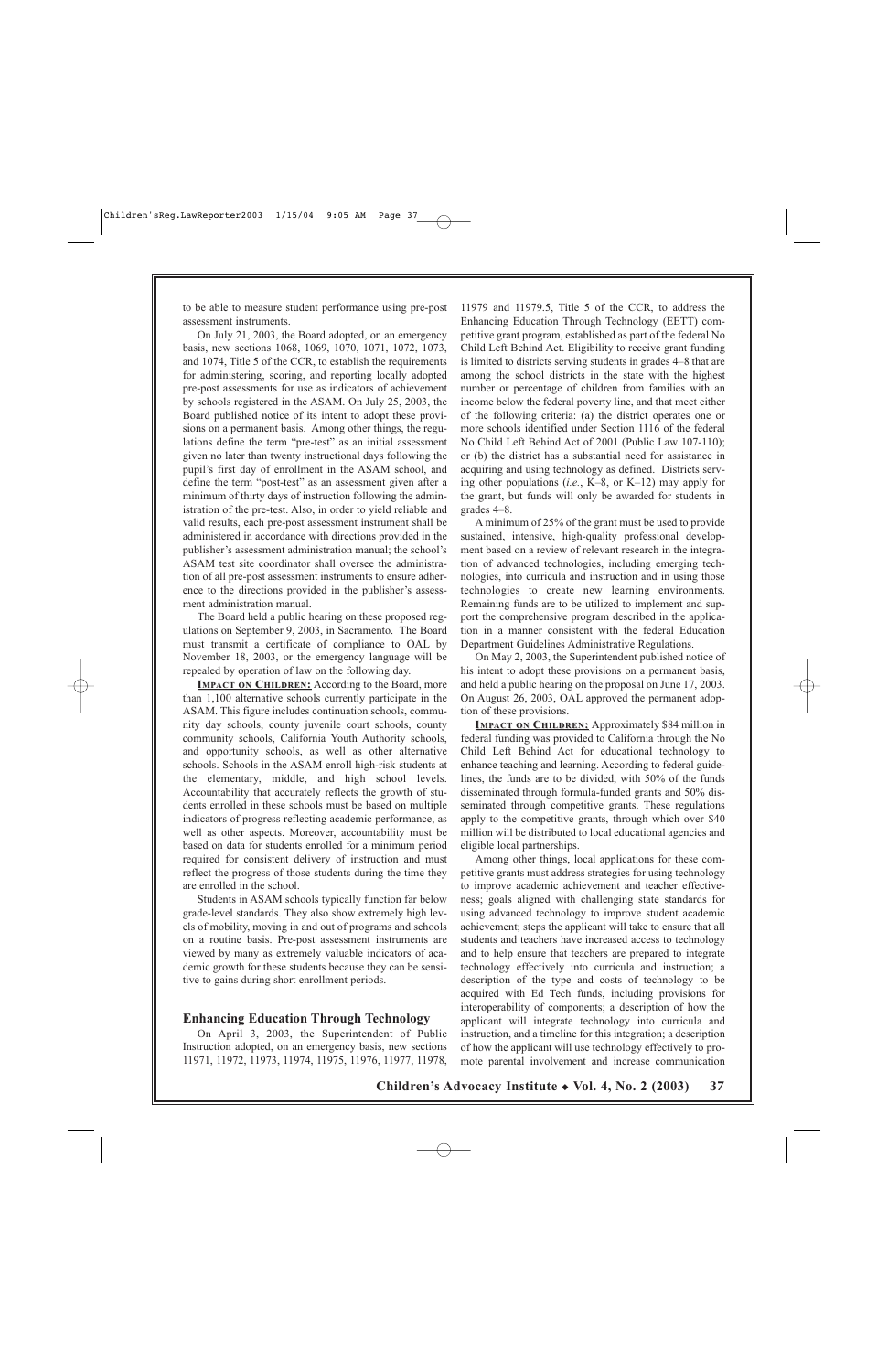with parents; collaboration with adult literacy service providers; a description of the process and accountability measures that the applicant will use to evaluate the extent to which activities funded under the program are effective in integrating technology into curricula and instruction, increasing the ability of teachers to teach, and enabling students to reach challenging state academic standards; and a description of the supporting resources, such as services, software, other electronically delivered learning materials, and print resources, that will be acquired to ensure successful and effective uses of technology.

## **California English Language Development Test**

On December 20, 2002, the Board published notice of its intent to amend sections 11510, 11512.5, and 11517, Title 5 of the CCR, to clarify what is required of school districts in order to administer the assessment of English language development required by Education Code section 313. The assessment is referred to in the existing regulations as the California English Language Development Test (CELDT). According to CDE, the regulatory changes would clarify that the "home language survey" is administered by school districts and is not a form prepared by school districts; remove a requirement that test proctors be trained, thereby reducing the potential burden on districts of administering the test; align CELDT regulations more closely to the requirements of the Standardized Testing and Reporting (STAR) program administered by CDE; and bring the apportionment reporting period into agreement with the fiscal year and be aligned more closely with the traditional school year.

The Board held a public hearing on these proposed changes on February 6, 2003; following the hearing, the Board adopted the amendments. On April 14, 2003, OAL approved the regulatory changes.

**IMPACT ON CHILDREN:** The CELDT has consequences for individual students, schools, and school districts. Identification of a student's English language proficiency level may affect the instructional program. Identification of students as English learners affects district funding. Apportionments for school districts are calculated, based on pupil participation in the assessment. According to CDE, the regulatory changes are designed to assure that the test is administered in a consistent, reliable, valid, and fair manner statewide.

## **Regular Average Daily Attendance for Charter Schools**

On January 31, 2003, the Board of Education published notice of its intent to amend section 11960, Title 5 of the CCR, to clarify the requirements for individuals to be eligible for claiming as K–12 average daily attendance when the individuals are over the age of 19. Pursuant to Education Code section 47612(b), in order to remain eligible for generating charter school apportionments, a pupil over 19 years of age must be continuously enrolled in public school and make satisfactory progress toward the award of a high school diploma. The Board's proposed amendments to section 11960 would implement section 47612(b) by providing that a pupil who is over the age of 19 years may generate attendance for apportionment purposes in a charter school only if the pupil was enrolled in a public school in pursuit of a high school diploma (or, if a student in special education, an individualized education program) while 19 years of age and, without a break in public school enrollment since that time, is enrolled in the charter school and is making satisfactory progress towards award of a high school diploma (or, if a student in special education, satisfactory progress in keeping with an individualized education program) consistent with the definition of satisfactory progress set forth in Education Code section 11965(b). Section 11960 would also provide that no individual who is ineligible to generate attendance for apportionment purposes in a charter school may be claimed as regular attendance for apportionment purposes by a local education agency that is authorized by law to grant charters.

Following an April 9, 2003, public hearing, the Board modified its proposal to limit eligibility to pupils who are under the age of 22. On April 21, 2003, the Board released its modified proposal for an additional fifteen-day public comment period, which ended on May 6, 2003. At this writing, the regulations await review and approval by OAL.

**IMPACT ON CHILDREN:** According to the Board, some charter schools are enrolling adult pupils and providing adult education courses, without providing a comprehensive high school program to these pupils. However, the intent of charter schools was to serve K–12 students. This regulatory change will permit fewer pupils over the age of 22 to be claimed for apportionment purposes than was previously the case. To the extent that this regulatory change preserves K–12 funding for K–12 programs, students in the appropriate school programs will benefit.

#### **Reading First Program**

The federal Reading First Program is a competitive grant program that supports scientifically research-based K–3 programs in schools serving high poverty, low reading ability students. California has been approved for participation in the federal program. However, because federal funding must be spent by September 30, 2004, the Board determined that participating schools must be funded in May 2003, and the program implemented and grant funds expended in the 2003–04 school year. Accordingly, on April 21, 2003, the Board adopted section 11990, Title 5 of the CCR, on an emergency basis in order to set forth how it would calculate the amount for each approved Reading First subgrant application. Specifically, section 11990 provides that the funding level be determined by multiplying the per classroom amount by the number of K–3 class-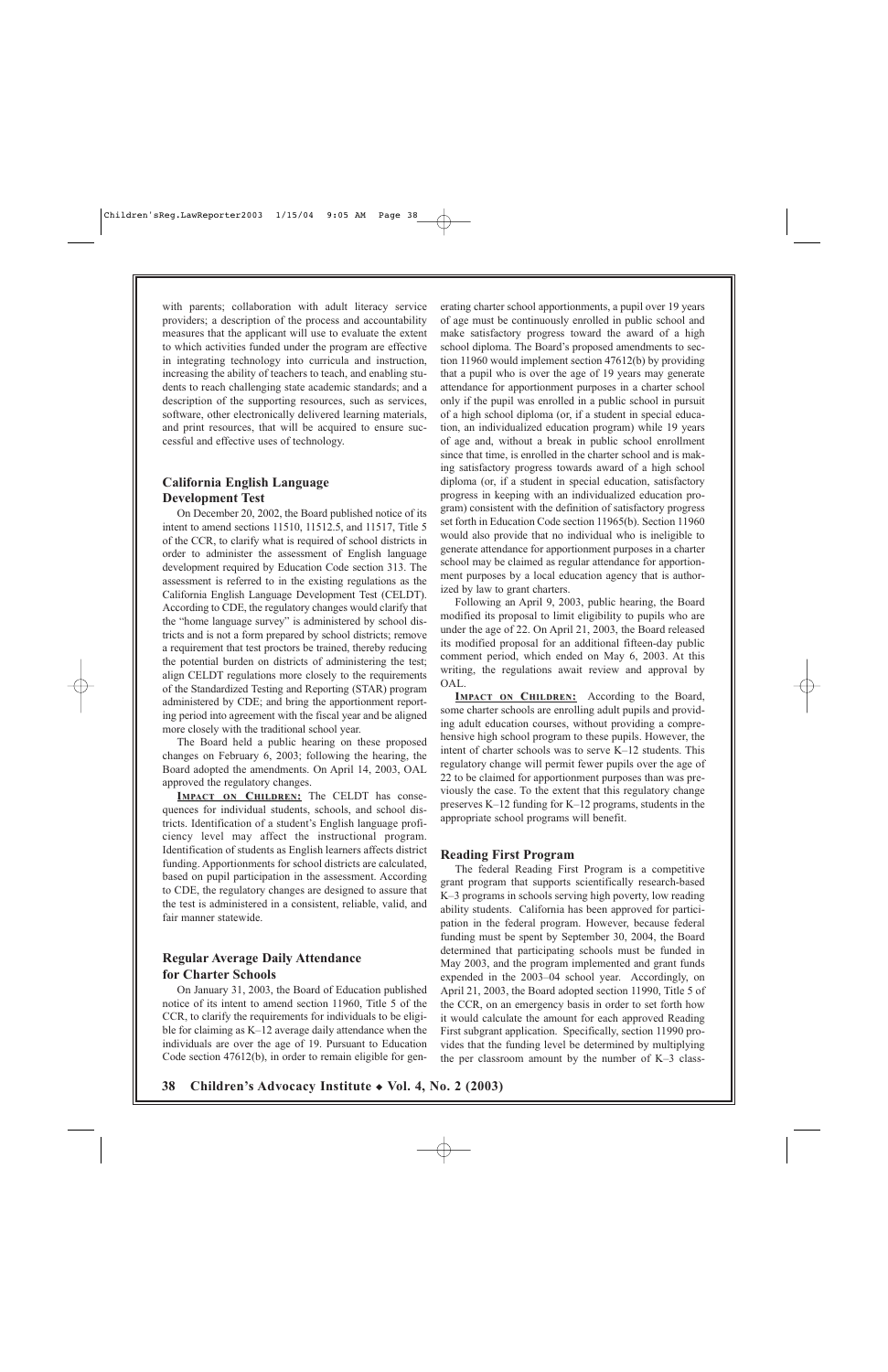rooms that agreed to implement the full English language arts program as provided in the adopted instructional materials in English for one hour in Kindergarten and 2.5 hours in grades 1–3 each day.

The Board held a public hearing on this proposed section on June 12, 2003. The Board was required to transmit a certificate of compliance to OAL on or by August 19, 2003, or the emergency language would be repealed by operation of law on the following day. The Board did not meet that deadline, and the emergency regulations were repealed on August 20, 2003.

**IMPACT ON CHILDREN:** As part of the No Child Left Behind program, the purpose of the Reading First Program is to ensure that all students in the program read well by the end of the third grade. The U.S. Department of Education estimates that California's participation in the program will provide the state with \$871 million over six years, subject to congressional appropriations and successful implementation. State Board-adopted English language arts content standards, newly-adopted instructional materials for reading, and new professional development programs for teachers and principals are all centered around scientific research on how children learn to read.

However, the State Board's implementation of this program has generated significant criticism from parents and bilingual advocates. Prior to the adoption of this emergency regulation, the Board was enforcing this provision by means of an underground regulation. Specifically, a "frequently asked question" on the Board's website asked whether Proposition 227 waiver classrooms were prohibited from receiving Reading First funding. The Board's online response indicated that the above instructional time requirements for reading in English must be met in order for a classroom to be eligible. Because this rule of general application had not been adopted pursuant to the formal rulemaking requirements of the California Administrative Procedure Act (APA), parents and bilingual advocacy organizations commenced litigation against the Board. In March 2003, San Francisco County Superior Court Judge Ronald Evans Quidachay agreed that this provision meets the legal definition of a regulation, and thus may not be enforced until and unless it is adopted pursuant to the APA.

In addition to the procedural failings of the Board, bilingual advocates object to the requirement itself. The eligibility criteria set forth by the Board prohibits alternative bilingual classrooms (implemented pursuant to waiver provisions of Proposition 227) from participation unless their curriculum includes 2.5 hours of an English-only reading/language arts program designed for native English speakers. While all alternative classrooms provide English Language Development instruction and teach children English, alternative programs generally teach children technical reading and writing skills in their primary language and transition them into an English only reading/language arts program upon a demonstrated level of proficiency in English.

### **Instructional Materials Funding Realignment Program**

AB 1781 (Hertzberg) (Chapter 802, Statutes of 2002) created the Instructional Materials Funding Realignment Program (IMFRP), consolidating three existing categorical programs (K–8 Instructional Materials Fund, 9–12 Instructional Materials Fund, and the K–4 Classroom Library Materials Program) into a new block grant that took effect January 1, 2003. The main purpose of the IMFRP is to provide a source of funding for the purchase of standards-aligned materials in the core subject areas of English language arts, mathematics, history-social science, and science. Districts are to use funding in the following manner:

◆ First priority is the purchase of standards-aligned materials in (1) English language arts, (2) mathematics, and (3) reading intervention programs for English language learners in grade 4 through 8 or students reading two or more years below grade level.

◆ Second priority is the purchase of standards-aligned materials in history/social science and science.

◆ Third priority is the purchase of other instructional materials for areas such as visual and performing arts, foreign language, health materials, supplementary materials, tests, technology-based materials, and classroom library materials for grades K-4. However, before they may purchase materials from the third category listed above, the governing board of a district is statutorily required to certify that every pupil will be provided with standards-aligned materials in the four core curriculum areas.

On January 16, 2003, the Board adopted, on an emergency basis, new sections 9531 and 9532, Title 5 of the CCR, to implement the IMFRP. New section 9531 clarifies the priorities for the purchase of instructional materials and defines the percentages that are authorized for specific purposes. New section 9532 clarifies the requirements for a school district or charter school in its first year of operation or of expanding grade levels at a school site, to be eligible to receive funding based on enrollment estimates provided to the Department by the school district or charter school.

On January 31, 2003, the Board published notice of its intent to adopt these sections on a permanent basis. The Board held a public hearing on April 9, 2003 on the regulatory provisions. On June 16, 2003, OAL approved the Board's permanent adoption of these provisions.

**IMPACT ON CHILDREN:** California began moving to a standards-based educational system in 1995 when AB 265 (Alpert) (Chapter 975, Statutes of 1995) required the creation of the Commission for the Establishment of Academic Content and Performance Standards. The Commission was required to develop academically rigor-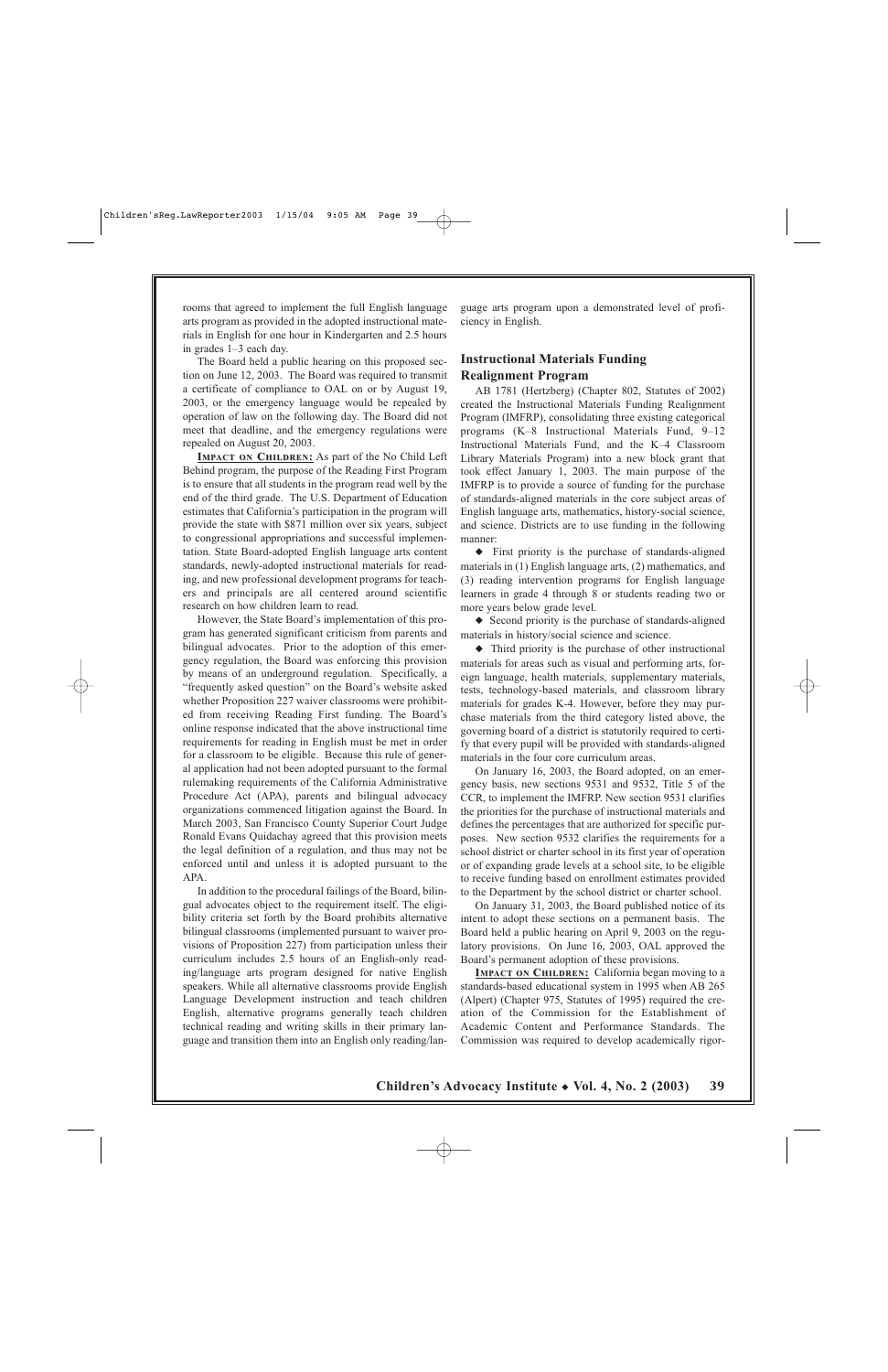ous content and performance standards in the core curriculum subject areas for grades K–12. In 1998, academic content standards were developed for English language arts, mathematics, history-social science, and science. Recognizing the necessity of providing pupils with standards-aligned materials, the Legislature passed AB 2519 (Poochigian) (Chapter 481, Statutes of 1998), directing the Board to conduct a special interim adoption of basic and partial programs in English language arts and mathematics prior to 2001. These materials were required to cover a course of study, or a substantial portion of a course of study, essential to meeting adopted academic content standards. These materials were adopted in 1999 and remain in effect until June 30, 2005 for English language arts, and June 30, 2003 for mathematics. In addition, the Legislature enacted AB 2041 (Bustamante) (Chapter 312, Statutes of 1998), the Schiff-Bustamante Standards-Based Instructional Materials program, which appropriated \$1 billion over a four-year period for school districts to purchase instructional materials that were aligned with state content standards. Between 1999 and 2001, many school districts purchased such materials with their share of the \$1 billion in Schiff-Bustamante funds.

In developing the new IMFRP regulations, the Board concluded that the English language arts and mathematics materials adopted in the interim adoption under Chapter 481, did not qualify as being standards-aligned because they were not adopted using the existing standards-aligned "framework." Essentially, the English language arts content standards designate what to teach at specific grade levels. The framework provides guidelines and selected approaches for implementing instruction to help pupils in meeting the standards. For districts that purchased interim adopted materials and who wished to access the IMFRP funding, this decision in effect requires them to reinvest in new English language arts and mathematics instructional materials even though they are not significantly different from the interim materials. The Board also requires school districts to purchase new materials if they want to participate in and receive state funding for the Reading First Program, the Mathematics and Reading Professional Development initiative, the Principal Training program, or the High Priority Schools Grant Program.

According to the Legislative Analyst's Office (LAO), the Legislature has historically been committed to ensuring that pupils are provided with standards-aligned instructional materials and providing school districts with funding to make the investment in these materials. Consistent with this commitment, LAO is currently recommending that the Legislature pass legislation to allow materials adopted in the interim adoptions required under Chapter 481 to be recognized as standards-aligned materials. In adopting this recommendation, the Legislature would be: (1) recognizing the \$1 billion investment in Schiff-Bustamante Standards-Based Instructional Materials funding that districts have made; (2) providing districts with greater flexibility in which to utilize IMFRP funding to purchase other instructional materials that will best meet their district needs; and (3) allowing districts using interim adopted materials to participate in new school reform programs.

## **Update on Previous Rulemaking Packages Mathematics and Reading Professional Development Program**

On June 28, 2002, the Board adopted, on an emergency basis, new section 11983.5, Title 5 of the CCR; on July 12, 2002, the Board published notice of its intent to adopt this section on a permanent basis. Section 11983.5 clarifies Education Code section 99231(c), which defines specified instructional materials to include "materials adopted by the State Board of Education after January 1, 2001, unless otherwise authorized by the State Board of Education." (For background information on this rulemaking package, see *Children's Regulatory Law Reporter*, Vol. 4, No. 1 (2003) at 25.)

*Update:* On December 10, 2002, OAL approved the Board's permanent adoption of section 11983.5.

#### **California High School Exit Exam**

On March 11, 2002, CDE published notice of its intent to amend sections 1200, 1204, 1209, 1211, 1212, and 1220, Title 5 of the CCR, to provide guidance on administration of the state's high school exit exam. On September 23, 2002, CDE amended its proposal and released the modified version for an additional fifteen-day public comment period. (For background information on this rulemaking package, see *Children's Regulatory Law Reporter*, Vol. 4, No. 1 (2003) at 26.)

*Update:* On May 1, 2003, OAL approved these regulatory changes. (See "California High School Exit Examination", *supra,* for a subsequent Board rulemaking proposal regarding the high school exit exam.)

### **Classroom- and Nonclassroom-Based Instruction in Charter Schools**

On March 15, 2002, the Board of Education adopted, on an emergency basis, new Article 1.5, consisting of sections 11963, 11963.1, 11963.2, 11963.3, and 11963.4, Title 5 of the CCR, to implement the classroom- and nonclassroombased instruction provisions of SB 740 (Chapter 892, Statutes of 2001), as set forth in Education Code sections 47612.5 and 47634.2. On March 22, 2002, the Board published notice of its intent to adopt Article 1.5 on a permanent basis.

On June 11, 2002, the Board released a modified version of the regulations for a fifteen-day public comment period. (For background information on this rulemaking package, see *Children's Regulatory Law Reporter*, Vol. 4, No. 1 (2003) at 27.)

*Update:* The Board did not submit a certificate of com-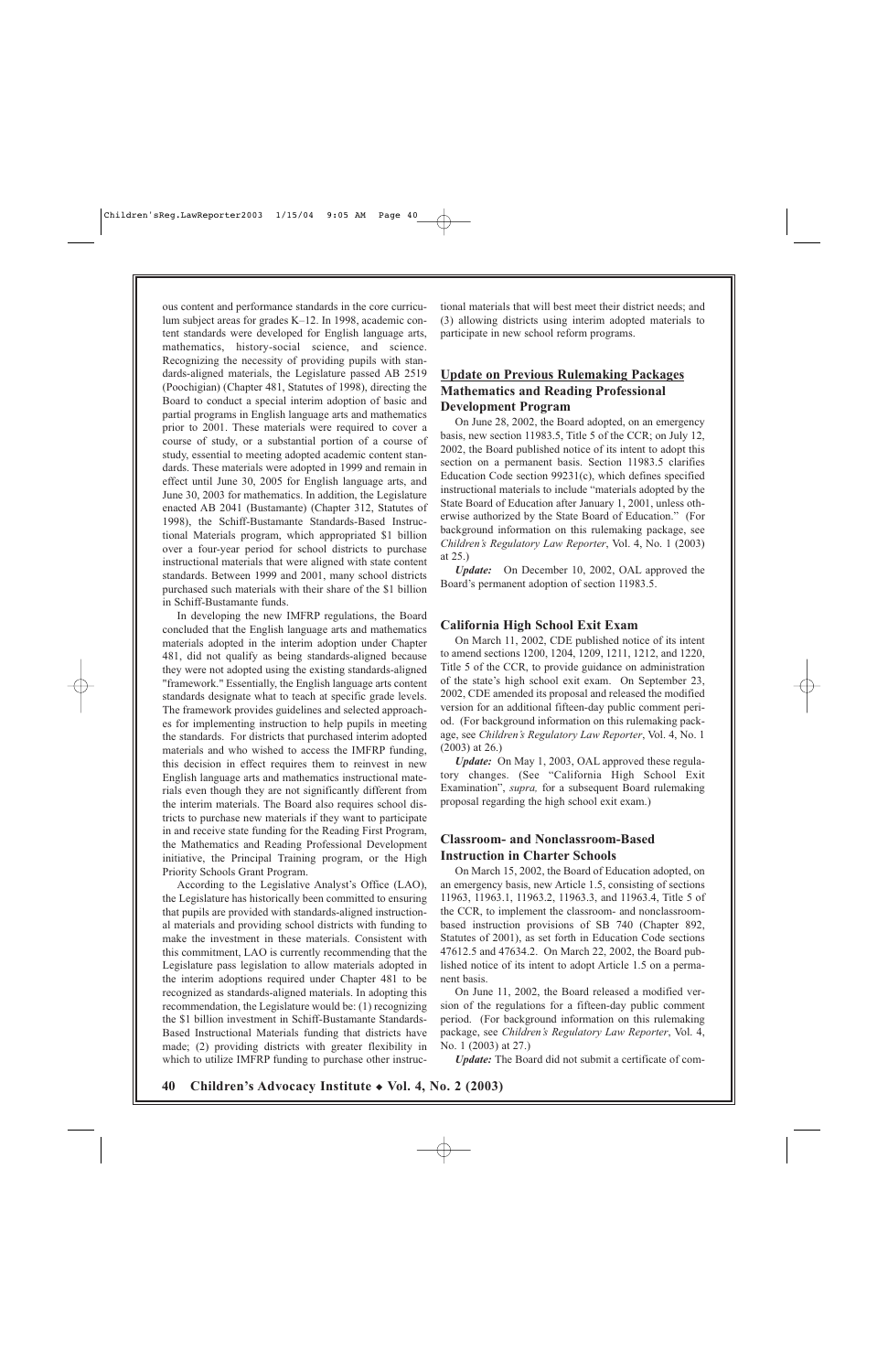pliance to OAL within the prescribed time period. On September 12, 2002, the emergency provisions contained in Article 1.5 were repealed by operation of law. However, the Board has since continued its effort to adopt these provisions on a permanent basis, and submitted the package to OAL for review and approval on March 21, 2003. According to the Board, OAL disapproved the regulatory package on May 5, 2003, finding that the rulemaking file had technical deficiencies and certain documentation should have been made available during the public review period. On June 23, 2003, the Board corrected the technical deficiencies and directed staff to release the necessary documentation for a fifteen-day public comment period.

On September 4, 2003, the Board requested that OAL extend the Board's time to resubmit its rulemaking file; on September 8, 2003, OAL approved the request, ordering that the rulemaking file must be resubmitted on or before November 11, 2003. On September 10, 2003, the Board adopted the modified rulemaking proposal, which now awaits review and approval by OAL.

## **Dispute Resolution Regarding Facilities for Charter Schools**

On March 15, 2002, the Board published notice of its intent to amend section 11969.9, Title 5 of the CCR, to establish procedures for resolving disputes between school districts and charter schools arising over charter school facilities, as set forth above. On June 10, 2002, the Board released a modified version of its proposed amendments. Instead of amendments to section 11969.9, the modified proposal sought to repeal the amendments to section 11969.9 and adopt new section 11969.10, containing a dispute resolution procedure. Although OAL approved the regulations on August 13, 2002, it subsequently repealed its approval on the basis that the Board had failed to obtain the concurrence of the Department of Finance (DOF) with the Board's estimate that the regulations would impose no costs on governmental entities. DOF formally advised OAL on September 11, 2002, that DOF does not agree with the Board's estimate of no costs. DOF further directed OAL to rescind its action that approved the proposed regulations and to return the regulations to the Board. Lacking the requisite concurrence of DOF, OAL's approval and filing of these regulations was premature. Thus, on September 11, 2002, OAL rescinded its action of August 13, 2002, and returned the regulations to the Board. (For background information on this rulemaking package, see *Children's Regulatory Law Reporter*, Vol. 4, No. 1 (2003) at 28.)

*Update:* On November 25, 2002, the Board released a modified version of this rulemaking package for an additional fifteen-day public comment period. Although the Board was scheduled to discuss the adoption of these regulatory proposals at its December 2002 meeting, it withdrew the item from its agenda and has not taken the matter up since.

#### **Reclassification of English Learners**

On November 23, 2001, the Board of Education published notice of its intent to repeal sections 4304, 4306, 4311, and 4312, and renumber other existing provisions, in order to provide one coherent system of regulations on English learners. (For background information on this rulemaking package, see *Children's Regulatory Law Reporter*, Vol. 3, No. 2 (2002) at 18.) The Board held a public hearing on January 10, 2002, and has since modified the proposed regulations four times. (For background information on these changes, see *Children's Regulatory Law Reporter*, Vol. 4, No. 1 (2003) at 30.)

*Update:* On January 8, 2003, OAL approved this rulemaking package.

# *CHILD PROTECTION*

## **New Rulemaking Packages Independent Living Program (ILP)/ Transitional Independent Living Plan (TILP)/Transitional Housing Placement Program (THPP) & Transitional Housing Program-Plus (THP-Plus)**

n October 31, 2003, on an emergency basis, DSS<br>amended sections 11-400, 11-410, 31-002, and 31-<br>206, adopted new sections 30-501, 30-502, 30-503,<br>30-504, 30-505, 30-506, 30-507, 30-900, 30-901, 30-902 amended sections 11-400, 11-410, 31-002, and 31- 206, adopted new sections 30-501, 30-502, 30-503, 30-504, 30-505, 30-506, 30-507, 30-900, 30-901, 30-902, 30-903, 30-904, 30-905, 30-906, 30-907, 30-908, 30-909, 30-910, 30-911, 30-912, 30-913, 30-914, 30-915, 30-916, 30-917, 30-918, 30-919, 30-920, and 31-236, and repealed and adopted section 31-525 of the MPP, addressing four separate but related elements: the Independent Living Program (ILP), the Transitional Independent Living Plan (TILP), the Transitional Housing Placement Program (THPP), and the Transitional Housing Program-Plus (THP-Plus).

All eligible foster care youth are permitted but not required to participate in the ILP, which provides services, programs, and activities to assist eligible foster youth to make the transition from foster care to independent living. All foster youth 16 years of age and older must have a TILP whether or not they are participating in the ILP. The TILP is a federally-mandated written plan developed by the counties in collaboration with each youth and included in the case plan. The THPP is a program under which supervised youth live independently while attending high school and learning the skills of daily living. The THP-Plus originated as a housing program for young adults who have emancipated and are receiving financial assistance through the Supportive Transition Emancipation Program (STEP).

Among other things, the regulations provide that youth shall be eligible for ILP services up to their 21st birthday provided one of the following criteria is met: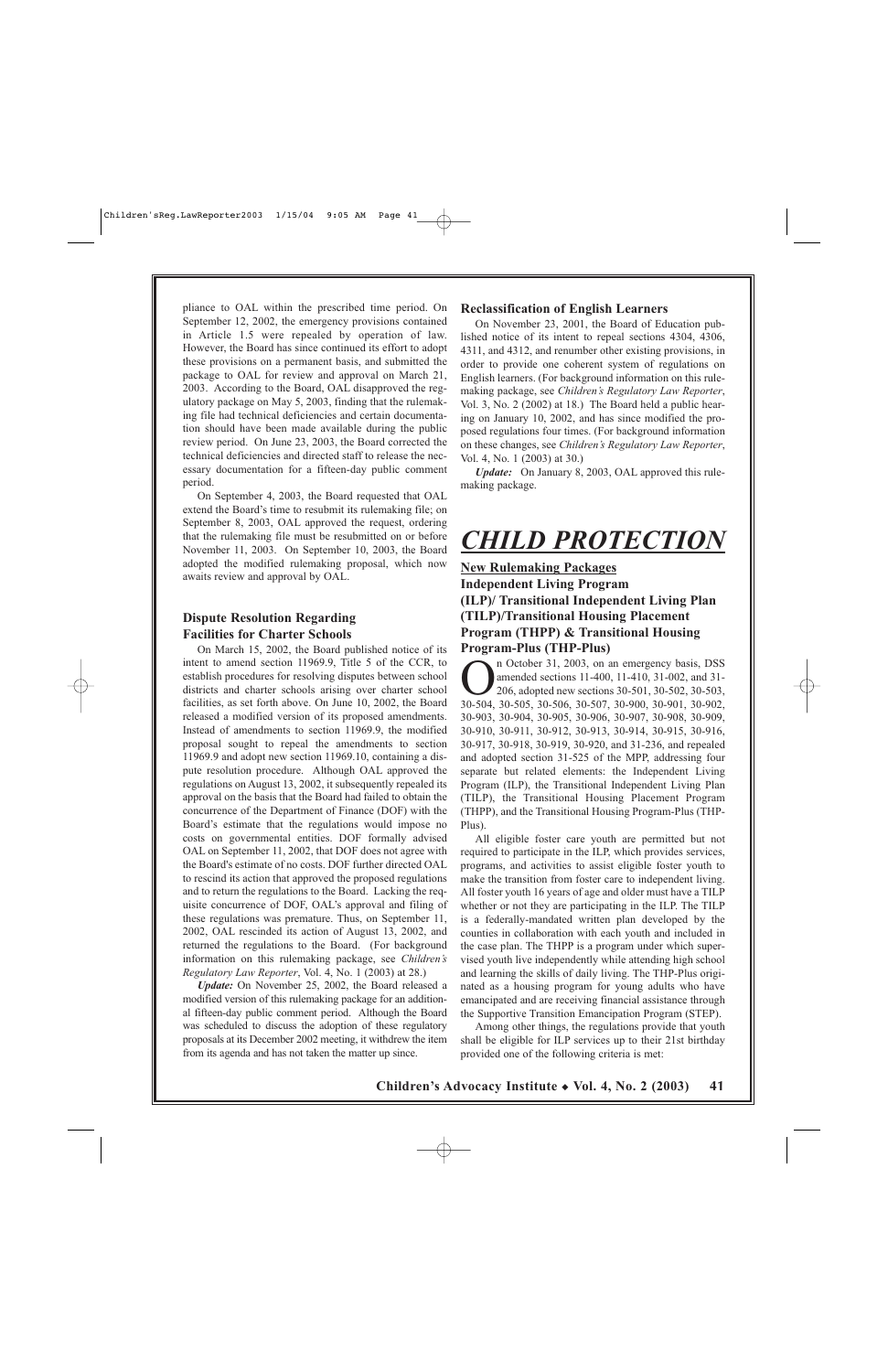(1) The youth was/is in foster care at any time from their 16th to their 19th birthday (this does not include youth placed in detention facilities, locked facilities, forestry camps, training schools, facilities that are primarily for the detention of youth who are adjudicated delinquent, medical and psychiatric facilities, voluntary placements, wraparound program participants, youth placed pursuant to an individualized education program and guardianship placements in which the youth is not a dependent or ward of the court).

(2) The youth was/is 16 years of age up to 18 years of age and in receipt of the Kinship Guardianship Assistance Payment Program (KinGap) assistance.

(3) Eligible youth younger than 16 years of age may participate in an ILP for younger youth if the county of jurisdiction has a county plan that includes such a program. Youth under 16 years of age placed outside their county of jurisdiction may participate in an ILP only with prior approval of the county of jurisdiction. Participation in an ILP for younger youth under age 16 does not qualify a youth for ILP eligibility.

For each youth in placement between 15 and 16 years of age, the social worker/probation officer of the county of jurisdiction must ensure that the youth will actively participate in the development of the TILP. The TILP sets forth the youth's current level of functioning; emancipation goals; progress towards achieving the TILP goals; programs and services needed; and the individuals assisting the youth. The TILP must be reviewed, updated, approved, and signed by the social worker/probation officer and the youth every six months.

The regulations provide that THP-Plus tenants are young adults who are former foster/probation youth who have emancipated from a county that has elected to participate in THP-Plus. THP-Plus tenants shall be at least 18 years of age and not yet 21 years of age, and must be pursuing county-approved goals utilizing his/her TILP. Tenants may remain in THP-Plus for a maximum of twenty-four cumulative months. THP-Plus programs shall be designed to provide a safe and adequate residence and allow participants a maximum amount of independence and self-sufficiency. Acceptable residential units include apartments, single family dwellings, condominiums, college dormitories, and host family models. Publicly supervised or privately operated shelters, or other living situations including those with friends, family members and others that provide temporary accommodation are not acceptable placements under THP-Plus. Public or private places not ordinarily used as a regular sleeping area are not acceptable, and group homes and other types of licensed residential facilities may not be utilized by a THP-Plus provider as accommodations for emancipated foster youth.

On October 31, 2003, DSS published notice of its intent to adopt these changes on a permanent basis. The Department is scheduled to hold a public hearing on the proposal on December 17, 2003, in Sacramento.

**IMPACT ON CHILDREN:** Although CAI supports the continuation of independent living and related housing programs for both emancipated and current foster youth, these programs must be implemented in a fair and equitable manner in order to comply with federal law. In consideration of this need, the Legislature passed AB 1979 (Chapter 271, Statutes of 2002), which clarified that statewide standards established by DSS via regulation set minimum program requirements, and not merely aspirational guidelines for counties. DSS has largely fulfilled the purpose of AB 1979 by using mandatory language throughout the proposed regulations, however, child advocates argue the regulations need additional clarification.

Additionally, the current system needs accountability and outcome measures to ensure that foster youth are actually receiving the services that federal and state law requires they receive. Child advocates know from the legislative record of AB 1979 and other reports that there is wide variation in the level and quality of ILP services offered by counties; that at times youth are denied ILP services or their entry is delayed; and access to ILP services is particularly difficult for youth placed out of their home county. On a fundamental level, the premise of the proposed regulations is incorrect. The funding for ILP services must follow the foster youth to the county where they reside in order to be effective. Under the current funding system, the county where court jurisdiction is (or was) established is where the funding for the child is sent. When a child moves or is placed outside that county, the money may or may not find the child, and services may or may not be provided, which raises issues of the State's compliance with the federal Foster Care Independence Act of 1999. Once this funding mechanism is corrected (as DSS has the authority and power to do), true statewide standards will be met, and the outcomes for foster youth will improve dramatically. Unfortunately, this rulemaking package does not correct this basic deficiency.

#### **Transitional Housing Placement Programs**

On September 26, 2003, DSS published notice of its intent to adopt new sections 86000–86087.1, and amend section 86088, Title 22 of the CCR, to implement the provisions of AB 427 (Hertzberg) (Chapter 125, Statutes of 2001). That measure expanded the age of youth served in licensed transitional housing placement programs (THPPs) to persons who are at least 16 years of age and not more than 18 years of age, except as specified, and creates a separate, license-exempt, county-optional, certified THPP-Plus program for youth 19 to 21 years of age.

Among other things, the regulations provide that each THPP must have a plan of operation that sets forth the street address and mailing address, if different, for the administrative office and sub-administrative office; street address for the THPP staff residential unit(s), if applicable, and the THPP participant living units; the business tele-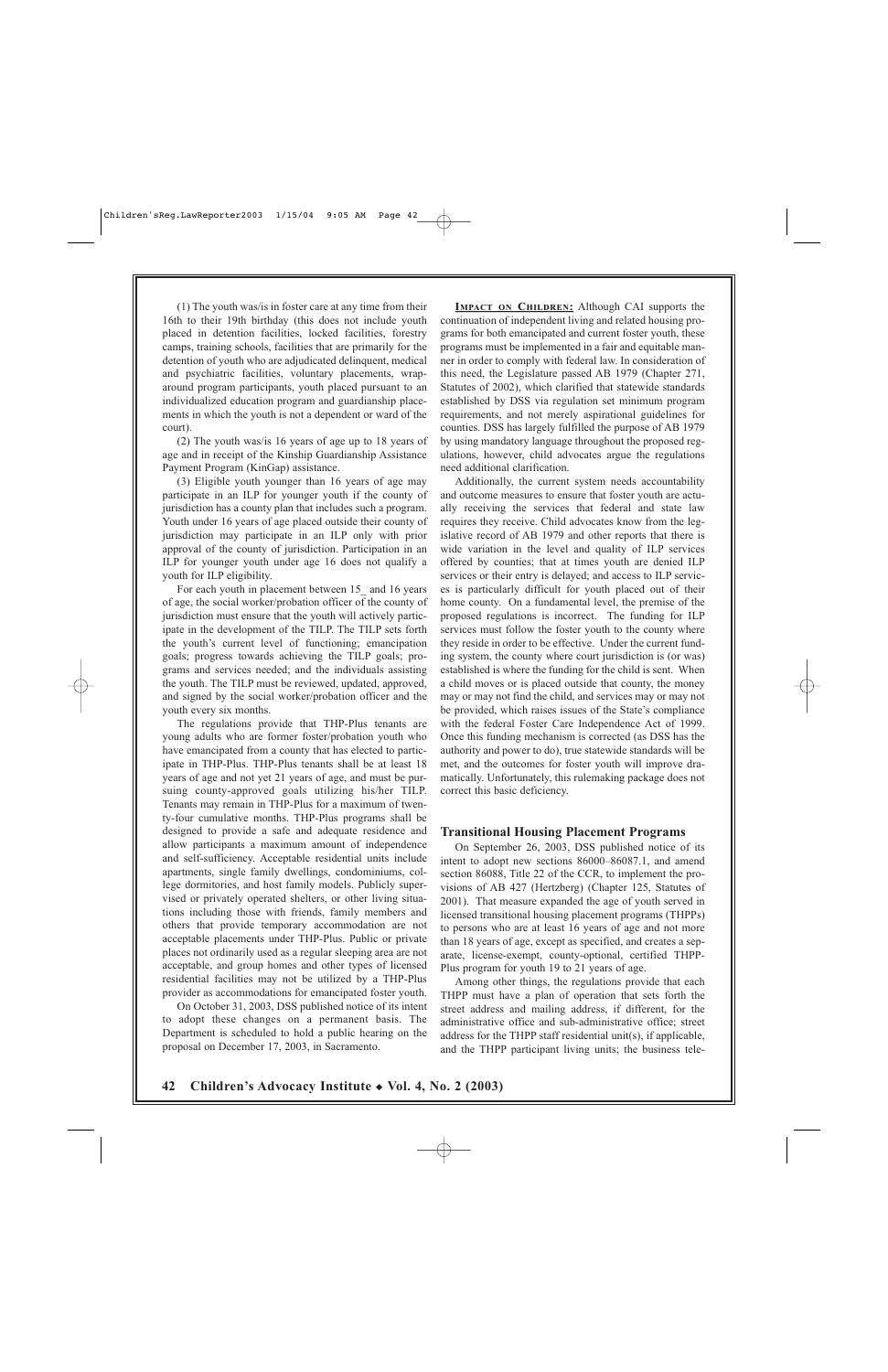phone number and the 24-hour emergency telephone number of the THPP licensee or designee; complete job descriptions of all THPP employees, including number of staff, classification, qualifications, and duties; information regarding lines of authority and staff responsibilities; procedures for the development, review, implementation and modification of the needs and services plan for participants placed in the THPP; and a comprehensive program statement including the goals of the THPP, a description of the youth to be served, admission criteria for THPP participants, as specified in Welfare and Institutions Code section 16522.1(a), a staff training plan, a detailed plan for monitoring the THPP participants, procedures for responding to complaints and emergencies on a 24-hour basis, the contract to be used between the THPP and the THPP participant (including the rights and responsibilities of each party), the procedures for determining the amount of allowance provided to each THPP participant, and the schedule for disbursement; procedures for payment or monitoring of utilities, telephone, and rent, program policies, as specified in Welfare and Institutions Code section 16522.1(h), a description of proposed THPP participant living unit furnishings, and the policy regarding disposition of furnishings when the THPP participant completes the program; procedures for evaluating the THPP participant's progress, and a description of linkages with Job Training Partnership Act programs.

The regulations provide that all THPP licensees shall have an administrator who meets specified educational and experience requirements, who shall be responsible for the operation of the THPP. The administrator shall be present in the THPP at least twenty hours per week during business hours. At all times when the administrator is absent from the THPP, there shall be coverage by the administrator's designee. If the designee does not meet the administrator qualifications there shall be immediate access to the administrator or one who meets the administrator requirements. The administrator's designee shall have knowledge of the THPP operations; training in programs provided by the THPP; and the authority to correct deficiencies that constitute immediate threats to the health and safety of children in the THPP.

At the time of placement, the THPP social work personnel—in consultation with the authorized representative shall complete a needs and services plan for each participant. The needs and services plan is to include the participant's name; age; physical limitations; history of infections or contagious diseases; history of other medical, emotional, behavioral and physical problems; ability of participant to manage his/her own cash resources; visitation, including limitations on visits to the family residence and other visits inside and outside the transitional housing unit; limitations on written and telephonic communication; current service needs; planned length of placement; any applicable collateral needs appraisals or individualized program plans completed by the placement agency or consultant; plans for providing services to meet the individual needs identified

above; the signature of the participant's authorized representative; and the signature of the participant.

Each THPP participant shall have personal rights as set forth in Welfare and Institutions Code section 16001.9, which include the right to be accorded the greatest level of independence consistent with safety and the participant's ability and maturity level as outlined in the participant's Needs and Services Plan or TILP. Some of the enumerated rights are as follows: to be accorded safe, healthful, and comfortable home accommodations; furnishings and equipment that are appropriate to his/her needs; to be treated with respect and to be free from physical, sexual, emotional, or other abuse; to be free from corporal or unusual punishment, infliction of pain, humiliation, intimidation, ridicule, coercion, threat, mental abuse, or other actions of a punitive nature, including but not limited to, interference with the daily living functions of eating, sleeping, or toileting, or withholding of shelter, clothing, or aids to physical functioning; to receive necessary medical, dental, vision, and mental health services; to contact DSS' Community Care Licensing Division regarding violations of rights; to speak to representatives of the CCL office confidentially and to be free from threats or punishments for making complaints; to have social contacts with people outside of the foster care system, such as teachers, church members, mentors, and friends; to contact family members, unless prohibited by court order; to visit and contact brothers and sisters, unless prohibited by court order; to contact social workers, attorneys, foster youth advocates and supporters, Court Appointed Special Advocates (CASA), and probation officers; to have visitors, provided the rights of others are not infringed upon; to attend religious services and activities of his/her choice; to be free to attend court hearings and speak to the judge; to have all his/her juvenile court records be confidential, consistent with existing law; to be accorded dignity in his/her personal relationships with other persons in the home; to be free from unreasonable searches of person; to be free from unreasonable searches of personal belongings; to have visitors as specified by the licensee's policies, in accordance with Welfare and Institutions Code Section 16522.1(h); to possess and control his/her own cash resources unless otherwise agreed to in the participant's needs and services or TILP and by the participant's placing agency and authorized representative; to possess and use his/her own personal possessions, including toilet articles; to have access to a telephone to make and receive confidential calls; and to send and receive unopened correspondence.

On October 27, 2003, DSS adopted these provisions on an emergency basis. Pursuant to AB 427, this regulatory action and its first readoption are deemed to be an emergency and necessary for the immediate preservation of the public peace, health, safety, or general welfare, exempt from review by OAL, and remain in effect for 180 days. DSS must transmit a Certificate of Compliance to OAL by April 26, 2004, or the emergency language will be repealed by operation of law on the following day.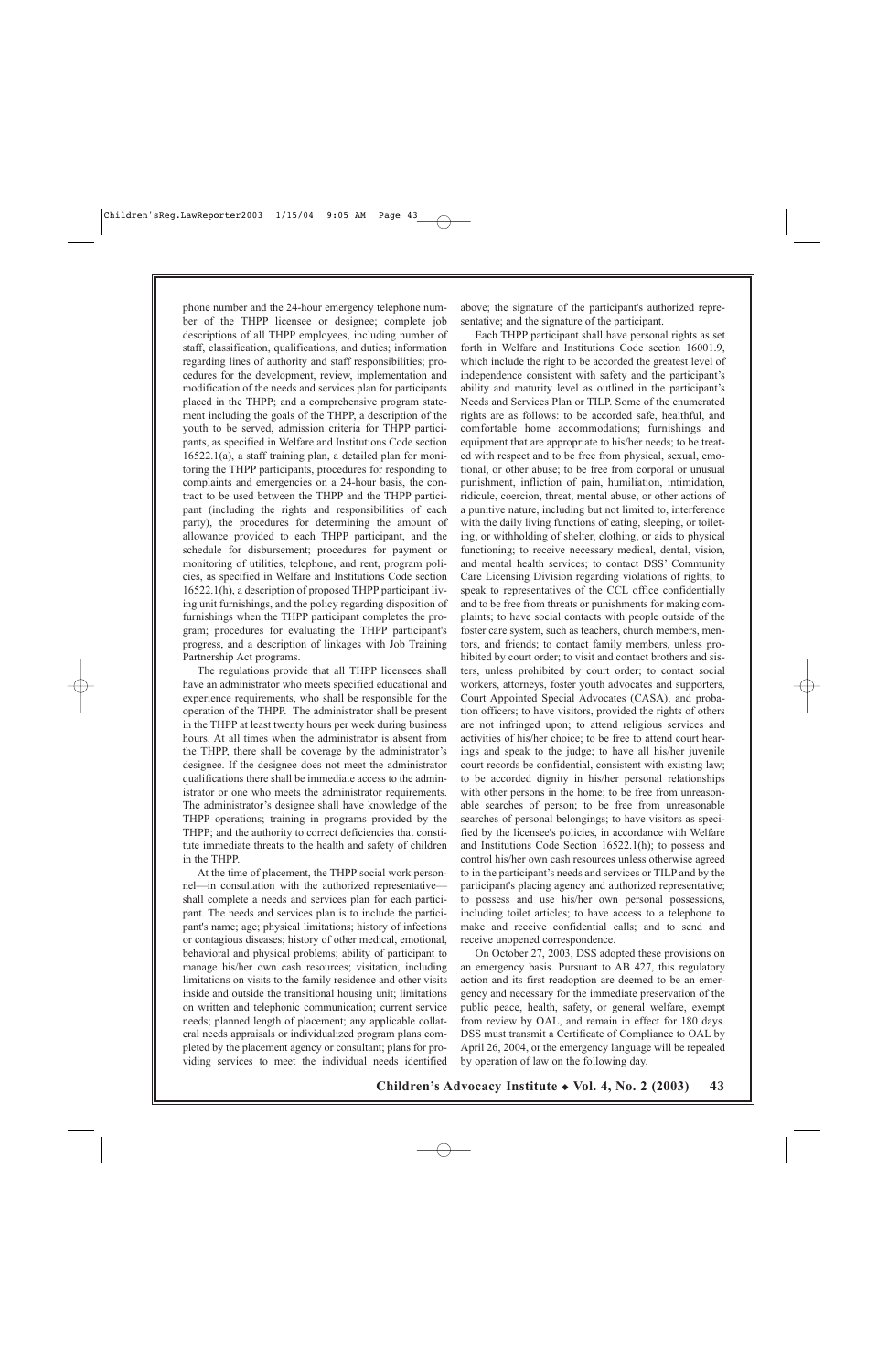**IMPACT ON CHILDREN:** Although most child advocates support the creation of Transitional Housing Placement Programs for emancipated and current foster youth between ages 16 and 21 (or even older, in certain circumstances), the regulations proposed by DSS to implement AB 427 were met with several concerns. For example, AB 427 required that the THPP regulations be ageappropriate and recognize that youth who are about to emancipate from the foster care system should be subject to fewer restrictions than those who are younger. At a minimum, the regulations require programs that serve youth who are both in and out of the foster care system to have separate rules and program design, as appropriate, for these two groups of youth, and allow youth who have emancipated from the foster care system to have the greatest amount of freedom possible in order to prepare them for self-sufficiency. However, DSS' proposed regulations do not appear to implement these legislative requirements.

AB 427 also specified that youth who are wards of the court under Welfare and Institutions Code section 602 and youth receiving psychotropic medications are eligible for THPP and shall not automatically be excluded due to these factors. However, there is no reference to these protections in the Department's proposed regulations for THPP.

Further, the provisions do not set forth any clear indication of what time commitment must be made by the social worker to each of his/her THPP participants. Although a ratio of 25 participants to each full-time social worker is required, the regulations do not expressly require the social worker be on premises full-time during normal working hours, nor do they limit social workers to working at one THPP facility at a time.

#### **Foster Youth Personal Rights**

On August 1, 2003, DSS published notice of its intent to amend sections 80072, 83072, 84072, 84172, and 84272, Title 22 of the CCR, to set forth the foster youth personal rights enumerated in AB 899 (Liu) (Chapter 683, Statutes of 2001). Among other things, the changes provide that each facility must provide each school age child and his/her authorized representative, who is placed in foster care, with an age and developmentally appropriate orientation that includes an explanation of the rights of the child. The child must be allowed to possess and control his/her own cash resources and maintain an emancipation bank account, consistent with the child's age and developmental level, unless otherwise agreed to in the child's needs and services plan and by the child's authorized representative; to be accorded dignity in his/her personal relationships with staff and other persons; to live in a safe, healthy, and comfortable home where he or she is treated with respect; to be free of physical, sexual, emotional, or other abuse, or corporal punishment; to receive adequate and healthy food, and adequate clothing; to receive medical, dental, vision, and mental health services; to be free of the administration of medication or chemical substances, unless authorized by a physician; to contact family members (including brothers and sisters), unless prohibited by court order, and social workers, attorneys, foster youth advocates and supporters, Court Appointed Special Advocates (CASA), and probation officers; to contact DSS' Community Care Licensing Division or the State Foster Care Ombudsperson regarding violations of rights; to speak to representatives of these offices confidentially, and to be free from threats or punishment for making complaints; to be informed, and to have his or her authorized representative informed by the licensee of the provisions of law regarding complaints including, but not limited to, the address and telephone number of the complaint receiving unit of the licensing agency, and of information regarding confidentiality; to be free to attend religious services or activities of his/her choice and to have visits from the spiritual advisor of his/her choice; to not be locked in any room, building, or facility premises at any time; to attend school and participate in extracurricular, cultural, and personal enrichment activities, consistent with the child's age and developmental level; to work and develop job skills at an age-appropriate level that is consistent with state law; to leave or depart the facility at any time (except that the licensee shall not be prohibited by this provision from setting curfews or other house rules for the protection of clients, and this provision shall not apply to minors for whom a guardian, conservator, or other legal authority has been appointed); to have social contacts with people outside of the foster care system, such as teachers, church members, mentors, and friends; to attend Independent Living Program classes and activities if he/she meets age requirements; to attend court hearings and speak to the judge; to review his/her own case plan if he or she is over 12 years of age and to receive information about his or her out-of-home placement and case plan, including being told of changes to the plan; to be free from unreasonable searches of personal belongings; to confidentiality of all juvenile court records consistent with existing law; and not to be placed in any restraining device.

DSS held a public hearing on these proposed changes on September 17, 2003 in Sacramento. At this writing, these changes await review and approval by OAL.

**IMPACT ON CHILDREN:** According to the supporters of AB 899, including the California Youth Connection, abuses perpetrated by foster care providers on foster children exacerbate the many problems the children encounter that result in their being in foster care in the first place. Reporting of these abuses must be encouraged in order for the foster care system to be more responsive to foster children.

While child advocates welcome the implementation of AB 899's provisions, they expressed several concerns regarding DSS' regulatory proposal. In many respects, the proposed language does not seem to fully implement the language or intent of AB 899. For example, AB 899 requires that foster care providers provide each schoolage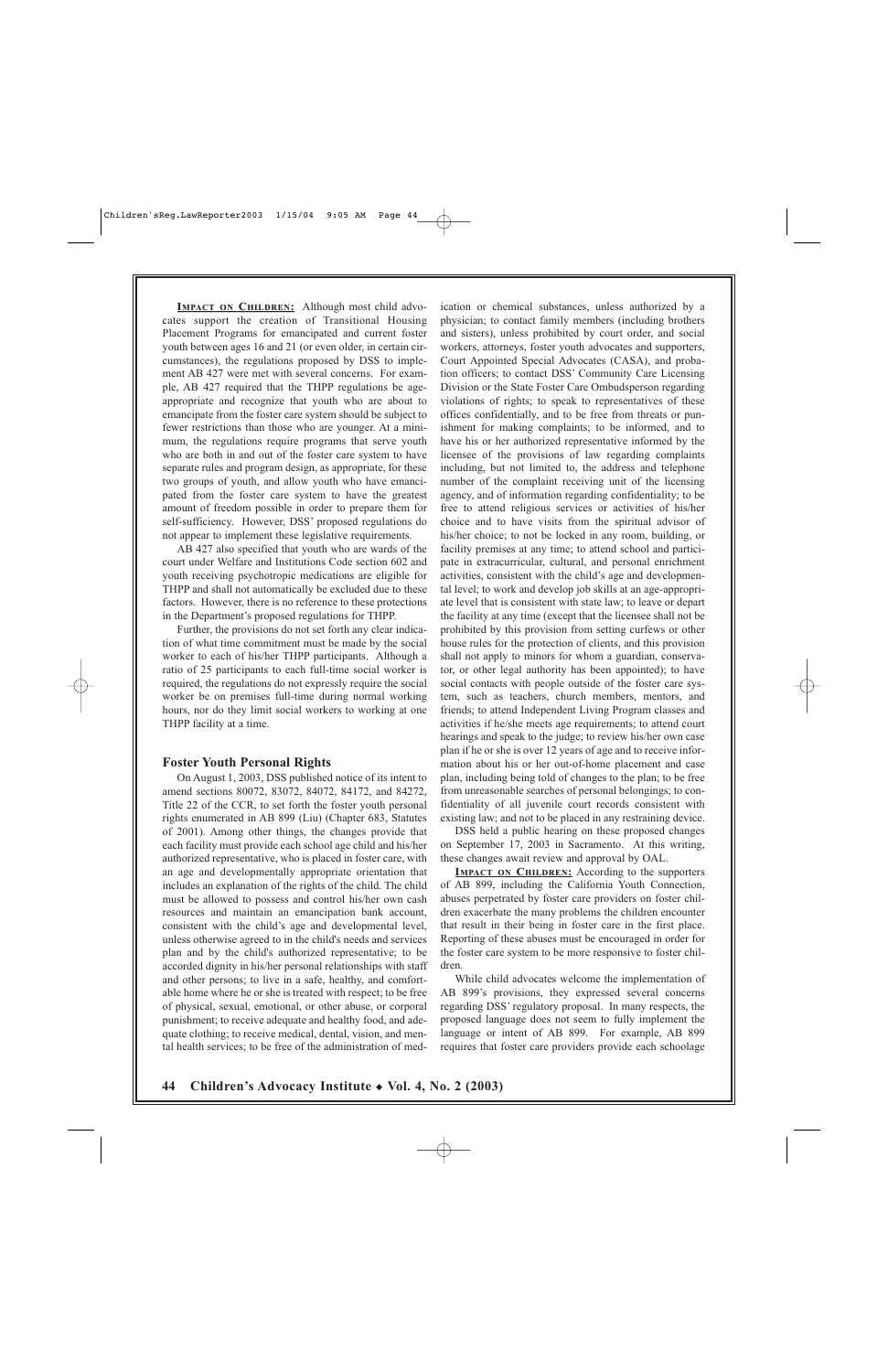child and his/her authorized representative with an age and developmentally appropriate orientation that includes an explanation of the rights of the child, and "addresses the child's questions and concerns." Although DSS' proposed regulatory language addresses the first part of this provision, it is silent as to how providers are to ensure that the child's questions and concerns are being addressed.

Also, AB 899 provided that foster children have the right to visit and contact brothers and sisters, unless prohibited by court order. Although DSS' proposed changes mention the right to contact family members (including siblings), the right to visit those siblings is not expressly set forth. Other provisions proposed by DSS—such as provisions which set limits on when and how a child can have visitors—appear to be inconsistent with the relevant provisions of the Welfare and Institutions Code, as amended by AB 899.

## **Foster Care Rates: Triennial Financial Audits and Cost Reimbursement**

On or about April 18, 2001, DSS received a letter from the federal Department of Health and Human Services, Administration for Children and Families, directing it to apply the annual financial audit requirements contained in Office of Management and Budget (OMB) Circular A-133 to group homes and foster family agencies. Pursuant to Single Audit Act, at 31 U.S.C. 7501 *et seq*., subrecipients of federal funds who receive \$300,000 in combined federal funds must comply with the annual audit requirements contained in OMB Circular A-133. Under federal law group homes and foster family agencies who receive less than \$300,000 in combined federal funds do not have to meet the annual audit requirements contained in OMB Circular A-133.

AB 444 (Budget Committee) (Chapter 1022, Statutes of 2002) reduced the frequency of mandatory submissions of financial audit reports for those group homes and foster family agencies who receive less than \$300,000 in annual combined federal funds from every year, to at least once every three years. AB 444 was enacted to conserve state general fund dollars associated with both the reduction of administrative resources required to process and review group home and foster family agency financial audits, and audit reimbursement costs pursuant to Welfare and Institutions Code section 11466.21.

On July 1, 2003, DSS adopted, on an emergency basis, amendments to sections 11-405 and 11-406 of the MPP, to reduce the frequency of mandatory submissions of financial audit reports for those group homes and foster family agencies who annually receive less than \$300,000 in combined federal funds from once every year, to at least once every three years. On August 1, 2003, DSS published notice of its intent to adopt these changes on a permanent basis. On October 29, 2003, DSS transmitted a Certificate of Compliance to OAL; at this writing, OAL is reviewing DSS' submission.

**IMPACT ON CHILDREN:** Given the high reimbursement rate that group homes and foster family agencies receive per child per month (significantly higher than the rate paid to family foster homes), the number of such providers annually receiving less than \$300,000 in combined federal funds is estimated to be fairly small. Indeed, DSS estimates that the general fund savings associated with the reduction of administrative resources and audit reimbursement costs to be just \$250,000. However, for those group homes and family foster agencies who do meet this financial criteria, there will be less regulatory oversight to prevent against financial misfeasance, thus detrimentally affecting the welfare of the children involved. With the recent reports and findings of malfeasance by group home administrators, many advocates argue that the lessening of periodic auditing is unconscionable and will result in greater problems regarding youth receiving adequate services at these facilities.

## **Family Reunification Child Support Referral Requirements**

AB 1449 (Keeley) (Chapter 463, Statutes of 2003) required the Department of Child Support Services (DCSS), in consultation with DSS, to establish and promulgate, by October 1, 2002, specified regulations by which the local child support agency may compromise an obligor's liability for public assistance debt in cases where the parent separated from or deserted a child who consequently became the recipient of aid under the AFDC-FC or CalWORKs programs, if specified conditions are met, and DCSS determines that compromise is necessary for the child's support (see POVERTY section above for a description of DCSS' rulemaking proposal implementing this provision of AB 1449). AB 1449 also required DSS, in consultation with DCSS, by October 1, 2002, to promulgate specified regulations by which county child welfare departments, in cases where the separation or desertion by a parent(s) results in aid, as specified, would determine whether it is in the best interests of the child to have his/her case referred to the local child support agency for child support services, as specified.

On August 1, 2003, DSS published notice of its intent to amend sections 31-206 and 31-503 of the MPP, to implement its portion of AB 1449. Specifically, the proposed changes would provide that if a child is receiving family reunification services, the social worker shall determine whether it is in the child's best interest to make a referral to the local child support agency. In making this determination, the social worker shall take the following into consideration: the parent's ability to meet the requirements of the reunification plan if the child's case is referred to the local child support agency, and the parent's ability to meet the current and future financial needs of the child if the child's case is referred to the local child support agency.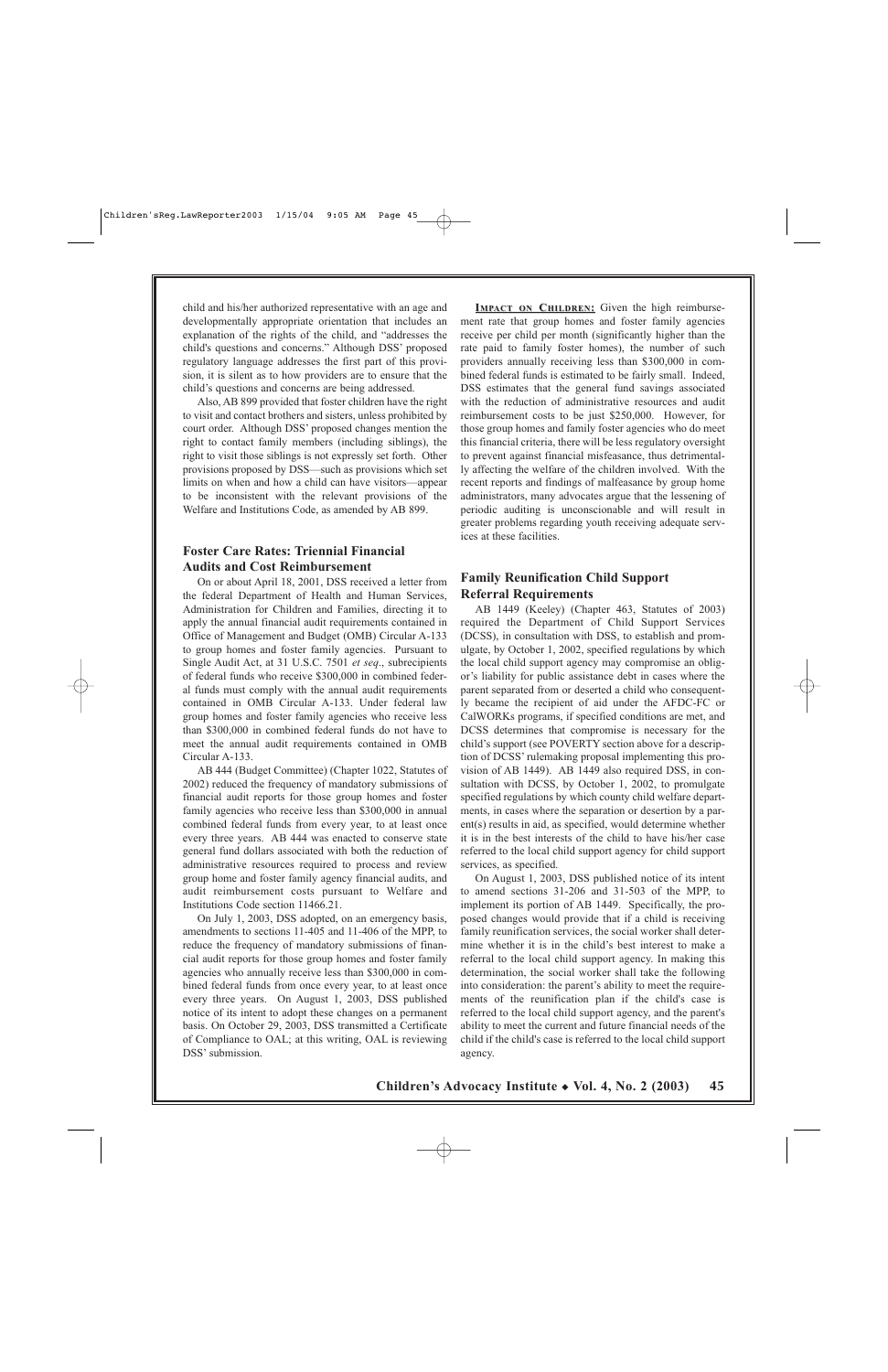If the social worker determines it is in the best interest of the child not to make a referral to the local child support agency, the social worker shall forward their recommendation to a county eligibility worker for appropriate action. The social worker shall review this decision following each court hearing held under Welfare and Institutions Code section 361.5. If, upon completing this review, the social worker determines that due to a change in the child's circumstances, it is no longer contrary to the child's best interest, the social worker shall inform the appropriate county eligibility worker to refer the child's case to the local child support agency. The social worker shall document in the child's case plan if it is determined that it is not in the best interest of the child to refer his/her case to the local child support agency. The social worker may provide information regarding the best interest of the child as it pertains to child support issues to the local child support agency upon request.

At this writing, the changes await review and approval by OAL.

**IMPACT ON CHILDREN:** Child advocates support the goals of AB 1449, which authorized county welfare departments to not refer, for child support collection, cases where the child was placed in foster care, and repayment of a public assistance debt would pose a barrier to reunifying the child with the obligor parent. However, DSS' proposed regulations were met with several concerns from child advocates. For example, DSS' proposed language impermissibly limits the applicable scope of the regulations to only those cases where a child is currently receiving family reunification services. This appears to conflict with AB 1449, which defined the scope of application to "any case of separation or desertion of a parent or parents from a child that results in aid under section 11400 of the Welfare and Institutions Code."

Also, one of the goals of the implementing regulations was to ensure uniformity of application among counties, by clearly defining the parameters of the counties' authority. DSS' proposed regulations leave discretion with the counties to determine what circumstances constitute "the best interests of the child," and therefore, would not ensure any uniformity statewide. Child advocates urge DSS to define those circumstances in which it is not in the best interests of the child to refer the case to the local child support agency, and require that the social worker/county welfare agency department document how the determination of whether to refer a case is made after each court hearing.

#### **Criminal Record Exemption Regulations**

On July 16, 2003, on an emergency basis, DSS adopted new section 102416.1 and amended sections 80001, 80019, 80019.1, 80019.2, 80054, 80061, 80065, 80066, 87101, 87219, 87219.1, 87454, 87565, 87566, 87801, 87819, 87819.1, 87861, 87865, 87866, 101152, 101170, 101170.1, 101170.2, 101195, 101212, 101216, 101217, 102352, 102370, 102370.1, 102370.2, 102395, 102416, 102417, and 102419, Title 22 of the CCR, regarding the requirements and procedures for criminal background checks, including fingerprinting, and criminal background check exemptions for persons who work or are present in licensed facilities that provide care to children and dependent adults.

Among other things, the emergency regulations state that it shall be conclusive evidence that an individual is not of good character to justify issuance of an exemption if the individual is on probation or parole, or if the individual makes a knowingly false or misleading statement regarding (1) material relevant to their application for a criminal record clearance or exemption; (2) his/her criminal record clearance or exemption status to obtain employment or permission to be present in a licensed facility, after DSS has ordered that they be excluded from any or all licensed facilities; (3) or his/her criminal record clearance or exemption status in order to obtain a position with duties that are prohibited to him/her by a conditional exemption.

The regulations provide that DSS shall consider granting a criminal record exemption if the individual provides DSS with substantial and convincing evidence of good character and his/her criminal history meets one of the applicable criteria stated here:

◆ The individual has been convicted of one nonviolent misdemeanor, and one year has lapsed since completing the most recent period of incarceration or probation.

◆ The individual has been convicted of two or more nonviolent misdemeanors and four consecutive years have lapsed since completing the most recent period of incarceration, probation, or parole, whichever is latest.

◆ The individual has been convicted of one or more violent misdemeanors and 15 consecutive years have lapsed since completing the most recent period of incarceration, probation, or parole, whichever is latest.

◆ The individual has been convicted of one nonviolent felony and four consecutive years have lapsed since completing the most recent period of incarceration, probation, or parole, whichever is latest.

◆ The individual has been convicted of two or more nonviolent felonies and ten consecutive years have lapsed since completing the most recent period of incarceration, probation, or parole, whichever is latest.

◆ The individual has not been convicted of a violent felony.

◆ If the individual is currently on probation, and provides sufficient proof that the probationary period(s) is informal, unsupervised and no probation officer is assigned, the period of lapsed time as specified above shall begin from the last date of conviction(s).

On August 29, 2003, DSS published notice of its intent to adopt these provisions on a permanent basis. DSS must transmit a Certificate of Compliance to OAL by November 13, 2003, or the emergency language will be repealed by operation of law on the following day.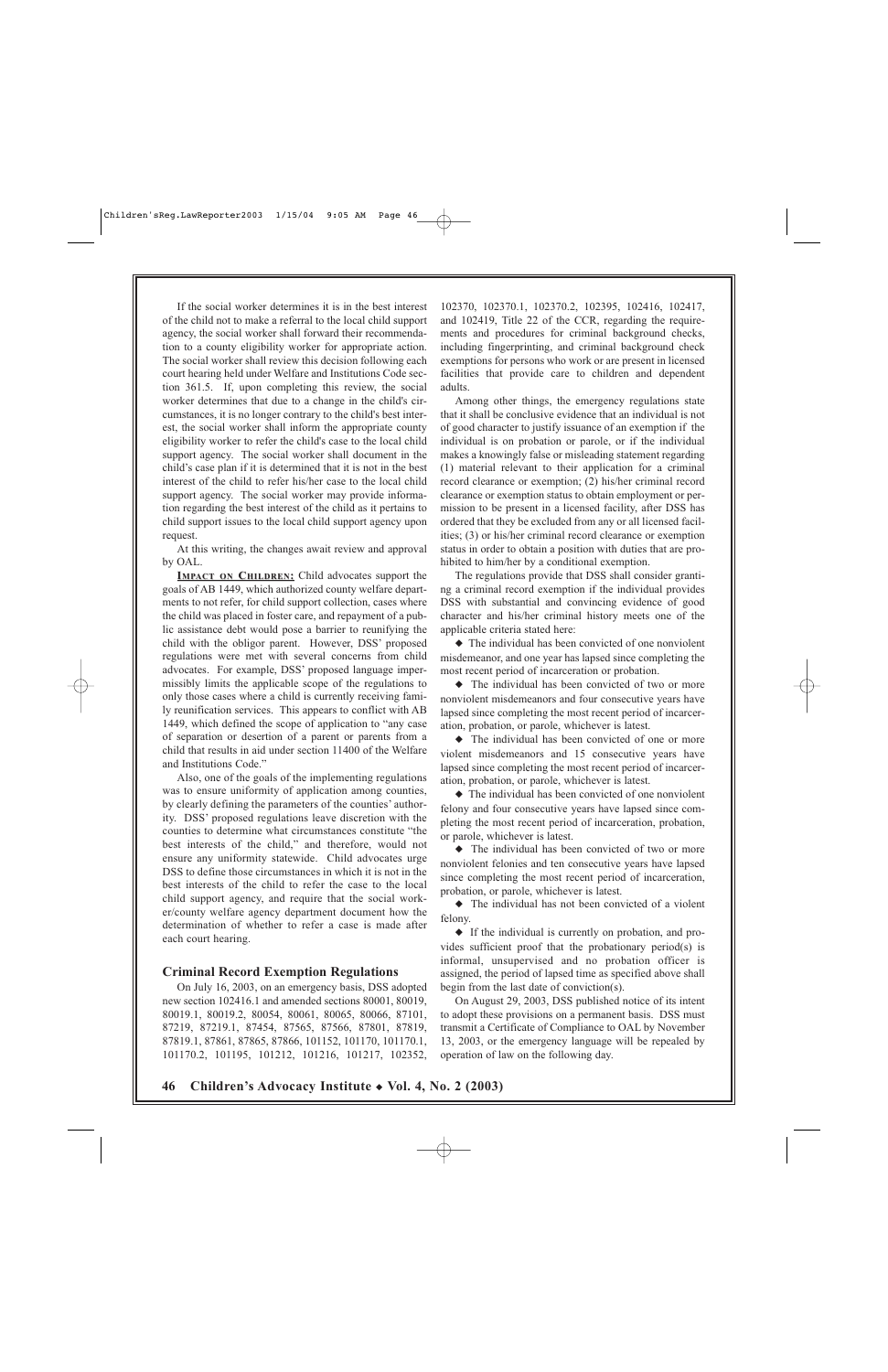**IMPACT ON CHILDREN:** This rulemaking package clarifies and standardizes many procedural requirements relevant to the criminal record exemption, thus providing a framework for its consistent application. By setting forth the eligibility requirements for this exemption, and by mandating parental notification of specified events, these provisions help promote the safety and well-being of children in licensed foster care facilities.

#### **Minor Parent Regulations**

Existing law requires DSS to adopt regulations regarding mother and infant programs serving children younger than six years of age who reside in a group home with a minor parent who is the primary caregiver of the child. On April 4, 2003, DSS published notice of its intent to amend sections 84001, 84065.2, 84065.5, 84065.7, 84200, 84201, 84222, 84265, 84265.1, 84268.1, 84268.3, 84272, 84272.1, 84274, 84275, 84276, 84277, 84278, 84278.1, 84279, 84287, and 84287.2, Title 22 of the CCR, regarding such minor parent and infant programs. Among other things, the proposed changes include the following:

◆ The regulations define the term "minor parent program" to mean a group home program that serves pregnant minors and minor parents with children younger than six years of age who are dependents of the court, nondependents, voluntary and/or regional center placements, and reside in the group home with the minor parent, who is the primary caregiver of the young child.

 $\blacklozenge$  The regulations provide that from 7 a.m. to 7 p.m., in minor parent programs, there shall be one on-duty child care staff person to each ten children, or fraction thereof, present. In minor parent programs, the term "children" shall include all children present in the facility, including minor parents and their child(ren). When the minor parent is not providing direct care and supervision to his or her child(ren), the facility shall provide that care and supervision. At any time the facility provides direct care and supervision of the minor parents' children, there shall be one staff for every four children of minor parents, or fraction thereof.

◆ The regulations exempt minor parent programs from the "family group," "family-like setting," and "houseparent" requirements as those terms are defined.

◆ The regulations require group homes with minor parent programs to specify in the plan of operation the plan for providing parenting education to the minor parents.

◆ The regulations provide that the child care worker in a minor parent program must meet the education and experience qualifications specified in section 84265(d), Title 22 of the CCR, except that the specific courses and work experience shall include infant care, child development or early childhood education, adolescent development, parenting skills, and other courses appropriate to the care and supervision of the client population of pregnant minors and their children.

◆ The regulations require the licensee to assure that the minor parent disciplines his or her child in a manner consistent with specified requirements. For example, discipline must be education-based, consistent among caregivers, and include redirecting the child's attention; focusing on the rule to learn and the reason for the rule; providing acceptable alternatives; providing time away from the precipitating situation; and arranging the environment to allow safe testing of limits. Discipline must not include confinement to cribs, high chairs, playpens, or other similar furniture or equipment.

DSS held a public hearing on these proposed changes on May 21, 2003, in Sacramento; at this writing, the amendments await review and approval by OAL.

**IMPACT ON CHILDREN:** These regulations are intended to allow and encourage the development of positive parenting skills through hands-on experience as the primary care providers so that young parents may develop the skills to ensure their children's healthy growth and development.

#### **Victims of Crimes: Emergency Awards**

On February 3, 2003, the Victim Compensation and Government Claims Board adopted, on an emergency basis, section 649.11, Title 2 of the CCR, to set forth the procedure for obtaining an emergency award. Pursuant to section 649.11, an applicant may indicate on the application that s/he is applying for an emergency award. The Board shall expedite the process of verifying the application to determine if an emergency award is appropriate by making telephone calls and transmitting documents electronically or by facsimile to expedite the process and promptly communicate the decision to the applicant. An emergency award will be allowed when necessary to avoid substantial hardship, such as the inability to provide for the necessities of life, included but not limited to shelter, food, medical care, or personal safety, or the inability to pay for funeral and burial expenses or crime scene cleaning expenses.

The amount of the emergency award being requested shall be considered when determining the amount or type of information required to verify the application for an emergency award. The information required must provide sufficient information to substantiate both that the emergency award is necessary to avoid substantial hardship as a direct result of the qualifying crime and that the applicant has an immediate financial need for an emergency award as a direct result of the qualifying crime. If sufficient information is not provided on the application, the application shall be processed as an application for non-emergency award assistance.

On February 28, 2003, the Board published notice of its intent to adopt section 649.11 on a permanent basis. At this writing, the permanent adoption awaits review and approval by OAL.

**IMPACT ON CHILDREN:** The state's Victim Compensation Program helps innocent victims of certain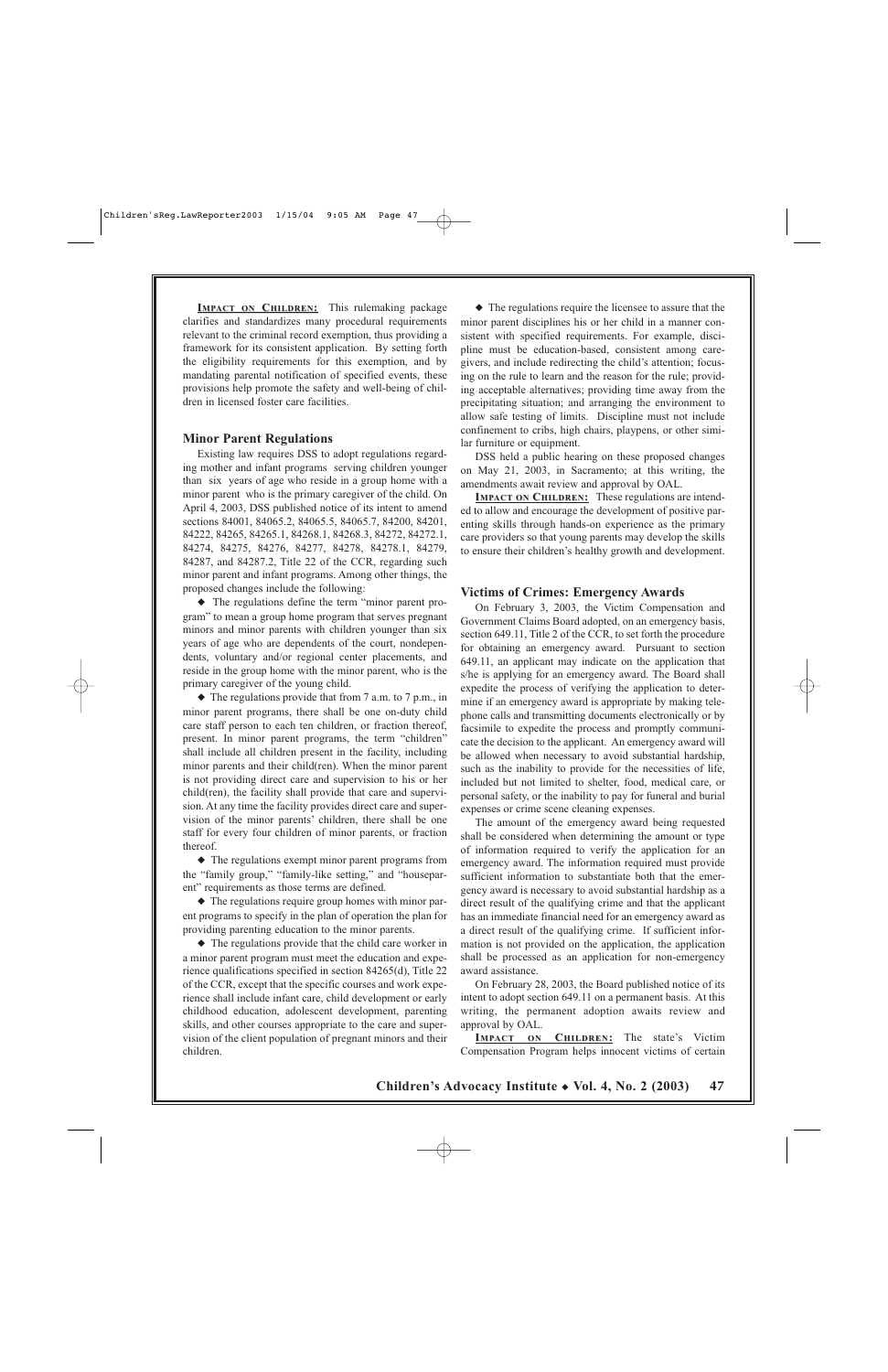crimes and their family members when they have no other means of paying for crime-related losses. Child victims who are injured as the result of a qualifying crime are eligible to receive assistance. A child who is not directly injured or killed as a result of a crime but who, at the time of the crime, was a resident of California, and is the sibling or child of the victim or meets other specified criteria, may also receive assistance. The Board's adoption of a procedure to expedited awards when warranted will have a beneficial impact on child victims and their families who are dealing with the emotional, physical, and financial aftermath of the event.

## **Victims of Crimes: Service Limitations for Outpatient Mental Health Services**

On February 3, 2003, the Victim Compensation Board adopted, on an emergency basis, new sections 649.23–649.25, Title 2 of the CCR, to implement service limitations for outpatient mental health services. Among other things, the provisions:

◆ impose a limitation of up to 40 sessions for direct victims who are minors at the time of the qualifying crime (adult victims may receive up to 30 sessions), and provide that additional treatment must be authorized by the Board;

◆ provide that no more than three sessions of the authorized sessions shall be permitted for meetings or discussions between the treating therapist and collateral contacts of the person being treated, such as school counselors, teachers, and social workers;

◆ set forth factors for determining whether a person is eligible for additional outpatient mental health counseling related expenses, including whether the perpetrator of the qualifying crime was a person in a position of trust or authority with the victim, such as a parent, teacher, or religious leader; if photographs of a minor victim were made public; if other members of the victim's immediate family were victims of the same qualifying crime; and if the integrity of the victim's immediate family was destroyed by the qualifying crime; and

◆ provide that additional outpatient mental health counseling related expenses may be authorized for a limited duration if, among other factors, a minor victim reaches a developmental stage or a stage of cognitive development which results in impairment as a direct result of the qualifying crime.

On February 28, 2003, the Board published notice of its intent to adopt these provisions on a permanent basis; on June 4, 2003, the Board readopted the changes on an emergency basis. At this writing, the permanent provisions await review and approval by OAL.

**IMPACT ON CHILDREN:** For the past several months, the Victims Compensation and Government Claims Board has been experiencing severe cash flow problems; the situation has become so dire that the Board's monthly expenditures will eventually exceed its restitution fund revenues. At its hearing on January 10, 2003, the Board adopted a variety of measures to address the fiscal challenge facing the Program. One of the measures adopted by the Board was service limitations for outpatient mental health counseling related expenses.

The Board receives a substantially higher percentage of applications for mental health counseling for child victims than other states do. According to the Board, the higher application rates are not the result of a larger child population per capita or a higher percentage of substantiated child abuse cases. The higher child application rate in California could be the result of the success of the outreach efforts by Board staff and other advocates, as well as the Board's partnerships with the Non-Profit Agreement providers who provide specialized treatment for child trauma. For mental health services paid in California in fiscal year 2001–02, the average number of sessions for children was 43 (the average number for adults was 42). Arguably, the Board's new limitation of 40 sessions per child will come close to meeting the needs of the typical child victim.

According to the Board, the new limitations will result in significant savings: "Establishing session limits in the 30 to 40 range would capture about half of the victims in both the adult and child groups. A provision for exceptions (*i.e.*, 'dire or exceptional') above the cap would give the Board an opportunity to examine more carefully the medical necessity of the treatment on a case-by-case basis and still allow for the possibility of additional counseling associated with more heinous crimes."

#### **Anti-Discrimination Regulations**

On May 30, 2003, DSS published notice of its intent to adopt new section 89002 and amend sections 80017, 87118, 87817, 88030, 89317, 101168, and 102368, Title 22 of the CCR, which set forth anti-discrimination policies for DSS applicants. In order to make these various provisions consistent, DSS proposed to modify them all to state that any adult shall be permitted to apply for a license regardless of age, sex, race, religion, color, political affiliation, national origin, disability, marital status, actual or perceived sexual orientation, or ancestry. Proposed amendments to section 88030 would also require that all licensed foster family agencies shall accept applications from adult applicants, evaluate applicants for certification, or decertify homes, on a nondiscriminatory basis without regard to age, sex, race, religion, color, political affiliation, national origin, disability, marital status, actual or perceived sexual orientation, or ancestry.

At this writing, the proposed changes are undergoing review by OAL.

**IMPACT ON CHILDREN:** Although it was submitted after the conclusion of the 45-day public comment period, a letter written on behalf of Olive Crest Treatment Centers, Inc., raised some interesting concerns regarding these regulations as follows: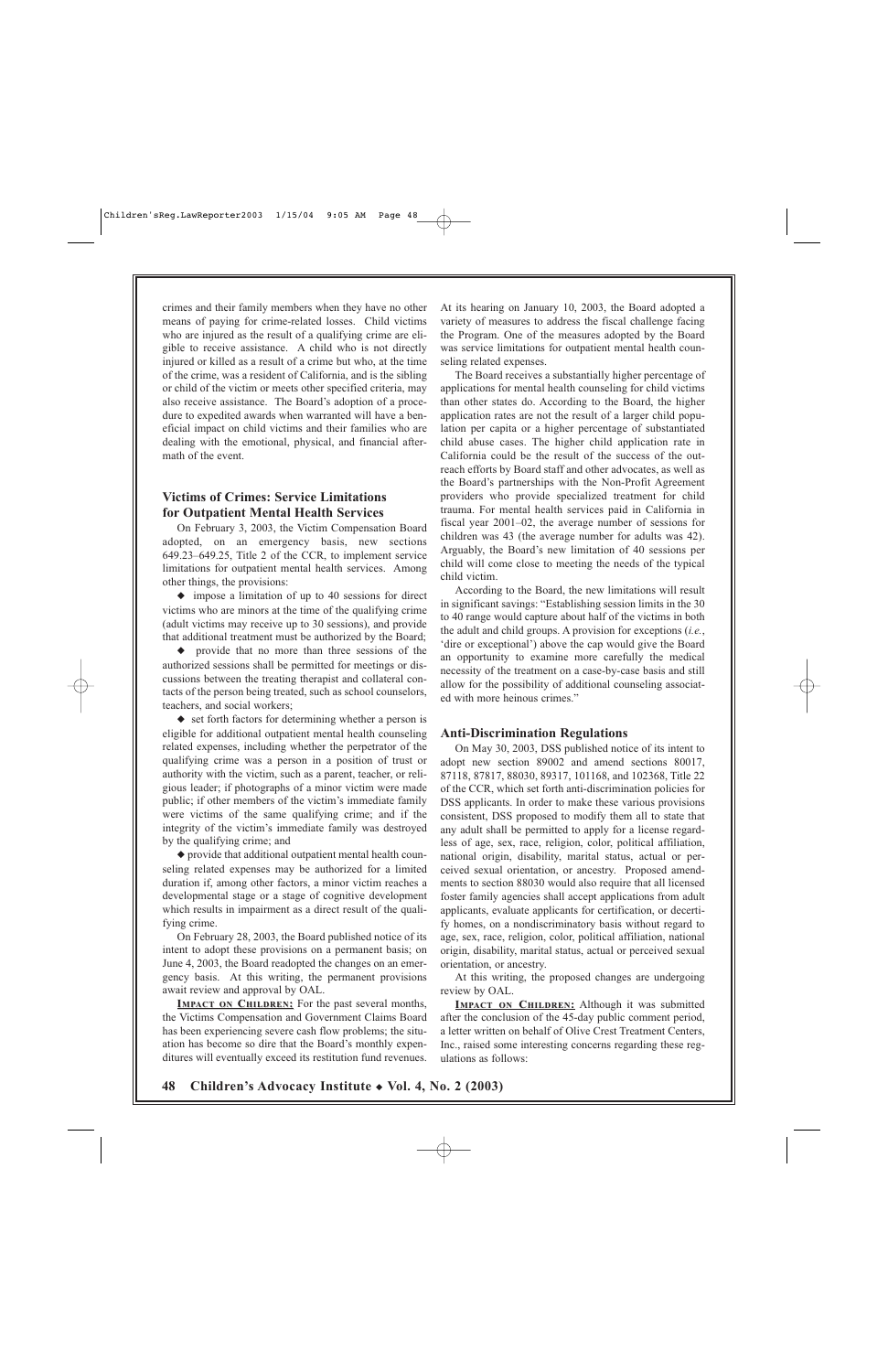[S]ection 88030 purportedly requires a foster family agency to put a 75 year-old single male applicant with a highly infectious disability on the same ground as a healthy married couple in their mid-30's in determining who is best able to care for a particular child. This is not to say that a foster family agency might not ultimately conclude that the 75 year-old applicant can provide foster care, but denying the professional judgments of agencies and trained social workers through such regulatory fiat is not in the best interest of children. The very nature of child placement requires a case-by-case clinical evaluation of numerous tangible and intangible factors that does not lend itself to general regulatory mandates of the consideration or non-consideration of any given potentially relevant factor or factors.

Further, the letter contended that Family Code section 7950(b) expressly permits foster family agencies to consider the cultural, ethnic, or racial background of the child and the capacity of the prospective foster parents to meet the needs of the child of a given background as one of a number of factors used to determine the best interest of a child.

Because the letter was submitted after the 45-day public comment period, and not in response to a subsequent modification of section 88030, OAL declined to respond to the issues raised.

## **Update on Previous Rulemaking Packages Supportive Transitional Emancipation Program (STEP) Regulations**

On September 27, 2002, DSS published notice of its intent to adopt sections 90-200, 90-205, 90-210, 90-215, and 90-220 of the MPP, in order to implement the Supportive Transitional Emancipation Program (STEP). Among other things, the proposed regulations provide definitions, STEP eligibility requirements, STEP county responsibilities, and STEP rates. (For background information on these changes, see *Children's Regulatory Law Reporter*, Vol. 4, No. 1 (2003) at 31.)

*Update:* At this writing, this regulatory proposal awaits review and approval by OAL.

## **Implementation of AB 1695 / Child Welfare Services Provisions of AB 1695 /**

#### **Foster Family Homes Emergency Regulations**

On June 25, 2002, OAL approved DSS' emergency adoption of changes to sections 31-001, 31-002, 31-075, 31-401, 31-405, 31-410, 31-420, 31-440, and 31-445 of the MPP, to implement provisions of AB 1695, urgency legislation providing statutory clarification of California's process for licensing/approval of foster family homes. On August 9, 2002, DSS published notice of its intent to adopt these changes on a permanent basis. On October 21, 2002, DSS readopted these changes on an emergency basis. (For background information on these changes, see *Children's Regulatory Law Reporter*, Vol. 4, No. 1 (2003) at 32.)

*Update:* On February 18, 2003, DSS readopted these changes for the third time as emergency regulations. At this writing, the permanent changes await review and approval by OAL.

In a related rulemaking proposal, on June 28, 2002, DSS published notice of its intent to amend sections 45- 101, 45-201, 45-202, 45-203, 45-302, 45-304, and 80-310 of the MPP, in order to implement certain child welfare provisions of AB 1695. (For background information on these changes, see *Children's Regulatory Law Reporter*, Vol. 4, No. 1 (2003) at 32.)

*Update:* At this writing, these changes await review and approval by OAL.

In yet another rulemaking package implementing AB 1695, on June 26, 2002, DSS adopted emergency changes to Chapter 7.5, Title 22 of the CCR, regarding foster family homes. In addition to renumbering the foster family home regulations (into a new Chapter 9.5), the rulemaking package makes several other revisions. DSS readopted this emergency package on October 28, 2002. (For background information on these changes, see *Children's Regulatory Law Reporter*, Vol. 4, No. 1 (2003) at 32.)

*Update:* On April 9, 2003, OAL approved DSS' permanent adoption of these changes.

#### **Foster Care Financial Audit Requirements**

Welfare and Institutions Code section 11466.21 requires all group home and foster family agencies to submit independent financial audits as a condition of receiving an annual rate. Because DSS determined that group home and foster family agency providers were vendors and not subrecipients of federal funds, DSS regulations require that the financial audits be conducted according to the Government Auditing Standards of the Comptroller General of the United States, commonly known as the Yellow Book. This audit standard is less stringent than the audit standard required for subrecipients expending combined federal funds of \$300,000 and greater.

However, in a letter dated April 3, 2001, the Department of Health and Human Services' Administration for Children and Families (ACF) notified DSS that group home and foster family agency providers are subrecipients of federal funds, not vendors. As subrecipients of federal funds, federal regulations require group home and foster family agency providers to comply with the federal OMB Circular A-133 audit requirements. In a letter dated April 19, 2001, ACF notified DSS that the type of audit California has required under section 11466.21 does not meet the federal audit standard as required under federal OMB Circular A-133.

On November 30, 2001, DSS published notice of its intent to amend sections 11-400, 11-402, 11-403, and 11- 405 of the MPP. Among other things, the proposed changes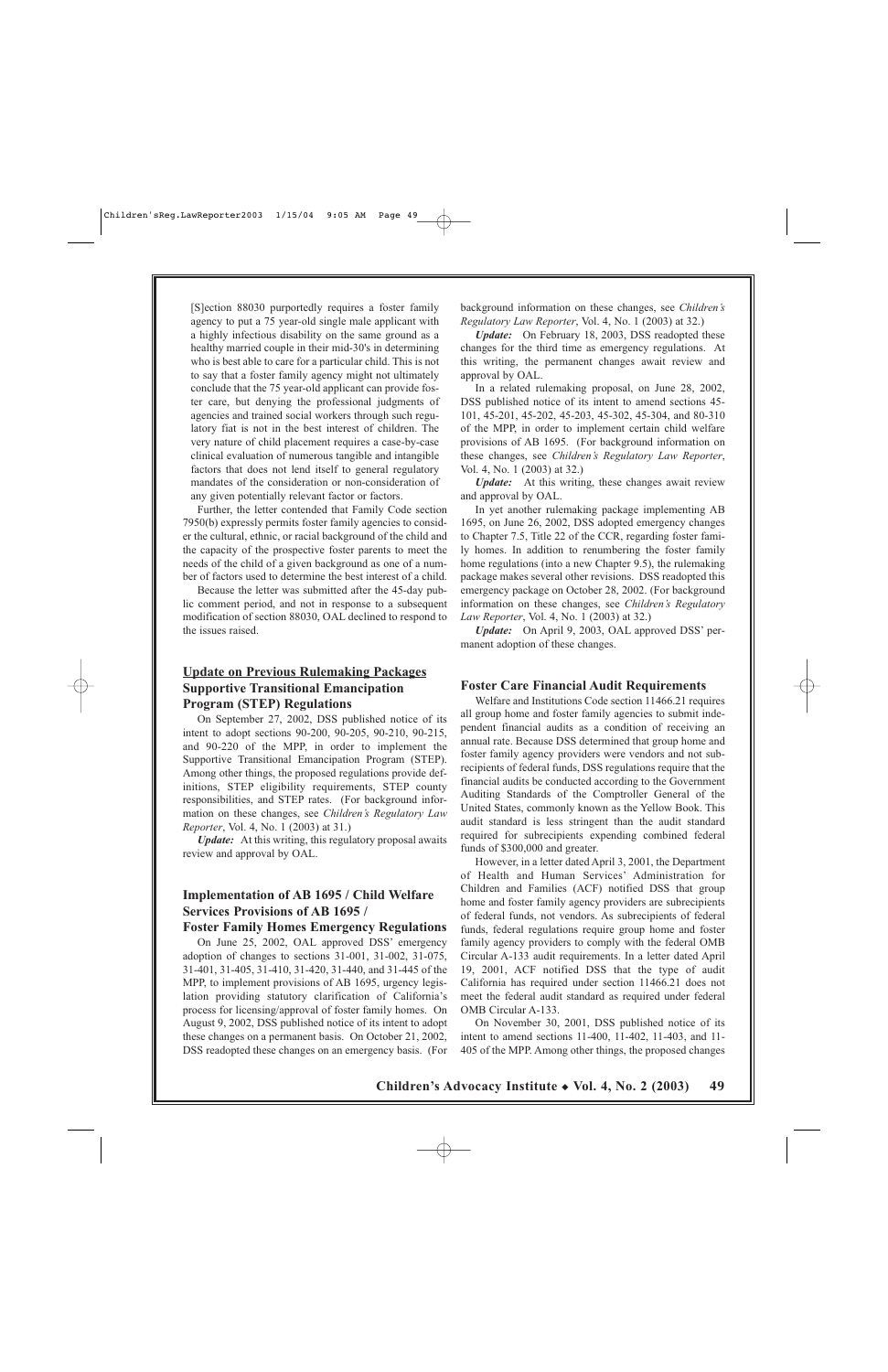would require all group home and foster family agency corporations which expend \$300,000 or more in combined federal funding in any year to adhere to the audit standards contained in OMB Circular A-133; require DSS to issue written management decisions regarding the findings in the providers' OMB Circular A-133 audit reports within six months of receipt of the audit reports; establish an appeal process for disputed management decisions concerning disallowed costs; and create a rate reestablishment process for foster family agencies. (For background information on this rulemaking package, see *Children's Regulatory Law Reporter*, Vol. 4, No. 1 (2003) at 34 and Vol. 3, No. 2 (2002) at 23).

*Update:* DSS made several modifications to its rulemaking proposal, and released the modified package on November 22, 2002, for an additional fifteen-day public comment period. Following that period, DSS made one additional revision and released the modified package for another fifteen-day public comment period on December 20, 2002. On January 30, 2003, OAL approved these regulatory changes.

## *JUVENILE JUSTICE*

#### **New Rulemaking Packages Initial Hearings**

Telfare and Institutions Code section 1720 provides, among other things, that the case of each ward shall be heard by the Youthful Offender Parole Board immediately after the case study of the ward has been completed and at such other times as is necessary to exercise the powers or duties of the Board. On May 19, 2003, the Board adopted, on an emergency basis, amendments to section 4941, Title 15 of the CCR, which implements section 1720. Prior to the change, section 4941 provided that each ward shall appear before a Board panel or referee for an initial hearing following completion of the case study at the Youth Authority Reception Centers only. Section 4941 also provided that if parole is denied, the Board panel or referee shall establish a parole consideration date and order confinement under such conditions and in such treatment programs as it believes are best for the treatment of the ward and the protection of the public.

The Board's emergency amendments to section 4941 eliminate initial hearings and instead provide that the Board will hear the case of each ward committed to the Youth Authority, taking into consideration probation's case study, at a non-appearance file review to confirm or modify the ward's category, initial parole consideration date and date of next annual review ascertained by the Youth Authority's Intake and Court Services Unit upon reviewing the ward's file from the courts. The ward's category, initial parole consideration date and annual review date will be set in a Board Order at the ward's first appearance hearing.

The Board published notice of its intent to make these changes on a permanent basis on June 20, 2003; on October 14, OAL approved the permanent amendments to section 4941.

**IMPACT ON CHILDREN:** According to the Board, these changes address a historical erosion of CYA's role in determining the course of treatment and training for wards. Prior to these changes, the Board held initial hearings where, in addition to setting the ward's offense category, establishing the initial parole consideration date, and setting the date for the next annual review, the Board would give CYA recommendations for treatment strategies in the rehabilitation process of each ward. The Board extensively interviewed the ward, considered CYA staff clinical reports, and reviewed all information in the ward's file when making treatment recommendations to CYA. Although the Board is statutorily authorized to make such recommendations, CYA bears the ultimate responsibility in determining ward treatment and training.

Over the course of time, both the Board and CYA have come to treat the Board's recommendations as orders for treatment which must be implemented, and CYA's identified treatment goals have come to be viewed as recommendations. The Board's revision of section 4941 reflects its desire to have CYA reassume the primarily role in developing individualized treatment plans for wards.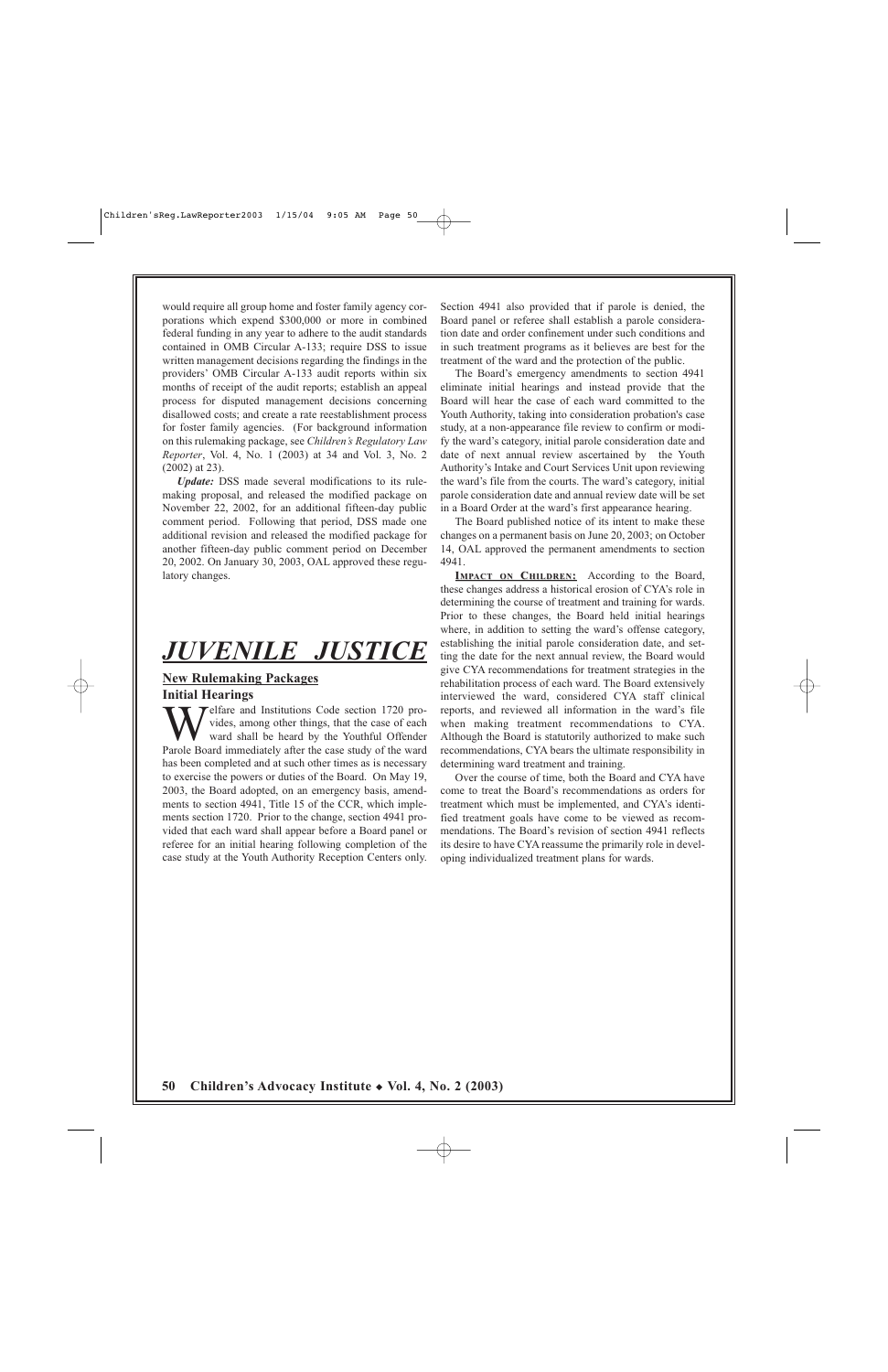# *AGENCY DESCRIPTIONS*

Following are general descriptions of the major<br>California agencies whose regulatory decisions<br>affecting children are discussed in the Children's<br>Regulatory Law Reporter: California agencies whose regulatory decisions affecting children are discussed in the *Children's Regulatory Law Reporter*:

**California Department of Child Support Services.** The Department of Child Support Services (DCSS) was created by AB 196 (Kuehl) (Chapter 478, Statutes of 1999), effective January 1, 2000, to oversee the California child support program at both the state and local levels. AB 196, along with several other bills, created a massive restructuring of the child support program in California. In addition to creating DCSS within the California Health and Human Services Agency and expanding the state's role, the legislation requires that responsibility of the program at the local level be moved out of the district attorney's offices into new local child support agencies in each county. DCSS' enabling act is found at section 17000 *et seq.* of the Family Code; DCSS' regulations appear in Title 22 of the CCR. DCSS' website address is www.childsup.cahwnet.gov.

**California Department of Developmental Services.** The Department of Developmental Services (DDS) has jurisdiction over laws relating to the care, custody, and treatment of developmentally disabled persons. DDS is responsible for ensuring that persons with developmental disabilities receive the services and support they need to lead more independent, productive, and normal lives, and to make choices and decisions about their own lives. DDS executes its responsibilities through 21 community-based, nonprofit corporations known as regional centers, and through five state-operated developmental centers. DDS' enabling act is found at section 4400 *et seq.* of the Welfare and Institutions Code; DDS regulations appear in Title 17 of the CCR. DDS' website address is www.dds.ca.gov.

**California Department of Education and State Board of Education.** The California State Board of Education (State Board) adopts regulations for the government of the day and evening elementary schools, the day and evening secondary schools, and the technical and vocational schools of the state. The State Board is the governing and policy body of the California Department of Education (CDE). CDE assists educators and parents to develop children's potential in a learning environment. The goals of CDE are to set high content and performance standards for all students; build partnerships with parents, communities, service agencies, and businesses; move critical decisions to the school and district level; and create a department that supports student success. CDE regulations cover public schools, some preschool programs, and some

aspects of programs in private schools. CDE's enabling act is found at section 33300 *et seq.* of the Education Code; CDE regulations appear in Title 5 of the CCR. CDE's website address is www.cde.ca.gov; the Board's website address is www.cde.ca.gov/board.

**California Department of Health Services.** The California Department of Health Services (DHS) is a statewide agency designed to protect and improve the health of all Californians. Its responsibilities include public health and the licensing and certification of health facilities (except community care facility licensing). DHS' mission is to reduce the occurrence of preventable disease, disability, and premature death among Californians; close the gaps in health status and access to care among the state's diverse population subgroups; and improve the quality and cultural competence of its operations, services, and programs. Because health conditions and habits often begin in childhood, this agency's decisions can impact children far beyond their early years. DHS' enabling act is found at section 100100 *et seq.* of the Health and Safety Code; DHS' regulations appear in Titles 17 and 22 of the CCR. DHS' website address is www.dhs.ca.gov.

**California Department of Mental Health.** The Department of Mental Health (DMH) has jurisdiction over the laws relating to the care, custody, and treatment of mentally disordered persons. DMH disseminates education information relating to the prevention, diagnosis, and treatment of mental disorder; conducts educational and related work to encourage the development of proper mental health facilities throughout the state; and coordinates state activities involving other departments and outside agencies and organizations whose actions affect mentally ill persons. DMH provides services in the following areas: (1) system leadership for state and local county mental health departments; (2) system oversight, evaluation, and monitoring; (3) administration of federal funds; and (4) operation of four state hospitals (Atascadero, Metropolitan, Napa and Patton) and an Acute Psychiatric Program at the California Medical Facility at Vacaville. DMH's enabling act is found at section 4000 *et seq.* of the Welfare and Institutions Code; DMH regulations appear in Title 9 of the CCR. DMH's website address is www.dmh.ca.gov.

**California Department of Social Services.** The California Department of Social Services (DSS) administers four major program areas: welfare, social services, community care licensing, and disability evaluation. DSS' goal is to strengthen and encourage individual responsibility and independence for families. Virtually every action taken by DSS has a consequence impacting California's children. DSS' enabling act is found at section 10550 *et seq.* of the Welfare and Institutions Code; DSS' regulations appear in Title 22 of the CCR. DSS' website address is www.dss.cahwnet.gov.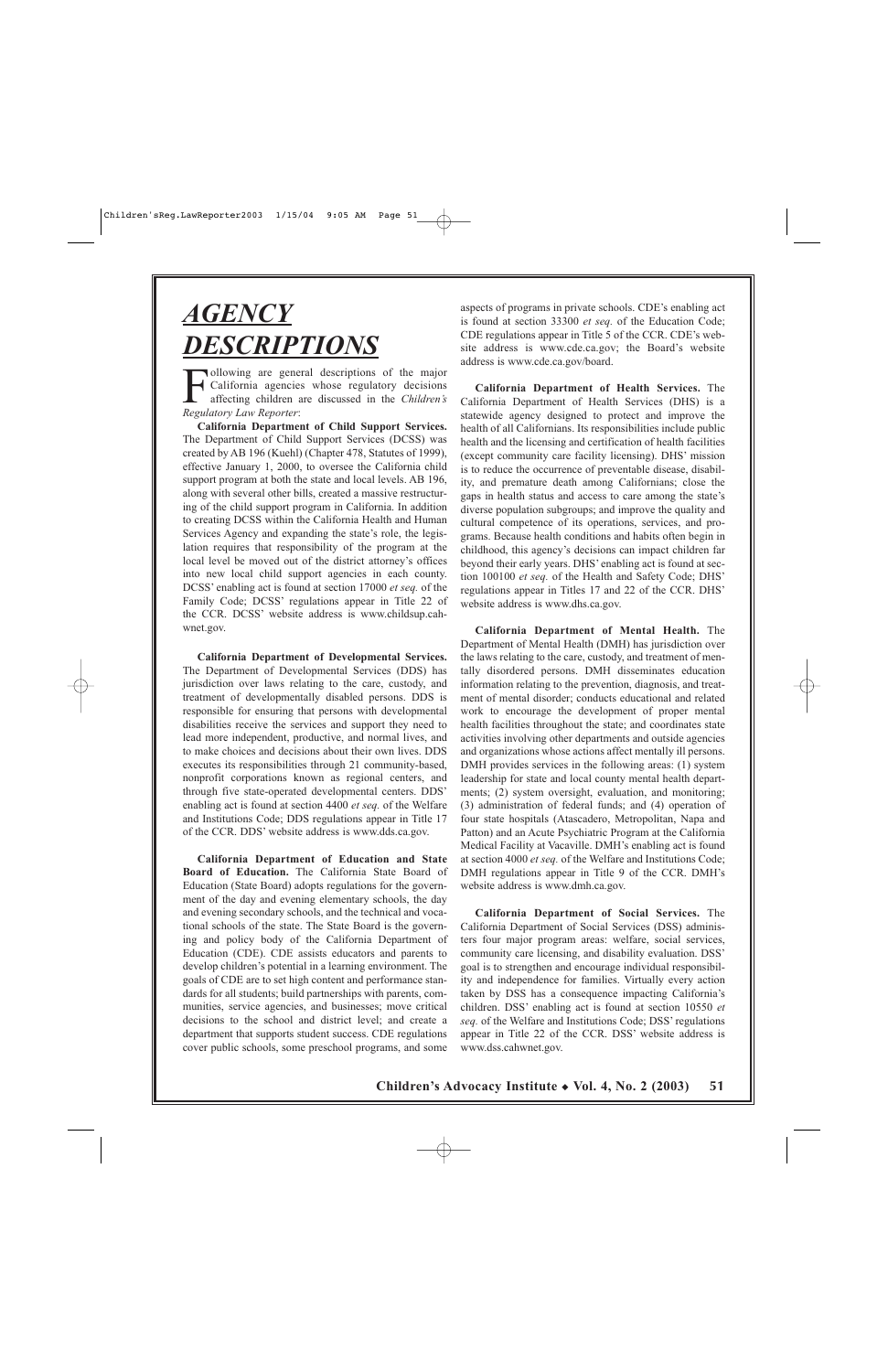**California Victim Compensation and Government Claims Board (formerly the Board of Control Victims of Crime Program).** This Board's activities are largely devoted to reimbursing eligible victims for certain expenses incurred as a direct result of a crime for which no other source of reimbursement is available. The Board compensates direct victims (persons who sustain an injury as a direct result of a crime) and derivative victims (persons who are injured on the basis of their relationship with the direct victim at the time of the crime, as defined in Government Code section 13960(2)). Crime victims who are children have particular need for medical care and psychological counseling for their injuries. Like other victims, these youngest victims may qualify for reimbursement of some costs. The Board's enabling act is found at section 13900 *et seq.* of the Government Code; its regulations appear in Title 2 of the CCR. The Board's website address is www.boc.ca.gov.

**California Youth Authority.** State law mandates the California Youth Authority (CYA) to (1) provide a range of training and treatment services for youthful offenders committed by the courts; (2) help local justice system agencies in their efforts to combat crime and delinquency; and (3) encourage the development of state and local crime and delinquency prevention programs. CYA's offender population is housed in eleven institutions, four rural youth conservation camps, and two institution-based camps. CYA's facilities provide academic education and treatment for drug and alcohol abuse. Personal responsibility and public service are major components of CYA's program strategy. CYA's enabling act is found at section 1710 *et seq*. of the Welfare and Institutions Code; CYA's regulations appear in Title 15 of the CCR. CYA's website address is www.cya.ca.gov.

**Youthful Offender Parole Board.** This Board enhances public safety, creates offender accountability, and reduces criminal recidivism by ensuring appropriate lengths of confinement and by prescribing treatment-effective programs for individuals seeking parole from the California Youth Authority. Welfare and Institutions Code section 1719 authorizes the Board to revoke or suspend parole; set a parole consideration date; recommend treatment programs; determine the date of next appearance; authorize release on parole and set conditions thereof; discharge persons from the jurisdiction of the Youth Authority; return persons to the court of commitment for redisposition by the court; return nonresident persons to the jurisdiction of the state of legal residence; and adjust length of incarceration based on institution violations (add time) or for good behavior (reduce time). The Board's enabling act is found at section 1716 *et seq*. of the Welfare and Institutions Code; the Board's regulations appear in Title 15 of the CCR. The Board's website address is www.yopb.ca.gov.

## **52Children's Advocacy Institute** ◆ **Vol. 4, No. 2 (2003)**

# *FOR FURTHER INFORMATION*

The *California Children's Budget*, published annually<br>by the Children's Advocacy Institute and cited here-<br>in, is another source of information on the status of<br>children in California. It analyzes the California state bud by the Children's Advocacy Institute and cited herein, is another source of information on the status of children in California. It analyzes the California state budget in eight areas relevant to children's needs: child poverty, nutrition, health, special needs, child care, education, abuse and neglect, and delinquency. The *California Children's Budget 2002–03* is currently available at www.caichildlaw.org.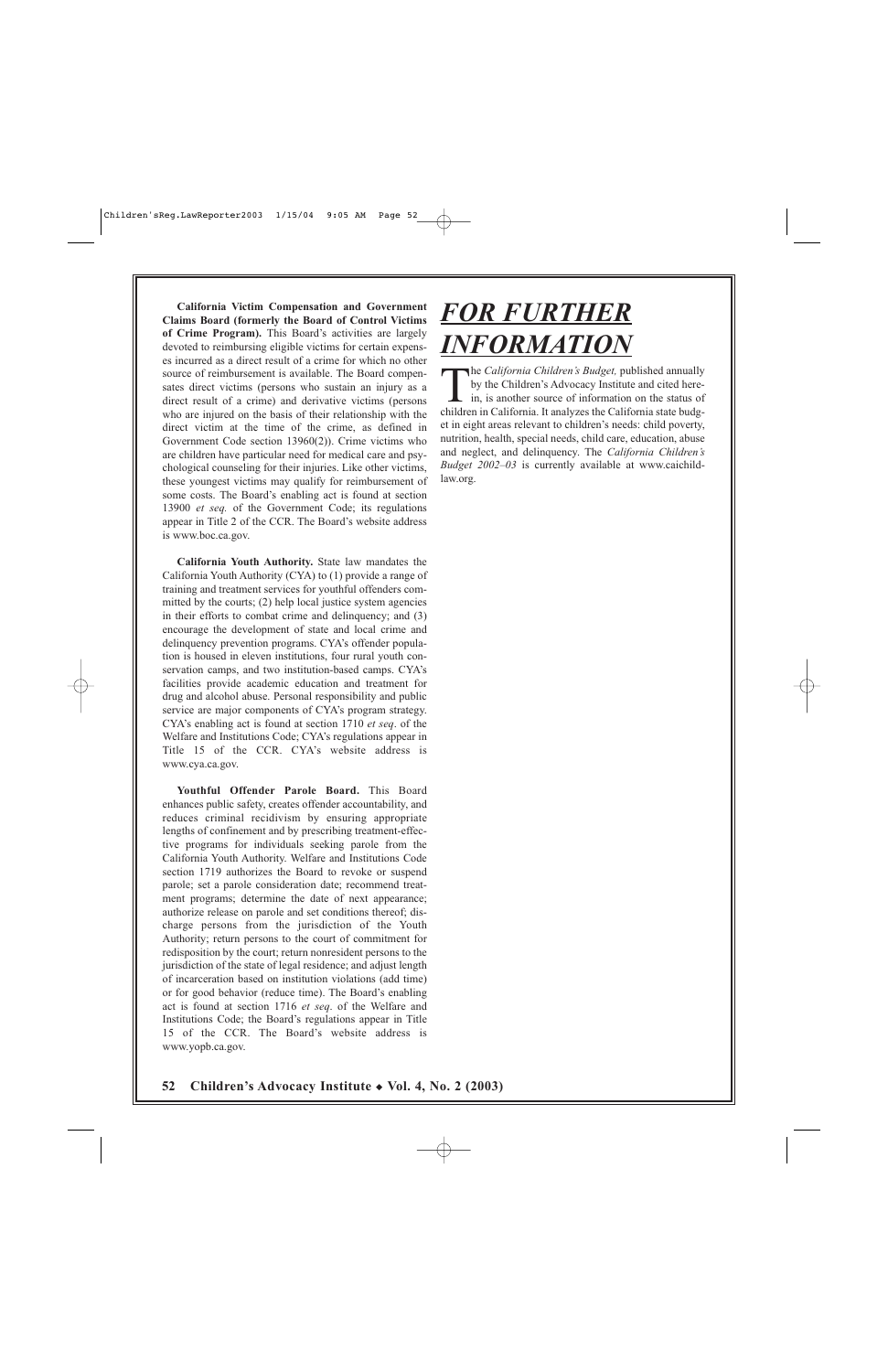## THE CALIFORNIA REGULATORY PROCESS

The Administrative Procedure Act (APA), Government Code section 11340 *et seq*., prescribes the process that most state agencies must undertake in order to adopt regulations (also called "rules") which are binding and have the force of law. This process is commonly called "rulemaking," and the APA guarantees an opportunity for public knowledge of and input in an agency's rulemaking decisions.

For purposes of the APA, the term "regulation" is broadly defined as "every rule, regulation, order or standard of general application...adopted by any state agency to implement, interpret, or make specific the law enforced or administered by it, or to govern its procedure...." Government Code section 11342(g). Agency policies relating strictly to internal management are exempt from the APA rulemaking process.

The APA requires the rulemaking agency to publish a notice of its proposed regulatory change in the *California Regulatory Notice Register*, a weekly statewide publication, at least 45 days prior to the agency's hearing or decision to adopt the change (which may be the adoption of a new regulation or an amendment or repeal of an existing regulation). The notice must include a reference to the agency's legal authority for adopting the regulatory change, an "informative digest" containing a concise and clear summary of what the regulatory change would do, the deadline for submission of written comments on the agency's proposal, and the name and telephone number of an agency contact person who will provide the agency's initial statement of reasons for proposing the change, the exact text of the proposed change, and further information about the proposal and the procedures for its adoption. The notice may also include the date, time, and place of a public hearing to be held by the agency for receipt of oral testimony on the proposed regulatory change. Public hearings are generally optional; however, an interested member of the public can compel an agency to hold a public hearing on proposed regulatory changes by requesting a hearing in writing no later than 15 days prior to the close of the written comment period. Government Code section 11346.8(a).

Following the close of the written comment period, the agency must formally adopt the proposed regulatory changes and prepare the final "rulemaking file." Among other things, the rulemaking file—which is a public document—must contain a final statement of reasons, a summary of each comment made on the proposed regulatory changes, and a response to each comment.

The rulemaking file is submitted to the Office of Administrative Law (OAL), an independent state agency authorized to review agency regulations for compliance with the procedural requirements of the APA and for six specified criteria—authority, clarity, consistency, necessity, reference, and nonduplication. OAL must approve or disapprove the proposed regulatory changes within thirty working days of submission of the rulemaking file. If OAL approves the regulatory changes, it forwards them to the Secretary of State for filing and publication in the *California Code of Regulations*, the official state compilation of agency regulations. If OAL disapproves the regulatory changes, it returns them to the agency with a statement of reasons. The agency then has 120 days within which to correct the deficiencies cited by OAL and resubmit the rulemaking file to OAL.

An agency may temporarily avoid the APA rulemaking process by adopting regulations on an emergency basis, but only if the agency makes a finding that the regulatory changes are "necessary for the immediate of the public peace, health and safety or general welfare...." Government Code section 11346.1(b). OAL must review the emergency regulations—both for an appropriate "emergency" justification and for compliance with the six criteria—within ten days of their submission to the office. Government Code section 11349.6(b). Emergency regulations are effective for only 120 days.

Interested persons may petition the agency to conduct rulemaking. Under Government Code section 11340.6 *et seq*., any person may file a written petition requesting the adoption, amendment, or repeal of a regulation. Within 30 days, the agency must notify the petitioner in writing indicating whether (and why) it has denied the petition, or granting the petition and scheduling a public hearing on the matter.

References: Government Code section 11340 *et seq*.; Robert Fellmeth and Ralph Folsom, *California Administrative and Antitrust Law: Regulation of Business, Trades and Professions* (Butterworth Legal Publishers, 1991).